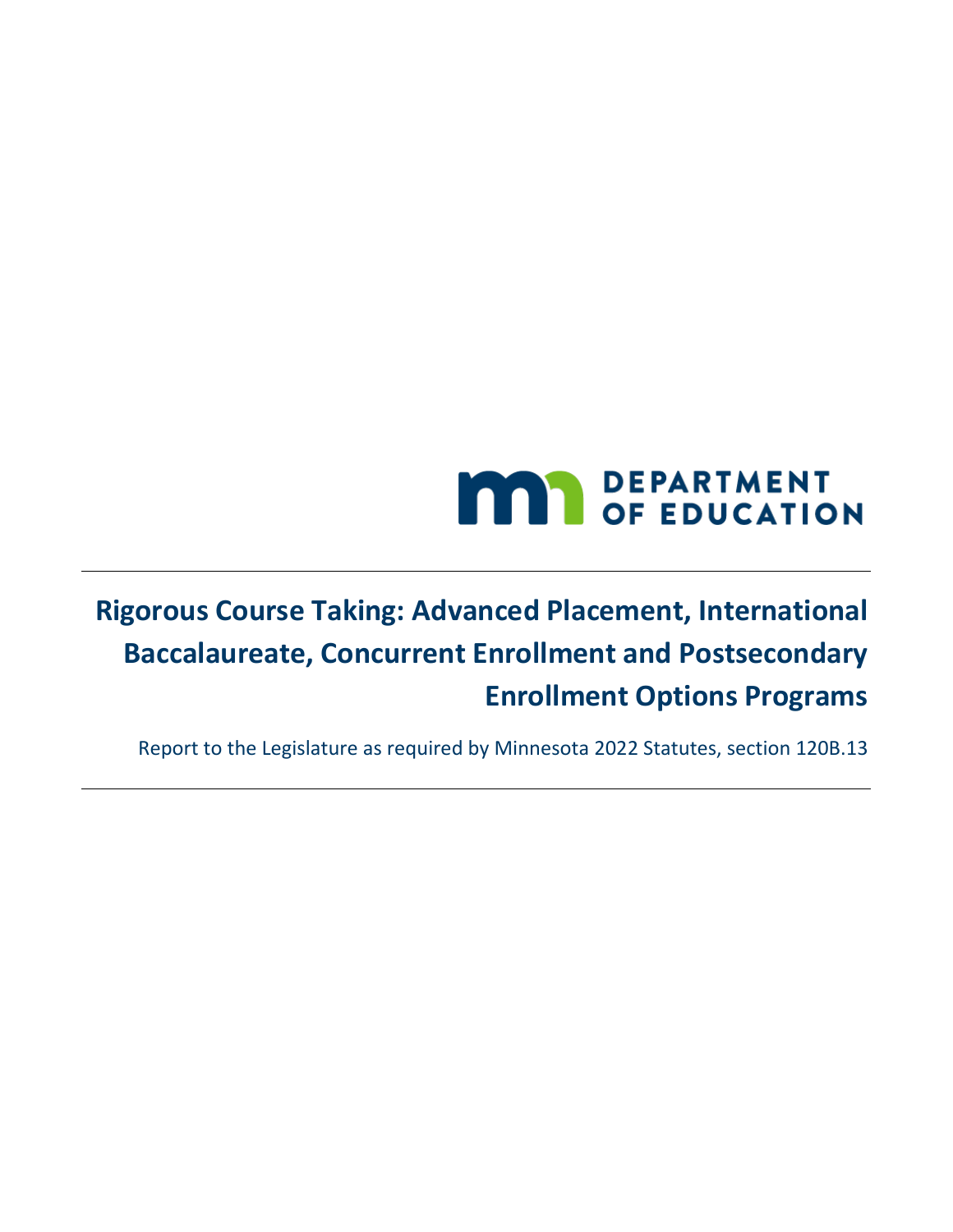## **For more information:**

Beth Barsness Career and College Success Division Minnesota Department of Education 1500 Highway 36 West Roseville, MN 55113 651-582-8336 [beth.barsness@state.mn.us](mailto:beth.barsness@state.mn.us)  [https://education.mn.gov](https://education.mn.gov/) 

As requested by **Minnesota Statutes, section 3.197**: This report cost approximately \$5,000.00 to prepare, including staff time.

*Upon request, this material will be made available in an alternative format such as large print, braille or audio recording. Printed on recycled paper.*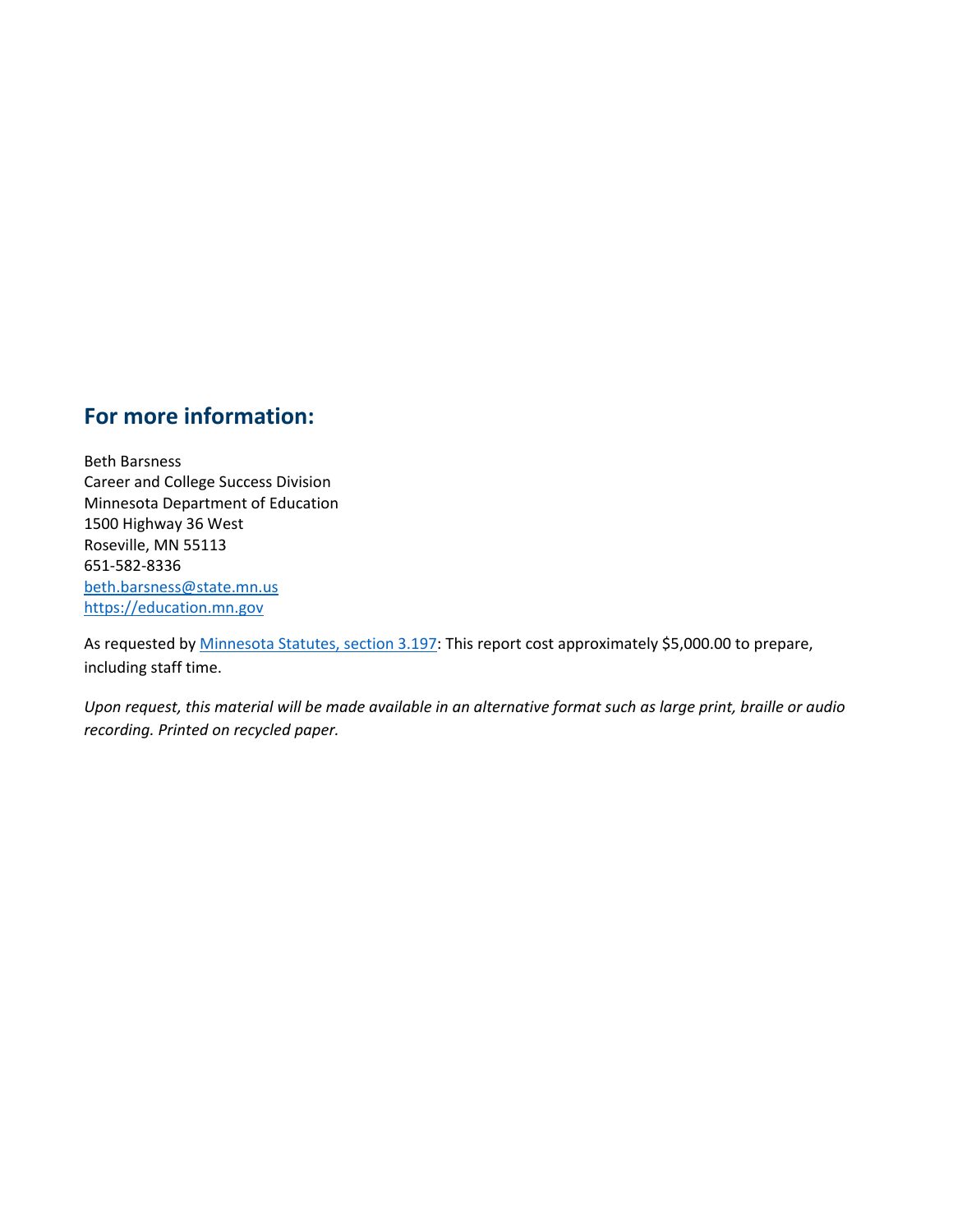### **Table of Contents**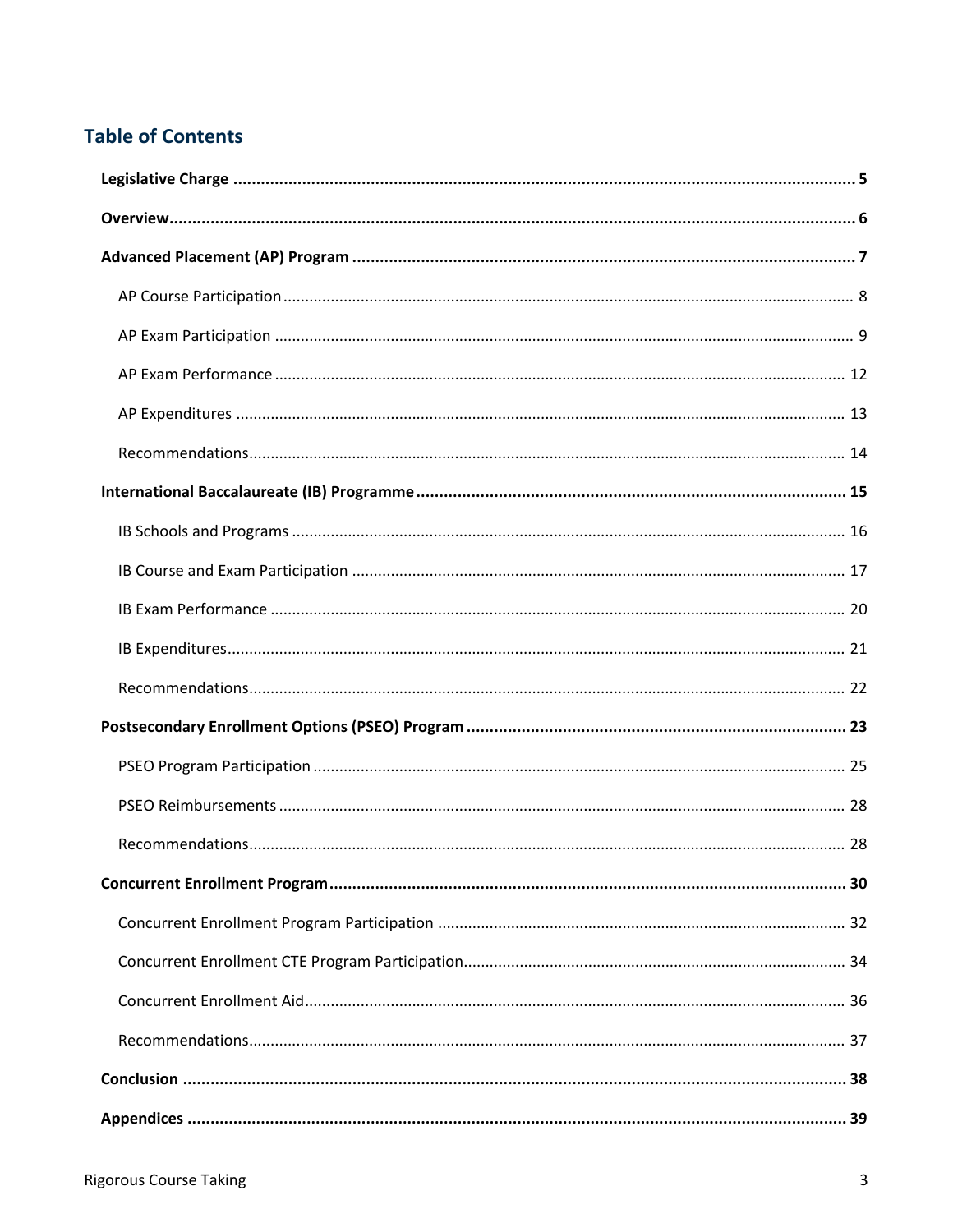| Appendix B: International Baccalaureate Schools and Programs by School Type FY 2020  48                |  |
|--------------------------------------------------------------------------------------------------------|--|
|                                                                                                        |  |
|                                                                                                        |  |
| Appendix E: PSEO Total Number of Credits and Expenditures by Institution FY 2020  55                   |  |
|                                                                                                        |  |
| Appendix G: Concurrent Enrollment Total Number of Credits/Course Enrollments by Institution FY 2020 73 |  |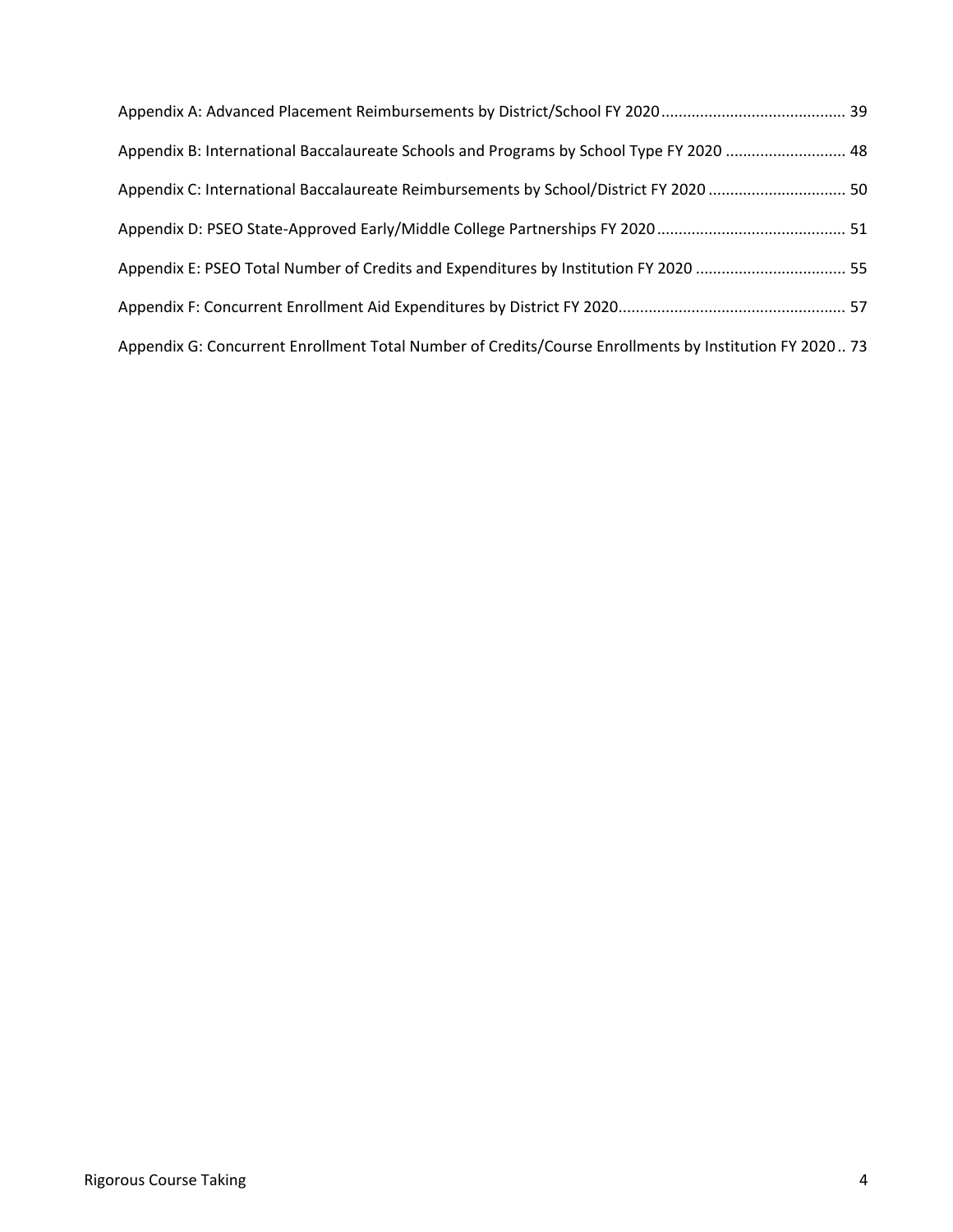## **Legislative Charge**

#### **[Minnesota Statutes, section 120B.13, subdivision 4. Rigorous course taking information; AP, IB, and PSEO.](https://www.revisor.mn.gov/statutes/?id=120B.13#stat.120B.13.4)**

The commissioner shall submit the following information on rigorous course taking, disaggregated by student subgroup, school district, and postsecondary institution, to the education committees of the legislature each year by February 1:

- (1) the number of pupils enrolled in postsecondary enrollment options under section 124D.09, including concurrent enrollment, career and technical education courses offered as a concurrent enrollment course, advanced placement, and international baccalaureate courses in each school district;
- (2) the number of teachers in each district attending training programs offered by the college board, International Baccalaureate North America, Inc., or Minnesota concurrent enrollment programs;
- (3) the number of teachers in each district participating in support programs;
- (4) recent trends in the field of postsecondary enrollment options under section 124D.09, including concurrent enrollment, advanced placement, and international baccalaureate programs;
- (5) expenditures for each category in this section and under sections 124D.09 and 124D.091, including career and technical education courses offered as a concurrent enrollment course; and
- (6) other recommendations for the state program or the postsecondary enrollment options under section 124D.09, including concurrent enrollment.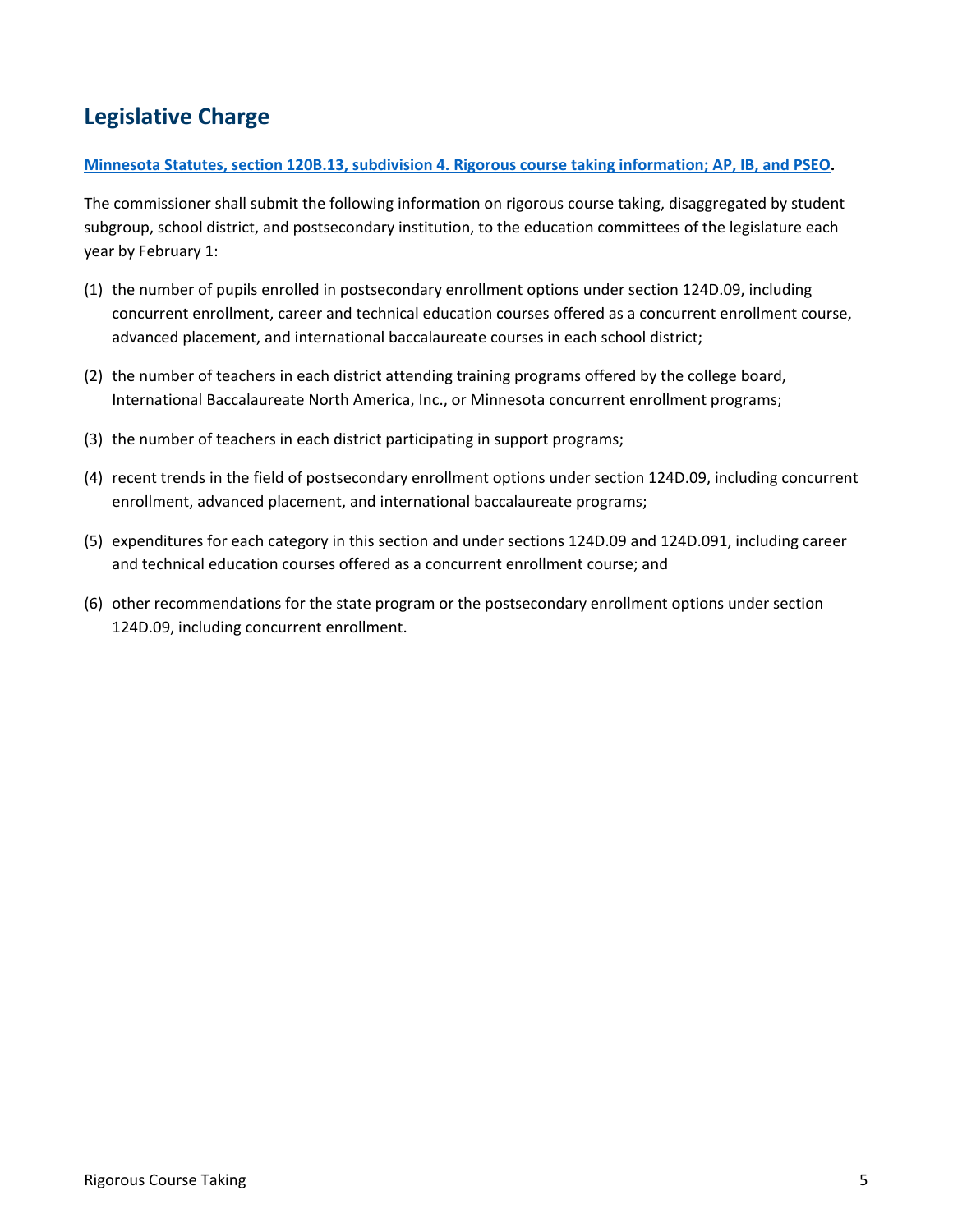## **Overview**

The Minnesota Legislature has appropriated funding to support the development of Advanced Placement (AP), International Baccalaureate (IB), Postsecondary Enrollment Options (PSEO) and Concurrent Enrollment programs. These programs, designed to offer pathways, opportunities and preparation for the world beyond high school, continue to increase in both student enrollment and success for Minnesota students.

Since 2006, the Legislature has appropriated \$4,500,000 each year to fund the costs of student exam fees and teacher training for AP and IB programs, with 75% of the appropriation designated for AP programs and 25% designated for IB programs. Additionally, at least \$500,000 each year is to be used to support teacher training in AP and IB programs. Minnesota Statutes 2021, section 120B.13 also directs the commissioner to pay all AP and IB exams fees for low-income students and pay a portion of the exam fees for other public and nonpublic students. [View Minnesota Statutes 2021, section](https://www.revisor.mn.gov/statutes/?id=120B.13) 120B.13.

Courses taken through PSEO and concurrent enrollment programs are also supported through separate funding formulas, with PSEO payments made to postsecondary institutions, and concurrent enrollment reimbursements provided directly to eligible school districts and charter schools[. View Minnesota Statutes 2021, sections](https://www.revisor.mn.gov/statutes/?id=124D.09)  [124D.09](https://www.revisor.mn.gov/statutes/?id=124D.09) and [124D.091.](https://www.revisor.mn.gov/statutes/cite/124D.091)

**This report will describe specifics and progress of each of the four above-mentioned programs: AP, IB, PSEO and Concurrent Enrollment. To meet the statutory deadline, this report provides analyses of data from the 2019-20 school year.**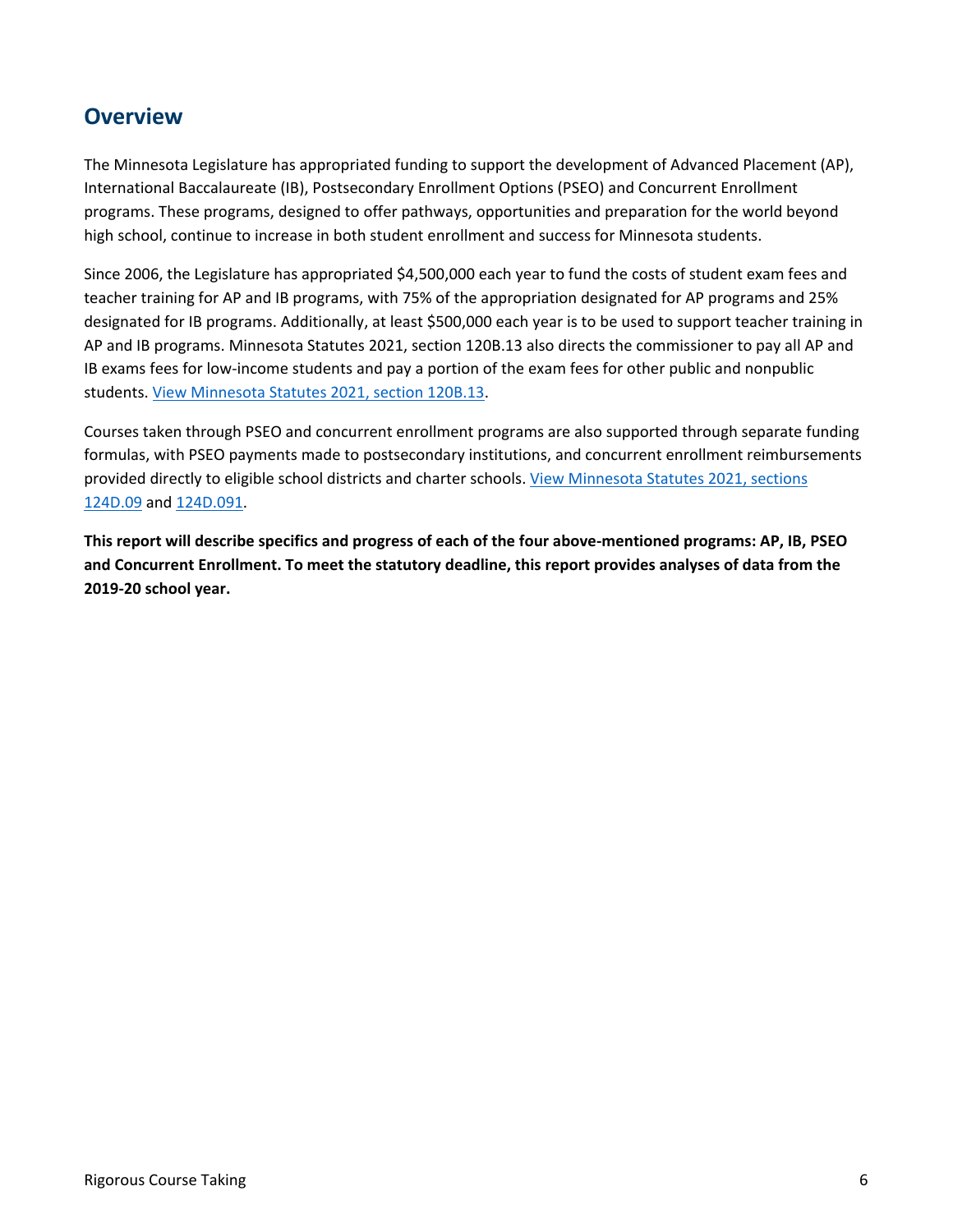## **Advanced Placement (AP) Program**

The AP Program is a cooperative educational endeavor between secondary schools and colleges and universities. Since its inception in 1955, the College Board Program has provided high school students with the opportunity to take college-level courses in a high school setting. The program consists of more than 35 collegelevel courses and standardized exams that assess proficiency in these courses. The College Board supports secondary schools by providing facilitated teacher training and a curriculum of high academic intensity and quality that enables students to meet the standards for college-level learning in these subjects.

Advanced Placement is open to any secondary school that is willing to organize one or more courses, foster teacher development and administer the AP exams. All AP exams (except Studio Art, which is a portfolio assessment) consist of dozens of multiple-choice questions scored by machine, and free-response questions (essays, translations, problems), which are scored at the annual AP Reading by more than 10,000 college faculty and secondary AP teachers.

Participating colleges in more than 30 countries receive AP grades and grant credit or appropriate placement to students who have done well on AP examinations. More than 90% of U.S. colleges and universities have an AP policy granting incoming students academic credit, placement or both, for qualifying scores on AP exams. Minnesota State Colleges and Universities has adopted a policy establishing common practices among higher education institutions for awarding credit for scores of three-five on AP exams. In Minnesota, 61 colleges and universities acknowledge Advanced Placement exam scores.

All schools wishing to designate a course as AP must first receive authorization for each course by completing the AP audit process, which involves submitting a copy of the course syllabus for review by college faculty. The AP course audit provides clear guidelines on curricular and resource requirements that must be in place and helps colleges better interpret courses marked as AP on students' transcripts.

[Visit the College Board website for more information about Advanced Placement.](https://ap.collegeboard.org/?navId=apc-ap)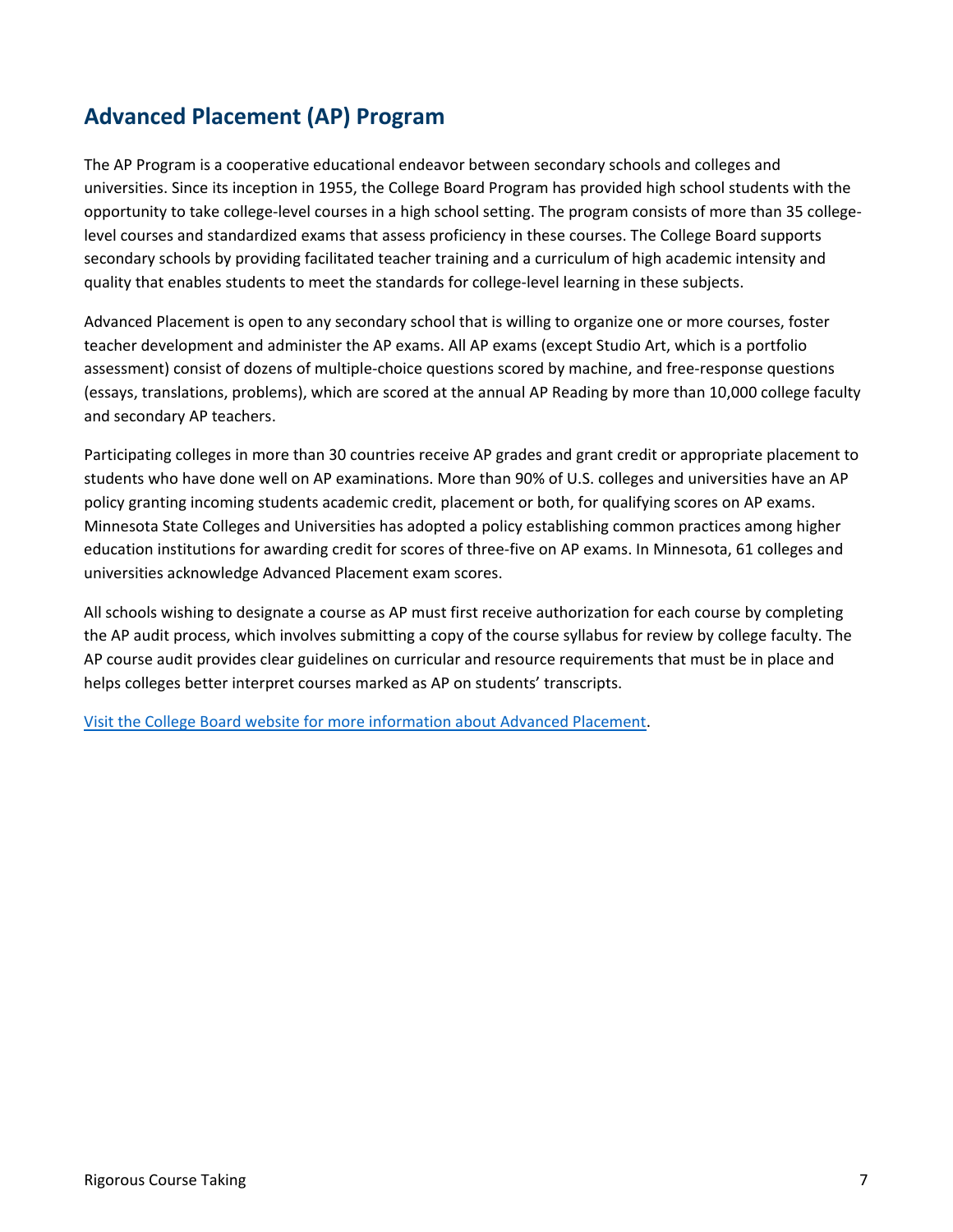#### **AP Course Participation**

AP course participation is reported by districts to the Minnesota Common Course Catalogue (MCCC), a course classification system intended to provide uniform information about courses that are taught by Minnesota teachers and completed by Minnesota students. The 2018-19 school year was the first year that AP course participation was included in this report. Thirty-six point five percent of schools serving students in grades 9-12 reported their AP course offerings for the 2019-20 school year.

The chart below provides an overview of 2020 Minnesota AP course participation, disaggregated by student groups. In 2020, there were 37,770 public school students enrolled in AP courses across the state. Of those students reported, 26% were students of color and American Indian students.

| AP Courses: Participation by Student Group            | <b>FY 19</b> | <b>FY 20</b> | <b>Percent of</b><br>whole |
|-------------------------------------------------------|--------------|--------------|----------------------------|
| Female                                                | 20,548       | 20,778       | 55%                        |
| Male                                                  | 17,006       | 16,992       | 45%                        |
| Students eligible for free/reduced-price lunch        | 6,524        | 5,959        | 16%                        |
| <b>Students of Color and American Indian Students</b> | 9,582        | 9,927        | 26%                        |
| <b>Total Public School Students</b>                   | 37,554       | 37,770       | $- -$                      |

The following chart shows the number of public school students enrolled in AP courses in 2020 disaggregated by race/ethnicity. White students make up 74% of AP course participants in Minnesota.

| AP Courses: Participation by Race/Ethnicity | <b>FY 19</b> | <b>FY 20</b> | <b>Percent of</b><br>whole |
|---------------------------------------------|--------------|--------------|----------------------------|
| American Indian (state definition)          | 353          | 360          | $1\%$                      |
| American Indian or Alaska Native            | 156          | 150          | $< 1\%$                    |
| Asian                                       | 3,641        | 3,716        | 10%                        |
| <b>Hispanic or Latino</b>                   | 2,288        | 2,347        | 6%                         |
| <b>Black or African American</b>            | 2,273        | 2,254        | 6%                         |
| White                                       | 27,972       | 27,843       | 74%                        |
| Native Hawaiian or Pacific Islander         | 24           | 21           | $< 1\%$                    |
| <b>Two or More Races</b>                    | 1,200        | 1,439        | 3%                         |
| <b>Total Public School Students</b>         | 37,554       | 37,770       |                            |

Note: "American Indian (state definition)" is a new demographic category which represents students identified as American Indian as defined by the State of Minnesota. This category includes students from any tribe in North America, whether or not they also share heritage with other races or ethnicities. As such, the students in this category are counted in some of the other federal demographic categories, but are not duplicated in the total student count.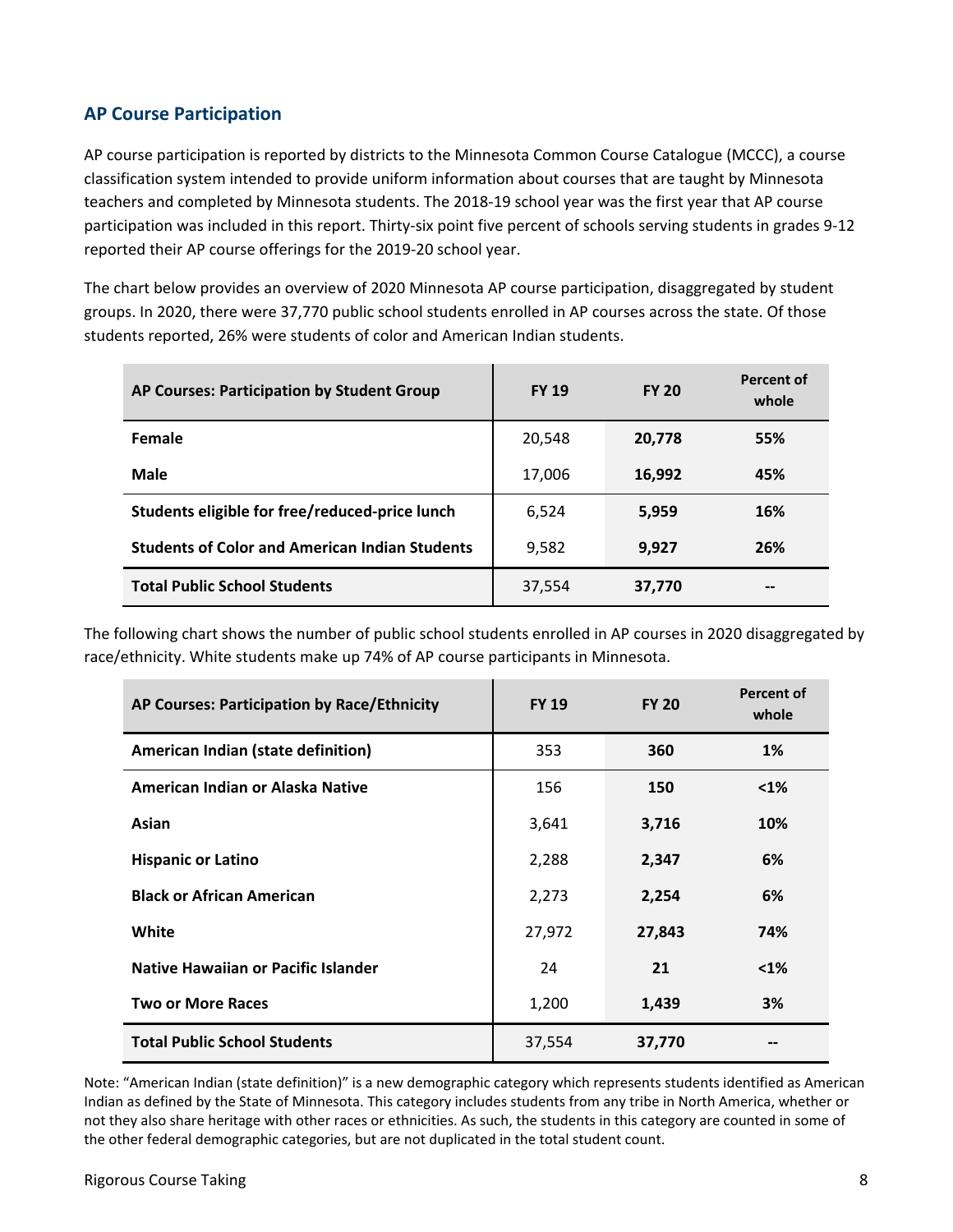#### **AP Exam Participation**

AP exam participation and performance data is collected and reported by the College Board; these data include public and nonpublic students. In 2020, 40,261 Minnesota students took 64,872 AP exams, for an average of 1.6 exams per student.

#### <span id="page-8-0"></span>*AP Exams during COVID-19 Pandemic (FY 20)*

In spring 2020, traditional AP exams did not take place due to the circumstances of the pandemic. AP exams were administered as 45-minute, web-based, free response exams that focused on the content most AP classes were able to cover by early March. The chart below provides an overview of 2020 Minnesota AP test takers and exams, disaggregated by student groups. Of note is a 16% decrease in overall exam participation by Minnesota students even as AP course participation, indicated in the previous section, slightly increased.

| <b>AP Exams: Participation by Student</b><br>Group              | <b>FY 18</b> | <b>FY 19</b> | $FY$ 20 $1$ | Percent of<br>whole | % Increase<br>$(2018-20)$ |
|-----------------------------------------------------------------|--------------|--------------|-------------|---------------------|---------------------------|
| Female                                                          | 24,887       | 22,673       | 22,156      | 55%                 | $-12%$                    |
| Exams taken                                                     | 39,330       | 35,321       | 34,738      | 54%                 | $-13%$                    |
| <b>Male</b>                                                     | 21,071       | 18,832       | 18,025      | 45%                 | $-17%$                    |
| Exams taken                                                     | 35,855       | 31,552       | 30,011      | 46%                 | $-19%$                    |
| Students eligible for free/reduced-<br>price lunch              | 5,251        | 5,350        | 4,596       | 11%                 | $-14%$                    |
| Exams taken                                                     | 7,396        | 7,507        | 6,469       | 10%                 | $-14%$                    |
| <b>Students of Color and American</b><br><b>Indian Students</b> | 11,411       | 10,567       | 10,504      | 26%                 | $-9%$                     |
| Exams taken                                                     | 19,012       | 17,415       | 17,362      | 27%                 | $-10%$                    |
| <b>Total Students</b>                                           | 45,958       | 41,507       | 40,261      |                     | $-14%$                    |
| <b>Total Exams</b>                                              | 75,185       | 66,877       | 64,872      |                     | $-16%$                    |

l

<span id="page-8-1"></span><sup>&</sup>lt;sup>1</sup> Traditional AP exams did not take place in spring 2020 due to the COVID-19 pandemic. See [AP Exams during COVID-19](#page-8-0) [Pandemic \(FY 20\)](#page-8-0) for more information.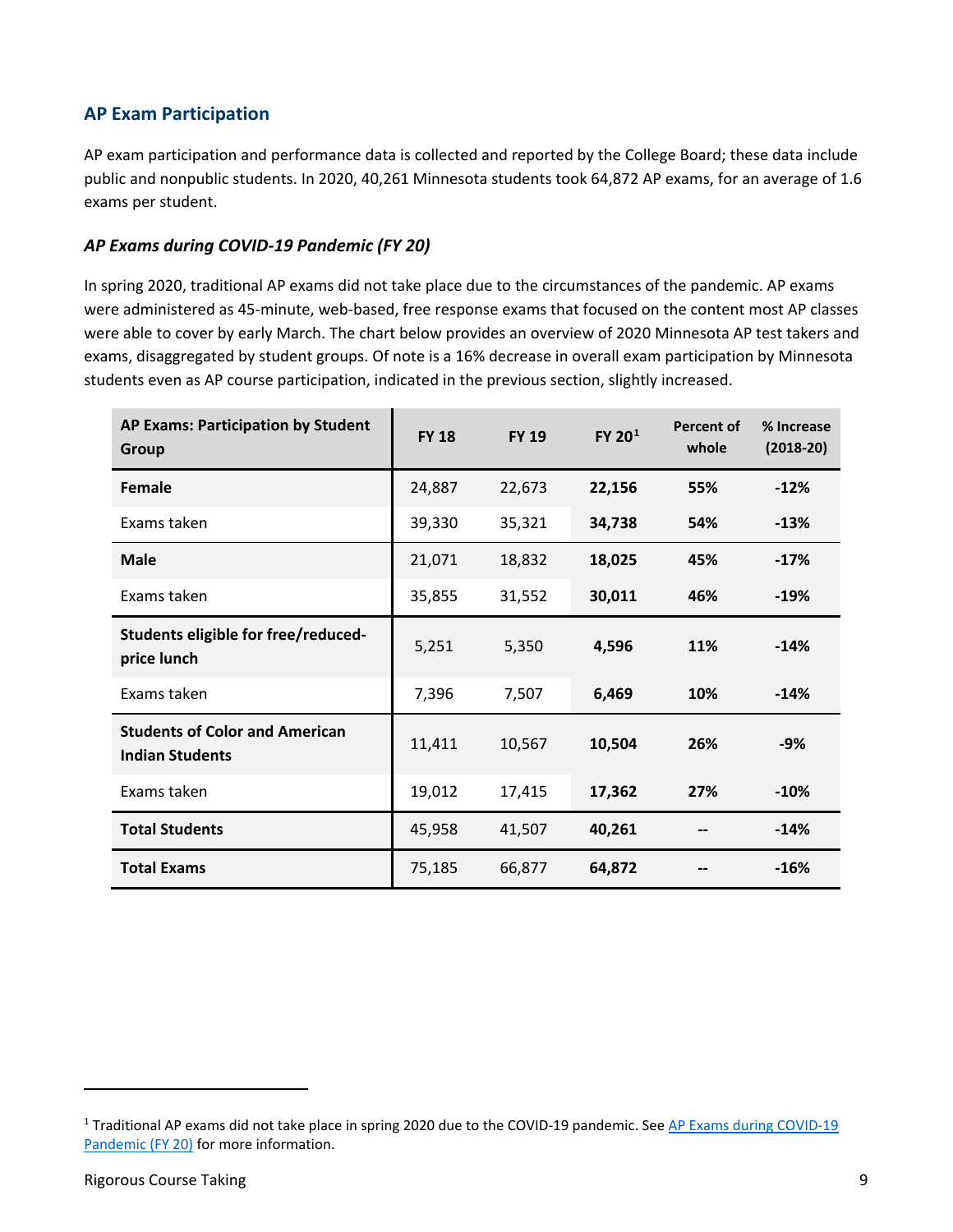The following chart shows the number of Minnesota students taking AP exams by race/ethnicity – and how many exams each group took. Exam participation by American Indian or Alaska Native students showed a 42% increase since FY 18. White students make up the largest group of AP test takers, at 71%.

| AP: Exam Participation by<br>Race/Ethnicity | <b>FY 18</b> | <b>FY 19</b> | $FY$ 20 $^2$ | <b>Percent of</b><br>whole | % Increase<br>$(2018-20)$ |
|---------------------------------------------|--------------|--------------|--------------|----------------------------|---------------------------|
| American Indian or Alaska Native            | 111          | 110          | 190          | $1%$                       | 42%                       |
| Exams taken                                 | 157          | 152          | 248          | $1%$                       | 37%                       |
| Asian                                       | 4,368        | 4,031        | 3,966        | 10%                        | $-10%$                    |
| Exams taken                                 | 8,324        | 7,615        | 7,569        | 12%                        | $-10%$                    |
| <b>Hispanic or Latino</b>                   | 2,858        | 2,582        | 2,514        | 6%                         | $-14%$                    |
| Exams taken                                 | 4,325        | 3,772        | 3,762        | 6%                         | $-15%$                    |
| <b>Black or African American</b>            | 2,079        | 2,005        | 1,889        | 5%                         | $-10%$                    |
| Exams taken                                 | 2,969        | 2,847        | 2,696        | 4%                         | $-10%$                    |
| <b>White</b>                                | 33,300       | 29,729       | 28,467       | 71%                        | $-17%$                    |
| Exams taken                                 | 54,374       | 47,692       | 45,432       | 70%                        | $-20%$                    |
| <b>Native Hawaiian or Pacific Islander</b>  | 36           | 30           | 21           | $1%$                       | $-71%$                    |
| Exams taken                                 | 56           | 38           | 30           | $1%$                       | $-87%$                    |
| <b>Two or More Races</b>                    | 1,959        | 1,809        | 1,924        | 5%                         | $-2%$                     |
| Exams taken                                 | 3,181        | 2,991        | 3,057        | 5%                         | $-4%$                     |
| <b>Total Students</b>                       | 45,958       | 41,507       | 40,261       |                            | $-14%$                    |
| <b>Total Exams</b>                          | 75,185       | 66,877       | 64,872       |                            | $-16%$                    |

Note: 3% of participants did not identify race/ethnicity to the College Board. The new "American Indian (state definition)" designation is not included in this table since that data is not collected by or reported to the College Board.

l

<span id="page-9-0"></span><sup>&</sup>lt;sup>2</sup> Traditional AP exams did not take place in spring 2020 due to the COVID-19 pandemic. See AP Exams during COVID-19 [Pandemic \(FY 20\)](#page-8-0) for more information.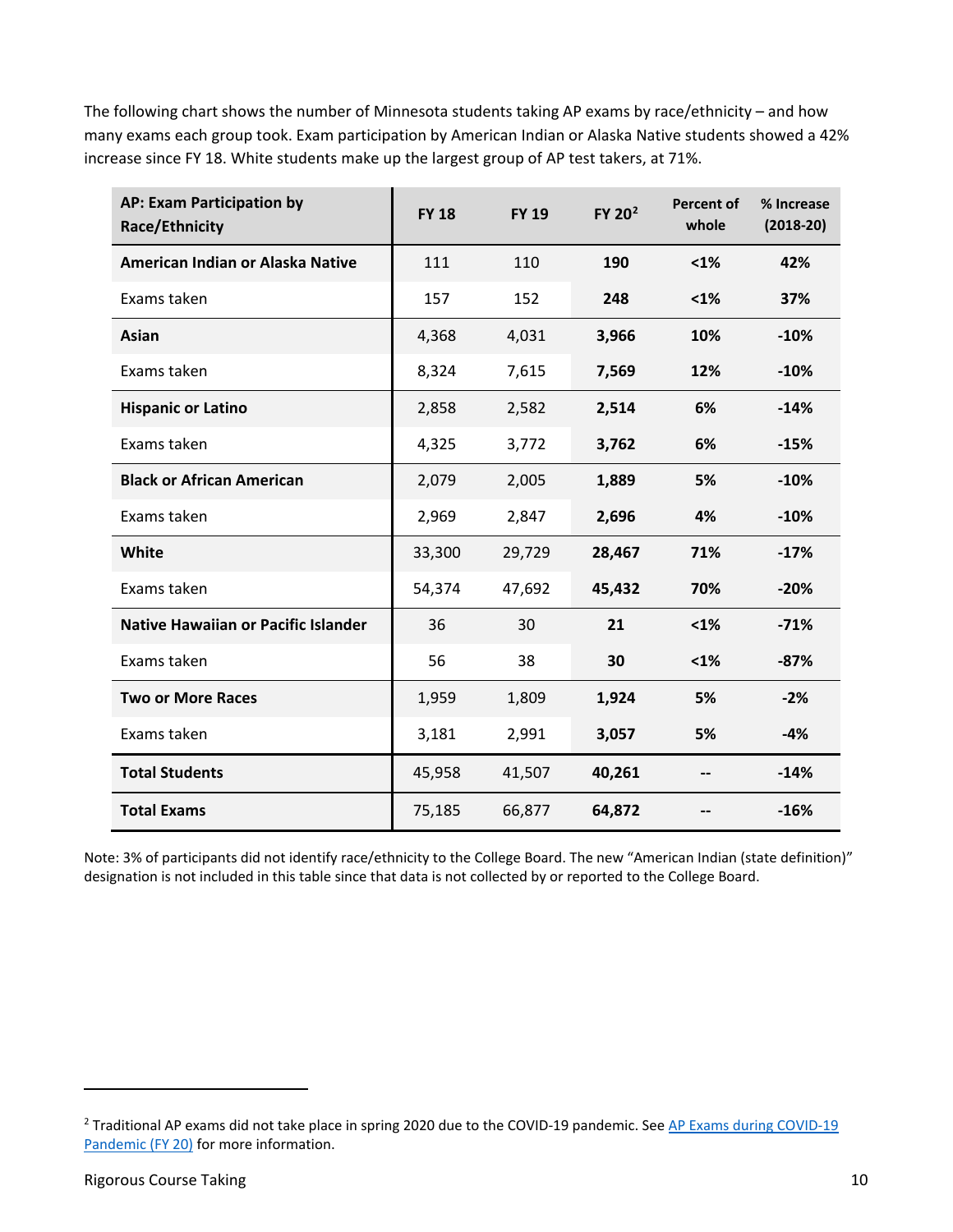The chart below illustrates Minnesota AP test takers compared to overall state high school enrollment by race/ethnicity. This illustrates whether or not specific groups are participating in AP testing representative of their enrollment. For example, white students make up 67% of high school students in Minnesota, but participate in AP exams at a slightly higher rate (71%). Hispanic or Latino students and Black or African American students are underrepresented in AP exam participation by 3.3% and 6.1%, respectively.

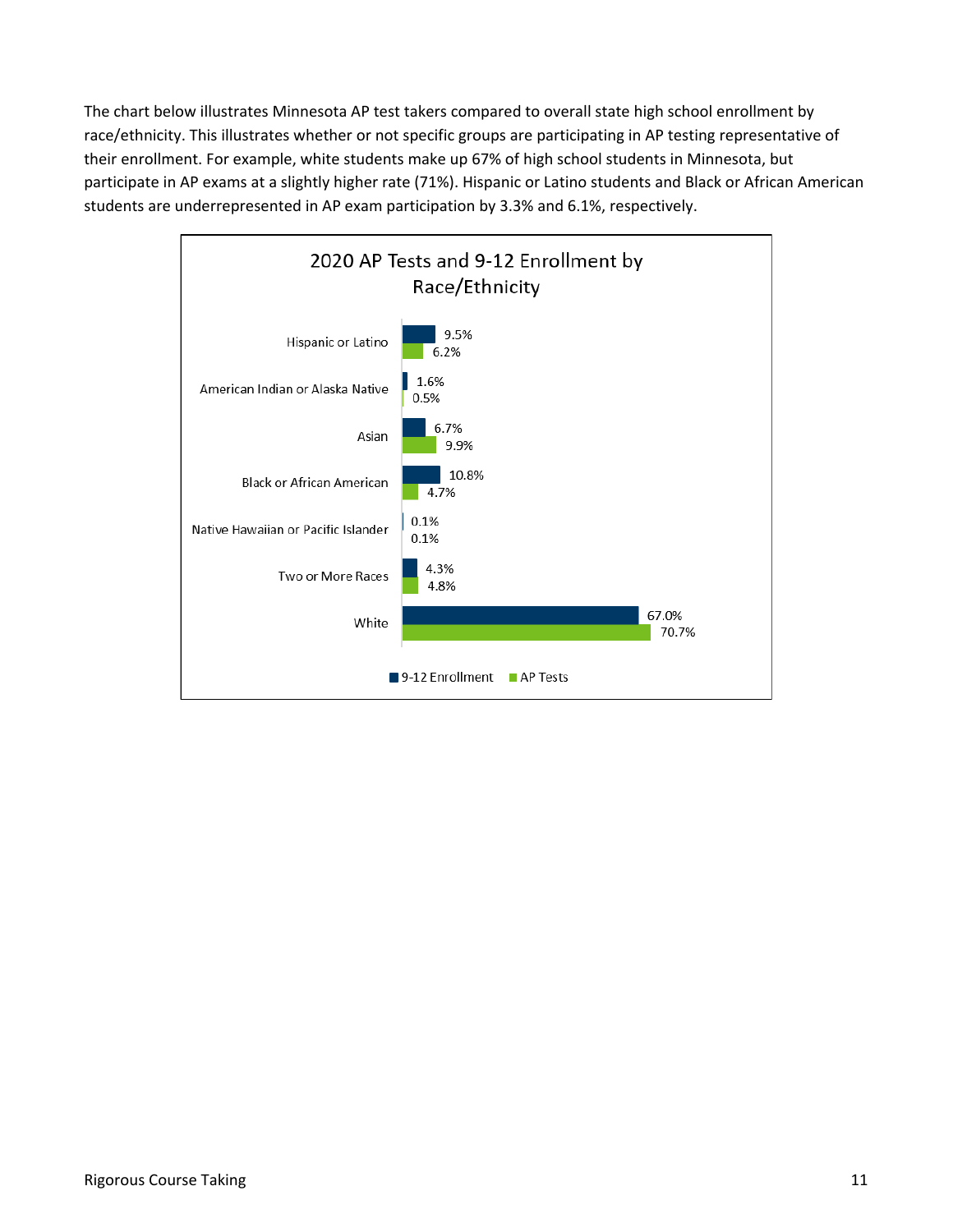#### **AP Exam Performance**

The chart below provides a snapshot of Minnesota AP exam performance by all test takers in 2020. Of 64,872 total tests taken, 66% earned a 3 or above.

| <b>AP: Exam Totals</b><br>by Score | <b>All Exams</b> | Score of | Score of | Score of | Score of<br>4 | Score of | <b>Percent of</b><br>3+ Exams |
|------------------------------------|------------------|----------|----------|----------|---------------|----------|-------------------------------|
| <b>Total Exams</b>                 | 64,872           | 8.467    | 13.390   | 17.974   | 15.181        | 9.860    | $\overline{\phantom{m}}$      |
| <b>Percent of Total</b>            | $-$              | 13%      | 21%      | 28%      | 23%           | 15%      | 66%                           |

The chart below disaggregates the passing scores by race/ethnicity in 2020. Minnesota mean score was 3.07.

| <b>AP: Exam Passing Scores by</b><br><b>Race/Ethnicity and Income Level</b> | 3      | $\overline{4}$ | 5     | <b>Total</b><br>Exams 3+ | <b>Total</b><br><b>Exams</b> | % Tests 3+ |
|-----------------------------------------------------------------------------|--------|----------------|-------|--------------------------|------------------------------|------------|
| American Indian or Alaska Native                                            | 75     | 48             | 20    | 143                      | 248                          | 58%        |
| Asian                                                                       | 1,827  | 1,833          | 1,761 | 5,421                    | 7,569                        | 72%        |
| <b>Hispanic or Latino</b>                                                   | 986    | 658            | 384   | 2,028                    | 3,762                        | 54%        |
| <b>Black or African American</b>                                            | 708    | 390            | 137   | 1,235                    | 2,696                        | 46%        |
| White                                                                       | 13,047 | 11,059         | 6,668 | 30,774                   | 45,432                       | 68%        |
| <b>Native Hawaiian or Pacific Islander</b>                                  | 7      | 7              | 5     | 19                       | 30                           | 64%        |
| <b>Two or More Races</b>                                                    | 795    | 702            | 508   | 2,005                    | 3,057                        | 66%        |
| Students eligible for free/reduced-price<br>lunch                           | 1,603  | 939            | 421   | 2,963                    | 6,469                        | 46%        |
| <b>Totals</b>                                                               | 17,974 | 15,181         | 9,860 | 43,015                   | 64,872                       | 66%        |

Note: 3% of participants did not identify race/ethnicity to the College Board. The new "American Indian (state definition)" designation is not included in this table since that data is not collected by or reported to the College Board.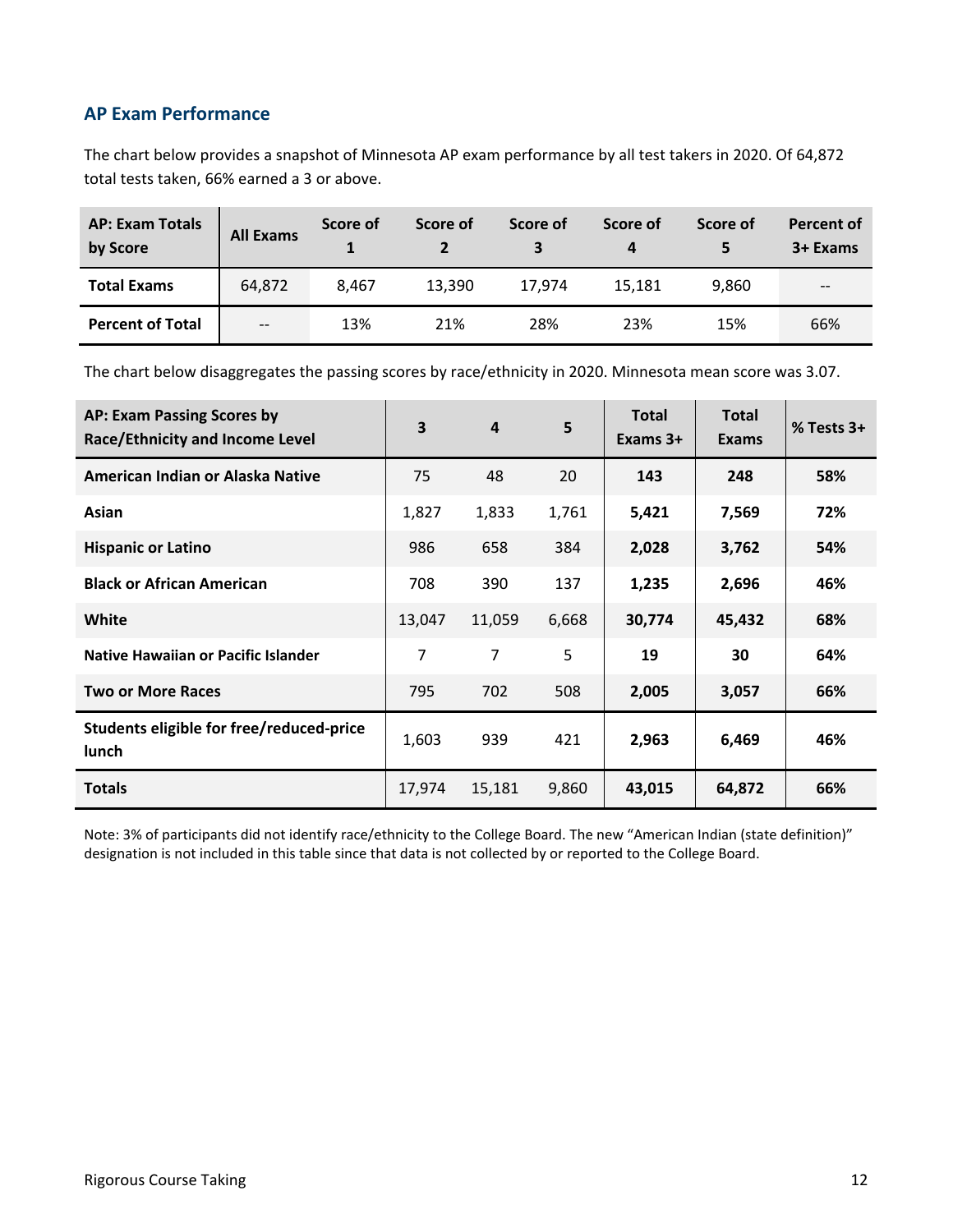#### **AP Expenditures**

The state distributes reimbursements to all AP schools for exams and teacher training after exams have been ordered and teacher training has been completed. Schools must submit an application for reimbursement to apply for subsidies and then submit a copy of their invoice to the Minnesota Department of Education (MDE). In 2020, total expenditures for AP exams and teacher training were \$2,846,647.

#### *AP Exam Subsidies*

Minnesota is in its 29th year of providing AP exam fee support for students. AP exam subsidies were available for public and nonpublic school students. The payment schedule for AP exams has varied over time, but has remained constant in the last three years. In 2020, the state reimbursed \$53 per exam for category one students (fee-reduced, low-income) and \$38 per exam for exams taken by category two students (non-fee-reduced). Schools use free and reduced-price lunch eligibility as the criteria for determining students in low-income families and qualify for the fee reduction.

| <b>AP: Exam Costs and Payments</b>    | <b>FY 18</b> | <b>FY 19</b> | <b>FY 20</b> |
|---------------------------------------|--------------|--------------|--------------|
| <b>AP Exam Cost</b>                   | \$93         | \$94         | \$94         |
| Category One: Low-income Payment/Exam | \$53         | \$53         | \$53         |
| Category Two: Minnesota Payment/Exam  | \$40         | \$40         | \$38         |
| <b>Total Student Exam Subsidies</b>   | \$3,087,393  | \$3,079,729  | \$2,689,457  |

The College Board waived \$32 per exam for all students who are eligible for reduced fees, and, if schools also waived their \$9 exam administration rebate from the College Board, the state reimbursement covered the remaining cost of these exams. Exam expenditures for the last three years are detailed above. The total expenditures for AP exams in 2020 was \$2,689,457.

[Refer to Appendix A: Advanced Placement Reimbursements by District/School FY 2020](#page-38-0)

#### *AP Teacher Training*

During the 2019-20 fiscal year, there were 1,681 AP teachers. Training is offered annually for AP teachers and conducted by certified AP trainers and providers. MDE has worked with the College Board, the Minnesota AP Advisory Board, Augsburg University and Carleton College to facilitate in-depth training for AP teachers. In 2020, AP teacher scholarships were available for in-state teacher training at the AP Summer Institutes and for out-ofstate training. Scholarships subsidize costs related to tuition, travel, room and board for AP teachers who attended training. The following criteria are used to determine out-of-state travel for AP: (1) training was not available in Minnesota; or (2) dates at the AP Summer Institutes were not feasible for participants.

In summer of FY 2020, 245 teachers trained at the AP Summer Institutes at Carleton College and Augsburg University. Six AP teachers received out-of-state training. Actual expenditures for AP teacher training was \$157,190.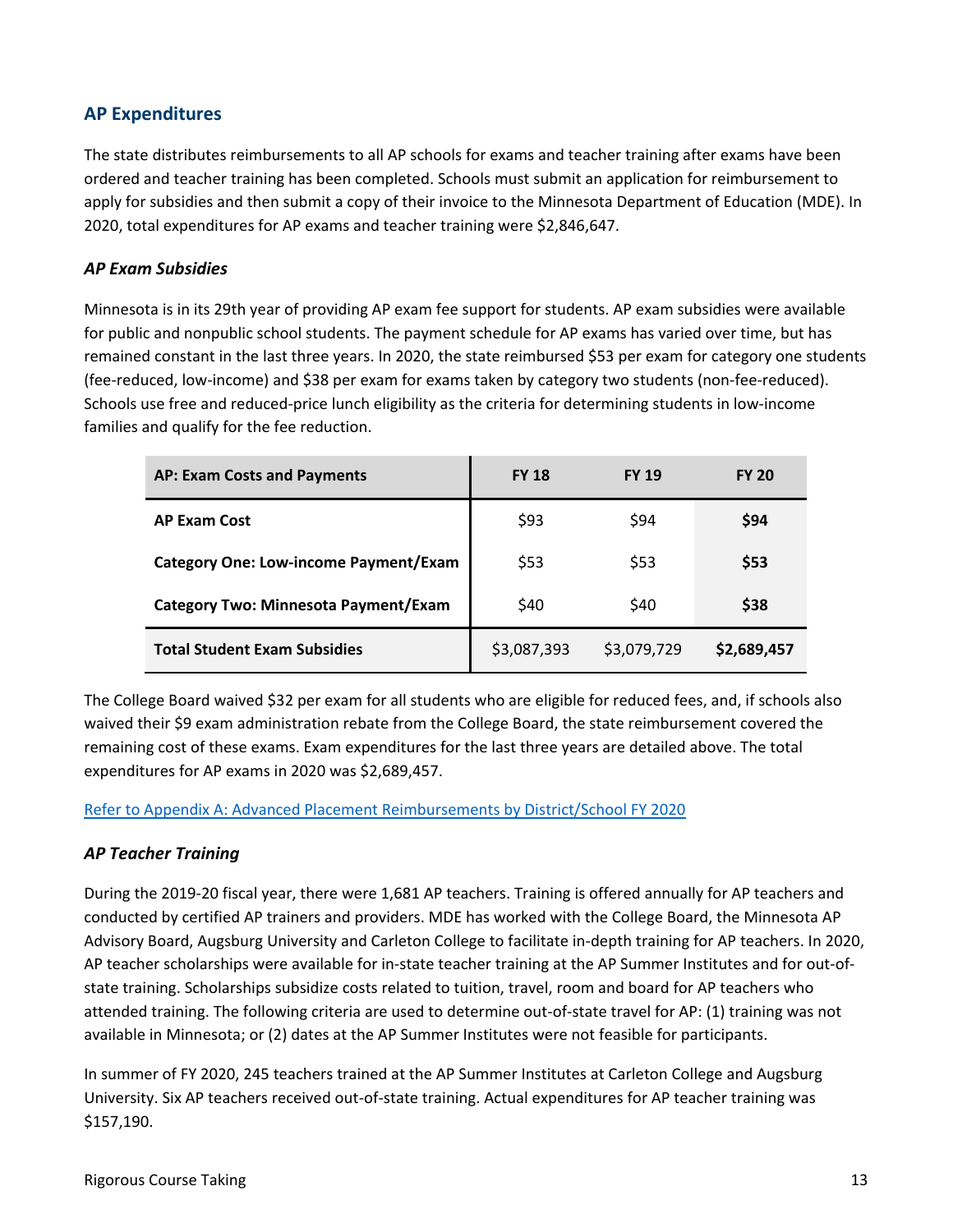| AP: Teachers Training Participation and Expenditures | <b>FY 18</b> | <b>FY 19</b> | $FY$ 20 <sup>3</sup> |
|------------------------------------------------------|--------------|--------------|----------------------|
| AP Teachers attending Minnesota Summer Institutes    | 345          | 320          | 245                  |
| AP Teachers attending Out-of-State Training Sessions | 55           | 21           | 6                    |
| <b>Total Participants</b>                            | 400          | 341          | 251                  |
| <b>Total Expenditures</b>                            | \$226,265    | \$251.950    | \$157,190            |

[Refer to Appendix A: Advanced Placement Public and Nonpublic Schools Reimbursements FY 2020](#page-38-0) 

#### **Recommendations**

AP programs are committed to increasing student diversity in rigorous classrooms while simultaneously increasing their success. Although progress has been made to close equity gaps in participation and success among underserved students who are minority and low-income, challenges remain in Minnesota. While the number of passing exams continues to increase along with increased participation of students of color, in 2020, our data indicates that participation numbers are not yet representative of their numbers in our overall state population. Specific recommendations for enhancing AP programs include:

- Increase access to AP courses among students in rural communities through targeted funding and regionally-based and online teacher training opportunities.
- Foster growth in Pre-AP through grant programs and training opportunities.
- Promote and support rigorous course offerings in schools as a key strategy to eliminate achievement gaps, increase graduation rates and ensure all students are career and college ready.

 $\overline{a}$ 

<span id="page-13-0"></span><sup>&</sup>lt;sup>3</sup> Most AP teacher training was canceled or took place virtually during spring/summer 2020 due to the COVID-19 pandemic.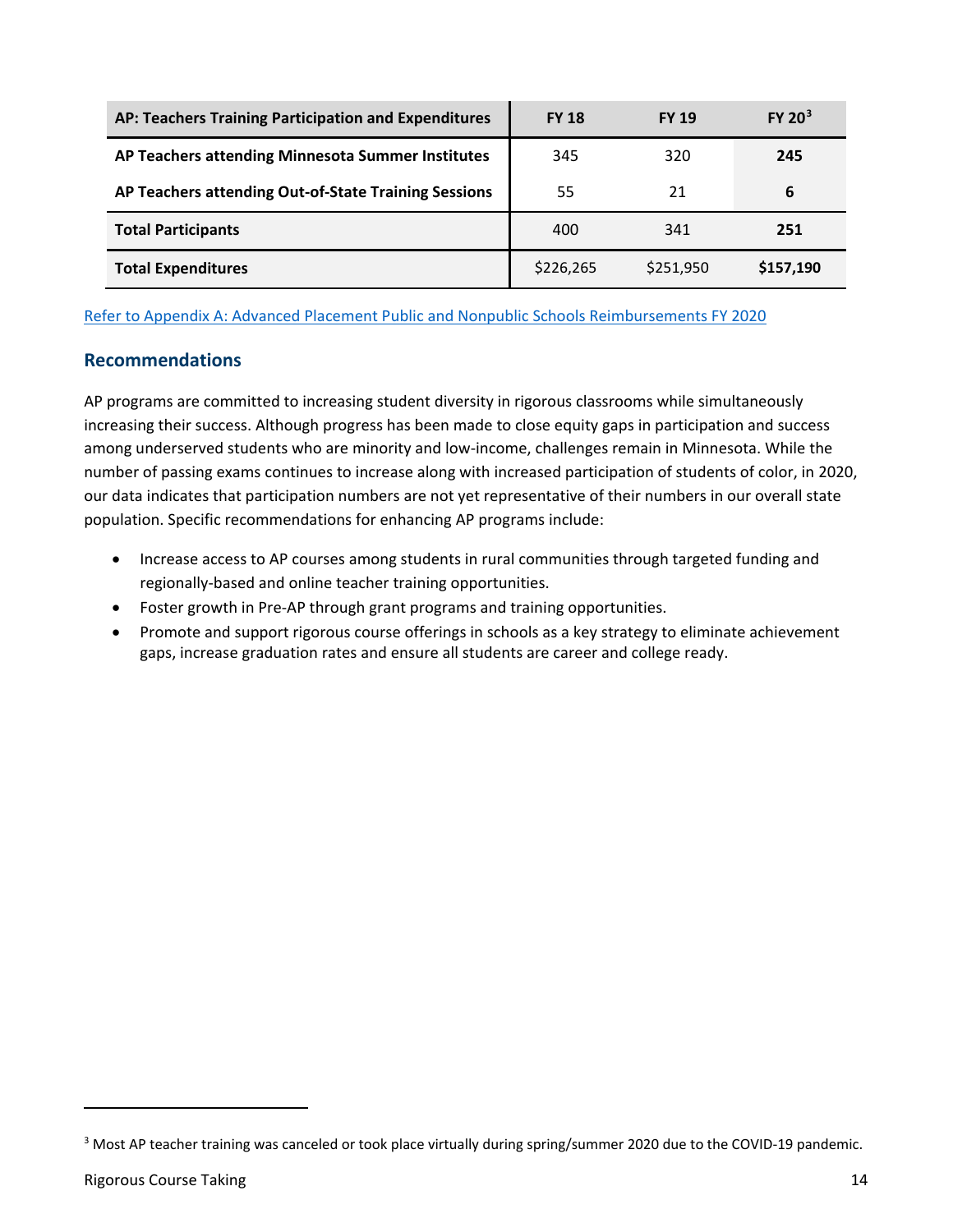## **International Baccalaureate (IB) Programme**

The International Baccalaureate (IB) Programme is a nonprofit, educational foundation established in 1968, offering four highly respected programs of international education that span the primary, middle and secondary school years. Schools must complete an extensive application process to become authorized IB World Schools and offer these programs. There are over 1 million students attending more than 4,000 IB World Schools in 153 countries worldwide.

#### *Diploma Programme (DP) and Exams*

The Diploma Programme is a comprehensive two-year international curriculum, for students aged 16-19, available in English, French and Spanish. The DP offers 157 exams in 51 disciplines that generally allow students to fulfill the requirements of their national or state education systems. Students who participate in the full Diploma Programme are required to study and examine in six different academic subjects. At least three of the six subjects are taken at the higher level, where students study the subject area in depth for two academic years, totaling 240 hours. Challenging, standard level IB courses span one academic year and total a minimum of 150 hours. Students who are not diploma candidates can choose to take individual IB courses and subsequent exams to earn IB certificates.

The format of exams is both written and oral and includes essay, multiple choice and short answer questions. In some subject areas, students also prepare a portfolio for assessment. Each subject has at least two exam periods for different types of exams, for a total of four hours of examination. Each examined subject is graded on a scale of one to seven (maximum). The award of the diploma requires a minimum total of 24 points and satisfactory completion of the following three additional requirements:

- The Extended Essay is approximately 4,000 words, requiring students to write an independent, original research paper in one of the six subject areas;
- A critical thinking course known as Theory of Knowledge explores the relationships among the various disciplines and ensures that students engage in critical reflection and analysis of the knowledge acquired within and beyond the classroom; and,
- A minimum of 150 hours participation in Creativity, Action and Service (CAS), which are extracurricular community-action service, artistic and physical activities.

The IB Diploma is accepted as an admissions credential at more than 1,000 North American Colleges and in more than 100 countries. More than 90% of U.S. colleges and universities have an IB policy granting incoming students academic credit, placement or both, for qualifying grades or scores on IB exams. Minnesota State Colleges and Universities has adopted a policy establishing common practices among higher education institutions for awarding credit for scores of four-seven in IB. In Minnesota, 47 postsecondary institutions acknowledge International Baccalaureate exam scores.

#### *Career-Related Programme (CP)*

The Career-related Programme is for students aged 16-19 to engage in career-related learning. The CP builds on prior learning in the IB Middle Years Programme and incorporates elements of the IB Diploma Program. Through CP, students have the opportunities for career and technical training along with rigorous academic work to earn a Career Certificate. The CP can be offered as a standalone program in schools that are not DP authorized.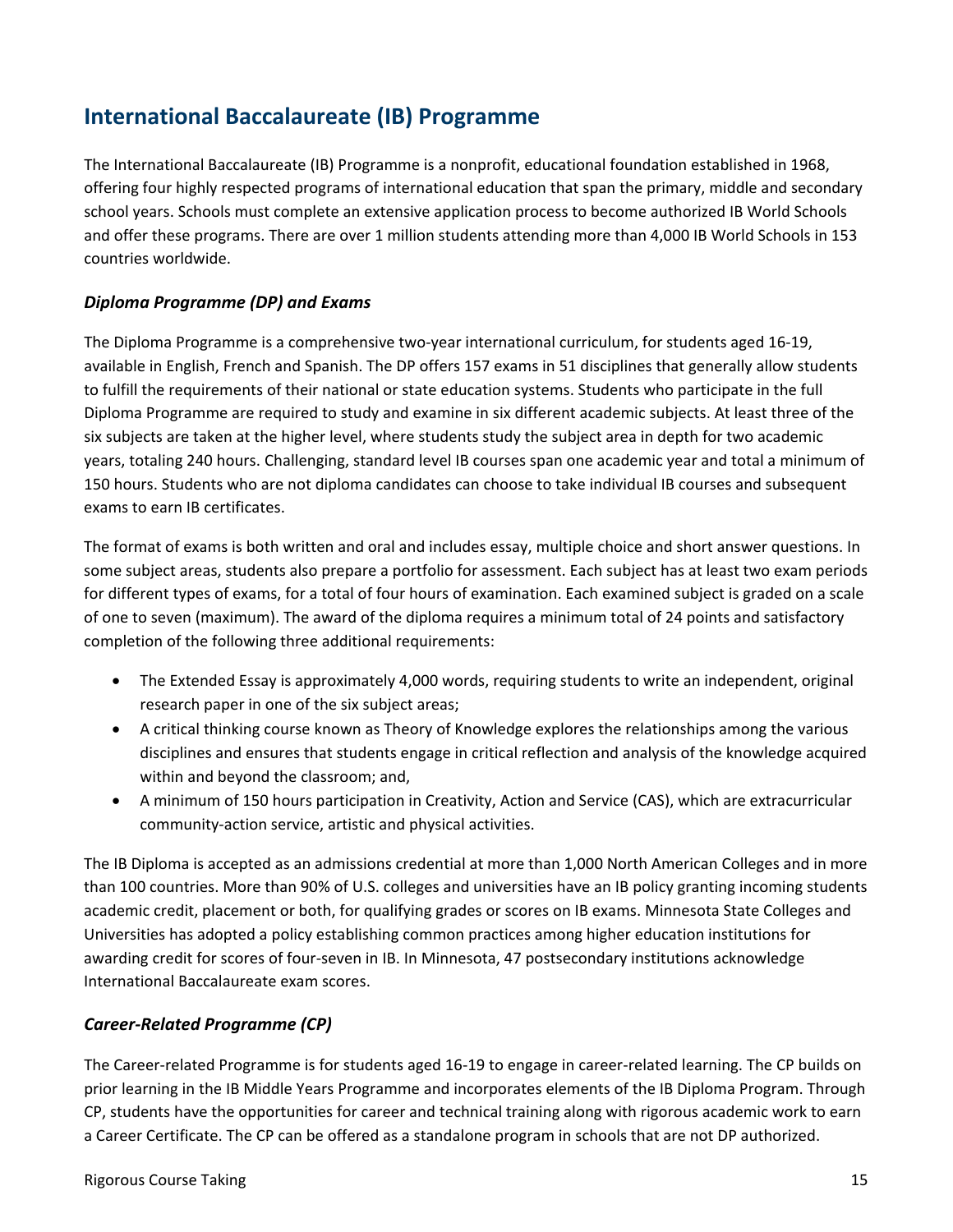Schools that do not currently offer DP can add the standalone CP by offering at least two DP courses along with the other CP requirements. Schools currently offering the DP can add the CP with an expedited authorization process.

#### *Middle Years Programme (MYP)*

The Middle Years Programme offers a broad academic base along with Approaches to Learning and other areas of interaction for students in grades 6-10. The MYP can be a standalone program or part of the pre-IB preparation for the Diploma Programme.

#### *Primary Years Programme (PYP)*

The Primary Years Programme was developed in 1997 for students in elementary programs. It offers an inquirybased program for students in pre-K through fifth grade. The PYP and MYP schools also go through a comprehensive process to become authorized. Both the MYP and the PYP are schoolwide models that serve all students.

[Visit the International Baccalaureate website for more information.](http://www.ibo.org/)

#### **IB Schools and Programs**

In 2020, 74 IB programs were in place in 55 IB authorized Minnesota schools. Some schools implement several programs in the same building. Participating schools receive support and guidance through MDE, Minnesota Association of IB World Schools (MNIB) and the International Baccalaureate Americas (IB). The chart below totals the number of IB programs by type offered at Minnesota schools.

| <b>IB: Program Types</b>        | <b>FY 18</b> | <b>FY 19</b> | <b>FY 20</b> |
|---------------------------------|--------------|--------------|--------------|
| <b>Primary Years Programme</b>  | 24           | 24           | 23           |
| <b>Middle Years Programme</b>   | 26           | 26           | 26           |
| Diploma Programme               | 19           | 20           | 20           |
| <b>Career-related Programme</b> | 4            | 4            | 5            |
| <b>Total IB Programs</b>        | 73           | 74           | 74           |

At this time, there are three schools preparing to offer new or additional authorized IB programs. To become authorized, a school or district must go through five specific steps, including a feasibility study/strategic planning process – comprehensive school changes to curriculum, instruction, and professional development that occurs during the two-step application process. After this process has been completed, schools undergo a site visit from the IB Americas. After a successful visit, the school then achieves the Authorized IB World School status. Followup visits are required to maintain their IB authorization.

Refer to [Appendix B: International Baccalaureate Schools and Programs by School Type FY 2020](#page-47-0)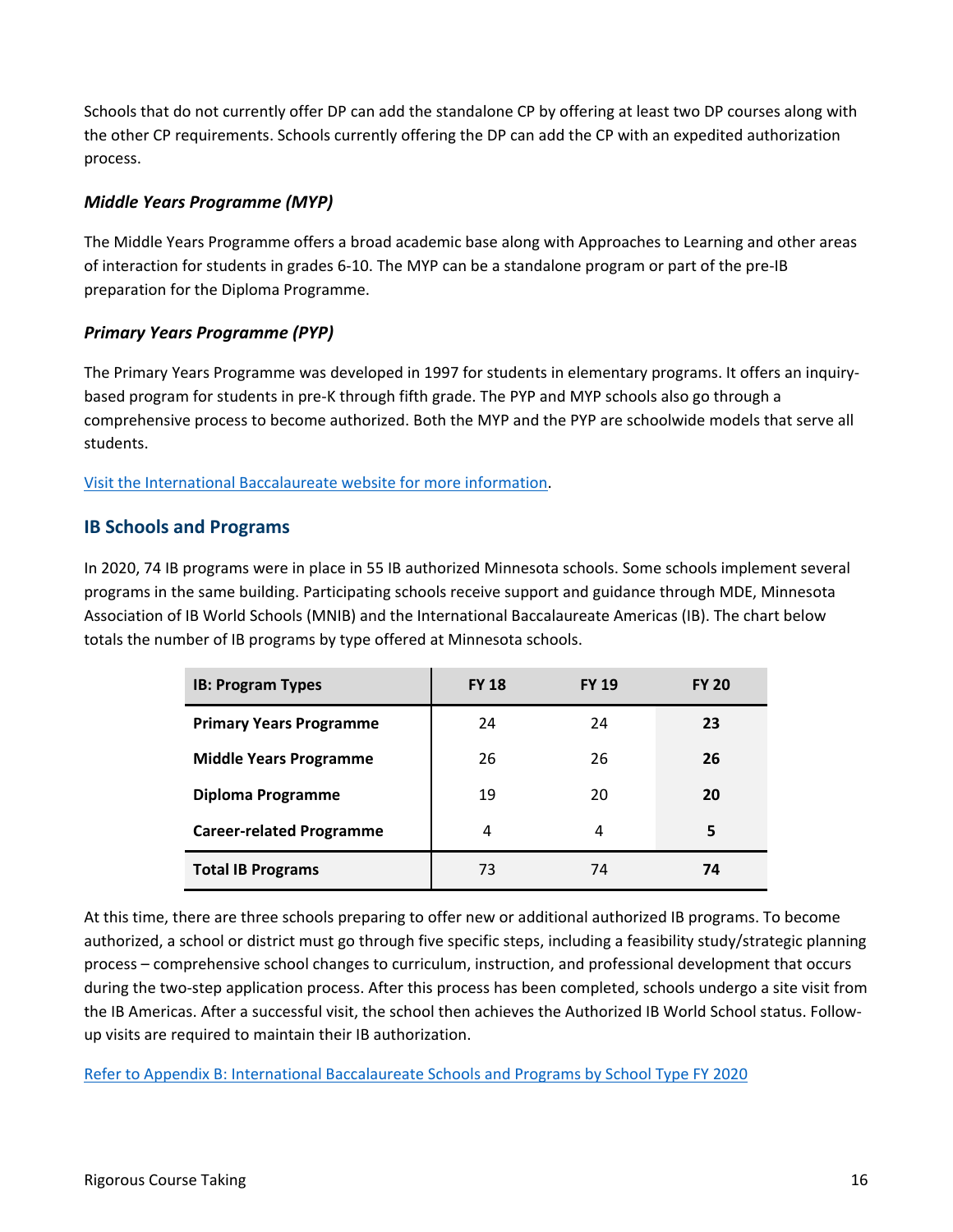#### **IB Course and Exam Participation**

The following chart shows the total number of students participating in IB courses and testing at the DP/CP level by student group, as well as the total number of diplomas earned. Unlike the AP Program, which allows a student to take an exam without enrolling in an AP course, IB students can take an exam only if they are enrolled in an IB designated course. Students can elect to take individual IB courses or the full IB diploma. In 2020, 191 Minnesota students earned the full IB diploma. IB exam participation and performance data is collected and reported by the International Baccalaureate Organization (IBO).

#### <span id="page-16-0"></span>*IB Exams during COVID-19 Pandemic (FY 20)*

In spring 2020, traditional IB exams did not take place. Instead of administering the final IB exams to determine grades for diplomas and certificates, the IBO based students' scores on a combination of the students' coursework, teacher-predicted grades, and historical assessment data. These assigned scores were treated as any other exam scores would be, even though they did not result from students taking a traditional IB exam.

| IB: Course and Exam Participation by<br><b>Student Group</b>    | <b>FY 18</b> | <b>FY 19</b> | FY 20 <sup>4</sup> | Percent of<br>whole | % Increase<br>$(2018-20)$ |
|-----------------------------------------------------------------|--------------|--------------|--------------------|---------------------|---------------------------|
| Female                                                          | 2,227        | 2,251        | 2,162              | 56%                 | -3%                       |
| Courses and exams taken                                         | 5,215        | 5,312        | 4,772              | 58%                 | -9%                       |
| <b>Male</b>                                                     | 1,833        | 1,786        | 1,683              | 44%                 | -9%                       |
| Courses and exams taken                                         | 4,255        | 4,023        | 3,422              | 42%                 | $-24%$                    |
| Students eligible for free/reduced-<br>price lunch              | 1,125        | 1,117        | 1,041              | 27%                 | $-8%$                     |
| Courses and exams taken                                         | 2,581        | 2,380        | 2,119              | 26%                 | $-22%$                    |
| <b>Students of Color and American</b><br><b>Indian Students</b> | 1,563        | 1,662        | 1,570              | 41%                 |                           |
| Courses and exams taken                                         | 3,702        | 3,738        | 3,273              | 40%                 | $-13%$                    |
| <b>Total Students</b>                                           | 4,060        | 4,038        | 3,845              |                     | -6%                       |
| <b>Total Courses and Exams</b>                                  | 9,470        | 9,336        | 8,194              |                     | $-16%$                    |
| <b>Diplomas Earned</b>                                          | 218          | 193          | 191                |                     | $-14%$                    |

The total number of students testing at the Diploma Programme level decreased 6% over the last three years, from 4,060 to 3,845. These students took 8,194 exams, averaging 2.1 exams per student. Students eligible for

l

<span id="page-16-1"></span><sup>4</sup> Traditional IB exams were canceled in spring 2020 due to the COVID-19 pandemic. See [IB Exams during COVID-19](#page-16-0)  [Pandemic \(FY 20\)](#page-16-0) for more information.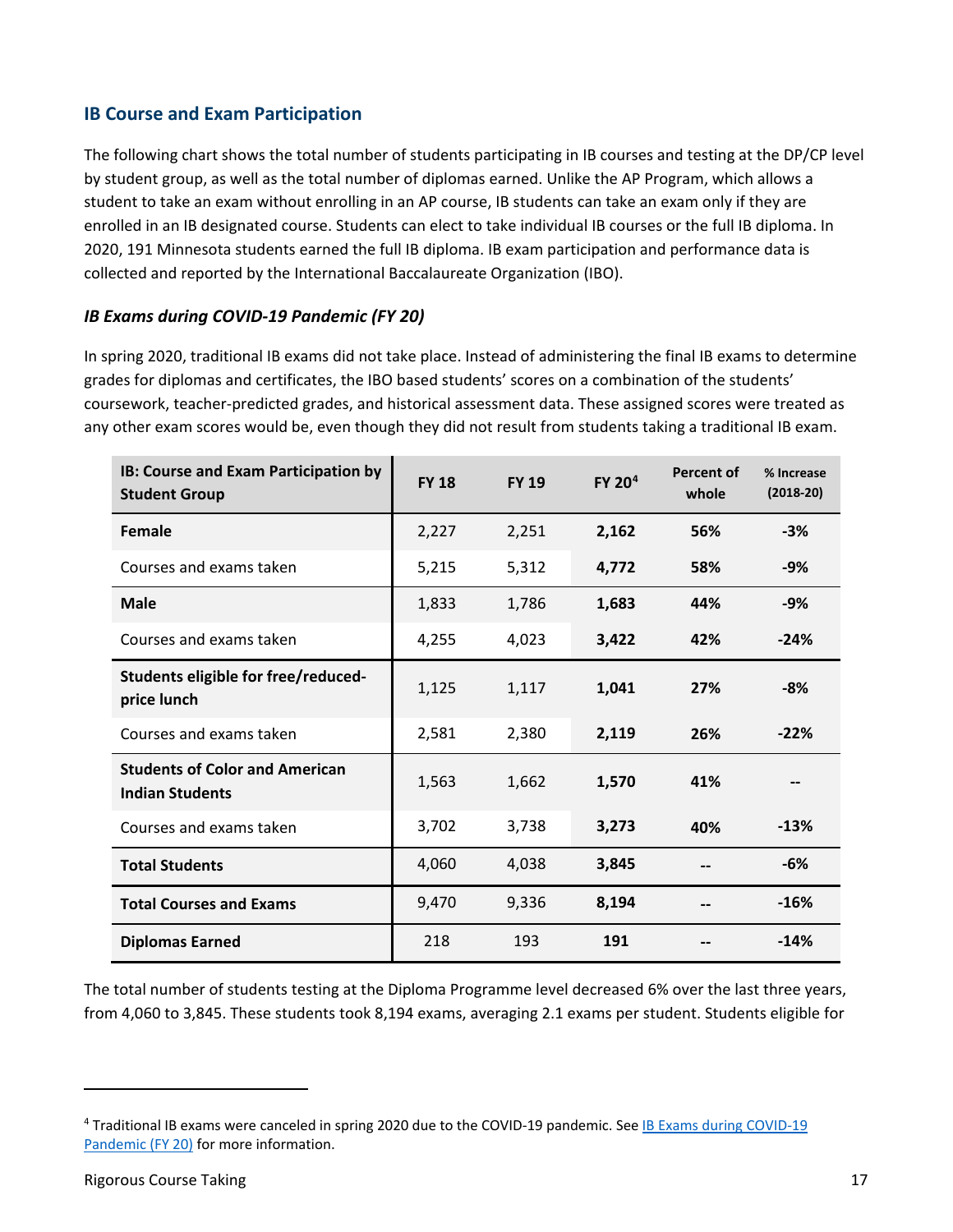free/reduced-price lunch took 27% of IB exams, and students of color and American Indian students took 41% of IB exams.

The following chart provides a breakdown of both student participation in IB courses and the number of exams taken over the last three years, by race/ethnicity. White students make up 59% of all participants.

| IB: Course and Exam Participation by<br><b>Race/Ethnicity</b> | <b>FY 18</b> | <b>FY 19</b> | <b>FY 20</b> | <b>Percent of</b><br>whole | % Increase<br>$(2018-20)$ |
|---------------------------------------------------------------|--------------|--------------|--------------|----------------------------|---------------------------|
| American Indian (state definition)                            | --           | 37           | 43           | 1%                         |                           |
| Courses and exams taken                                       | $-$          | 75           | 106          | 1%                         | $-$                       |
| American Indian or Alaska Native                              | 21           | 26           | 26           | $1%$                       | 19%                       |
| Courses and exams taken                                       | 42           | 58           | 61           | 1%                         | 31%                       |
| Asian + Native Hawaiian or Pacific<br><b>Islander</b>         | 597          | 601          | 531          | 14%                        | $-12%$                    |
| Courses and exams taken                                       | 1,475        | 1,444        | 1,175        | 14%                        | $-26%$                    |
| <b>Hispanic or Latino</b>                                     | 378          | 418          | 445          | 12%                        | 15%                       |
| Courses and exams taken                                       | 873          | 921          | 907          | 11%                        | 4%                        |
| <b>Black or African American</b>                              | 496          | 536          | 455          | 12%                        | $-9%$                     |
| Courses and exams taken                                       | 1,159        | 1,152        | 920          | 11%                        | $-26%$                    |
| White                                                         | 2,487        | 2,375        | 2,275        | 59%                        | $-9%$                     |
| Courses and exams taken                                       | 5,768        | 5,597        | 4,921        | 60%                        | $-17%$                    |
| <b>Two or More Races</b>                                      | 71           | 81           | 113          | 3%                         | 37%                       |
| Courses and exams taken                                       | 153          | 177          | 211          | 3%                         | 27%                       |
| <b>Total Students</b>                                         | 4,060        | 4,038        | 3,845        |                            | $-6%$                     |
| <b>Total Courses and Exams</b>                                | 9,470        | 9,336        | 8,194        |                            | $-16%$                    |

Notes: "American Indian (state definition)" was a new demographic category in FY 19 which represents students identified as American Indian as defined by the State of Minnesota. This category includes students from any tribe in North America, whether or not they also share heritage with other races or ethnicities. As such, the students in this category are counted in some of the other federal demographic categories, but are not duplicated in the total student count. The "Native Hawaiian or Pacific Islander" student group is combined with "Asian" students in this chart because it was not large enough to report on its own without providing personally identifiable data. These categories are separated into two groups elsewhere in this report.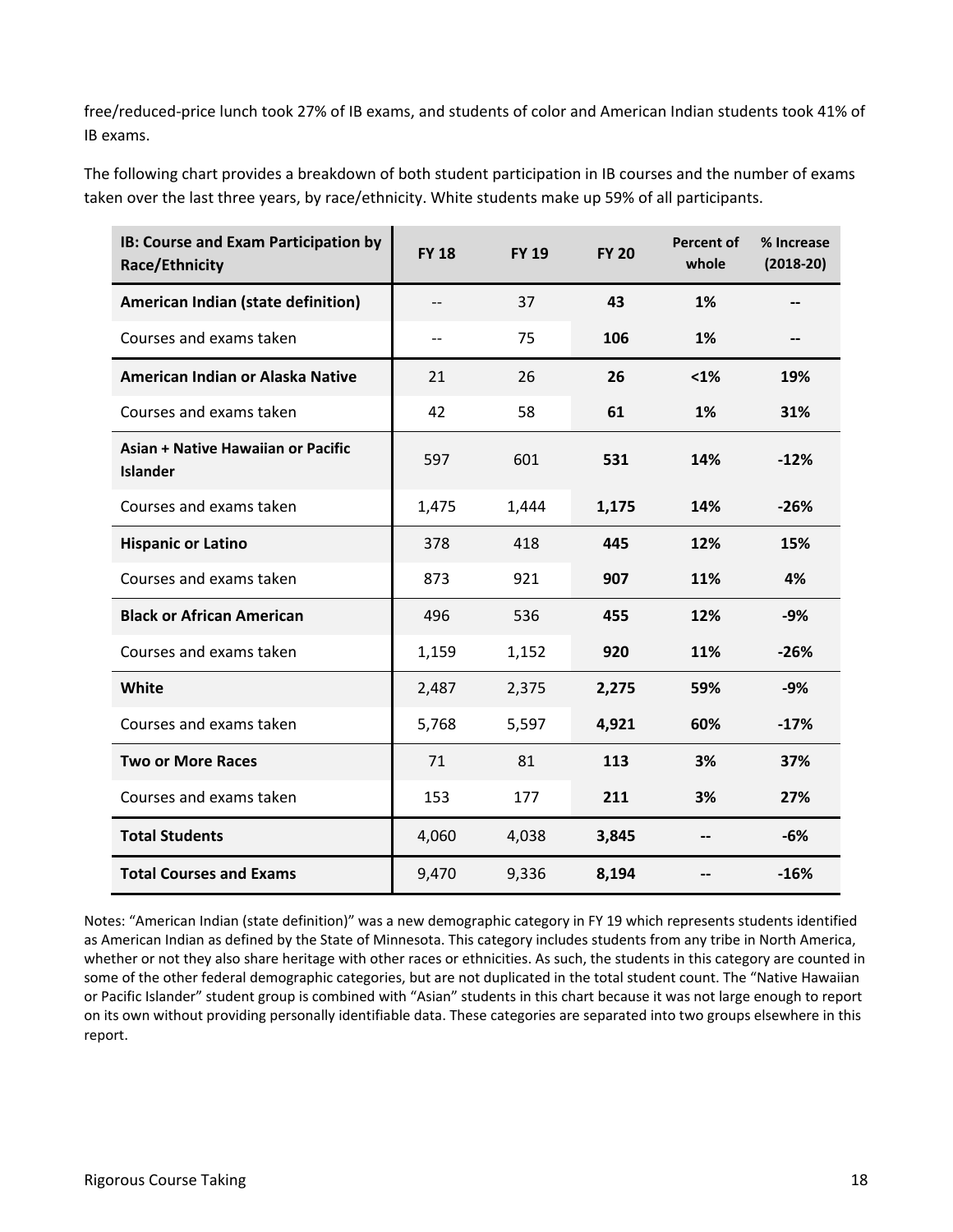The chart below compares Minnesota IB participation to overall state high school enrollment by race/ethnicity. This illustrates whether or not specific groups are participating in IB courses and exams representative of their enrollment. For example, Asian or Pacific Islander students make up 6.8% of high school students in Minnesota, but participate in IB courses and exams at a higher rate (13.8%). White students are less represented in IB courses and exams than their enrollment statewide.

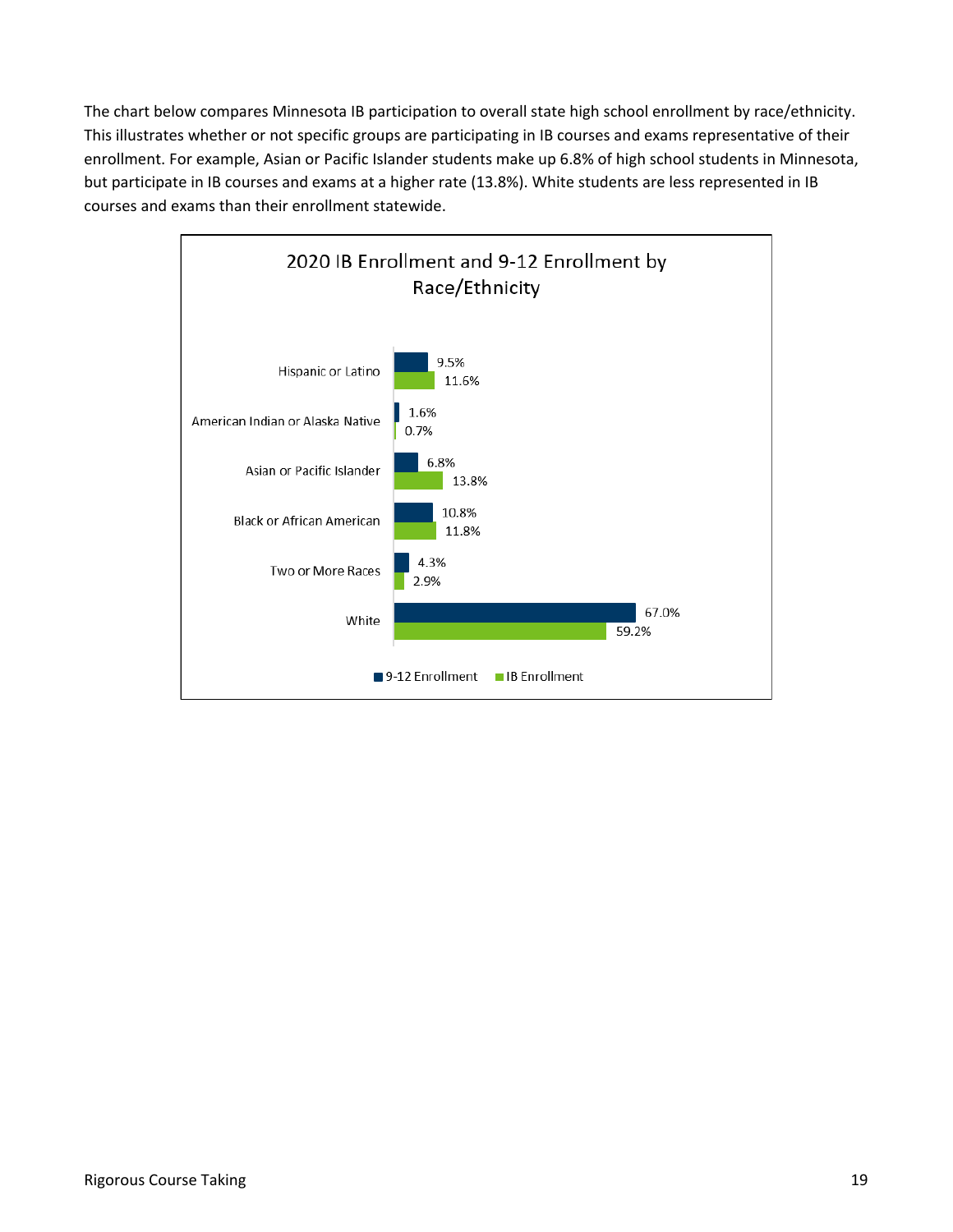#### **IB Exam Performance**

An IB Exam score of four or higher can translate into college credit once a student enters a postsecondary program. The chart below disaggregates the passing scores on exams by race/ethnicity and income level in 2020. Students taking IB courses took 7,084 total exams, with 5,133 (72%) earning a score of four or above on a seven point scale.

| <b>IB: Exam Passing Scores by</b><br><b>Race/Ethnicity and Income</b><br>Level | 4     | 5     | 6   | $\overline{\mathbf{z}}$ | <b>Total</b><br>Exams 4+ | <b>Total</b><br>Exams | % Exams<br>$4+$ |
|--------------------------------------------------------------------------------|-------|-------|-----|-------------------------|--------------------------|-----------------------|-----------------|
| American Indian (state<br>definition)                                          | 25    | 22    | 6   | $\mathbf 0$             | 53                       | 88                    | 60%             |
| American Indian or Alaska<br><b>Native</b>                                     | 16    | 9     | 3   | 0                       | 28                       | 52                    | 54%             |
| Asian + Native Hawaiian or<br><b>Pacific Islander</b>                          | 361   | 194   | 63  | 13                      | 631                      | 1,031                 | 61%             |
| <b>Hispanic or Latino</b>                                                      | 244   | 160   | 82  | 68                      | 554                      | 779                   | 71%             |
| <b>Black or African American</b>                                               | 253   | 108   | 28  | $\mathbf{1}$            | 390                      | 757                   | 52%             |
| White                                                                          | 1,357 | 1,300 | 625 | 112                     | 3,394                    | 4,278                 | 79%             |
| <b>Two or More Races</b>                                                       | 50    | 61    | 23  | $\overline{2}$          | 136                      | 187                   | 73%             |
| <b>Students eligible for</b><br>free/reduced-price lunch                       | 594   | 301   | 98  | 56                      | 1,049                    | 1,811                 | 58%             |
| <b>Totals</b>                                                                  | 2,281 | 1,832 | 824 | 196                     | 5,133                    | 7,084                 | 72%             |

Notes: "American Indian (state definition)" is a new demographic category which represents students identified as American Indian as defined by the State of Minnesota. This category includes students from any tribe in North America, whether or not they also share heritage with other races or ethnicities. As such, the students in this category are counted in some of the other federal demographic categories, but are not duplicated in the total student count. The "Native Hawaiian or Pacific Islander" student group is combined with "Asian" students in this chart because it was not large enough to report on its own without providing personally identifiable data. These categories are separated into two groups elsewhere in this report.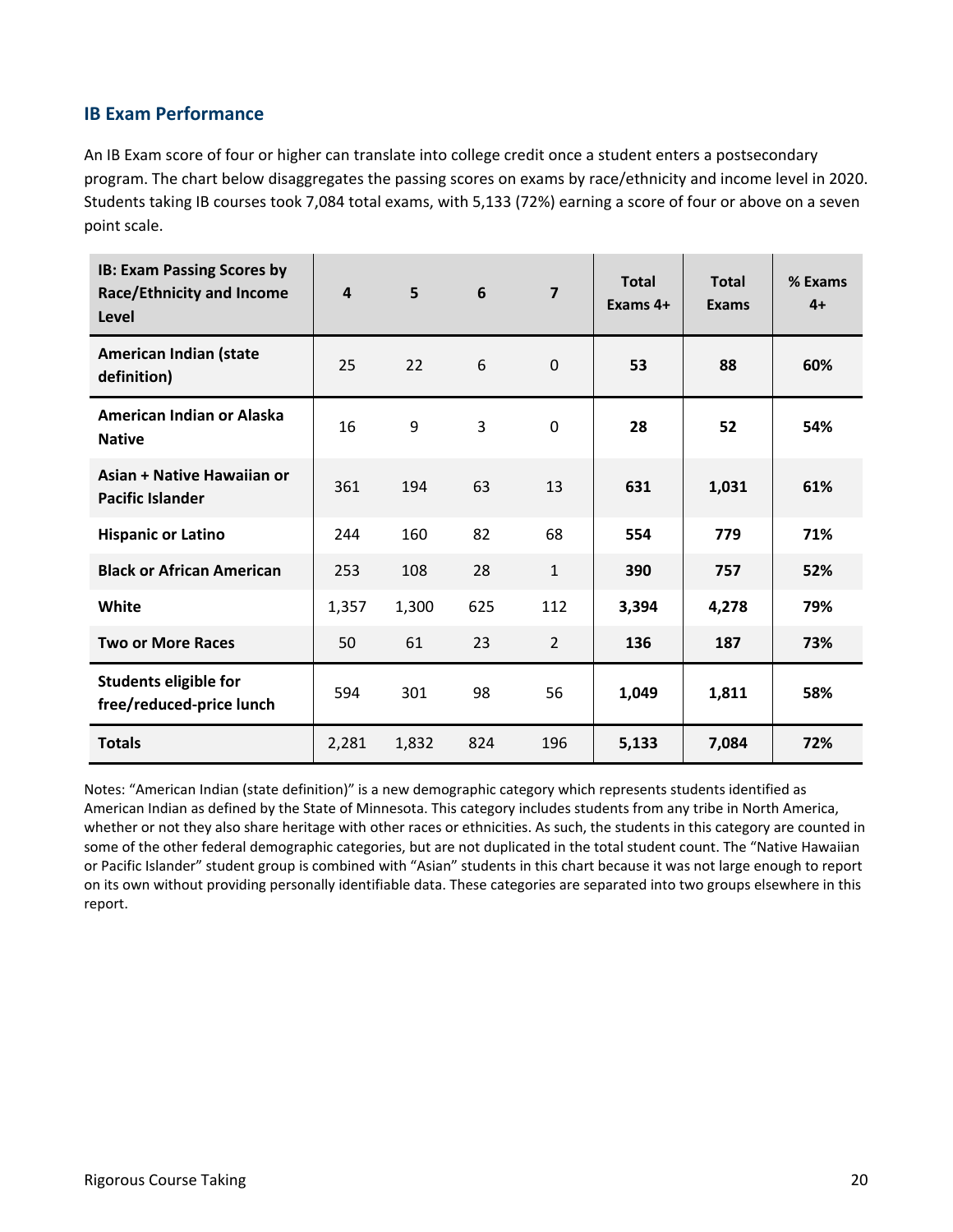#### **IB Expenditures**

The state distributes reimbursements to all IB schools for exams and teacher training after exams have been ordered and teacher training has been completed. Schools must submit an application for reimbursement to apply for subsidies and then submit a copy of their invoice to MDE. In 2020, total expenditures for IB exams and teacher training were \$1,341,383.

#### *IB Exam Subsidies*

IB exam fee subsidies for students who are low income (based on eligibility for free or reduced-price lunch) were subsidized at the full cost of \$291 for the first exam and full cost of \$119 for each additional exam per student. All other student exams were funded at \$80 for the first exam and \$60 for each additional exam. Actual expenditures for IB exams in 2020 were \$1,202,978.

| <b>IB: Exam Costs and Payments</b>      | <b>FY 18</b> | <b>FY 19</b> | <b>FY 20</b> |
|-----------------------------------------|--------------|--------------|--------------|
| IB Exam Cost per First/Second Exam      | \$291/\$119  | \$291/\$119  | \$291/\$119  |
| Minnesota Payment per First/Second Exam | \$80/\$20    | \$80/\$20    | \$80/\$60    |
| Low-income First/Second Exam Payment    | \$291/\$119  | \$291/\$119  | \$291/\$119  |
| <b>Total Student Exam Subsidies</b>     | \$787,884    | \$836,592    | \$1,202,978  |

#### *IB Teacher Training*

In-depth IB teacher training is annually conducted by certified IB trainers and providers. During 2020, out-ofstate IB training was attended by 115 teachers, while 486 teachers participated in workshops and professional networking opportunities coordinated by the MNIB. In addition, special on-site trainings were offered in partnerships with specific districts and the International Baccalaureate. Forty-three teachers participated in online training. A total of 601 participants attended some form of professional development for the IB program. Actual expenditures for IB teacher training were \$180,348.

| <b>IB: Teacher Training Participation</b><br>and Expenditures | <b>FY 18</b> | <b>FY 19</b> | FY 20 <sup>5</sup> |
|---------------------------------------------------------------|--------------|--------------|--------------------|
| Out-of-State                                                  | 228          | 192          | 115                |
| In Minnesota                                                  | 631          | 708          | 443                |
| <b>Online Training</b>                                        | 31           | 39           | 43                 |
| <b>Total Participants</b>                                     | 859          | 939          | 601                |
| <b>Total Expenditures</b>                                     | \$252,460    | \$288,398    | \$138,405          |

[Refer to Appendix C: International Baccalaureate Reimbursements by School/District FY 2020](#page-49-0)

 $\overline{a}$ 

<span id="page-20-0"></span><sup>5</sup> Most IB teacher training was canceled or took place virtually during spring/summer 2020 due to the COVID-19 pandemic.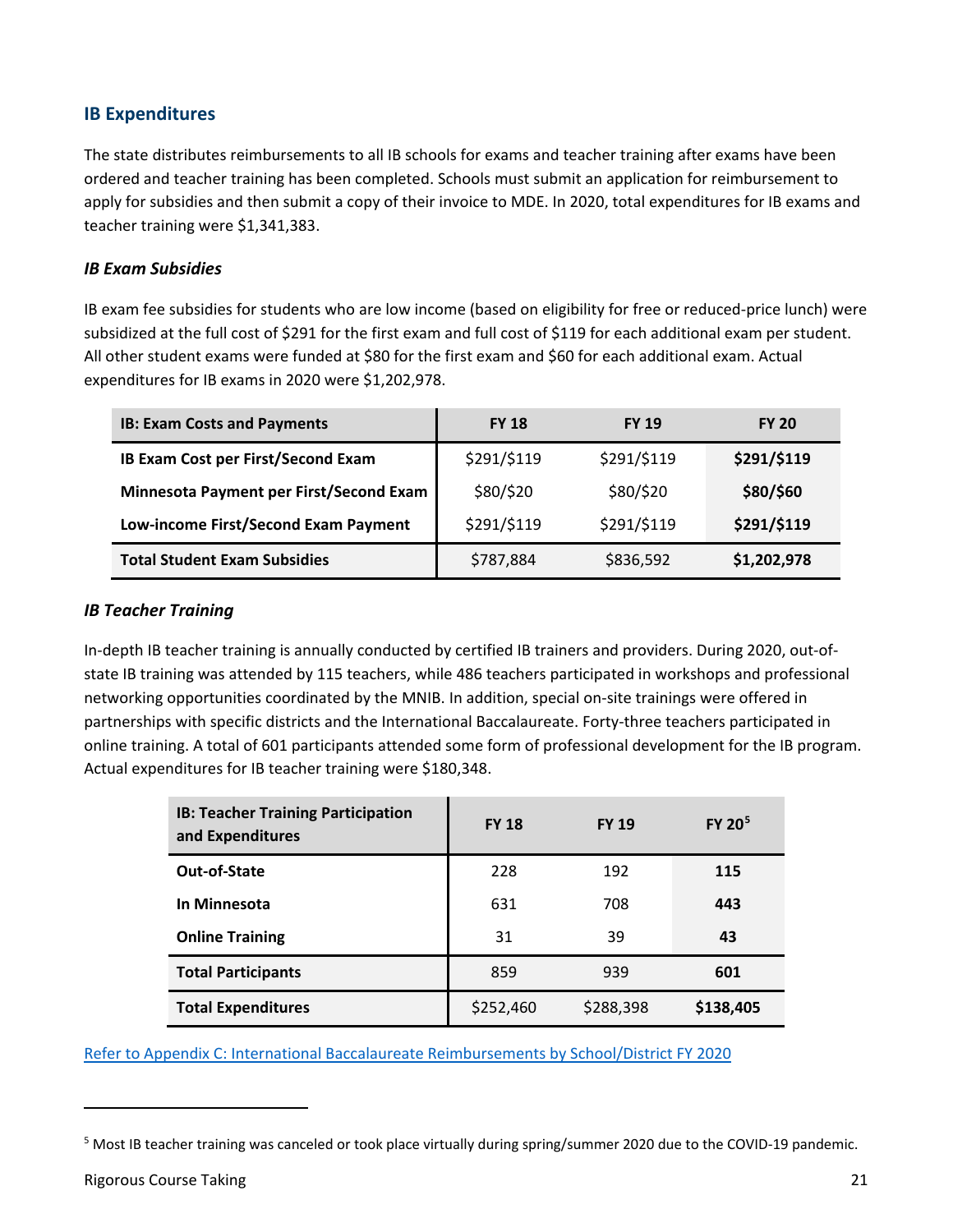#### **Recommendations**

Challenging, rigorous learning opportunities are essential in preparing students for success in postsecondary institutions, and ensuring career and college readiness. To provide opportunities, there is an ongoing need to support teachers delivering this level of program rigor and encourage schools to initiate, sustain and/or expand IB programs. While the number students of color participating in IB courses and exams continues to increase, our data indicates that participation numbers are not yet representative of our overall state population due to the number of IB Schools in the state. Specific recommendations for enhancing AP and IB programs include:

- Support the development and expansion of the Career-related Programme to leverage Diploma Programme and Career Technical Education (CTE) learning opportunities, and to establish another pathway option for students.
- Create a policy that supports the elimination of entrance criteria to participate in IB courses.
- Increase access to IB programs among students in rural communities through targeted funding and regionally based and online teacher training opportunities.
- Foster growth in Middle Years and Primary Years programs through grant programs and training opportunities.
- Promote and support rigorous course offerings in schools as a key strategy to eliminate achievement gaps, increase graduation rates and ensure all students are career and college ready.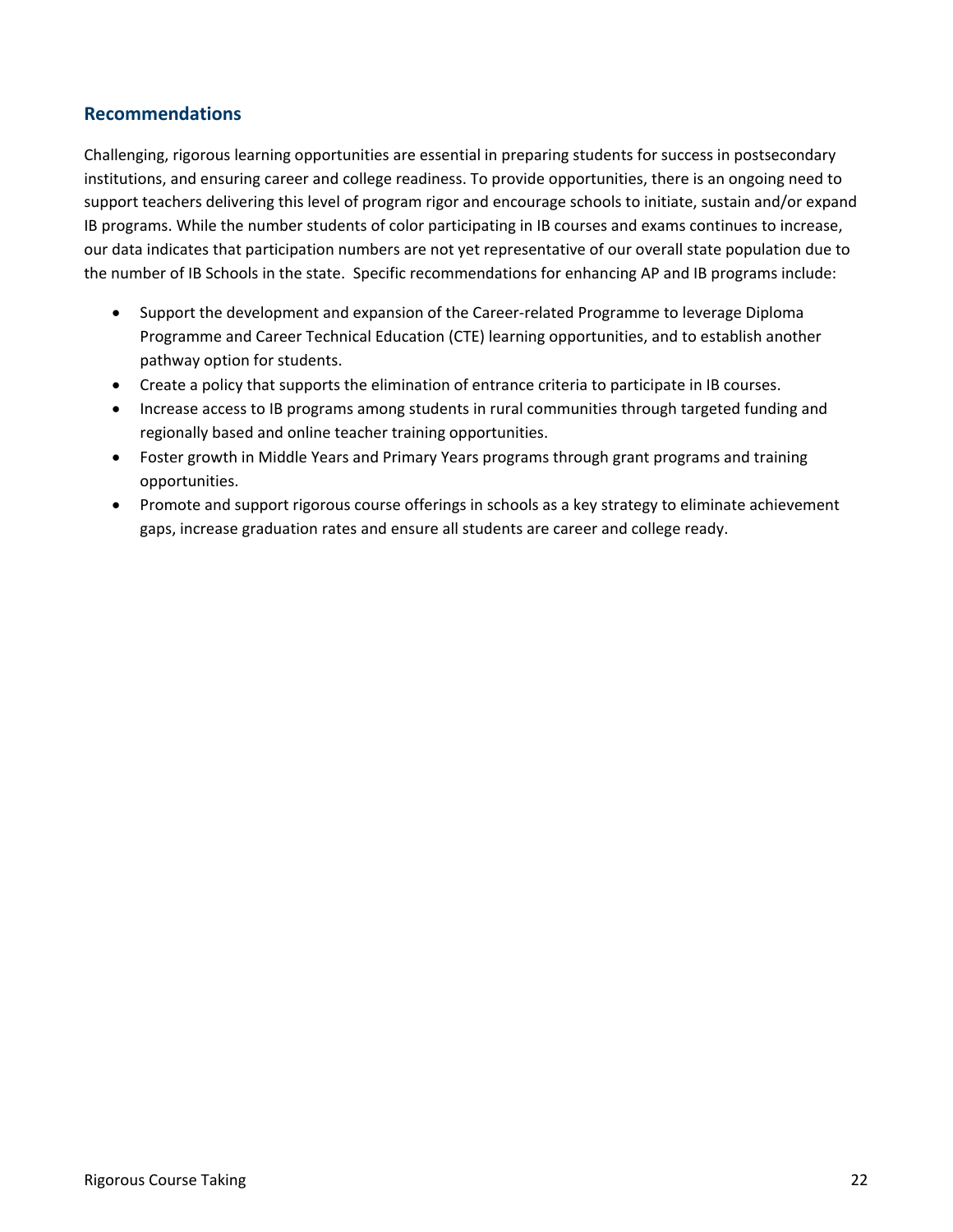## **Postsecondary Enrollment Options (PSEO) Program**

In 1985, Minnesota became the first state in the nation to pass legislation to support course-taking at the postsecondary level by eligible high school juniors and seniors. The Postsecondary Enrollment Options (PSEO) program allows high school students to enroll in courses taught by college instructors on college campuses with each participating postsecondary institution setting its own enrollment requirements for admission. The program provides students with a greater variety of class offerings and the opportunity to pursue more challenging coursework than may be available at the high school. Students may enroll in PSEO courses on a parttime or full-time basis.

PSEO allows high school students to earn college credit at no cost and, after graduation from high school, to potentially enter into postsecondary institutions with some course requirements already met. The postsecondary institutions generate a separate college transcript with their college courses and grades for the participating high school students.

Legislation allows eligible 10th-grade students to enroll initially in one CTE course through PSEO. If the student earns a "C" or higher grade in this first course, they are eligible to take additional postsecondary courses while in 10th grade. In order to be eligible, a 10th-grade student must have taken the eighth-grade Minnesota Comprehensive Assessment (MCA) in reading, and have met the composite proficiency level of "meets or exceeds." If a student did not take the eighth-grade MCA, the postsecondary institution may accept another test score.

Any public, nonpublic, home school or American Indian-controlled tribal contract or grant student classified as an  $11<sup>th</sup>$ - or  $12<sup>th</sup>$ -grader and accepted by a postsecondary institution may enroll in nonsectarian courses or programs at that postsecondary institution. Students participating in cultural exchange programs are not eligible.

Eligible institutions include the University of Minnesota and its branches; all state universities, community colleges and technical colleges; private, Minnesota, two- or four-year, residential, degree granting, liberal arts colleges; nonprofit, degree-granting trade schools; or accredited opportunities industrialization centers in Minnesota.

#### <span id="page-22-0"></span>*PSEO Funding*

The PSEO program is funded through legislative direction unde[r Minnesota Statutes 2021, section](https://www.revisor.mn.gov/statutes/cite/124D.09) 124D.09. There is no cost for students to participate in this program. PSEO funding from the state that flows through MDE pays for tuition, fees and required textbooks at the postsecondary institution when students participate in PSEO. Funds are available to help pay transportation expenses for PSEO students whose families are at or below the poverty level, as determined by the federal government, to participate in PSEO courses on college campuses.

Direct contract partnerships exist between high schools and postsecondary institutions to offer PSEO and are allowable according to [Minnesota Statutes 2021, section](https://www.revisor.mn.gov/statutes/cite/124D.09#stat.124D.09.10) 124D.09, subdivision 10 (commonly known as "PSEO by contract"). Because these contracts and fiscal arrangements are between high schools and postsecondary institutions, student participation, course and credit data is not available to MDE and cannot be included in this report. Participation data and expenditures in this section are PSEO courses paid by MDE directly to the postsecondary institutions.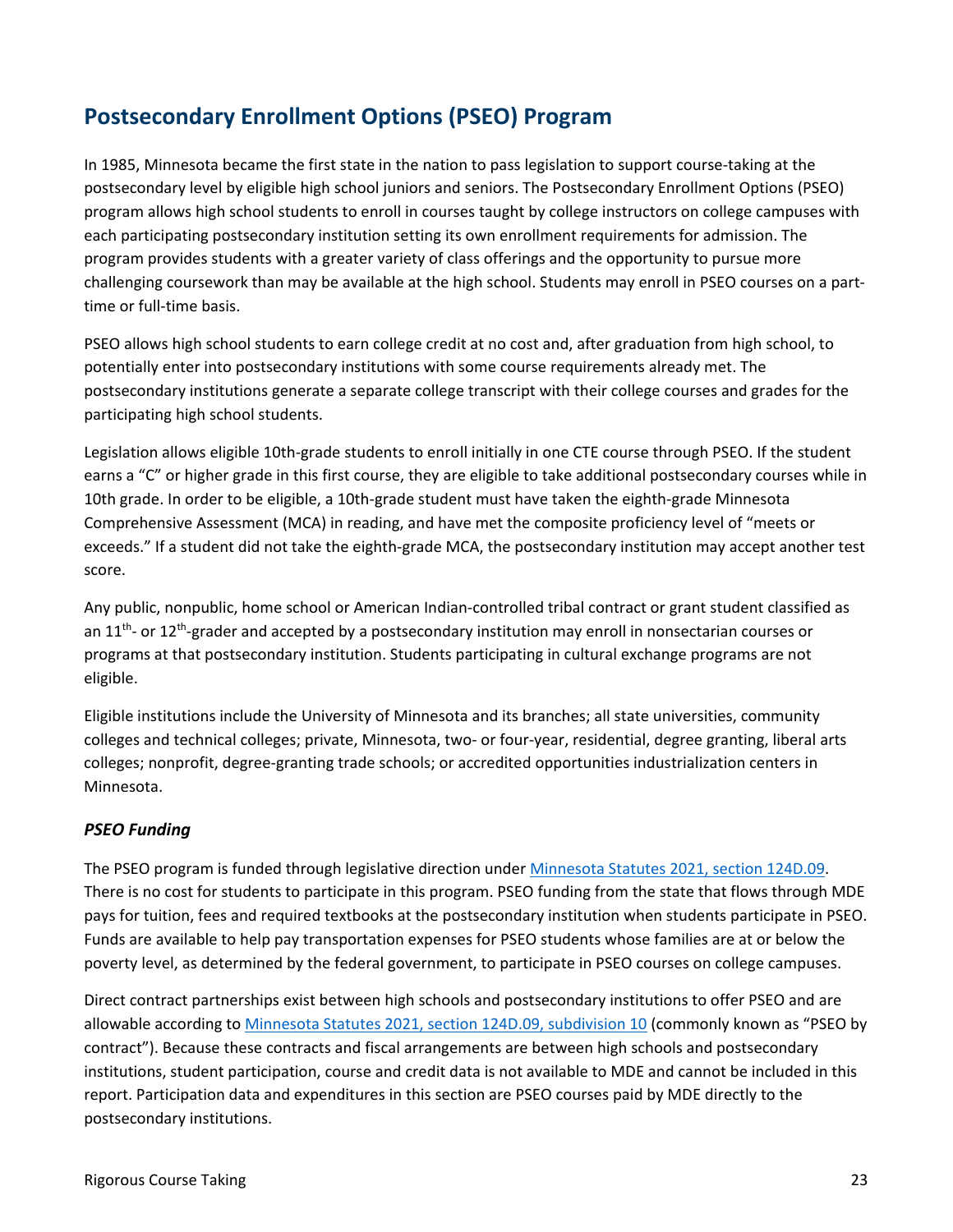#### *PSEO State-Approved Early/Middle College Programs*

Legislation passed in 2014 provided the opportunity to use PSEO funding for developmental coursework when a student who is enrolled in the graduation incentives program enrolls full-time in an Early/Middle College Program. This program model is a partnership between a State-Approved Alternative Program (SAAP) and an eligible postsecondary institution, which is specifically designed to offer well-defined pathways to postsecondary degrees and/or credentials. Students engaged in these programs are able to earn dual credit with intentional academic and wraparound supports offered by the partnership.

The first eight of these Early/Middle College models were implemented in spring of FY 15. More partnerships are forming across the state each year, and the numbers grew to 73 unique approved partnerships for FY 20.

The Minnesota Department of Education works with Minnesota State Colleges and Universities to assist and support approved Early/Middle College programs with implementation. The Midwest Research and Education Laboratory (REL) conducted focus group interviews with approved 2015-16 partnerships to provide information to MDE on the early successes and challenges of these programs. In 2016, REL Midwest and Twin Cities Public Television co-produced a documentary, [Back on Track: Journeys to a High School Degree,](https://www.youtube.com/watch?v=C_edrg4wViY) which portrays the impact of these programs on students.

[Refer to Appendix D: PSEO State-Approved Early/Middle College Programs FY 2020](#page-50-0)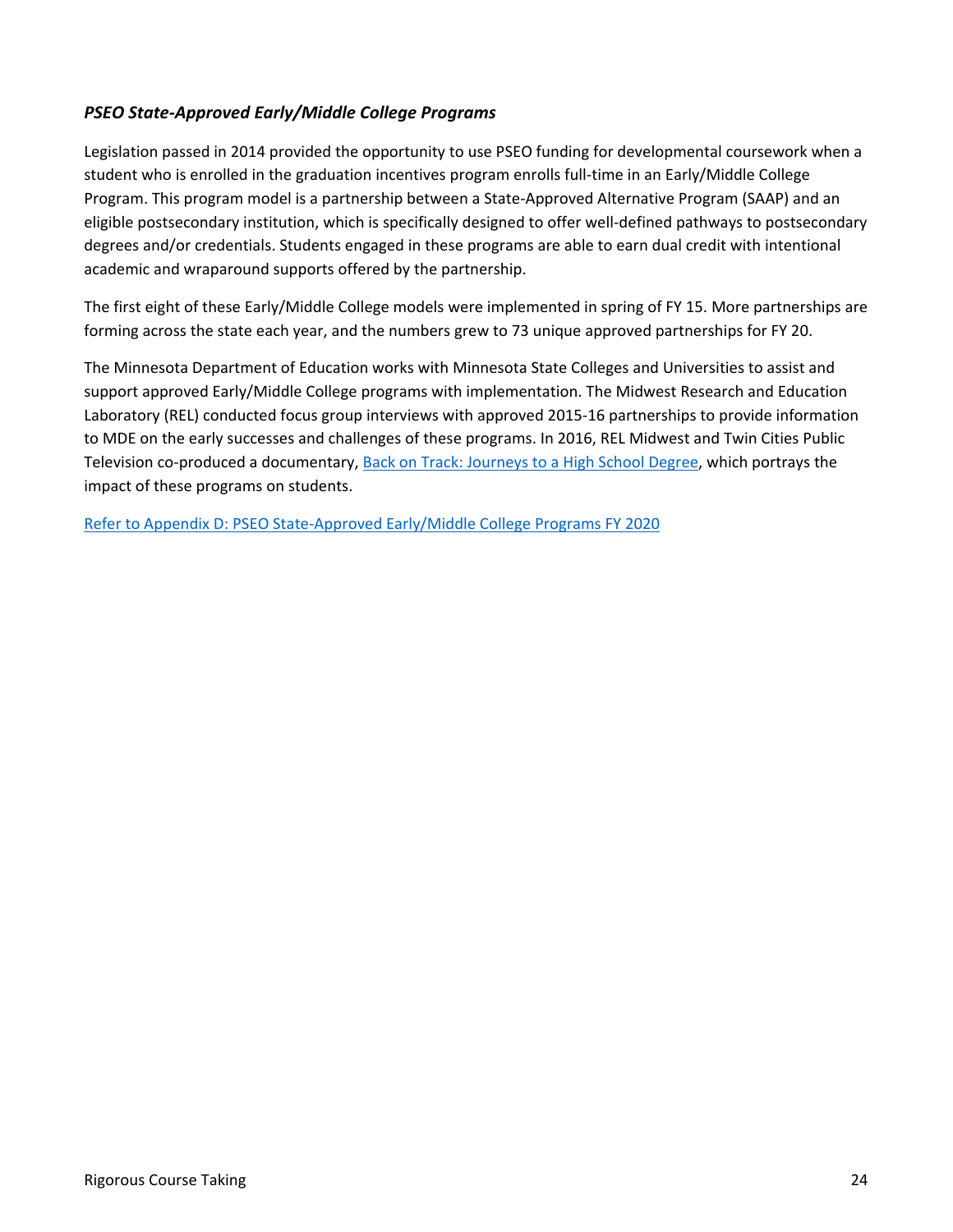#### **PSEO Program Participation**

Public, nonpublic/private school and home school students are eligible to participate in PSEO. In 2020, 10,463 students received 170,117 credits through PSEO, an average of 16.2 credits per student. The following chart illustrates student participation rates over the last three years by enrollment type. Public school students accounted for 71% of those enrolled in PSEO, home school students were 18% of enrollees, and nonpublic/private school students made up 11% of the PSEO population. Overall participation has increased by 1% over the last three years.

| <b>PSEO: Participation by Enrollment</b><br><b>Type</b> | <b>FY 18</b> | <b>FY 19</b> | <b>FY 20</b> | <b>Percent of</b><br>whole | % Increase<br>$(2018-20)$ |
|---------------------------------------------------------|--------------|--------------|--------------|----------------------------|---------------------------|
| <b>Public School Students</b>                           | 7,516        | 7.520        | 7,419        | 71%                        | $-1%$                     |
| <b>Home School Students</b>                             | 1,855        | 2,000        | 1,888        | 18%                        | 2%                        |
| <b>Nonpublic/Private School Students</b>                | 982          | 1,031        | 1,156        | 11%                        | 15%                       |
| <b>Total Students</b>                                   | 10,353       | 10,551       | 10,463       | $\overline{\phantom{a}}$   | 1%                        |

The next table shows the total number of public school students participating in PSEO by student group. Overall public school participation shows a slight decrease over the past three years, but there has been a significant increase in PSEO participation through courses according to agreements (commonly referred to as PSEO by contract). For more information, refer to [PSEO Funding.](#page-22-0) MDE does not have participation data for students participating in PSEO through courses according to agreements.

| <b>PSEO: Public School Participation by</b><br><b>Student Group</b> | <b>FY 18</b> | <b>FY 19</b> | <b>FY 20</b> | <b>Percent of</b><br>whole | % Increase<br>$(2018-20)$ |
|---------------------------------------------------------------------|--------------|--------------|--------------|----------------------------|---------------------------|
| <b>Female</b>                                                       | 4,978        | 5,028        | 4,984        | 67%                        | --                        |
| <b>Male</b>                                                         | 2,538        | 2,492        | 2,435        | 33%                        | -4%                       |
| <b>Special Education</b>                                            | 213          | 241          | 270          | 4%                         | 21%                       |
| <b>English Learners</b>                                             | 164          | 186          | 196          | 3%                         | 16%                       |
| Students eligible for free/reduced-<br>price lunch                  | 1,718        | 1,721        | 1,691        | 23%                        | $-2%$                     |
| <b>Students of Color and American</b><br><b>Indian Students</b>     | 1,979        | 2,113        | 2,193        | 30%                        | 10%                       |
| <b>Total Public School Students</b>                                 | 7,516        | 7,520        | 7,419        |                            | $-1%$                     |

Of note are increases in participation by special education students (21%) and by English learners (16%). However, these two groups account for approximately 6% of all public school students participating in PSEO. Students of color and American Indian students account for 30% of total public school students participating in PSEO, with a 10% increase in participation over the past three years.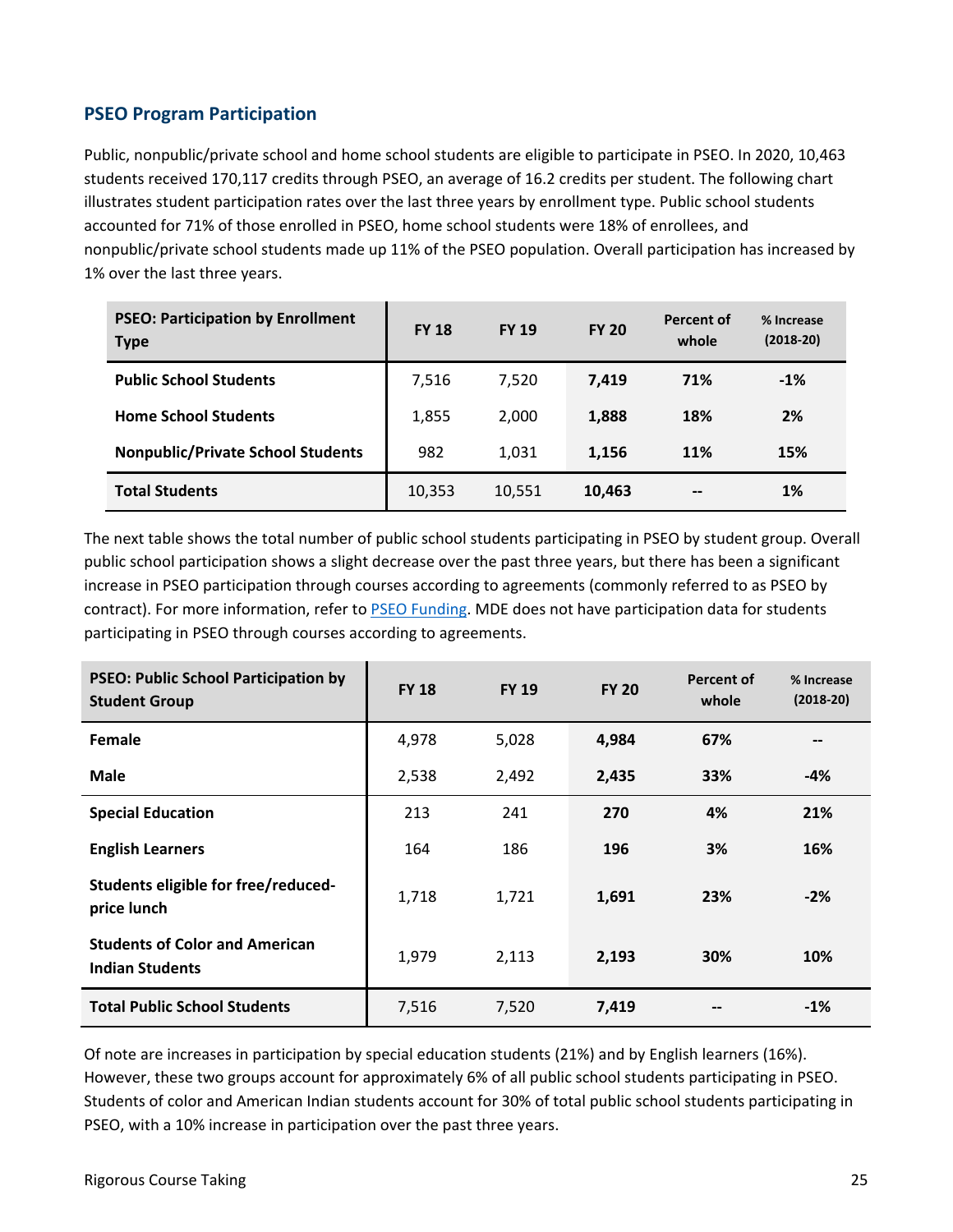The following table details the fluctuation of PSEO participation by public school students by race/ethnicity. Participation in PSEO by Black or African American students has increased by 11% over the last three years. American Indian or Alaska Native student participation has increased by 18% from 2018 to 2020.

| <b>PSEO: Public School Participation by</b><br>Race/Ethnicity | <b>FY 18</b>   | <b>FY 19</b> | <b>FY 20</b>   | Percent of<br>whole | % Increase<br>$(2018-20)$ |
|---------------------------------------------------------------|----------------|--------------|----------------|---------------------|---------------------------|
| American Indian (state definition)                            |                | 123          | 131            | 2%                  |                           |
| American Indian or Alaska Native                              | 73             | 79           | 89             | 1%                  | 18%                       |
| Asian                                                         | 640            | 681          | 639            | 9%                  |                           |
| <b>Hispanic or Latino</b>                                     | 410            | 403          | 455            | 6%                  | 10%                       |
| <b>Black or African American</b>                              | 693            | 755          | 780            | <b>11%</b>          | 11%                       |
| White                                                         | 5,537          | 5,408        | 5,227          | 71%                 | -6%                       |
| Native Hawaiian or Pacific Islander                           | $\overline{2}$ | 1            | $\overline{2}$ | $-$                 | --                        |
| <b>Two or More Races</b>                                      | 161            | 194          | 228            | 3%                  | 29%                       |
| <b>Total Public School Students</b>                           | 7,516          | 7,520        | 7,419          |                     | $-1%$                     |

Note: "American Indian (state definition)" was a new demographic category in FY 19 which represents students identified as American Indian as defined by the State of Minnesota. This category includes students from any tribe in North America, whether or not they also share heritage with other races or ethnicities. As such, the students in this category are counted in some of the other federal demographic categories, but are not duplicated in the total student count.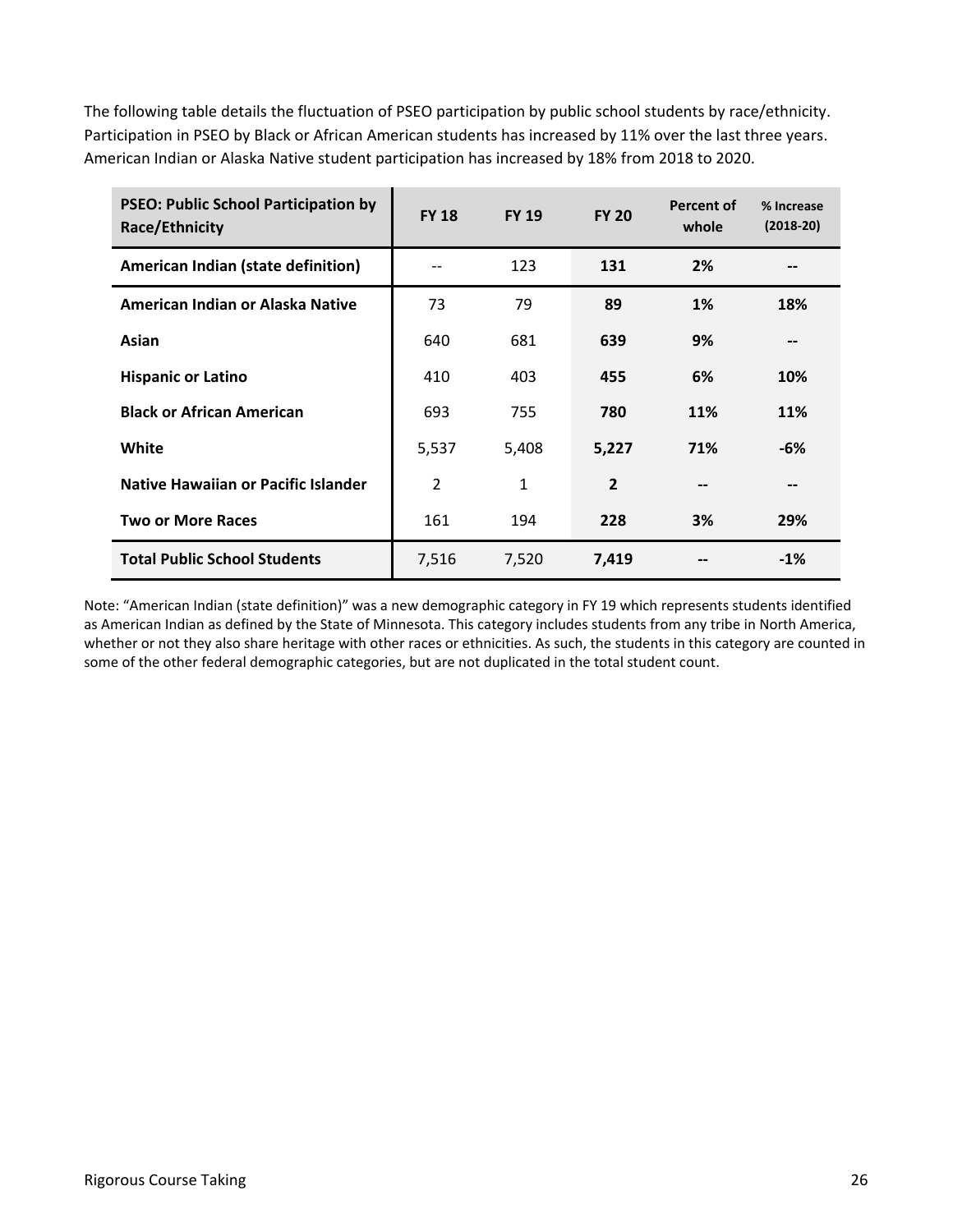The chart below compares Minnesota PSEO participation to overall state high school enrollment by race/ethnicity. This illustrates whether or not specific groups are participating in PSEO courses representative of their enrollment. Hispanic or Latino students are 3.4% less represented in PSEO compared to their enrollment statewide. In contrast, white students participate in PSEO at a higher rate (3.5%) than their representation statewide.

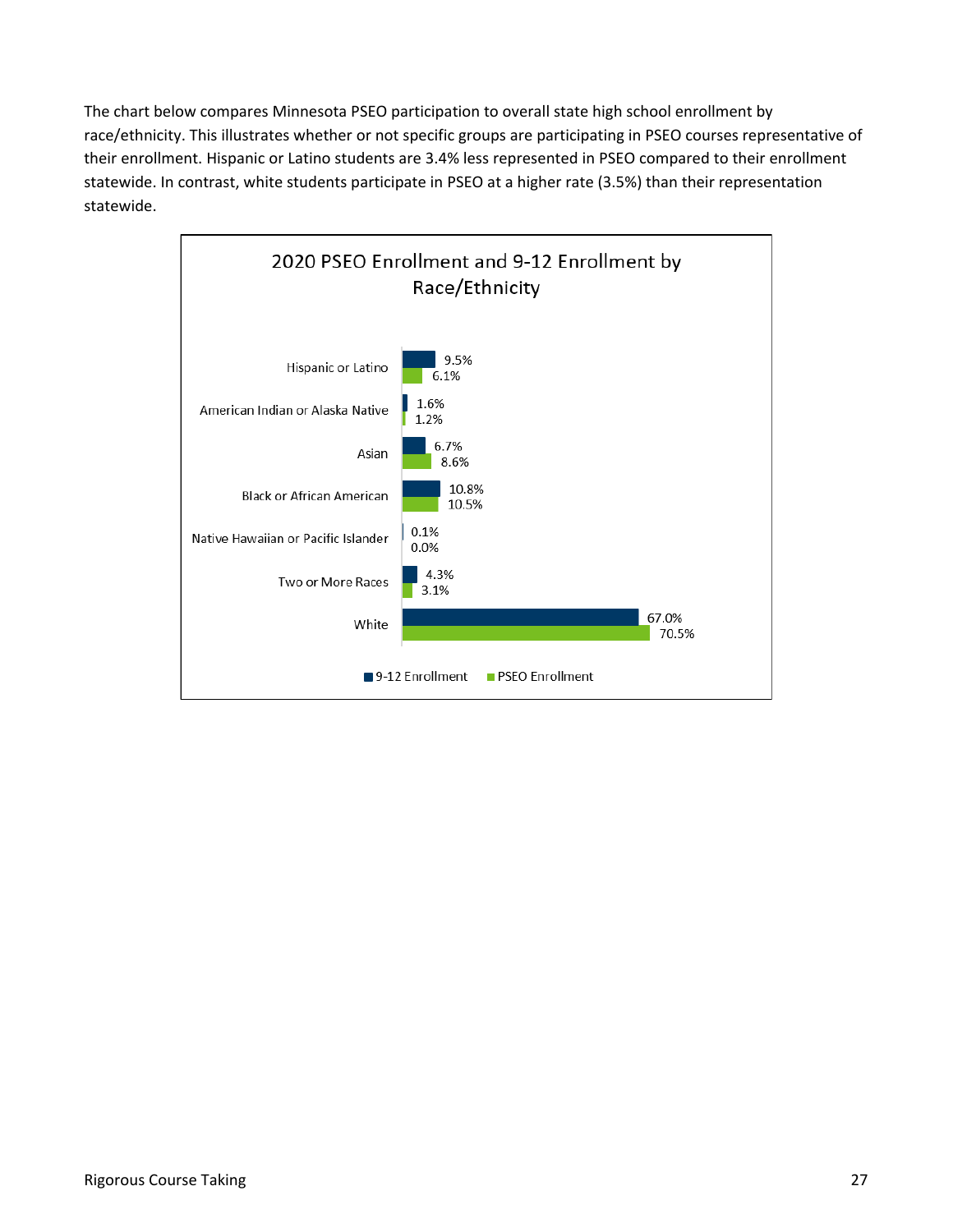#### **PSEO Reimbursements**

In 2019-20, the average reimbursement per enrolled student was \$3,441, or \$212/credit. Sixty-two Minnesota colleges and universities participated in PSEO during the 2019-20 school year. The next table outlines PSEO reimbursement totals by institution type in the last three years among eligible Minnesota postsecondary institutions.

| <b>PSEO Reimbursement by Institution Type</b> | <b>FY 18</b> | <b>FY 19</b> | <b>FY 20</b> | %<br><b>Increase</b><br>$(2018-20)$ |
|-----------------------------------------------|--------------|--------------|--------------|-------------------------------------|
| <b>Technical Colleges</b>                     | \$769,448    | \$863,071    | \$988,452    | 22%                                 |
| <b>Community Colleges</b>                     | \$8,974,932  | \$8,667,805  | \$9,330,819  | 4%                                  |
| <b>Community and Technical Colleges</b>       | \$10,428,018 | \$10,558,273 | \$11,401,913 | 9%                                  |
| <b>State Universities</b>                     | \$2,116,844  | \$2,295,790  | \$2,366,359  | <b>11%</b>                          |
| <b>University of Minnesota campuses</b>       | \$2,862,557  | \$3,227,037  | \$3,018,272  | 5%                                  |
| <b>Private Colleges</b>                       | \$7,610,631  | \$8,589,062  | \$8,901,079  | 14%                                 |
| <b>Total Reimbursement</b>                    | \$32,762,430 | \$34,201,039 | \$36,006,894 | 9%                                  |
| <b>Total Credits</b>                          | 161,508      | 165,047      | 170,117      | 5%                                  |
| <b>Cost per Credit</b>                        | \$203        | \$207        | \$212        | 4%                                  |

Total reimbursements have increased 4% since FY 18, with reimbursements to technical colleges with the most significant increase (22%). PSEO funding to private colleges has increased 14% since FY 18.

[Refer to Appendix E: PSEO Total Number of Credits and Expenditures by](#page-54-0) Postsecondary Institution FY 2020

#### **Recommendations**

Specific recommendations for expanding PSEO program participation include:

- Change the funding formula so it is not a financial penalty for districts and charters for their students to participate in PSEO classes.
- Require districts and charters to notify MDE when they enter into a contractual relationship with a postsecondary institution and to provide data on the number of students impacted and the number of credits earned.
- Districts and charters provide up-to-date information on their websites and in materials to students and parents about PSEO as per [Minnesota Statutes 2021, section](https://www.revisor.mn.gov/statutes/?id=124D.09#stat.124D.09.7) 124D.09, subdivision 7, including information about enrollment requirements and the ability to earn postsecondary credit to all pupils in grades eight, nine, 10 and 11.
- Continue to provide information about the PSEO program vi[a MDE's Postsecondary Enrollment Options](https://education.mn.gov/MDE/dse/ccs/pseo/)  [\(PSEO\) webpage,](https://education.mn.gov/MDE/dse/ccs/pseo/) [MDE's School Leader Newsletter](https://education.mn.gov/MDE/dse/supt/mail/) and [MDE's Concurrent Enrollment webpage.](https://education.mn.gov/MDE/dse/ccs/cce/)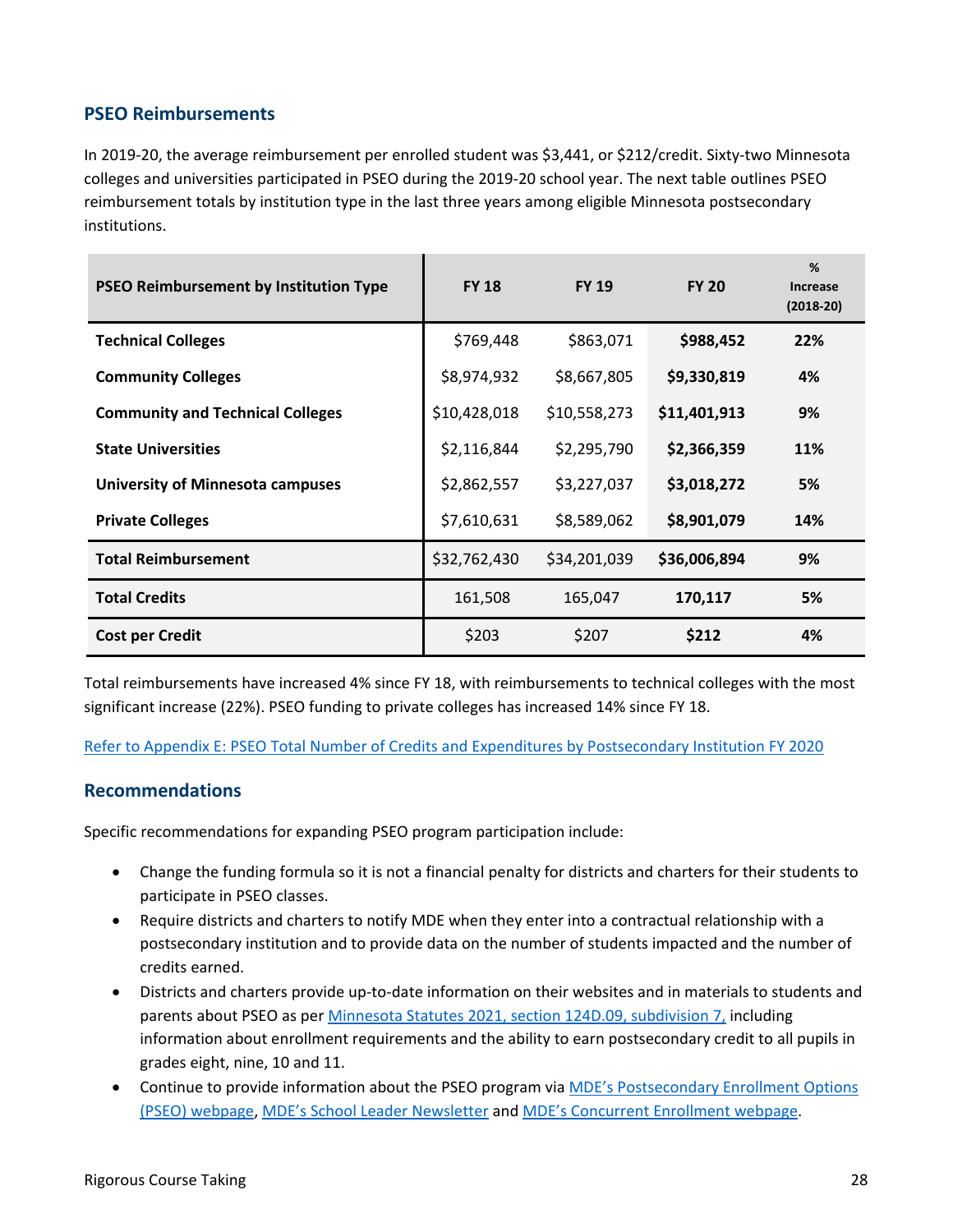- Provide additional state funding appropriation to districts with State-Approved Early/Middle College Programs so more students from State-Approved Alternative Programs are able to pursue the opportunity to participate in PSEO and receive supports.
- Provide funding for workshops and training opportunities to State-Approved Alternative Programs and postsecondary institutions to promote and sustain Early/Middle College partnerships.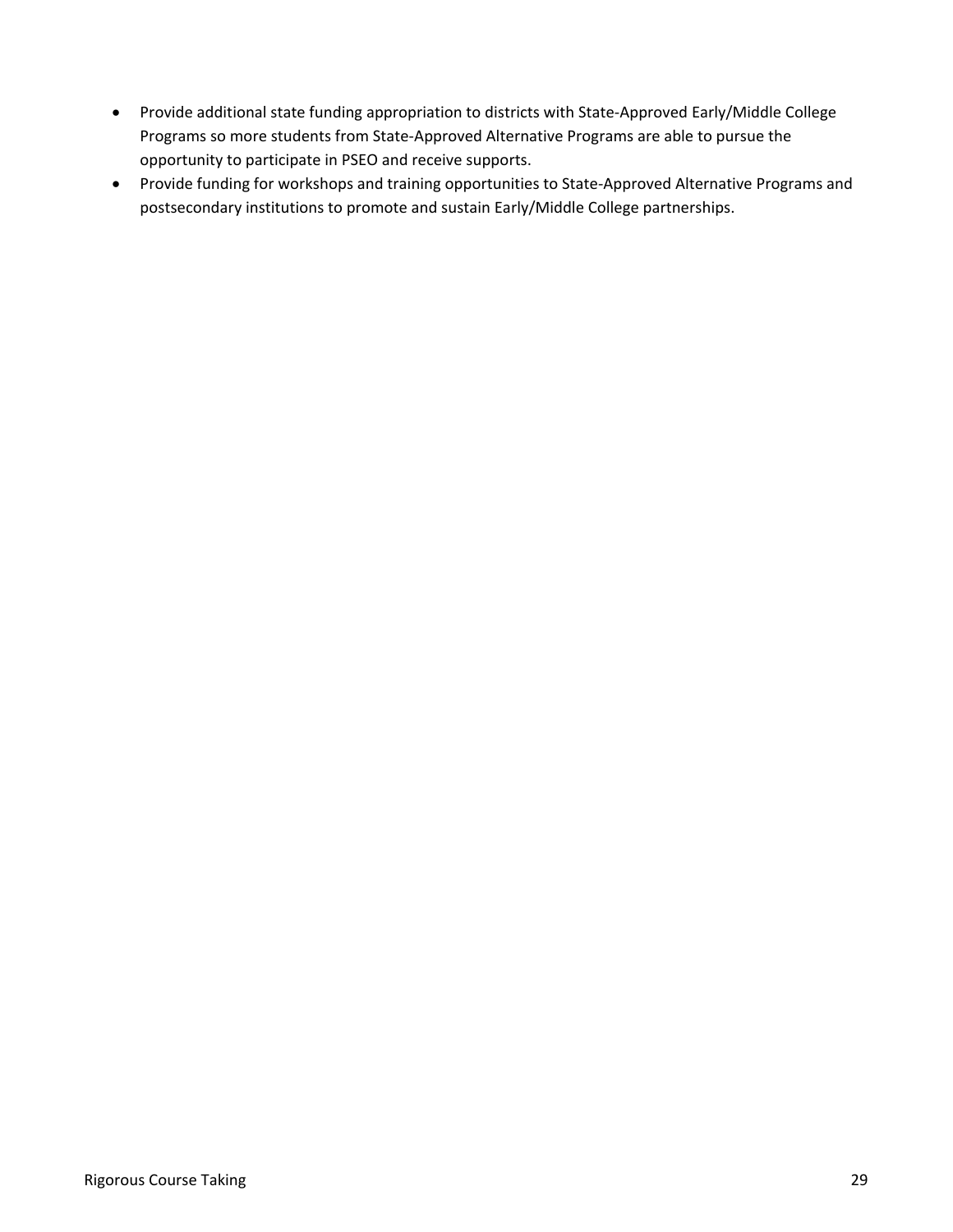## **Concurrent Enrollment Program**

Concurrent enrollment serves public high school students enrolled in a postsecondary course taught during the regular school day and offered through a partnership between a high school and a college or university. Qualified high school instructors or college faculty teach the courses, which are offered at the secondary school or another location, according to an agreement between a public school board and the eligible postsecondary institution. The same assessment methods and content are used as the equivalent sections taught on the college campus. Students can earn high school and college credit upon successful completion of the course or courses. Students earn a grade based on their work over the entire term of the course and on multiple and varied assessments. College/university credit is granted for successful completion of the course, rather than on the results of a single high-stakes test. View [Minnesota Statutes 2021, section](https://www.revisor.mn.gov/statutes/cite/124D.09#stat.124D.09.10) 124D.09, subdivision 10.

#### *Accreditation*

Accreditation of postsecondary institutions through the Higher Learning Commission (HLC) and the National Alliance for Concurrent Enrollment Partnerships (NACEP) set standards for quality and rigor in Minnesota concurrent enrollment programs. These accrediting bodies ensure that concurrent enrollment courses offered in high schools are the same courses that are offered on the sponsoring postsecondary institution campus and that students in the high schools are held to the same academic standards as students on campus. NACEP Accreditation Standards and HLC Accreditation Criteria are similar and cover areas such as teacher credentials and preparation, rigor of courses and curricular standards, expectations for student learning and learning outcomes, access to learning resources, and monitoring and oversight. NACEP accreditation also requires program evaluation and student surveys to monitor transferability of credits earned through concurrent enrollment.

#### *Teacher credentials and preparation*

By requiring that concurrent enrollment programs be NACEP-accredited or meet comparable standards, the state requires that concurrent enrollment teachers be "approved by the respective college/university academic department and meet the academic department's requirements for teaching the college/university courses." Accredited programs or those meeting comparable standards must also provide "annual discipline-specific professional development activities and ongoing collegial interaction to address course content, course delivery, assessment, evaluation, and/or research development in the field." The Higher Learning Commission also expects that postsecondary institutions require "the same level of credentials and qualifications for faculty in dual credit courses or programs that it does for its regular higher-education courses."

The HLC determines the criteria for faculty qualifications, including high school teachers teaching Concurrent Enrollment. For more information, [read Determining Qualified Faculty through HLC's Criteria for Accreditation](http://download.hlcommission.org/FacultyGuidelines_2016_OPB.pdf)  [and Assumed Practices.](http://download.hlcommission.org/FacultyGuidelines_2016_OPB.pdf) To access additional resources on determining qualified faculty, [visit the Higher Learning](http://www.hlcommission.org/Publications/determining-qualified-faculty.html?highlight=WyJkZXRlcm1pbmluZyIsInF1YWxpZmllZCIsImZhY3VsdHkiLCJkZXRlcm1pbmluZyBxdWFsaWZpZWQiLCJkZXRlcm1pbmluZyBxdWFsaWZpZWQgZmFjdWx0eSIsInF1YWxpZmllZCBmYWN1bHR5Il0)  [Commission's website.](http://www.hlcommission.org/Publications/determining-qualified-faculty.html?highlight=WyJkZXRlcm1pbmluZyIsInF1YWxpZmllZCIsImZhY3VsdHkiLCJkZXRlcm1pbmluZyBxdWFsaWZpZWQiLCJkZXRlcm1pbmluZyBxdWFsaWZpZWQgZmFjdWx0eSIsInF1YWxpZmllZCBmYWN1bHR5Il0)

#### *Transferability of credits*

The transferability of credits to other postsecondary institutions is determined by the receiving postsecondary institution. The Minnesota Transfer Curriculum is comprised of general education courses reflecting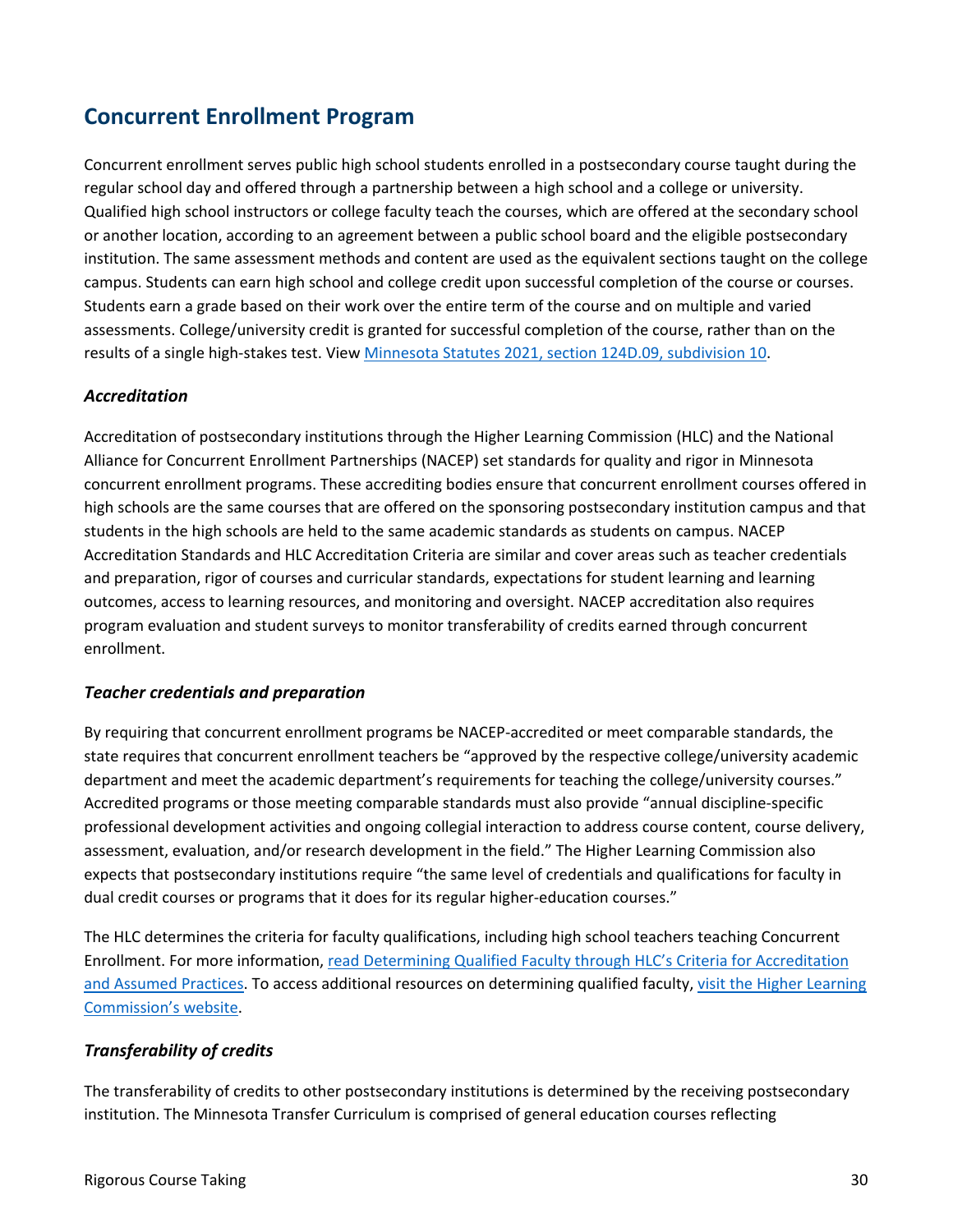competencies adopted by the public higher education entities in Minnesota. [Learn more about Minnesota](http://www.mntransfer.org/transfer/mntc/t_mntc.php)  [Transfer Curriculum \(MnTC\).](http://www.mntransfer.org/transfer/mntc/t_mntc.php)

- Each system college and university shall implement the Minnesota Transfer Curriculum as appropriate to its academic certificates, diplomas, and degrees consistent with criteria specified in [Procedure 3.36.1](https://minnstate.edu/board/procedure/336p1.html) Academic Programs.
- Each system college and university shall adopt a policy to implement the Minnesota Transfer Curriculum consistent with Board of Trustees' policies and Chancellor's procedures.
- Each receiving system college and university shall accept a Minnesota Transfer Curriculum course, goal area, or the entire curriculum as determined and documented by the sending system college or university.
- Each receiving system college and university shall accept the entire Minnesota Transfer Curriculum as determined and documented by the University of Minnesota.

Please refer to the following board policies for more information:

[Minnesota State: Board Policy 3.39 Transfer Rights and Responsibilities](https://www.minnstate.edu/board/policy/339.html) 

[University of Minnesota: Transfer of Undergraduate Credit: Twin Cities, Crookston, Morris, Rochester](https://policy.umn.edu/education/transfercredit)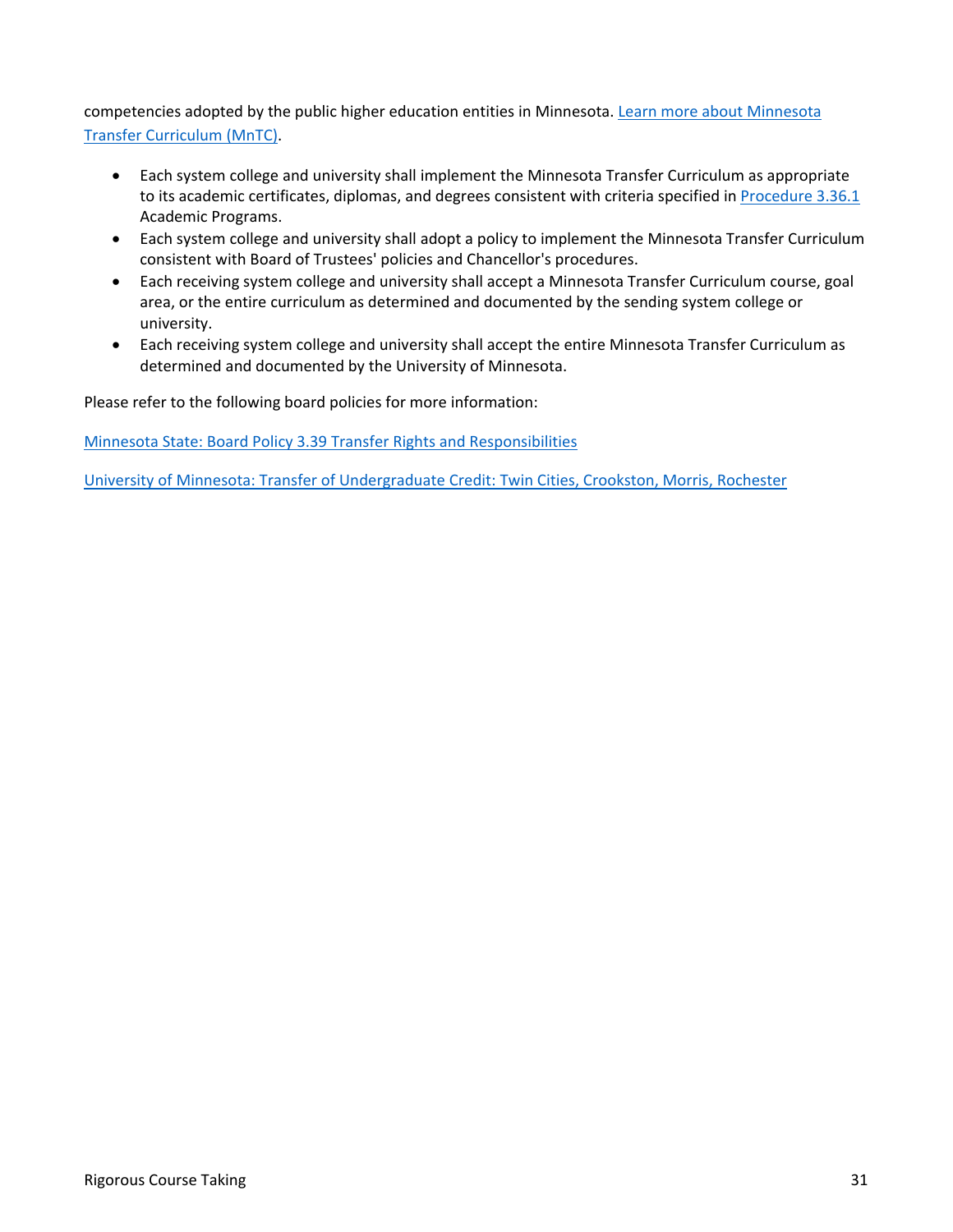#### **Concurrent Enrollment Program Participation**

In 2019-20, 36 Minnesota colleges and universities partnered with 328 districts and charter schools to offer concurrent enrollment courses to public school students. In total, 32,905 Minnesota public school students generated 76,295 course enrollments, which totaled 261,170 college credits, an average of 2.3 courses and eight college credits per student. Total participation by public school students has increased only slightly (1%) from FY 18 to FY 20. The following table shows the total number of public school students participating in concurrent enrollment by student groups.

| <b>Concurrent Enrollment: Public School</b><br><b>Participation by Student Group</b> | <b>FY 18</b> | <b>FY 19</b> | <b>FY 20</b> | Percent of<br>whole | % Increase<br>$(2018-20)$ |
|--------------------------------------------------------------------------------------|--------------|--------------|--------------|---------------------|---------------------------|
| Female                                                                               | 18,660       | 18,659       | 19,284       | 59%                 | 3%                        |
| <b>Male</b>                                                                          | 13,948       | 13,613       | 13,621       | 41%                 | $-2%$                     |
| <b>Special Education</b>                                                             | 726          | 732          | 707          | 2%                  | $-3%$                     |
| <b>English Learners</b>                                                              | 283          | 299          | 360          | 1%                  | 21%                       |
| Students eligible for free/reduced-price<br>lunch                                    | 6,148        | 5,990        | 6,067        | 18%                 | $-1%$                     |
| <b>Students of Color and American Indian</b><br><b>Students</b>                      | 5,667        | 5,962        | 6,706        | 20%                 | 15%                       |
| <b>Total Public School Students</b>                                                  | 32,608       | 32,272       | 32,905       |                     | 1%                        |

Participation in concurrent enrollment increased for English learners (21%) and students of color and American Indian students (15%). Female students participate at a higher rate (59%) than male students (41%).

The next table details the fluctuation of concurrent enrollment participation by public school students by race/ethnicity. Students of color and American Indian students account for only 20% of total public school students participating in concurrent enrollment. Participation in concurrent enrollment by Hispanic or Latino students has increased 17% since 2018; however, this group makes up only 6% of total participants.

| <b>Concurrent Enrollment: Public School</b><br><b>Participation by Race/Ethnicity</b> | <b>FY 18</b> | <b>FY 19</b> | <b>FY 20</b> | <b>Percent of</b><br>whole | % Increase<br>$(2018-20)$ |
|---------------------------------------------------------------------------------------|--------------|--------------|--------------|----------------------------|---------------------------|
| <b>American Indian (state definition)</b>                                             | --           | 422          | 452          | 1%                         | $- -$                     |
| American Indian or Alaska Native                                                      | 217          | 250          | 251          | $< 1\%$                    | 14%                       |
| Asian                                                                                 | 1,942        | 1,932        | 2,140        | 7%                         | 9%                        |
| <b>Hispanic or Latino</b>                                                             | 1,519        | 1,610        | 1,840        | 6%                         | 17%                       |
| <b>Black or African American</b>                                                      | 1,349        | 1,407        | 1,540        | 5%                         | 12%                       |
| White                                                                                 | 26,941       | 26,374       | 26,238       | 80%                        | $-3%$                     |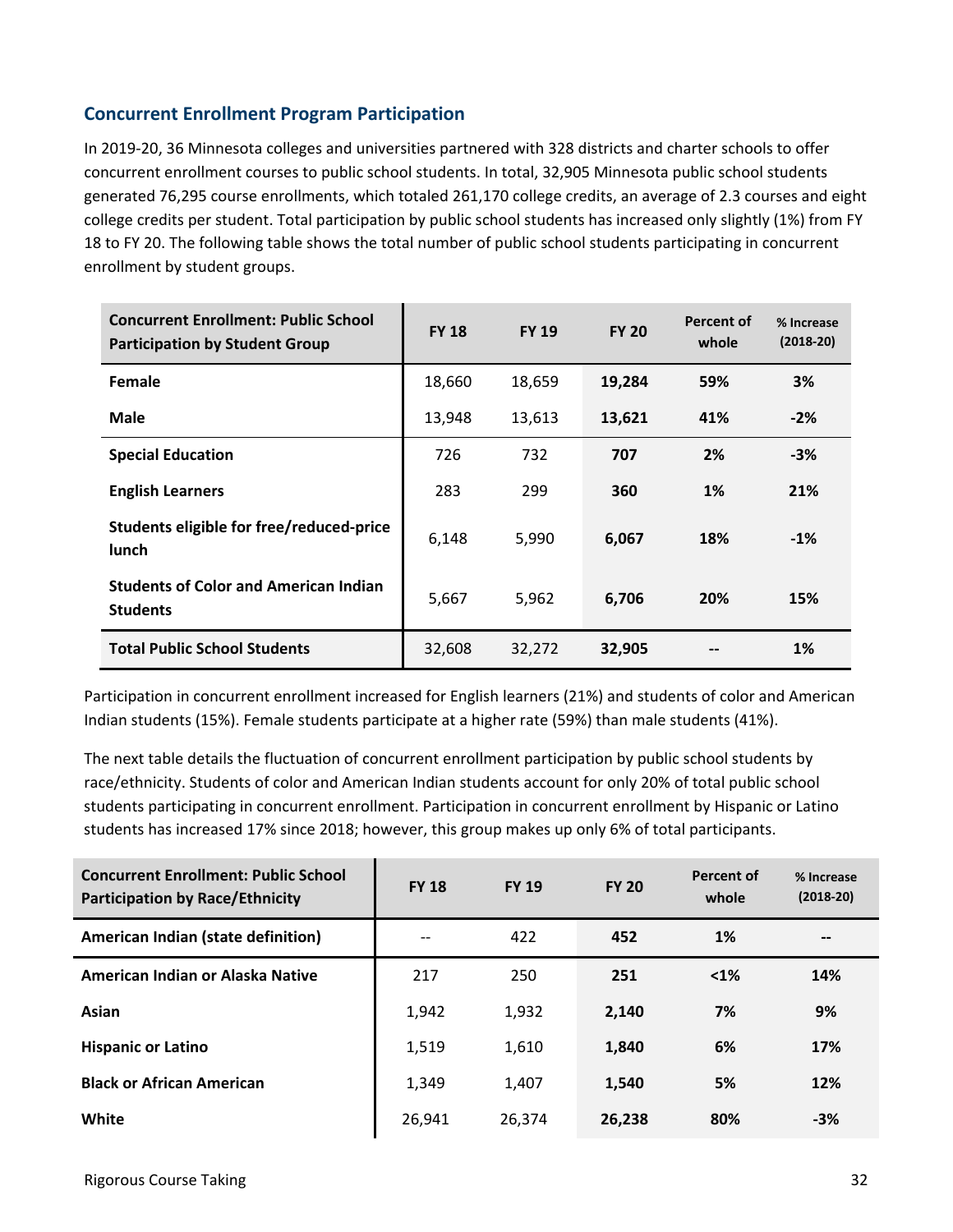| <b>Concurrent Enrollment: Public School</b><br><b>Participation by Race/Ethnicity</b> | <b>FY 18</b> | <b>FY 19</b> | <b>FY 20</b> | Percent of<br>whole | % Increase<br>$(2018-20)$ |
|---------------------------------------------------------------------------------------|--------------|--------------|--------------|---------------------|---------------------------|
| Native Hawaiian or Pacific Islander                                                   | 12           | 15           | 13           | $< 1\%$             | 8%                        |
| <b>Two or More Races</b>                                                              | 628          | 748          | 922          | 3%                  | 32%                       |
| <b>Total Public School Students</b>                                                   | 32,608       | 32,272       | 32,905       | --                  | 1%                        |

Note: "American Indian (state definition)" was a new demographic category in FY 19 which represents students identified as American Indian as defined by the State of Minnesota. This category includes students from any tribe in North America, whether or not they also share heritage with other races or ethnicities. As such, the students in this category are counted in some of the other federal demographic categories, but are not duplicated in the total student count.

The chart below compares Minnesota concurrent enrollment participation to overall state high school enrollment by race/ethnicity. This illustrates whether or not specific groups are participating in concurrent enrollment representative of their enrollment statewide. Hispanic or Latino students and Black or African American students are underrepresented in concurrent enrollment by 3.9% and 6.1%, respectively. White student participation in concurrent enrollment outweighs their general enrollment by 12.7%.

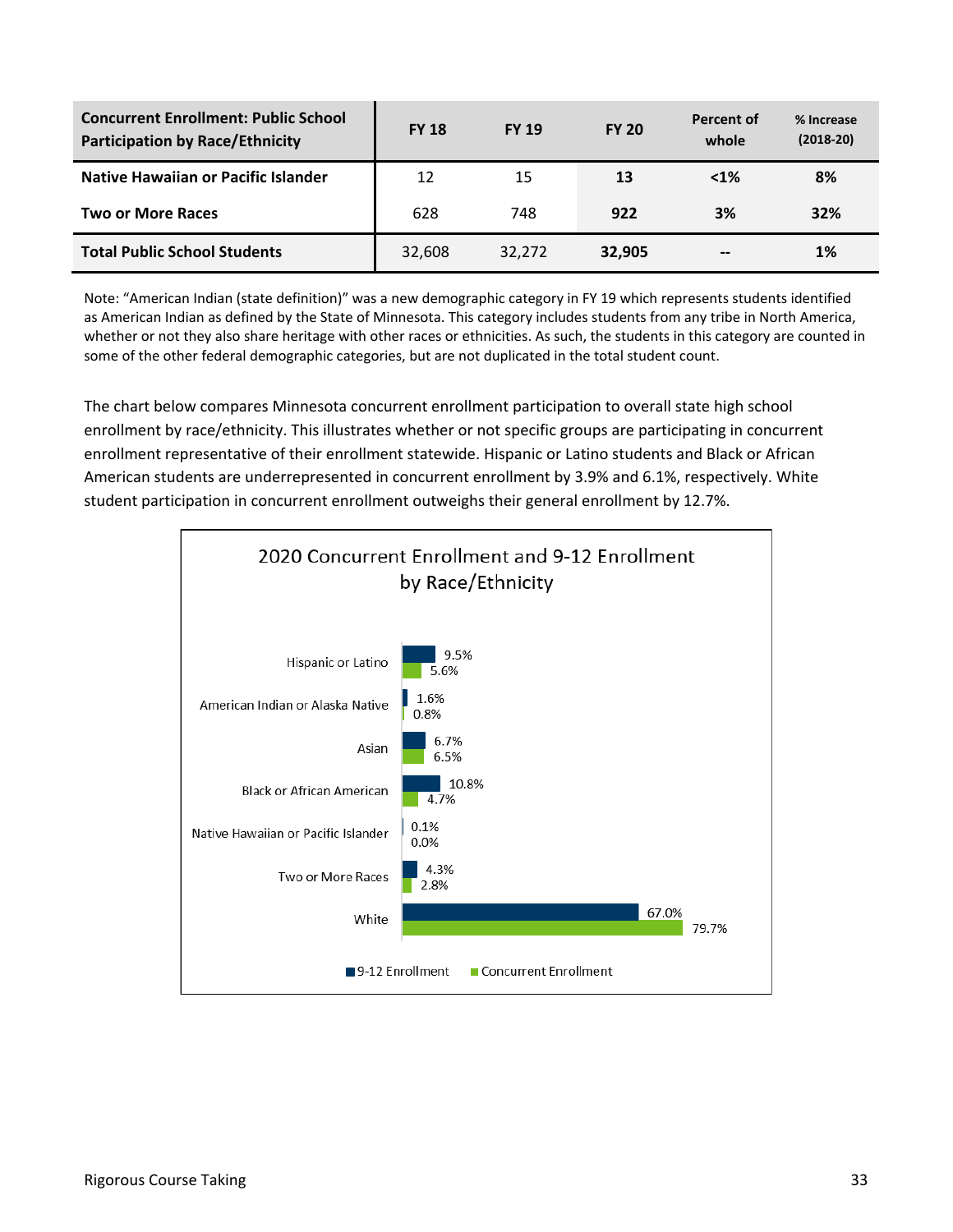#### **Concurrent Enrollment CTE Program Participation**

This section details public student participation in CTE courses offered by 173 districts and charter schools through concurrent enrollment. In 2019-20, 4,401 Minnesota public school students generated 5,981 CTE course enrollments, which totaled 18,130 college credits, an average of 1.4 CTE course and four college credits per student. The following table shows the total number of public school students participating in CTE concurrent enrollment courses by student groups.

| <b>Concurrent Enrollment-CTE: Public</b><br><b>School Participation by Student Group</b> | <b>FY 18</b> | <b>FY 19</b> | <b>FY 20</b> | <b>Percent of</b><br>whole | % Increase<br>$(2018-20)$ |
|------------------------------------------------------------------------------------------|--------------|--------------|--------------|----------------------------|---------------------------|
| Female                                                                                   | 2,422        | 2,569        | 2,471        | 56%                        | 2%                        |
| <b>Male</b>                                                                              | 2,244        | 2,240        | 1,930        | 44%                        | $-16%$                    |
| <b>Special Education</b>                                                                 | 256          | 257          | 206          | 5%                         | $-24%$                    |
| <b>English Learners</b>                                                                  | 57           | 52           | 73           | 2%                         | 22%                       |
| Students eligible for free/reduced-price<br>lunch                                        | 1,082        | 1,062        | 967          | 22%                        | $-12%$                    |
| <b>Students of Color or American Indian</b><br><b>Students</b>                           | 820          | 894          | 972          | 22%                        | 16%                       |
| <b>Total Public School Students</b>                                                      | 4,666        | 4.809        | 4.401        |                            | -6%                       |

From FY 18 to FY 20, the total number of public students participating in CTE courses through concurrent enrollment has decreased slightly (6%). These 4,401 students account for 13% of all public school students participating in concurrent enrollment courses. The groups with the most significant increases in participation over the last three years were English learners (22%) and students of color or American Indian students (16%). The next table details the fluctuation of CTE concurrent enrollment participation by public school students by race/ethnicity. Students of color or American Indian students account for 22% of the total.

| <b>Concurrent Enrollment-CTE: Public</b><br><b>School Participation by Race/Ethnicity</b> | <b>FY 18</b> | <b>FY 19</b> | <b>FY 20</b>   | <b>Percent of</b><br>whole | % Increase<br>$(2018-20)$ |
|-------------------------------------------------------------------------------------------|--------------|--------------|----------------|----------------------------|---------------------------|
| American Indian (state definition)                                                        |              | 85           | 64             | 1.5%                       | --                        |
| American Indian or Alaska Native                                                          | 58           | 49           | 35             | $< 1\%$                    | $-66%$                    |
| Asian                                                                                     | 216          | 218          | 268            | 6%                         | 19%                       |
| <b>Hispanic or Latino</b>                                                                 | 187          | 253          | 254            | 6%                         | 26%                       |
| <b>Black or African American</b>                                                          | 248          | 225          | 293            | 7%                         | 15%                       |
| White                                                                                     | 3,846        | 3,929        | 3,435          | 78%                        | $-12%$                    |
| Native Hawaiian or Pacific Islander                                                       | 1            | 0            | $\overline{2}$ | $< 1\%$                    | 50%                       |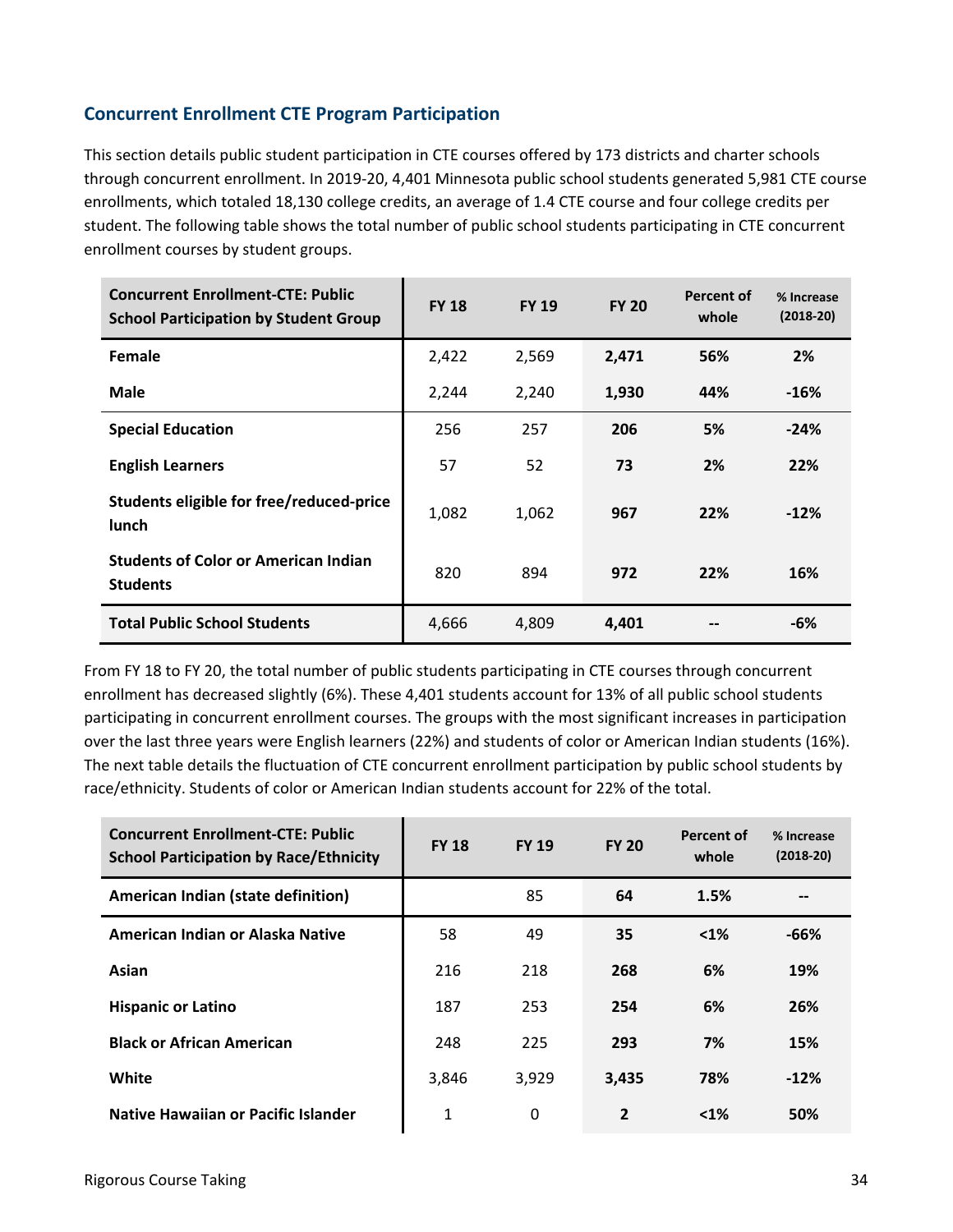| <b>Concurrent Enrollment-CTE: Public</b><br><b>School Participation by Race/Ethnicity</b> | <b>FY 18</b> | <b>FY 19</b> | <b>FY 20</b> | Percent of<br>whole | % Increase<br>$(2018-20)$ |
|-------------------------------------------------------------------------------------------|--------------|--------------|--------------|---------------------|---------------------------|
| <b>Two or More Races</b>                                                                  | 110          | 148          | <b>120</b>   | 3%                  | 8%                        |
| <b>Total Public School Students</b>                                                       | 4.666        | 4.809        | 4.401        | --                  | -6%                       |

Note: "American Indian (state definition)" was a new demographic category in FY 19 which represents students identified as American Indian as defined by the State of Minnesota. This category includes students from any tribe in North America, whether or not they also share heritage with other races or ethnicities. As such, the students in this category are counted in some of the other federal demographic categories, but are not duplicated in the total student count.

The chart below compares Minnesota CTE concurrent enrollment participation to overall state high school enrollment by race/ethnicity. This illustrates whether or not specific groups are participating in concurrent enrollment representative of their enrollment statewide. Hispanic or Latino students and Black or African American students are underrepresented in CTE concurrent enrollment by 3.7% and 4.1%, respectively. White student participation in CTE concurrent enrollment outweighs their general enrollment by 11.1%.

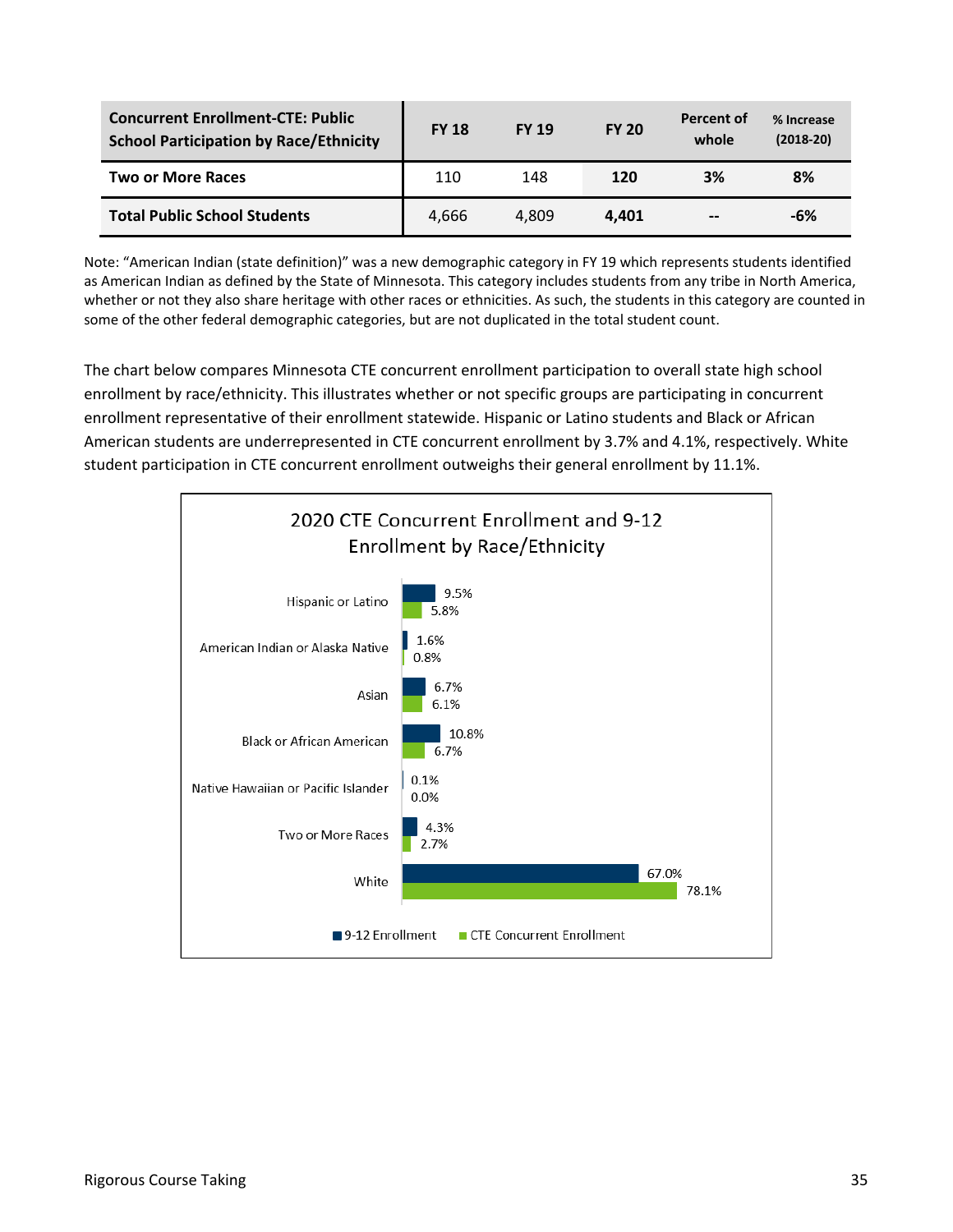#### **Concurrent Enrollment Aid**

[Minnesota Statutes 2021, section 124D.091](https://www.revisor.mn.gov/statutes/cite/124D.091) provides funding to districts and charters to help defray the cost of offering college and/or university courses in high schools. Districts and charters are eligible for this state funding if the partnering postsecondary institution is accredited by NACEP, in the process of being accredited, or provides clear evidence of comparable standards. MDE monitors comply with this statute by requiring non-NACEP accredited programs to sign a letter of assurances, indicating the program meets this requirement and is an eligible institution, as defined by [Minnesota Statutes 2021, section](https://www.revisor.mn.gov/statutes/cite/124D.09) 124D.09, subdivision 2.

The concurrent enrollment appropriation of \$4 million dollars supports funding of up to \$150 per student to districts and charters that offer a concurrent enrollment course, according to an agreement under Minnesota Statutes 2021, section 124D.09, subdivisions 10 and 16. Note that reimbursements are prorated based on total concurrent enrollment participation across the state. In FY 2020, the prorated reimbursement was \$52.43/student/course.

| <b>Concurrent Enrollment: Credits,</b><br><b>Student Course Counts, Aid Paid to</b><br><b>Districts</b> | <b>FY 18</b> | <b>FY 19</b> | <b>FY 20</b> | % Increase<br>$(2018-20)$ |
|---------------------------------------------------------------------------------------------------------|--------------|--------------|--------------|---------------------------|
| <b>Total Credits</b>                                                                                    | 261,829      | 261,019      | 261,170      |                           |
| <b>CTE Credits</b>                                                                                      | 17,639       | 19,055       | 18,130       | 3%                        |
| <b>Total Course Enrollments</b>                                                                         | 76,223       | 76,296       | 76,295       |                           |
| <b>CTE Course Enrollments</b>                                                                           | 7,349        | 6,384        | 5,981        | $-23%$                    |
| <b>Total Students</b>                                                                                   | 32,608       | 32,272       | 32,905       | <b>1%</b>                 |
| <b>CTE Students</b>                                                                                     | 4,666        | 4,809        | 4,401        | -6%                       |
| <b>Prorated Reimbursement Per Course</b>                                                                | \$52.48      | \$52.43      | \$52.43      |                           |
| <b>Total Aid</b>                                                                                        | \$4,000,000  | \$4,000,000  | \$4,000,000  |                           |
| <b>Total CTE Aid</b>                                                                                    | \$385,658    | \$334,713    | \$313,584    | $-23%$                    |

Note: CTE credits, CTE course enrollments, CTE students and total CTE aid are a subset of the total concurrent enrollment credits, course enrollments, students and aid payments. Course enrollment counts provide a duplicated count of how many students were enrolled in concurrent enrollment courses. Every course a student enrolls in generates a count for the total course count.

[Refer to Appendix F: Concurrent Enrollment Aid Expenditures by District FY 2020](#page-56-0) 

[Refer to Appendix G: Concurrent Enrollment Total Number of Credits and Courses by Institution](#page-72-0) FY 2020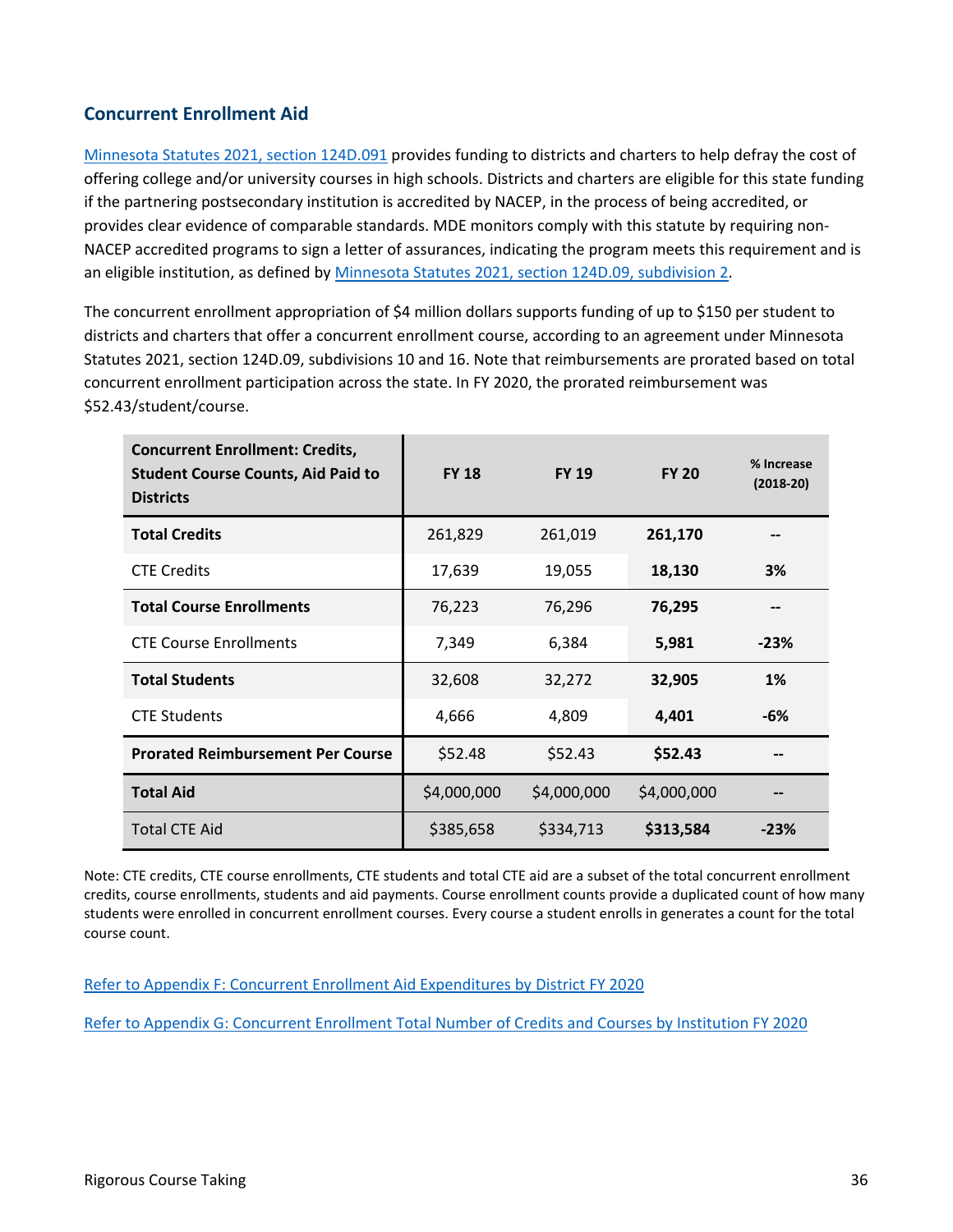#### **Recommendations**

Concurrent enrollment is an increasingly popular option for Minnesota high schools seeking to offer postsecondary opportunities for their students on the high school campus. Greater efforts need to be made to increase the enrollment and success of students of color in these classes. The ability to offer high-quality, concurrent enrollment courses to high school students requires effective communication, targeted strategies and partnership between systems. Strategies to support and expand the necessary collaborative professional development between high school and postsecondary faculty should be sought. Additional efforts to promote and support these innovative initiatives are needed.

Specific recommendations for enhancing the Concurrent Enrollment opportunities for students include:

- Require that Concurrent Enrollment courses are identified in the Common Course Catalog.
- Continue to require concurrent enrollment program administrators and appropriate system-level administrators from Minnesota State or the University of Minnesota to sign a letter of assurances, indicating the program meets standards comparable to NACEP Accreditation Standards and Higher Learning Commission Accreditation Criteria, to provide for greater oversight of non-NACEP accredited concurrent enrollment programs. This process mirrors NACEP's accreditation process, which requires official letters verifying compliance with certain standards.
- Provide funding to convene a Concurrent Enrollment Advisory Board to develop recommendations for systematically addressing the shortage of high school teachers who currently meet the qualifications to teach college/university courses through concurrent enrollment. The board should include, at a minimum, representatives from graduate teacher programs, the Minnesota Board of Teaching, Minnesota State, the University of Minnesota, concurrent enrollment programs, and Minnesota Concurrent Enrollment Partnerships (MnCEP).
- Provide increased funding for concurrent enrollment aid to the prorated reimbursement for districts, teacher training leading to credentialing.
- Ensure that eligibility criteria for participating in concurrent enrollment includes multiple indicators of a student's ability to succeed in a postsecondary course or subject, rather than relying solely on indicators of overall academic standing, such as GPA or class rank.
- Require that all higher education institutions need to comply with the Office of Higher Education determination meeting the standards, and NACEP.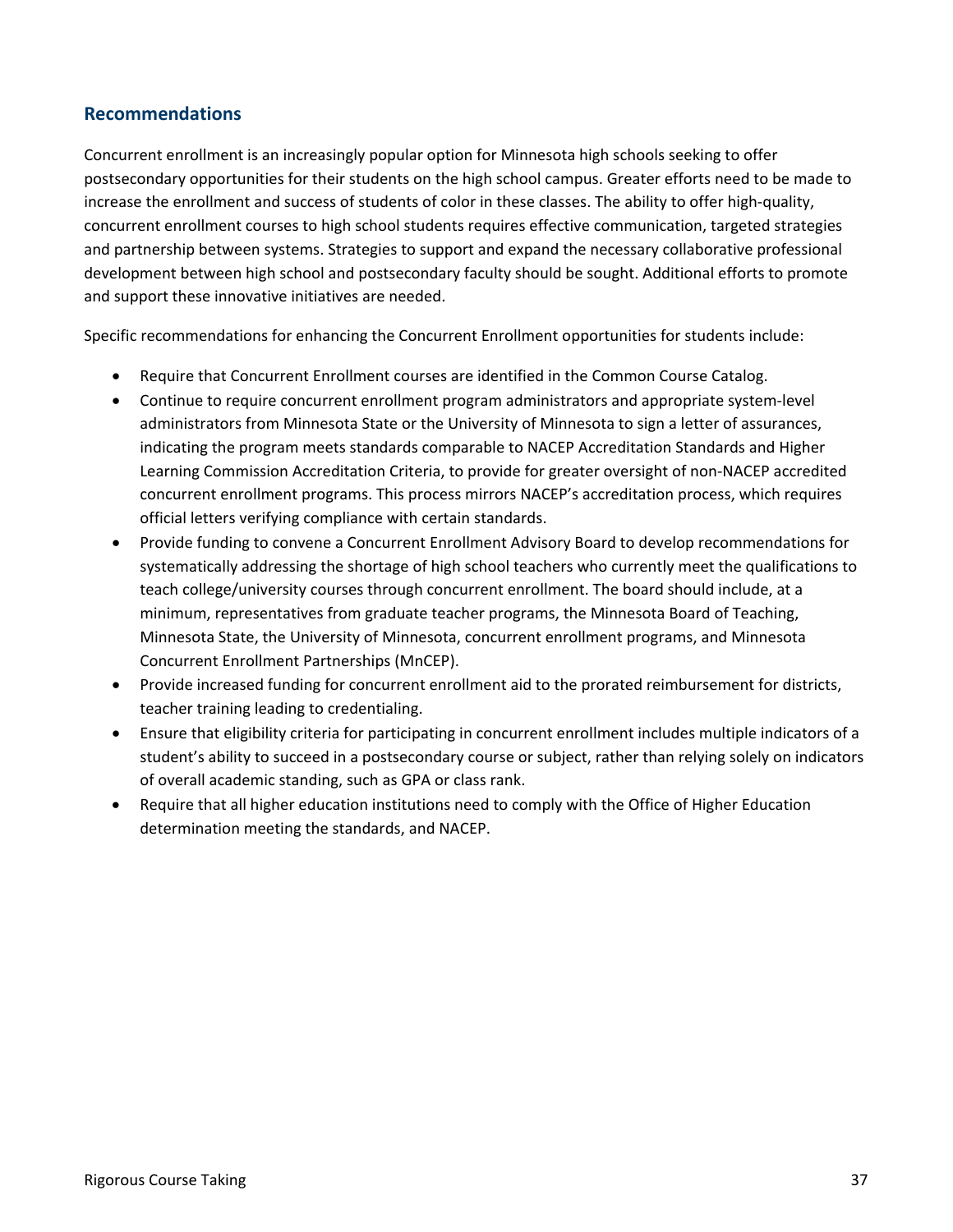## **Conclusion**

In summary, PSEO participation (measured by the number of students taking classes) increased slightly from 2018 to 2020, enrolling a total of 10,463 public, nonpublic and home school students. Anecdotally, we believe there has been significant increases in students participating in PSEO by contract. MDE does not have access to those contracts or how many students are participating through those agreements. Concurrent Enrollment experienced a slight decrease in participation from 2018 to 2020, enrolling a total of 32,905 public school students. In addition, 13% of concurrent enrollment students participate in CTE courses. AP and IB program participation (measured by the number of students taking exams) decreased significantly during the same time frame due to traditional in-person exam interruptions during the COVID-19 pandemic.

Minnesota schools have demonstrated that the legislative support provided to rigorous course programs is an essential factor to help increase participation and opportunities and raised expectations and outcomes for Minnesota students. Secondary teachers who have participated in AP and IB professional development opportunities have reported their involvement has helped hone their instructional skills, infused rigor into all of their classes, and provided a source of professional renewal and growth that is beneficial to their students. Support for intentional and collaborative professional development opportunities between postsecondary and secondary concurrent enrollment faculty would also have this effect, and assist in the articulation of secondary and postsecondary curriculum and expectations.

The expansion of pre-AP courses and growth in the number of International Baccalaureate MYP and PYP schools demonstrates the value districts, as well as individual schools, are placing on providing rigor in the early years to prepare students to successfully engage in AP and IB in high school and attain their postsecondary goals. Programs intending to increase awareness of career and college opportunities and requirements, and the development of the behaviors and skills necessary for success in rigorous programs, need to occur before high school.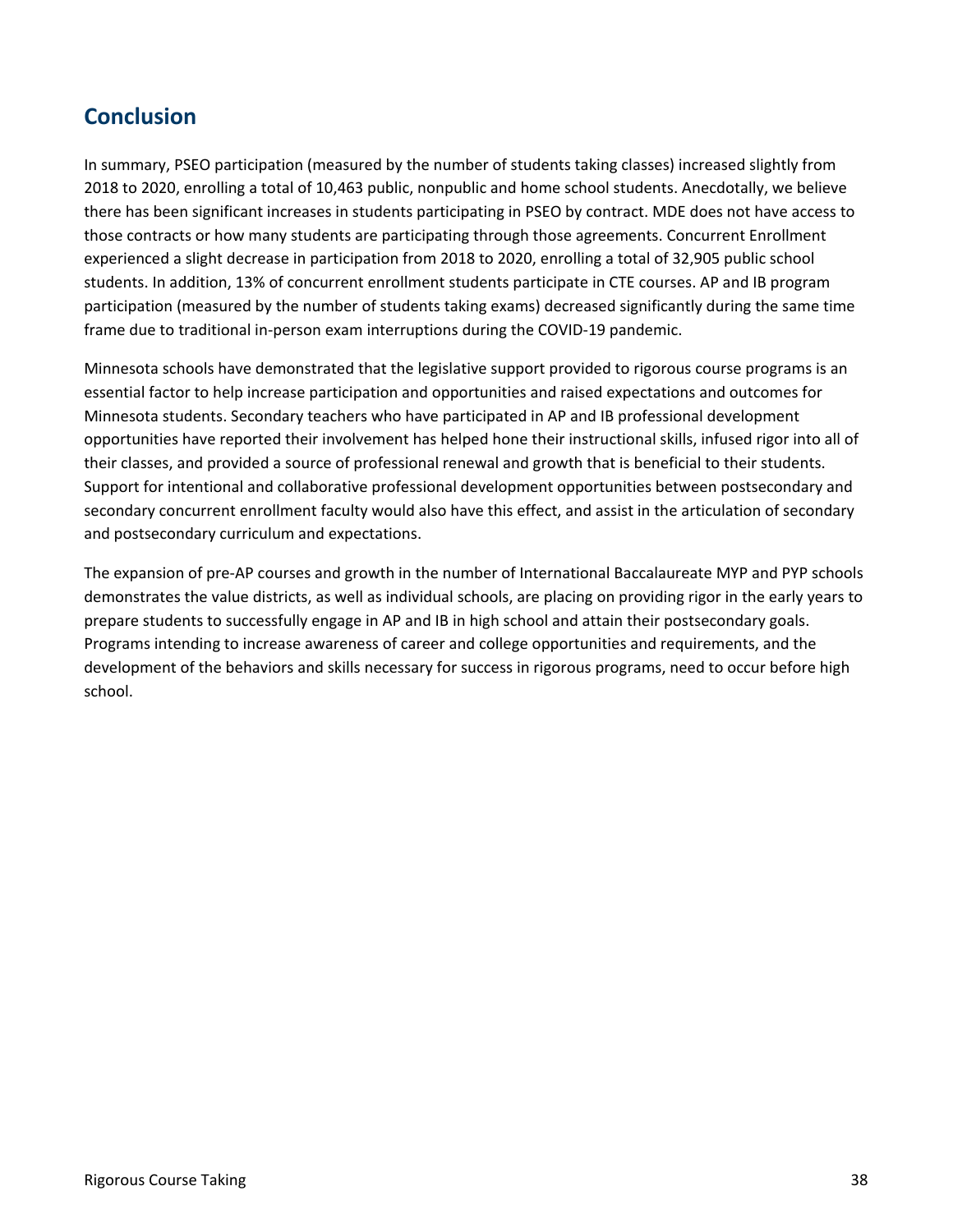# **Appendices**

## **Appendix A: Advanced Placement Reimbursements by District/School FY 2020**

| District Name and Number - School Name                                 | <b>AP Students</b>       | <b>Teachers</b><br><b>Trained</b> | Exam<br><b>Expenditures</b> | <b>Training</b><br><b>Expenditures</b> | <b>Total</b><br><b>Expenditures</b> |
|------------------------------------------------------------------------|--------------------------|-----------------------------------|-----------------------------|----------------------------------------|-------------------------------------|
| Albert Lea School District #0241-01 - Albert Lea Senior High School    | $\overline{\phantom{0}}$ | $\overline{2}$                    |                             | \$1,300                                | \$1,300                             |
| Alexandria District #0206-01 - Alexandria Area High School             | 165                      | $\overline{2}$                    | \$6,435                     | \$1,300                                | \$7,735                             |
| Anoka-Hennepin District #0011-01 - Andover High School                 | 819                      | 3                                 | \$31,752                    | \$1,950                                | \$33,702                            |
| Anoka-Hennepin District #0011-01 - Anoka High School                   | 307                      | $\overline{2}$                    | \$12,462                    | \$1,300                                | \$13,762                            |
| Anoka-Hennepin District #0011-01 - Blaine High School                  | 886                      | 3                                 | \$35,558                    | \$1,950                                | \$37,508                            |
| Anoka-Hennepin District #0011-01 - Champlin Park High School           | 376                      |                                   | \$15,158                    |                                        | \$15,158                            |
| Anoka-Hennepin District #0011-01 - Coon Rapids High School             | 335                      | 3                                 | \$14,080                    | \$1,950                                | \$16,030                            |
| Austin District #0492-01 - Austin High School                          | 163                      | 3                                 | \$6,554                     | \$1,950                                | \$8,504                             |
| Bagley District #0162-01 - Bagley-Junior-Senior High                   | 22                       | $\overline{2}$                    | \$1,663                     | \$1,300                                | \$2,963                             |
| Becker District #0726-01 - Becker High School                          | 86                       | $\overline{\phantom{a}}$          | \$3,358                     | $\overline{\phantom{m}}$               | \$3,358                             |
| Belgrade-Brooten-Elrosa District #2364 - BBE Secondary                 | 15                       | $\mathbf{1}$                      | $-$                         | \$650                                  | \$650                               |
| Bemidji District #0031-01 - Bemidji High School                        | 229                      | $\mathbf{1}$                      | \$10,932                    | \$650                                  | \$11,582                            |
| Big Lake District #0727-01 - Big Lake High School                      | 84                       | 1                                 | \$2,955                     | \$650                                  | \$3,605                             |
| Bloomington Public Schools #0271-01 - Jefferson High School            | 551                      | 4                                 | \$30,092                    | \$2,600                                | \$32,692                            |
| Bloomington Public Schools #0271-01 - Kennedy Senior High School       | 380                      | 4                                 | \$21,451                    | \$2,600                                | \$24,051                            |
| Blue Earth Area School District #2860-01 - Blue Earth Area High School | 27                       | $- -$                             | \$866                       | $\overline{\phantom{a}}$               | \$866                               |
| Brainerd District #0181-01 - Brainerd Senior High School               | 841                      | $\overline{2}$                    | \$34,926                    | \$1,300                                | \$36,226                            |
| Buffalo-Hanover-Montrose District #0877-01 - Buffalo High School       | 84                       |                                   | \$3,222                     |                                        | \$3,222                             |
| Burnsville District #0191-01 - Burnsville Senior High School           | 485                      |                                   | \$19,585                    |                                        | \$19,585                            |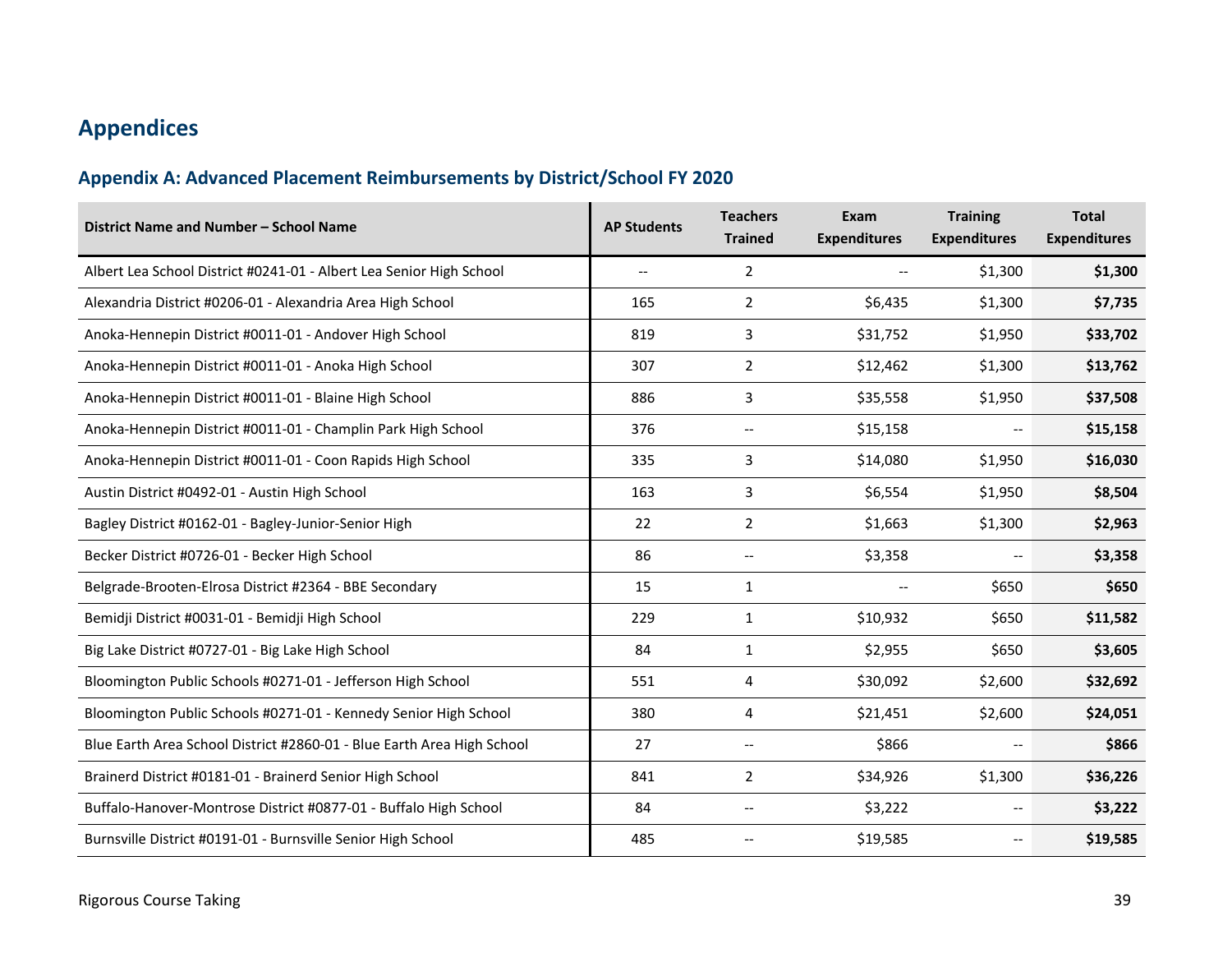| District Name and Number - School Name                                   | <b>AP Students</b> | <b>Teachers</b><br><b>Trained</b>     | Exam<br><b>Expenditures</b> | <b>Training</b><br><b>Expenditures</b> | <b>Total</b><br><b>Expenditures</b> |
|--------------------------------------------------------------------------|--------------------|---------------------------------------|-----------------------------|----------------------------------------|-------------------------------------|
| Cambridge-Isanti School District #0911-01 - Cambridge-Isanti High School | 132                | $\mathbf{1}$                          | \$3,631                     | \$650                                  | \$4,281                             |
| Cannon Falls District #0252-01 - Cannon Falls High School                | 84                 | $\overline{\phantom{a}}$              | \$5,180                     |                                        | \$5,180                             |
| Centennial District #0012-01 - Centennial High School                    | 623                | $\overline{2}$                        | \$28,633                    | \$1,300                                | \$29,933                            |
| Central District #0108-01 - Central High School                          | 46                 | 1                                     | \$1,520                     | \$650                                  | \$2,170                             |
| Chisago Lakes District #2144-01 - Chisago Lakes High School              | 60                 | $\overline{2}$                        | \$3,814                     | \$1,300                                | \$5,114                             |
| Columbia Heights District #0013-01 - Columbia Heights High School        | 218                | $\overline{2}$                        | \$15,500                    | \$1,300                                | \$16,800                            |
| Cook County Public Schools #0166-01 - Cook County High School            | 55                 | $\overline{\phantom{a}}$              | \$4,875                     | $\overline{\phantom{a}}$               | \$4,875                             |
| Crookston District #0593-01 - Crookston High School                      | 29                 | $\overline{\phantom{a}}$              | \$1,177                     | $-$                                    | \$1,177                             |
| Delano District #0879-01 - Delano Senior High School                     | 182                | $\overline{\phantom{a}}$              | \$7,933                     | \$920                                  | \$8,853                             |
| Detroit Lakes District #0022-01 - Detroit Lakes High School              | 175                | $\hspace{0.05cm} \textbf{--}$         | \$4,748                     | \$920                                  | \$5,668                             |
| Dover-Eyota School District #0533-01 - Dover-Eyota High School           | 14                 | $\mathbf{1}$                          | \$532                       | \$650                                  | \$1,182                             |
| Duluth Public Schools #0709-01 - Denfeld High School                     | 136                | $\overline{\phantom{a}}$              | \$6,293                     |                                        | \$6,293                             |
| Duluth Public Schools #0709-01 - East High School                        | 260                | $\overline{\phantom{a}}$              | \$6,883                     | $\overline{\phantom{0}}$               | \$6,883                             |
| Eagle Ridge Academy Charter School #4122-07                              | 115                | $\overline{\phantom{a}}$              | \$5,471                     | --                                     | \$5,471                             |
| Eastern Carver County #0112-01 - Chanhassen High School                  | 610                | 3                                     | \$32,572                    | \$1,950                                | \$34,522                            |
| Eastern Carver County #0112-01 - Chaska/Chanhassen High School           | 491                | 3                                     | \$28,681                    | \$1,950                                | \$30,631                            |
| Eden Prairie District #0272-01 - Eden Prairie High School                | 997                | 11                                    | \$64,384                    | \$7,150                                | \$71,534                            |
| Edina District #0273-01 - Edina High School                              | 1,380              | 4                                     | \$86,134                    | \$2,600                                | \$88,734                            |
| Elk River District #0728-01 - Elk River High School                      | 768                | $\mathbf{1}$                          | \$23,729                    | \$650                                  | \$24,379                            |
| Elk River District #0728-01 - Rogers High School                         | 391                | $\mathbf{1}$                          | \$17,658                    | \$650                                  | \$18,308                            |
| Elk River District #0728-01 - Zimmerman High School                      | 198                | 3                                     | \$5,484                     | \$1,950                                | \$7,434                             |
| Fairmont Area School District #2752-01 - Fairmont High School            | 145                | $\overline{\phantom{a}}$              | \$1,556                     | $\overline{\phantom{a}}$               | \$1,556                             |
| Faribault District #0656-01 - Faribault Senior High School               | 124                | $\hspace{0.05cm}$ – $\hspace{0.05cm}$ | \$4,952                     | --                                     | \$4,952                             |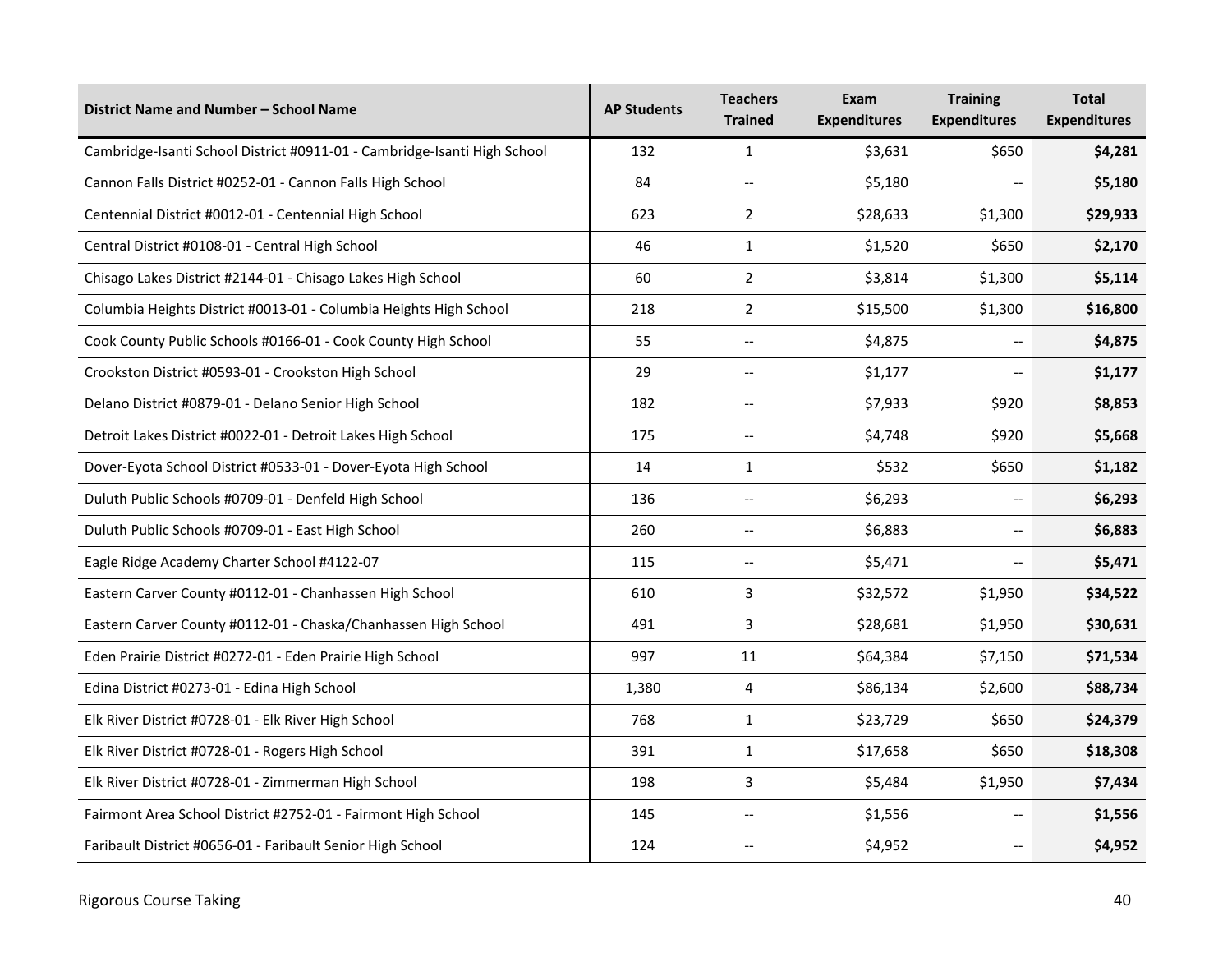| District Name and Number - School Name                                  | <b>AP Students</b>       | <b>Teachers</b><br><b>Trained</b>                   | Exam<br><b>Expenditures</b> | <b>Training</b><br><b>Expenditures</b>              | <b>Total</b><br><b>Expenditures</b> |
|-------------------------------------------------------------------------|--------------------------|-----------------------------------------------------|-----------------------------|-----------------------------------------------------|-------------------------------------|
| Farmington District #0192-01 - Farmington High School                   | 463                      | $\overline{\phantom{a}}$                            | \$18,667                    | $\overline{\phantom{a}}$                            | \$18,667                            |
| Forest Lake District #0831-01 - Forest Lake Senior High School          | 470                      | $\overline{2}$                                      | \$21,265                    | \$1,300                                             | \$22,565                            |
| Harbor City International Charter #4085-07                              | 65                       | $\hspace{0.05cm} -\hspace{0.05cm} -\hspace{0.05cm}$ | \$3,933                     | $\overline{\phantom{a}}$                            | \$3,933                             |
| Hastings District #0200-01 - Hastings High School                       | 273                      | $\overline{\phantom{a}}$                            | \$19,481                    | $\overline{\phantom{a}}$                            | \$19,481                            |
| Hawley District #0150-01 - Hawley High School                           | 23                       | $\overline{\phantom{a}}$                            | \$889                       | --                                                  | \$889                               |
| Hiawatha Collegiate Charter School #4170-07                             | $\overline{\phantom{a}}$ | $\mathbf{1}$                                        |                             | \$650                                               | \$650                               |
| Hmong College Prep Academy School #4103-07                              | 133                      | $\mathbf{1}$                                        | \$4,932                     | \$650                                               | \$5,582                             |
| Hopkins School District #0270-01 - Hopkins High School                  | 855                      | $\mathbf{1}$                                        | \$40,099                    | \$650                                               | \$40,749                            |
| Houston Public Schools #0294-01 - Houston High School                   | 31                       | $\overline{\phantom{a}}$                            | \$1,435                     | $\overline{\phantom{a}}$                            | \$1,435                             |
| Hutchinson District #0423-01 - Hutchinson High School                   | 188                      | $\hspace{0.05cm} -\hspace{0.05cm} -\hspace{0.05cm}$ | \$9,733                     | --                                                  | \$9,733                             |
| International Falls Public School #0361-01 - Falls Secondary            | 75                       | $\overline{\phantom{a}}$                            | \$630                       | $-$                                                 | \$630                               |
| Inver Grove Heights Public Schools #0199-01 - Simley High School        | 330                      | $\overline{2}$                                      | \$19,206                    | \$1,300                                             | \$20,506                            |
| Kenyon-Wanamingo District #2172-01 - Kenyon-Wanamingo School            | 36                       | $\mathbf{1}$                                        | \$1,518                     | \$650                                               | \$2,168                             |
| Kerkhoven-Murdock-Sunburg (KMS) #0775-01 - KMS High School              | ш.,                      | $\mathbf{1}$                                        | $\overline{\phantom{a}}$    | \$650                                               | \$650                               |
| Lake City School District #0813-01 - Lake-City Lincoln Secondary        | 117                      | $\mathbf{1}$                                        | \$5,652                     | \$650                                               | \$6,302                             |
| Lake Park Audubon District #2889-01 - Lake Park-Audubon High School     | 20                       | $\overline{\phantom{a}}$                            | \$790                       | $\overline{\phantom{a}}$                            | \$790                               |
| Lakeville District #0194-01 - Lakeville North High School               | 787                      | 6                                                   | \$45,692                    | \$3,900                                             | \$49,592                            |
| Lakeville District #0194-01 - Lakeville South High School               | 715                      | $\hspace{0.05cm} -\hspace{0.05cm} -\hspace{0.05cm}$ | \$40,331                    | $\hspace{0.05cm} -\hspace{0.05cm} -\hspace{0.05cm}$ | \$40,331                            |
| Lewiston-Altura District #0857-01 - Lewiston-Altura High School         | 22                       | $\overline{\phantom{a}}$                            | \$477                       | --                                                  | \$477                               |
| Little Falls Public School District #0482-01 - Little Falls Senior High | 17                       | $\overline{\phantom{a}}$                            | \$736                       | $\overline{\phantom{m}}$                            | \$736                               |
| Luverne Public School District #2184-01 - Luverne High School           | 35                       | $\overline{\phantom{a}}$                            | \$1,900                     | $\overline{\phantom{a}}$                            | \$1,900                             |
| Mankato Public School District #0077-01 - Mankato East High School      | 334                      | $\mathbf{1}$                                        | \$20,705                    | \$650                                               | \$21,355                            |
| Mankato Public School District #0077-01 - Mankato West High School      | 330                      | $\overline{2}$                                      | \$24,788                    | \$1,300                                             | \$26,088                            |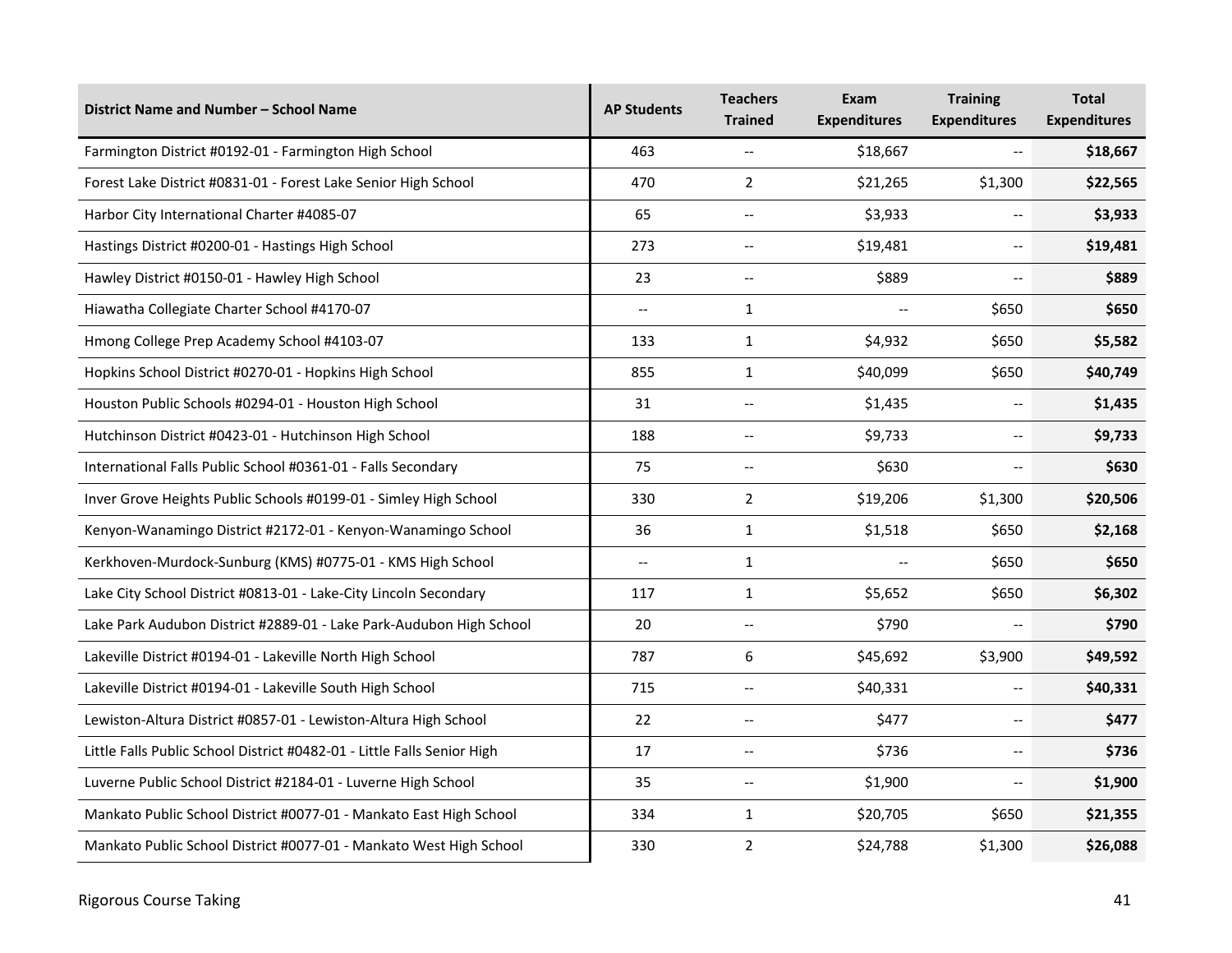| District Name and Number - School Name                                 | <b>AP Students</b>       | <b>Teachers</b><br><b>Trained</b> | Exam<br><b>Expenditures</b> | <b>Training</b><br><b>Expenditures</b> | <b>Total</b><br><b>Expenditures</b> |
|------------------------------------------------------------------------|--------------------------|-----------------------------------|-----------------------------|----------------------------------------|-------------------------------------|
| Marshall Public School District #0413-01 - Marshall Senior High School | 160                      | $\overline{\phantom{a}}$          | \$7,547                     | --                                     | \$7,547                             |
| Math and Science Academy Charter School #4043-07                       | 104                      | $\mathbf{1}$                      | \$7,219                     | \$650                                  | \$7,869                             |
| Minneapolis Public School District #0001-03 - North Community          | 70                       | 5                                 | \$4,134                     | \$3,250                                | \$7,384                             |
| Minneapolis Public School District #0001-03 - Roosevelt High School    | 29                       | $\overline{\phantom{a}}$          | \$342                       |                                        | \$342                               |
| Minneapolis Public School District #0001-03 - South High School        | 950                      | 6                                 | \$23,616                    | \$3,900                                | \$27,516                            |
| Minneapolis Public School District #0001-03 - Southwest High School    | 698                      | $\overline{\phantom{a}}$          | \$30,464                    |                                        | \$30,464                            |
| Minneapolis Public School District #0001-03 - Washburn High School     | 14                       | $\mathbf{1}$                      | \$29,973                    | \$650                                  | \$30,623                            |
| Minneapolis Public School District #0001-03 - Wellstone Intl HS        | 94                       | $\overline{\phantom{a}}$          | \$371                       |                                        | \$371                               |
| Minnetonka School District #0276-01 - Minnetonka High School           | 1,740                    | 9                                 | \$112,606                   | \$5,850                                | \$118,456                           |
| Minnewaska School District #2149-01 - Minnewaska Area High School      | $\overline{a}$           | $\overline{2}$                    |                             | \$1,300                                |                                     |
| Montevideo District #0129-01 - Montevideo Senior High School           | $\overline{\phantom{0}}$ | $\mathbf{1}$                      | \$650<br>$-$                |                                        | \$650                               |
| Monticello District #0882-01 - Monticello High School                  | 120                      | $\overline{\phantom{a}}$          | \$5,188                     | $-$                                    | \$5,188                             |
| Moorhead District #0152-01 - Moorhead Senior High School               | $\overline{\phantom{a}}$ | $\overline{2}$                    | $\overline{a}$              | \$1,300                                | \$1,300                             |
| Mounds View School District #0621-01 - Irondale Senior High School     | 806                      | 3                                 | \$42,529                    | \$1,950                                | \$44,479                            |
| Mounds View School District #0621-01 - Mounds View High School         | 813                      | 5                                 | \$50,559                    | \$3,250                                | \$53,809                            |
| New London-Spicer School District #0345-01 - Senior High School        | 24                       | $\mathbf{1}$                      | \$722                       | \$650                                  | \$1,372                             |
| New Prague Area Schools #0721-01 - New Prague High School              | 165                      | $\overline{\phantom{a}}$          | \$6,270                     | $-$                                    | \$6,270                             |
| Nonpublic - Academy of Holy Angels                                     | 279                      | $\overline{\phantom{a}}$          | \$22,344                    | $\overline{\phantom{a}}$               | \$22,344                            |
| Nonpublic - Benilde-Saint Margaret's School                            | 308                      | 1                                 | \$19,758                    | \$650                                  | \$20,408                            |
| Nonpublic - Blake School Northup Campus                                | 539                      | 3                                 | \$20,842                    | \$1,950                                | \$22,792                            |
| Nonpublic - Breck School                                               | 485                      | $\overline{\phantom{a}}$          | \$16,860                    |                                        | \$16,860                            |
| Nonpublic - Cathedral High School                                      | $\overline{\phantom{0}}$ | $\overline{\phantom{a}}$          | \$8,785                     | $\overline{\phantom{a}}$               | \$8,785                             |
| Nonpublic - Convent of the Visitation School                           | 185                      | $\overline{2}$                    | \$13,406                    | \$1,300                                | \$14,706                            |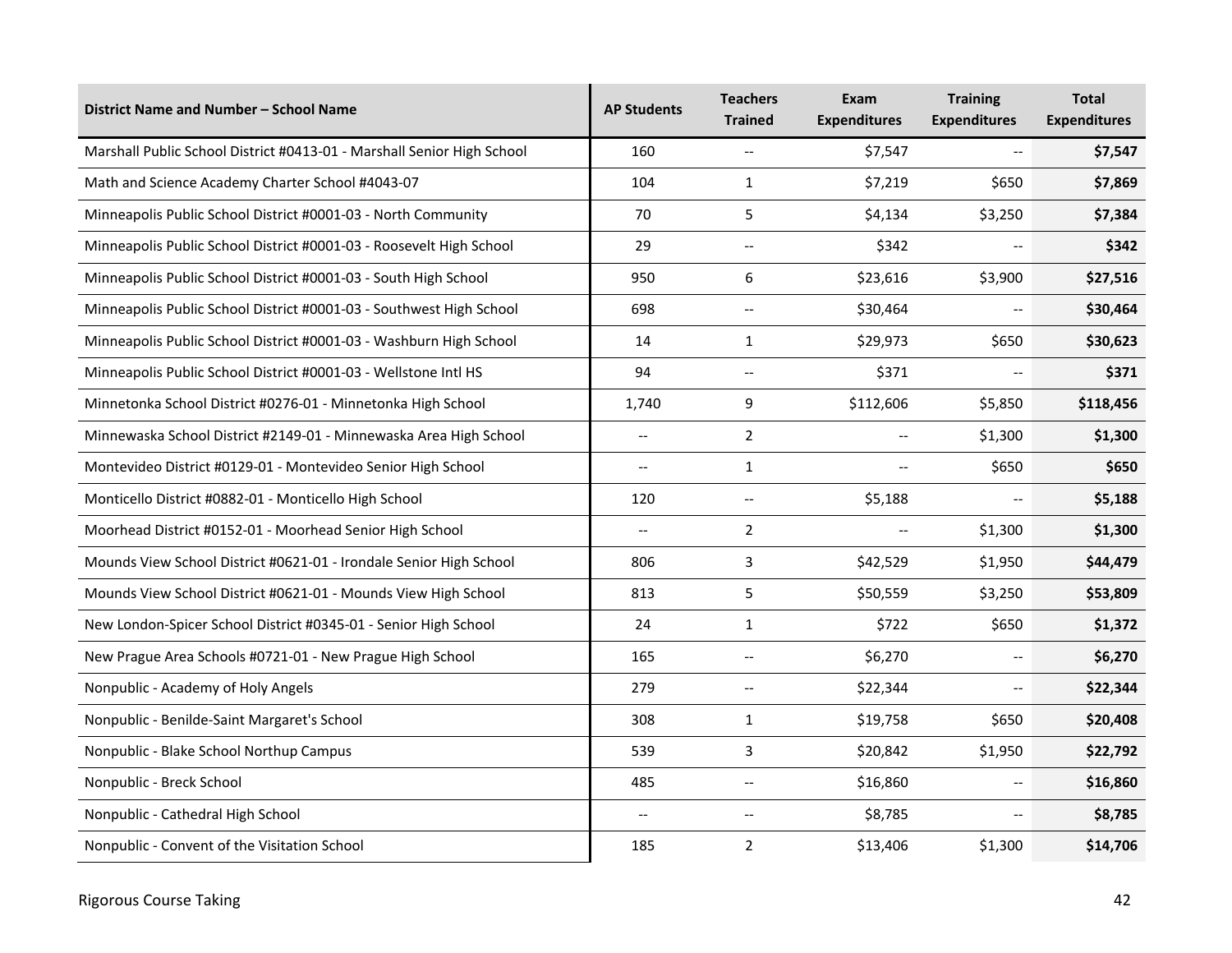| District Name and Number - School Name           | <b>AP Students</b>       | <b>Teachers</b><br><b>Trained</b>                   | Exam<br><b>Expenditures</b> | <b>Training</b><br><b>Expenditures</b> | <b>Total</b><br><b>Expenditures</b> |
|--------------------------------------------------|--------------------------|-----------------------------------------------------|-----------------------------|----------------------------------------|-------------------------------------|
| Nonpublic - Cotter High School                   | 68                       | $\mathbf{1}$                                        | \$3,724                     | \$650                                  | \$4,374                             |
| Nonpublic - Cretin Derham Hall                   | 355                      | $\mathbf{1}$                                        | \$18,814                    | \$650                                  | \$19,464                            |
| Nonpublic - Cristo Rey Jesuit High School        | $\overline{\phantom{a}}$ | $\overline{2}$                                      | \$13,122                    | \$1,300                                |                                     |
| Nonpublic - De La Salle High School              | 281                      | 3                                                   | \$19,960                    | \$1,950                                |                                     |
| Nonpublic - Gentry Academy                       | 30                       | $\mathbf{1}$                                        | \$950                       | \$650                                  | \$1,600                             |
| Nonpublic - Hill-Murray School                   | 121                      | $\overline{a}$                                      | \$3,298                     | $\overline{\phantom{a}}$               | \$3,298                             |
| Nonpublic - Holy Family Catholic High School     | 220                      | $\overline{\phantom{a}}$                            | \$7,410                     | $\overline{\phantom{a}}$               | \$7,410                             |
| Nonpublic - International School of Minnesota    | 139                      | --                                                  | \$5,282                     | $\overline{\phantom{a}}$               | \$5,282                             |
| Nonpublic - Loyola High School                   | $\overline{a}$           | 4                                                   | $-$                         | \$2,600                                | \$2,600                             |
| Nonpublic - Maranatha Christian Academy          | $\overline{a}$           | $\overline{2}$                                      | $-$                         | \$1,300                                | \$1,300                             |
| Nonpublic - Marshall School                      | 212                      | $\mathbf{1}$                                        | \$8,077                     | \$650                                  | \$8,727                             |
| Nonpublic - Martin Luther High School - Northrup | $\overline{2}$           | $\overline{\phantom{a}}$                            | \$114                       | $\overline{\phantom{a}}$               | \$114                               |
| Nonpublic - Mayer Lutheran High School           | $\overline{a}$           | $\mathbf{1}$                                        |                             | \$650                                  | \$650                               |
| Nonpublic - Minnehaha Academy                    | 163                      | $\mathbf{1}$                                        | \$12,357                    | \$650                                  | \$13,007                            |
| Nonpublic - Mounds Park Academy                  | 113                      | 1                                                   | \$6,055                     | \$650                                  | \$6,705                             |
| Nonpublic - New Life Academy                     | 50                       | $\hspace{0.05cm} -\hspace{0.05cm} -\hspace{0.05cm}$ | \$3,154                     | $\overline{\phantom{a}}$               | \$3,154                             |
| Nonpublic - Park Christian School                | 33                       | $\overline{a}$                                      | \$1,406                     | $\overline{\phantom{a}}$               | \$1,406                             |
| Nonpublic - Providence Academy                   | 67                       | $\hspace{0.05cm} \ldots$                            | \$5,385                     | $\overline{\phantom{a}}$               | \$5,385                             |
| Nonpublic - Rochester Lourdes High School        | $\overline{\phantom{a}}$ | 1                                                   |                             | \$650                                  | \$650                               |
| Nonpublic - Saint Agnes School                   | $\overline{\phantom{a}}$ | $\overline{\phantom{a}}$                            | \$1,786                     | $\overline{\phantom{a}}$               | \$1,786                             |
| Nonpublic - Saint Croix Lutheran High School     | $\overline{\phantom{a}}$ | $\overline{\phantom{0}}$                            | \$8,360                     | $\overline{\phantom{a}}$               | \$8,360                             |
| Nonpublic - Saint John's Preparatory School      | $\overline{\phantom{a}}$ | $\hspace{0.05cm} -\hspace{0.05cm} -\hspace{0.05cm}$ | \$342                       | $\qquad \qquad -$                      | \$342                               |
| Nonpublic - Saint Mary's High School             | 14                       | $\overline{2}$                                      | \$494                       | \$1,300                                | \$1,794                             |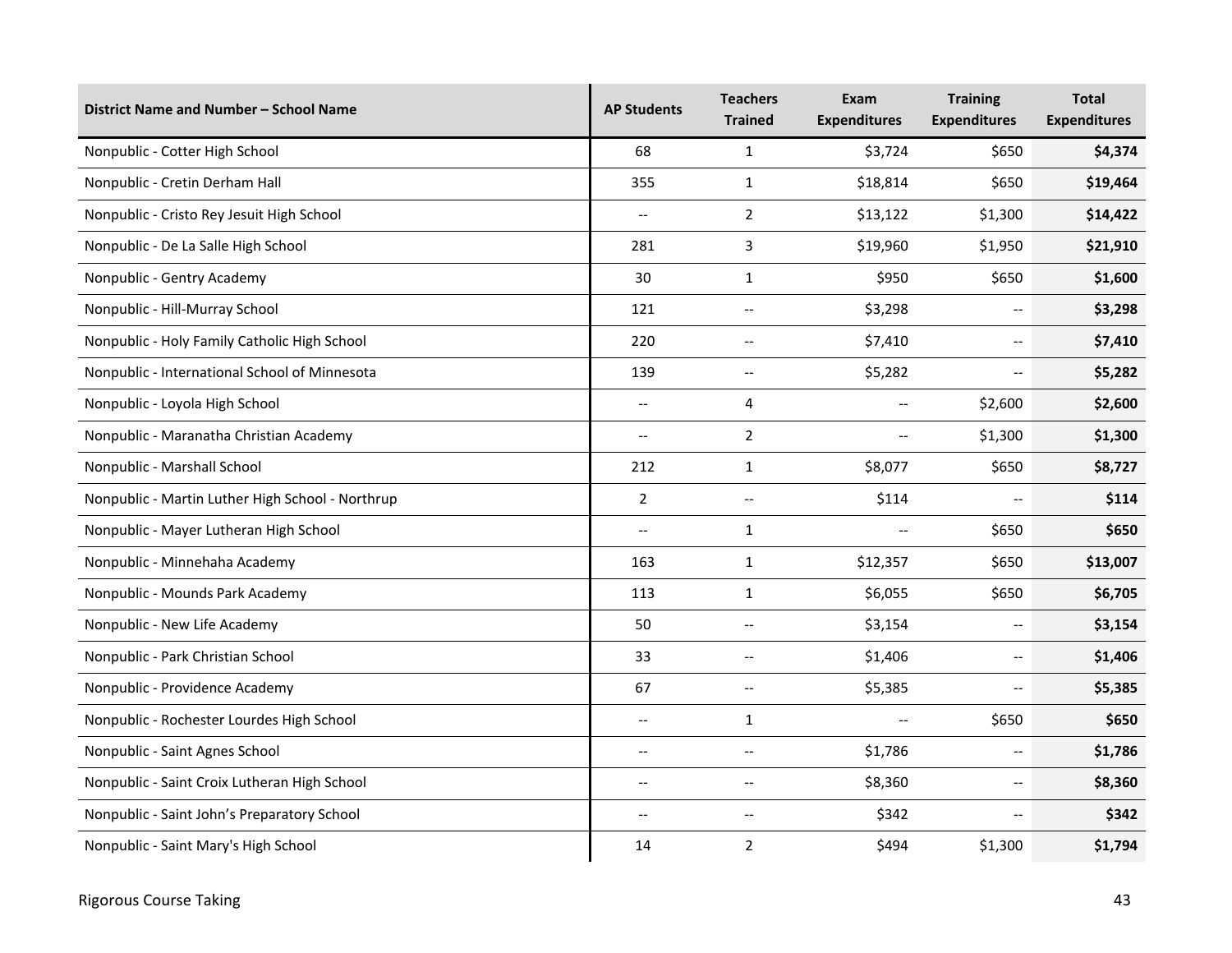| District Name and Number - School Name                                 | <b>AP Students</b>       | <b>Teachers</b><br><b>Trained</b> | Exam<br><b>Expenditures</b> | <b>Training</b><br><b>Expenditures</b> | <b>Total</b><br><b>Expenditures</b> |
|------------------------------------------------------------------------|--------------------------|-----------------------------------|-----------------------------|----------------------------------------|-------------------------------------|
| Nonpublic - Saint Paul Academy and Summit School                       | 91                       | $\overline{\phantom{a}}$          | \$6,361                     | $\overline{\phantom{a}}$               | \$6,361                             |
| Nonpublic - Saint Thomas Academy                                       | $\overline{\phantom{a}}$ | 1                                 | \$14,210                    | \$650                                  | \$14,860                            |
| Nonpublic - Schaeffer Academy                                          | $\overline{\phantom{a}}$ | $\overline{\phantom{a}}$          | \$1,596                     |                                        | \$1,596                             |
| Nonpublic - Shattuck-Saint Mary's School                               | $\overline{\phantom{a}}$ | $\overline{\phantom{a}}$          | \$9,804                     | $\overline{\phantom{a}}$               | \$9,804                             |
| Nonpublic - Southwest Christian High School                            | --                       | $\hspace{0.05cm} \textbf{--}$     | \$2,318                     | --                                     | \$2,318                             |
| Nonpublic - Totino-Grace High School                                   | 243                      | --                                | \$15,651                    | $\overline{\phantom{a}}$               | \$15,651                            |
| Nonpublic - United Christian Academy                                   | 5                        | $\overline{\phantom{a}}$          | \$152                       | $\overline{a}$                         | \$152                               |
| Nonpublic - West Lutheran High School                                  | 21                       | 1                                 | \$988                       | \$650                                  | \$1,638                             |
| North Lakes Academy Charter #4053-07                                   | 54                       | $\overline{2}$                    | \$1,603                     | \$1,300                                | \$2,903                             |
| North St Paul-Maplewood Oakdale Public Schools #0622-01 - North HS     | 515                      | 3                                 | \$24,489                    | \$1,950                                | \$26,439                            |
| North St Paul-Maplewood Oakdale Public Schools #0622-01 - Tartan HS    | 488                      | 3                                 | \$25,697                    | \$1,950                                | \$27,647                            |
| Northfield School District #0659-01 - Northfield High School           | 337                      | $\overline{a}$                    | \$20,330                    | $\overline{\phantom{a}}$               | \$20,330                            |
| Orono School District #0278-01 - Orono High School                     | 492                      | $\mathbf{1}$                      | \$36,958                    | \$650                                  | \$37,608                            |
| Osseo Public School District #0279-01 - Maple Grove Senior High        | 838                      | $\overline{2}$                    | \$43,162                    | \$1,300                                | \$44,462                            |
| Osseo Public School District #0279-01 - Osseo High School              | 834                      | $\overline{\phantom{a}}$          | \$22,755                    | --                                     | \$22,755                            |
| Osseo Public School District #0279-01 - Park Center Senior High School | 420                      | $\overline{\phantom{a}}$          | \$7,942                     | $\overline{\phantom{a}}$               | \$7,942                             |
| Owatonna District #0761-01 - Owatonna High School                      | 90                       | $\overline{\phantom{a}}$          | \$6,222                     | $\overline{\phantom{a}}$               | \$6,222                             |
| Parnassus Preparatory Charter School #4199-07                          | $\overline{\phantom{a}}$ | $\mathbf{1}$                      | $\overline{a}$              | \$650                                  | \$650                               |
| Perpich Center for Arts Education #1000-01                             | $\overline{\phantom{a}}$ | $\overline{\phantom{a}}$          | \$714                       |                                        | \$714                               |
| PIM Arts High School Charter #4110-07 - PIM Arts High School           | 53                       | $\overline{2}$                    | \$1,952                     | \$1,300                                | \$3,252                             |
| Plainview-Elgin-Millville School District #2899-01 - High School       | 41                       | $-$                               | \$3,315                     | $-$                                    | \$3,315                             |
| Princeton District #0477-01 - Princeton High School                    | $\overline{\phantom{a}}$ | $\overline{\phantom{a}}$          | \$9,358                     | $\overline{\phantom{a}}$               | \$9,358                             |
| Prior Lake-Savage Area Schools #0719-01 - Prior Lake High School       | 750                      | $\overline{2}$                    | \$45,930                    | \$1,300                                | \$47,230                            |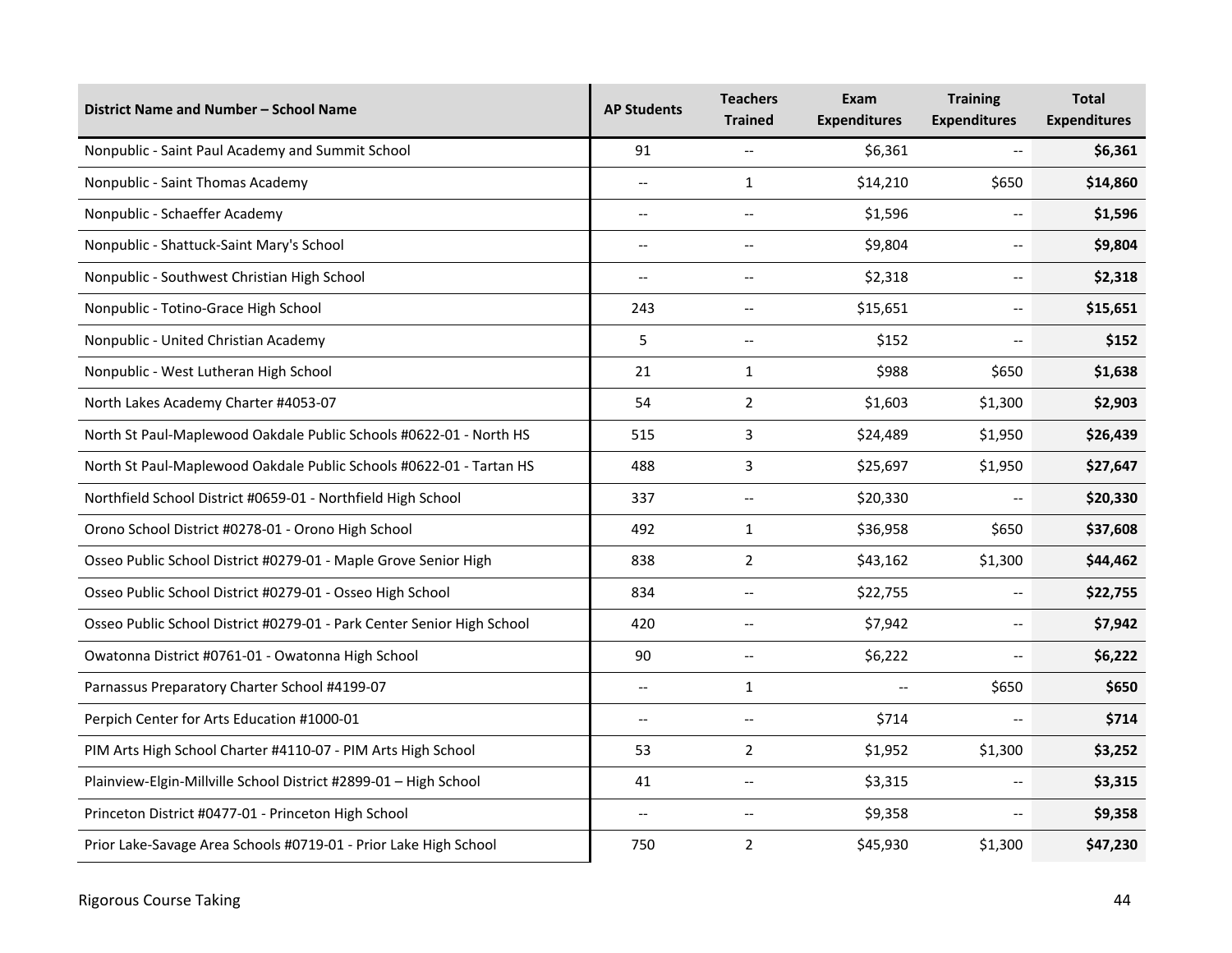| District Name and Number - School Name                             | <b>AP Students</b>       | <b>Teachers</b><br><b>Trained</b>                   | Exam<br><b>Expenditures</b> | <b>Training</b><br><b>Expenditures</b> | <b>Total</b><br><b>Expenditures</b> |
|--------------------------------------------------------------------|--------------------------|-----------------------------------------------------|-----------------------------|----------------------------------------|-------------------------------------|
| Red Wing School District #0256-01 - Red Wing High School           | 179                      | $\mathbf{1}$                                        | \$5,972                     | \$650                                  | \$6,622                             |
| Redwood Area School District #2897-01 - Redwood Valley High School | 10                       | $\hspace{0.05cm} -\hspace{0.05cm} -\hspace{0.05cm}$ | \$395                       |                                        | \$395                               |
| Richfield School District #0280-01 - Richfield Senior High School  | 567                      | $\mathbf{1}$                                        | \$20,508                    | \$650                                  | \$21,158                            |
| Robbinsdale School District #0281-01 - Robbinsdale Armstrong       | 727                      | $\overline{2}$                                      | \$42,816                    | \$1,300                                | \$44,116                            |
| Robbinsdale School District #0281-01 - Robbinsdale Cooper          | 218                      | 3                                                   | \$8,653                     | \$1,950                                | \$10,603                            |
| Rochester School District #0535-01                                 | ш.,                      | $\mathbf{1}$                                        |                             | \$650                                  | \$650                               |
| Rochester School District #0535-01 - Century High School           | 338                      | $\mathbf{1}$                                        | \$27,377                    | \$650                                  | \$28,027                            |
| Rochester School District #0535-01 - John Marshall High School     | 337                      | 3                                                   | \$20,583                    | \$1,950                                | \$22,533                            |
| Rochester School District #0535-01 - Mayo High School              | 318                      | $\overline{\phantom{a}}$                            | \$17,516                    | $\overline{\phantom{0}}$               | \$17,516                            |
| Rockford School District #0883-01 - Rockford High School           | 32                       | $\sim$ $\sim$                                       | \$1,634                     | $\overline{\phantom{a}}$               | \$1,634                             |
| Rosemount-Apple Valley-Eagan #0196-01 - Apple Valley High School   | 400                      | $\overline{\phantom{a}}$                            | \$21,958                    | $\overline{\phantom{a}}$               | \$21,958                            |
| Rosemount-Apple Valley-Eagan #0196-01 - Eagan High School          | $\overline{\phantom{a}}$ | $\mathbf{1}$                                        | \$38,635                    | \$650                                  | \$39,285                            |
| Rosemount-Apple Valley-Eagan #0196-01 - Eastview High School       | 626                      | $\mathbf{1}$                                        | \$55,672                    | \$650                                  | \$56,322                            |
| Rosemount-Apple Valley-Eagan #0196-01 - Rosemount High School      | 182                      | 5                                                   | \$5,457                     | \$3,250                                | \$8,707                             |
| Rosemount-Apple Valley-Eagan #0196-01 - Environmental Studies      | 712                      | $\mathbf{1}$                                        | \$45,892                    | \$650                                  | \$46,542                            |
| Roseville District #0623-01 - Roseville Area High School           | 990                      | 5                                                   | \$31,283                    | \$3,250                                | \$34,533                            |
| Rush City District #0139-01 - Rush City High School                | --                       | $\mathbf{1}$                                        |                             | \$650                                  | \$650                               |
| Rushford-Peterson Public Schools #0239-01 - Senior High School     | 20                       | $\mathbf{1}$                                        | \$456                       | \$650                                  | \$1,106                             |
| Saint Charles School District #0858-01 - St. Charles Secondary     | 38                       | $\overline{\phantom{a}}$                            | \$1,626                     |                                        | \$1,626                             |
| Saint Croix Preparatory Academy Charter School #4120-07            | 265                      | $\mathbf{1}$                                        | \$16,408                    | \$650                                  | \$17,058                            |
| Sartell-St. Stephen School District #0748-01 - Sartell High School | 343                      | $\mathbf{1}$                                        | \$17,500                    | \$650                                  | \$18,150                            |
| Sauk Rapids-Rice Public Schools #0047-01 - Sauk Rapids-Rice HS     | 379                      | $\overline{\phantom{a}}$                            | \$15,272                    | $\overline{\phantom{a}}$               | \$15,272                            |
| Shakopee District #0720-01 - Shakopee Senior High School           | 867                      |                                                     | \$37,516                    |                                        | \$37,516                            |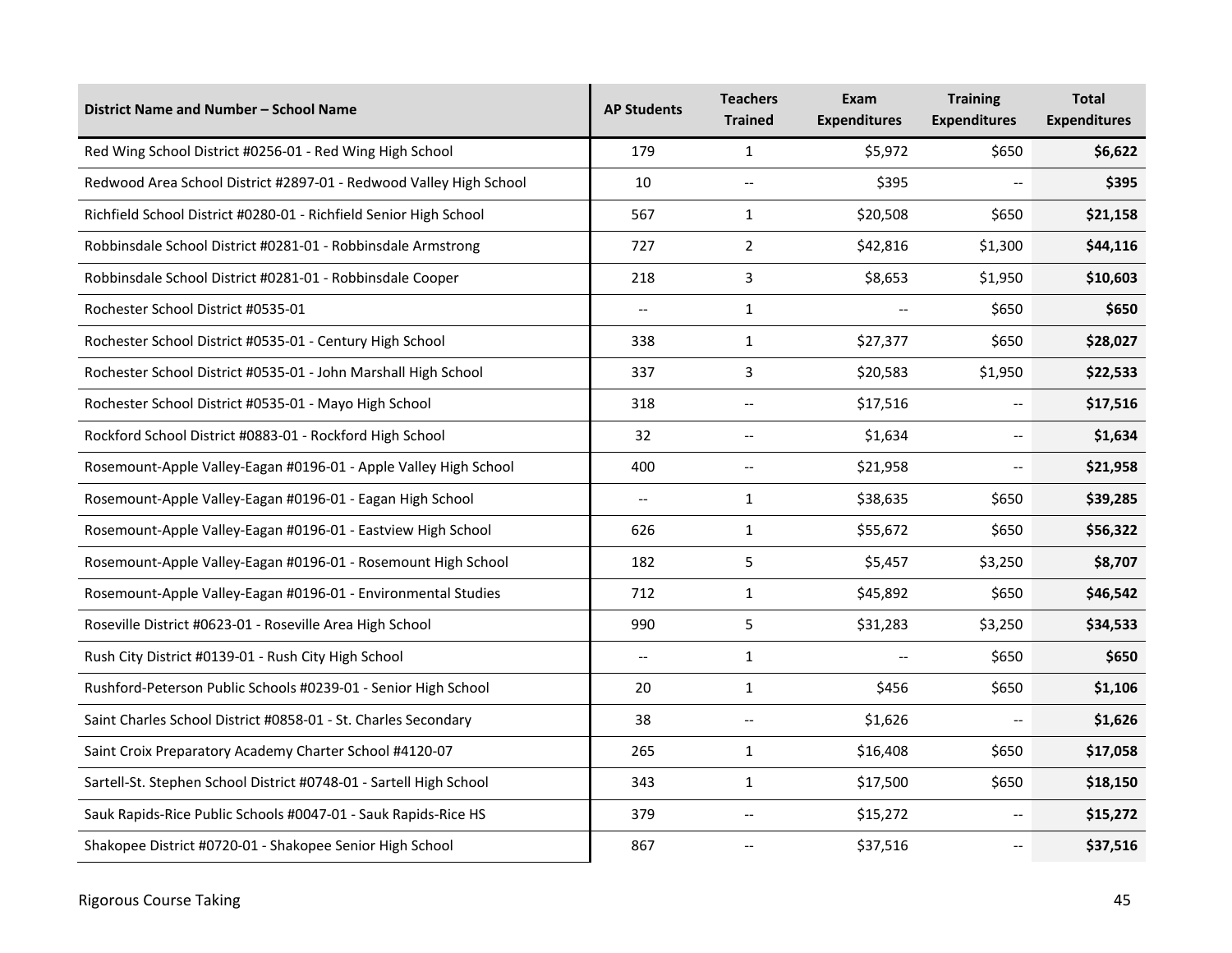| District Name and Number - School Name                                  | <b>AP Students</b>       | <b>Teachers</b><br><b>Trained</b> | Exam<br><b>Expenditures</b> | <b>Training</b><br><b>Expenditures</b> | <b>Total</b><br><b>Expenditures</b> |
|-------------------------------------------------------------------------|--------------------------|-----------------------------------|-----------------------------|----------------------------------------|-------------------------------------|
| Sleepy Eye District #0084-01 - Sleepy Eye High School                   | 14                       | $-$                               | \$607                       | $\overline{\phantom{a}}$               | \$607                               |
| South Washington County Schools #0833-01 - East Ridge High School       | 660                      | $\overline{\phantom{a}}$          | \$41,085                    | $\overline{\phantom{a}}$               | \$41,085                            |
| South Washington County Schools #0833-01 - Park High School             | $\overline{\phantom{a}}$ | $\mathbf{1}$                      | \$13,057                    | \$650                                  | \$13,707                            |
| South Washington County Schools #0833-01 - Woodbury High School         | 870                      | 3                                 | \$46,422                    | \$1,950                                | \$48,372                            |
| Spectrum Charter School #4160-07                                        | $\overline{\phantom{a}}$ | $\hspace{0.05cm} \ldots$          | \$2,507                     | $\overline{\phantom{a}}$               | \$2,507                             |
| Spring Grove School District #0297-01 - Spring Grove High School        | 21                       | $- -$                             | \$699                       |                                        | \$699                               |
| St. Anthony-New Brighton Schools #0282-01                               | 284                      | 3                                 | \$14,284                    | \$1,950                                | \$16,234                            |
| St. Cloud District #0742-01 - Apollo High School                        | 299                      | $\overline{2}$                    | \$18,901                    | \$1,300                                | \$20,201                            |
| St. Cloud District #0742-01 - Technical High School                     | 309                      | 5                                 | \$22,160                    | \$3,250                                | \$25,410                            |
| St. Francis #0015-01 - St. Francis High School                          | 209                      | $\overline{a}$                    | \$7,618                     |                                        | \$7,618                             |
| St. Louis Park District #0283-01 - St. Louis Park High School           | 582                      | $\mathbf{1}$                      | \$30,058                    | \$650                                  | \$30,708                            |
| St. Michael-Albertville School District #0885-01 - Senior High School   | 356                      | 4                                 | \$19,491                    | \$2,600                                | \$22,091                            |
| St. Paul Conservatory Performing Art Charter School #4112-07            | 117                      | $\mathbf{1}$                      | \$5,363                     | \$650                                  | \$6,013                             |
| St. Paul School District #0625-01 - Central High School ISD 625         | 661                      | $\mathbf{1}$                      | --                          | \$650                                  | \$650                               |
| St. Paul School District #0625-01 - Como Park Senior High School        | 297                      | $\mathbf{1}$                      |                             | \$650                                  | \$650                               |
| St. Paul School District #0625-01 - Creative Arts High School           | 44                       | $\mathbf{1}$                      | \$2,541                     | \$650                                  | \$3,191                             |
| St. Paul School District #0625-01 - Humboldt Senior High School         | 180                      | --                                | \$6,202                     |                                        | \$6,202                             |
| St. Paul School District #0625-01 - John A Johnson High School          | 127                      | $\hspace{0.05cm} \ldots$          | \$4,010                     | $\overline{\phantom{a}}$               | \$4,010                             |
| St. Paul School District #0625-01 - Open World Learning Community       | 106                      | --                                | \$7,215                     | $\overline{\phantom{a}}$               | \$7,215                             |
| St. Paul School District #0625-01 - Washington Tech Magnet School       | 68                       | $\overline{\phantom{a}}$          | \$2,915                     | $\overline{\phantom{a}}$               | \$2,915                             |
| Stillwater Area District #0834-01 - Stillwater Area Senior High School  | 1,092                    | $\overline{2}$                    | \$57,526                    | \$1,300                                | \$58,826                            |
| Thief River Falls School District #0564-01 - Lincoln Senior High School | 46                       | $\overline{\phantom{a}}$          | \$1,778                     |                                        | \$1,778                             |
| Tracy Area Public Schools #2904-01 - Tracy Junior-Senior High School    | 33                       |                                   | \$1,419                     |                                        | \$1,419                             |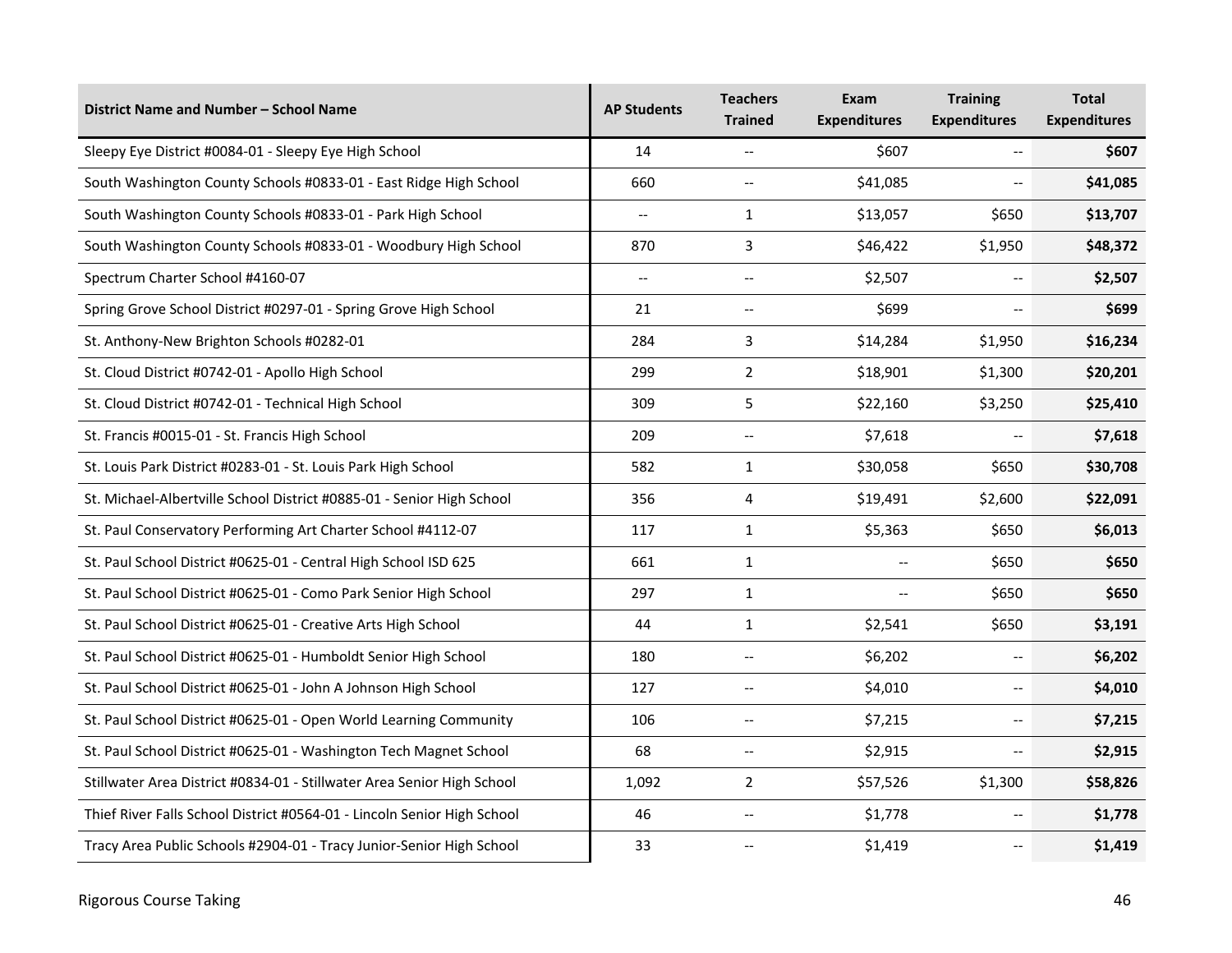| District Name and Number - School Name                             | <b>AP Students</b> | <b>Teachers</b><br><b>Trained</b> | Exam<br><b>Expenditures</b>         | <b>Training</b><br><b>Expenditures</b> | <b>Total</b><br><b>Expenditures</b> |
|--------------------------------------------------------------------|--------------------|-----------------------------------|-------------------------------------|----------------------------------------|-------------------------------------|
| TrekNorth Charter School #4106-07                                  | 60                 |                                   | \$3,148                             |                                        | \$3,148                             |
| Twin Cities Academy Charter School #4132-07                        | 88                 | 3                                 | \$6,172                             | \$1,950                                | \$8,122                             |
| Ubah Medical Academy Charter School #4121-07                       | $- -$              | $\overline{2}$                    |                                     | \$1,300                                | \$1,300                             |
| Wabasha-Kellogg District #0811-01 - Wabasha-Kellogg High School    | 12                 | $-$                               | \$501                               | $\qquad \qquad -$                      | \$501                               |
| Waconia District #0110-01 - Waconia High School                    | 447                | 1                                 | \$17,121                            | \$650                                  | \$17,771                            |
| Waseca District #0829-01 - Waseca High School                      | 90                 |                                   | \$4,186<br>$\overline{\phantom{m}}$ |                                        | \$4,186                             |
| Waubun-Ogema-White Earth Public School #0435-01 - High School      | 14                 | 1                                 | \$1,206<br>\$650                    |                                        | \$1,856                             |
| Wayzata District #0284-01 - Wayzata High School                    | 1,230              | 6                                 | \$91,417                            | \$3,900                                | \$95,317                            |
| West St Paul-Mendota Hts-Eagan #0197-01 - Henry Sibley High School | 304                | 1                                 | \$18,795                            | \$650                                  | \$19,445                            |
| Westonka District #0277-01 - Mound Westonka High School            | 208                | 1                                 | \$13,310                            | \$650                                  | \$13,960                            |
| White Bear Lake School District #0624-01 - South Campus            | 774                |                                   | \$37,601                            | $\overline{\phantom{m}}$               | \$37,601                            |
| Willmar District #0347-01 - Willmar Senior High School             | 138                |                                   | \$5,440                             | $-$                                    | \$5,440                             |
| Winona Area District #0861-01 - Winona Senior High School          | 175                | $\overline{2}$                    | \$7,572                             | \$1,300                                | \$8,872                             |
| Worthington District #0518-01 - Worthington Senior High School     | 116                |                                   | \$3,621                             | --                                     | \$3,621                             |
| <b>Totals</b>                                                      | 50,709             | 239                               | \$2,689,457                         | \$157,190                              | \$2,846,647                         |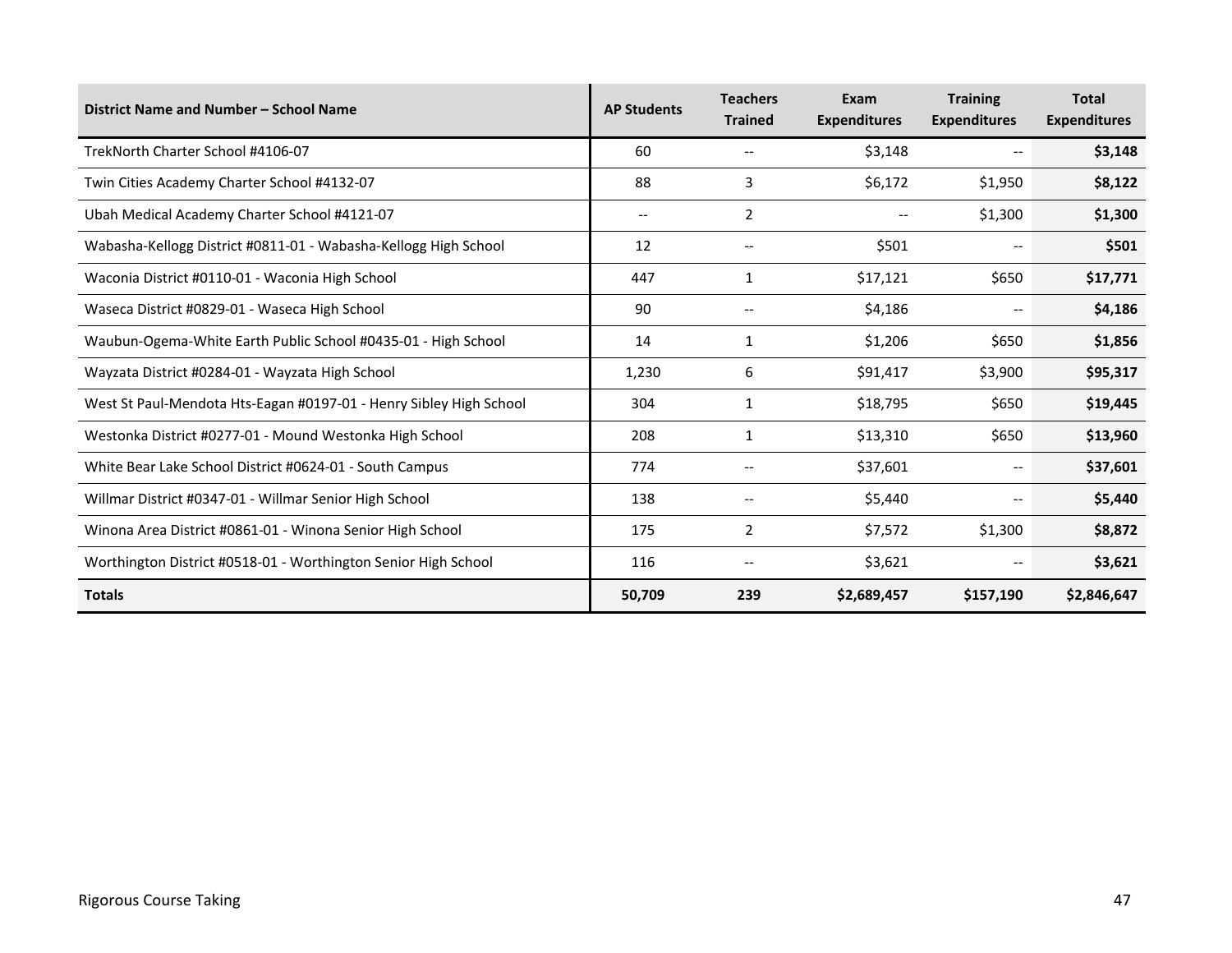### **Appendix B: International Baccalaureate Schools and Programs by School Type FY 2020**

| <b>School Type (District)</b> | <b>School Name</b>                  | <b>PYP</b> | <b>MYP</b>         | <b>DP</b> | <b>CP</b> |
|-------------------------------|-------------------------------------|------------|--------------------|-----------|-----------|
| Charter                       | Global Academy                      | x          |                    |           |           |
| Charter                       | <b>Great River School</b>           |            |                    | X         |           |
| Charter                       | Int'l Spanish Language Academy      | X          |                    |           |           |
| Charter                       | Lakes Int'l Language Academy        | X          | X                  | X         |           |
| Charter                       | Northeast College Prep              | x          |                    |           |           |
| Charter                       | <b>TESFA International</b>          | candidate  |                    |           |           |
| Private                       | <b>Annunciation Catholic School</b> | X          |                    |           |           |
| Private                       | Rochester Arts and Sciences Academy | X          |                    |           |           |
| Private                       | Rochester Montessori                |            | X                  |           |           |
| Private                       | St. John's Preparatory School       |            |                    | X         |           |
| Public (Anoka-Hennepin)       | Champlin Park High School           |            |                    | X         | X         |
| Public (Forest Lake)          | Scandia Elementary                  | X          |                    |           |           |
| Public (Forest Lake)          | Southwest Junior High School        |            | candidate          |           |           |
| Public (Fridley)              | Fridley High School                 |            | X                  | X         | X         |
| Public (Fridley)              | Fridley Middle School               |            | X                  |           |           |
| Public (Fridley)              | Fridley Preschool                   | X          |                    |           |           |
| Public (Fridley)              | <b>Hayes Elementary</b>             | X          |                    |           |           |
| Public (Fridley)              | <b>Stevenson Elementary</b>         | X          |                    |           |           |
| Public (Grand Rapids)         | <b>Grand Rapids High School</b>     |            |                    | Χ         |           |
| Public (Hopkins)              | Hopkins North Junior High School    |            | X                  |           |           |
| Public (Hopkins)              | Hopkins West Junior High School     |            | x                  |           |           |
| Public (Minneapolis)          | Anthony Middle School               |            | X                  |           |           |
| Public (Minneapolis)          | Anwatin Middle School               |            | X                  |           |           |
| Public (Minneapolis)          | <b>Bancroft Elementary</b>          | X          |                    |           |           |
| Public (Minneapolis)          | Edison High School                  |            | X                  | Χ         |           |
| Public (Minneapolis)          | Elizabeth Hall International        | X          |                    |           |           |
| Public (Minneapolis)          | Northeast Middle School             |            | X                  |           |           |
| Public (Minneapolis)          | Olson Middle School                 |            | x                  |           |           |
| Public (Minneapolis)          | Patrick Henry High School           |            | X                  | X         | X         |
| Public (Minneapolis)          | Roosevelt High School               |            | X                  | X         | X         |
| Public (Minneapolis)          | Sanford Middle School               |            | $\pmb{\mathsf{X}}$ |           |           |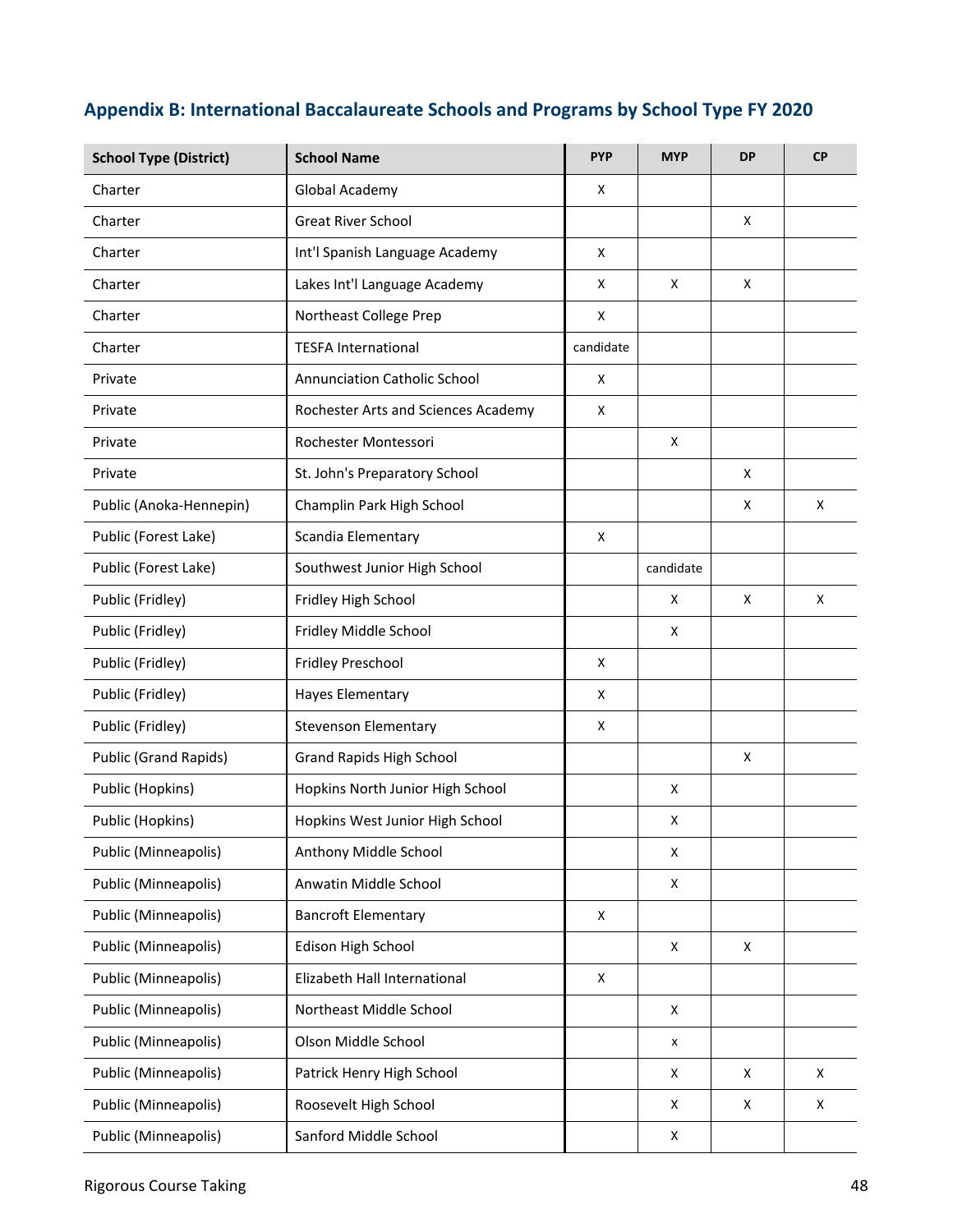| <b>School Type (District)</b> | <b>School Name</b>              | <b>PYP</b> | <b>MYP</b> | <b>DP</b> | <b>CP</b> |
|-------------------------------|---------------------------------|------------|------------|-----------|-----------|
| Public (Minneapolis)          | Southwest High School           |            | x          | X         | X         |
| Public (Minneapolis)          | Washburn High School            |            |            | x         |           |
| Public (Minneapolis)          | Whittier International          | X          |            |           |           |
| Public (Minnetonka)           | Minnetonka High School          |            |            | X         |           |
| Public (Osseo)                | Park Center High School         |            | X          | x         |           |
| Public (Robbinsdale)          | Cooper High School              |            | X          | X         |           |
| Public (Robbinsdale)          | Lakeview Elementary             | X          |            |           |           |
| Public (Robbinsdale)          | Robbinsdale Middle School       |            | X          |           |           |
| Public (Sauk Rapids-Rice)     | <b>Rice Elementary</b>          | X          |            |           |           |
| Public (South St. Paul)       | Kaposia Education Center        | x          |            |           |           |
| Public (South St. Paul)       | Lincoln Center Elementary       | X          |            |           |           |
| Public (South St. Paul)       | South St. Paul Secondary        |            | X          | x         |           |
| Public (South Wash. County)   | Park High School                |            |            | x         |           |
| Public (St. Louis Park)       | Aquila Elementary               | X          |            |           |           |
| Public (St. Louis Park)       | Peter Hobart Elementary         | X          |            |           |           |
| Public (St. Louis Park)       | St. Louis Park High School      |            |            | X         |           |
| Public (St. Louis Park)       | St. Louis Park Middle School    |            | X          |           |           |
| Public (St. Louis Park)       | Susan Lindgren Elementary       | X          |            |           |           |
| Public (St. Paul)             | Benjamin E. Mays International  | X          |            |           |           |
| Public (St. Paul)             | Central High School             |            | X          | X         |           |
| Public (St. Paul)             | Harding High School             |            | X          | X         | candidate |
| Public (St. Paul)             | Hazel Park Prep Academy         | X          | X          |           |           |
| Public (St. Paul)             | <b>Highland Park Elementary</b> | X          |            |           |           |
| Public (St. Paul)             | Highland Park Junior High       |            | X          |           |           |
| Public (St. Paul)             | Highland Park Senior High       |            | X          | X         |           |
| Public (St. Paul)             | Ramsey Junior High              |            | X          |           |           |
| Public (White Bear Lake)      | Matoska International           | X          |            |           |           |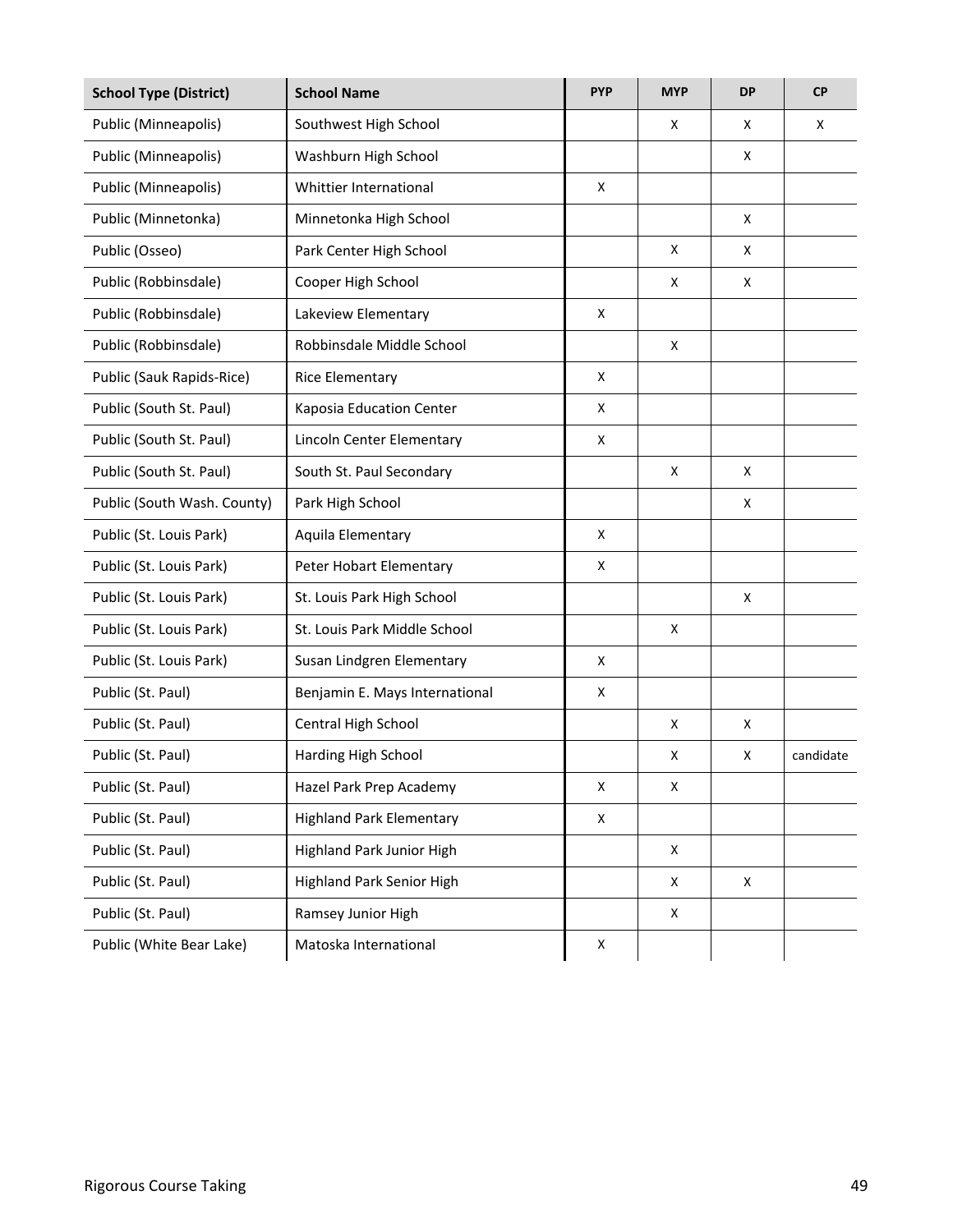### **Appendix C: International Baccalaureate Reimbursements by School/District FY 2020**

| <b>School Name (District Number)</b>             | <b>DP Students</b>                    | <b>Teachers Trained</b>                             | Exam<br><b>Expenditures</b> | <b>Training</b><br><b>Expenditures</b> | <b>Total</b><br><b>Expenditures</b> |
|--------------------------------------------------|---------------------------------------|-----------------------------------------------------|-----------------------------|----------------------------------------|-------------------------------------|
| Anoka-Hennepin Public School District #0011-01   | 17                                    | 29                                                  | \$99,330                    | \$3,330                                | \$102,660                           |
| Fridley Public School District #0014-01          | 12                                    | 16                                                  | \$56,355                    | \$4,658                                | \$61,013                            |
| Grand Rapids Public School District #0318-01     | 5                                     | 11                                                  | \$13,787                    | \$3,280                                | \$17,067                            |
| Great River Charter School #4105-07              | 10                                    | 10                                                  | \$10,829                    | \$3,435                                | \$14,264                            |
| Hopkins Public School District #0270-01          | $\overline{\phantom{a}}$              | 18                                                  | $\overline{\phantom{a}}$    | \$840                                  | \$840                               |
| International Spanish Language Academy #4167-07  | $\hspace{0.05cm}$ – $\hspace{0.05cm}$ | 32                                                  |                             | \$2,370                                | \$2,370                             |
| Lakes International Language Academy #4116-07    | $\overline{\phantom{a}}$              | $\overline{\phantom{a}}$                            | $- -$                       | $\overline{\phantom{m}}$               |                                     |
| Minneapolis Public Schools #0001-03              | 54                                    | 118                                                 | \$299,719                   | \$41,682                               | \$341,401                           |
| Minnetonka Public School District #0276-01       | 48                                    | 25                                                  | \$122,522                   | \$13,435                               | \$135,957                           |
| Northeast College Prep #4219-07                  | $\hspace{0.05cm}$ – $\hspace{0.05cm}$ | $\hspace{0.05cm} -\hspace{0.05cm} -\hspace{0.05cm}$ |                             | $\overline{\phantom{a}}$               |                                     |
| Osseo Public School District #0279-01            | 9                                     | 23                                                  | \$24,867                    | \$7,793                                | \$32,660                            |
| Robbinsdale Public School District #0281-01      | 12                                    | 9                                                   | \$51,357                    | \$695                                  | \$52,052                            |
| Rochester Arts and Sciences Academy (Nonpublic)  | $- -$                                 | 6                                                   |                             | \$298                                  | \$298                               |
| Sauk Rapids-Rice Public Schools #0047-01         | $\overline{\phantom{a}}$              | 10                                                  |                             | \$3,350                                | \$3,350                             |
| South St. Paul Public School District #0006-03   | $\overline{7}$                        | 35                                                  | \$41,811                    | \$5,205                                | \$47,016                            |
| South Washington County School District #0833-01 | 14                                    | 20                                                  | \$75,073                    | \$700                                  | \$75,773                            |
| St. John's Preparatory School (Nonpublic)        | 11                                    | 8                                                   | \$12,559                    | \$280                                  | \$12,839                            |
| St. Louis Park Public School District #0283-01   | 13                                    | 20                                                  | \$42,204                    | \$4,530                                | \$46,734                            |
| St. Paul Public School District #0625-01         | 77                                    | 118                                                 | \$352,565                   | \$35,524                               | \$388,089                           |
| White Bear Lake School District #0624-01         | $\overline{\phantom{a}}$              | $\overline{7}$                                      |                             | \$7,000                                | \$7,000                             |
| <b>Totals</b>                                    | 289                                   | 515                                                 | \$1,202,978                 | \$138,405                              | \$1,341,383                         |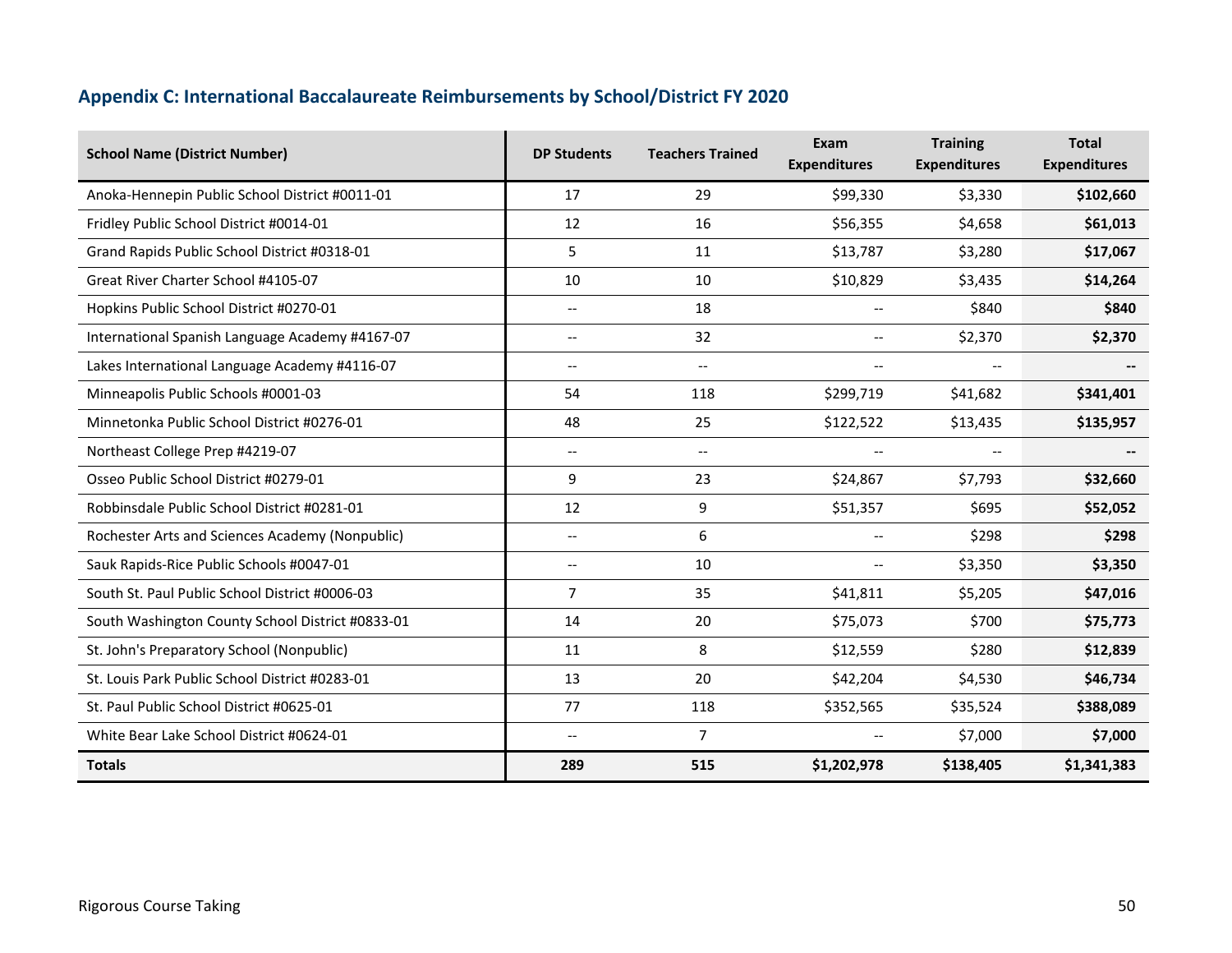## **Appendix D: PSEO State-Approved Early/Middle College Partnerships FY 2020**

| <b>State-Approved Early Middle College Program</b> | <b>State-Approved Alternative Program Name and</b><br><b>Number (District Number-Type-Site)</b> | <b>Postsecondary Institution Partner</b>           |
|----------------------------------------------------|-------------------------------------------------------------------------------------------------|----------------------------------------------------|
| 917 Technical Careers Academy                      | Dakota County Area Learning Center #0917-06-071                                                 | Dakota County Technical College                    |
| Albert Lea EMC Program                             | Albert Lea Area Learning Center (ALC) #0241-01-350                                              | <b>Riverland Community College</b>                 |
| <b>ALC/RCTC Transitions Program</b>                | Rochester ALC #0535-01-306                                                                      | Rochester Community and Technical College          |
| Austin ALC Early/Middle College Program            | Austin Area Learning Center (ALC) #0492-01-150                                                  | <b>Riverland Community College</b>                 |
| Brooklyn Center EMC Program                        | Brooklyn Center Academy #0286-01-763                                                            | Hennepin Technical College                         |
| <b>Central College Connections</b>                 | Central High Area Learning Center (ALC) #0077-01-220                                            | South Central College                              |
| College Connect                                    | Anoka Hennepin Technical High School #0011-01-110                                               | Anoka Technical College                            |
| College Connect                                    | Ivan Sand Community High School #0728-01-600                                                    | Anoka Technical College                            |
| <b>College Connections</b>                         | Pine City ALC #0578-01-692                                                                      | Pine Technical and Community College               |
| <b>College Connections Program</b>                 | Crossroads Learning Center #2580-01-035                                                         | Pine Technical and Community College               |
| Destination: Diploma to Degree (D3)                | Brooklyn Center Academy #0286-01-763                                                            | Minneapolis Community and Technical College (MCTC) |
| Destination: Diploma to Degree (D3)                | Edison High School (SWS) #0001-03-455                                                           | Minneapolis Community and Technical College (MCTC) |
| Destination: Diploma to Degree (D3)                | Henry High School (SWS) #0001-03-456                                                            | Minneapolis Community and Technical College (MCTC) |
| Destination: Diploma to Degree (D3)                | Heritage (SWS) #0001-03-473                                                                     | Minneapolis Community and Technical College (MCTC) |
| Destination: Diploma to Degree (D3)                | Longfellow Alternative High School #0001-03-353                                                 | Minneapolis Community and Technical College (MCTC) |
| Destination: Diploma to Degree (D3)                | Loring Nicollet Alternative School (LNAS) #0001-03-349                                          | Minneapolis Community and Technical College (MCTC) |
| Destination: Diploma to Degree (D3)                | Menlo Park Academy #0001-03-373                                                                 | Minneapolis Community and Technical College (MCTC) |
| Destination: Diploma to Degree (D3)                | MERC Alternative School #0001-03-348                                                            | Minneapolis Community and Technical College (MCTC) |
| Destination: Diploma to Degree (D3)                | Metro Heights Academy #0916-06-465                                                              | Minneapolis Community and Technical College (MCTC) |
| Destination: Diploma to Degree (D3)                | Mounds View ALC #0621-01-060                                                                    | Minneapolis Community and Technical College (MCTC) |
| Destination: Diploma to Degree (D3)                | NaWayEe Center School #0001-03-361                                                              | Minneapolis Community and Technical College (MCTC) |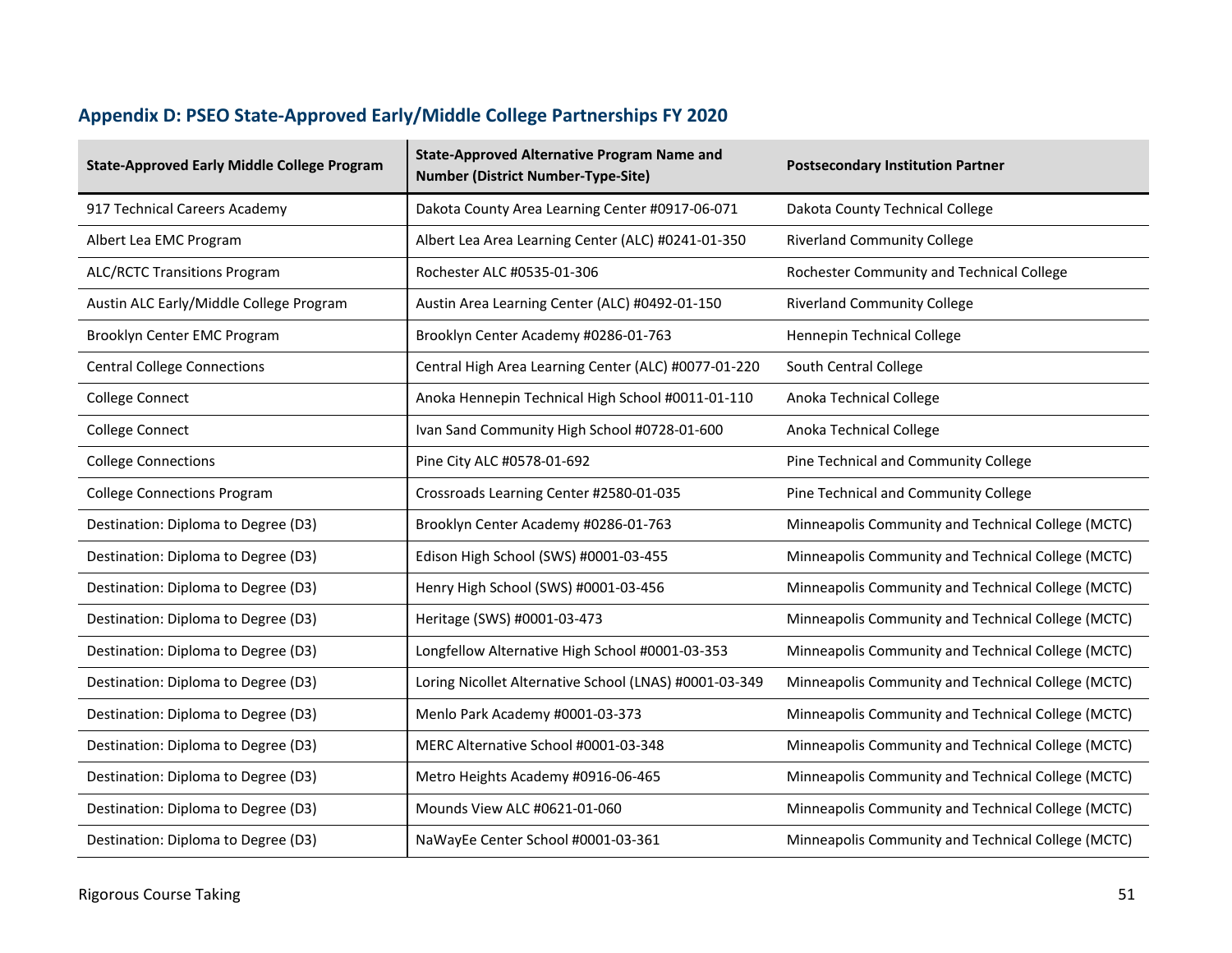| <b>State-Approved Early Middle College Program</b>     | <b>State-Approved Alternative Program Name and</b><br><b>Number (District Number-Type-Site)</b> | <b>Postsecondary Institution Partner</b>                     |
|--------------------------------------------------------|-------------------------------------------------------------------------------------------------|--------------------------------------------------------------|
| Destination: Diploma to Degree (D3)                    | PYC Arts & Tech High School #0001-03-357                                                        | Minneapolis Community and Technical College (MCTC)           |
| Destination: Diploma to Degree (D3)                    | Roosevelt (SWS) #0001-03-462                                                                    | Minneapolis Community and Technical College (MCTC)           |
| Destination: Diploma to Degree (D3)                    | Takoda Prep (American Indian OIC) #0001-03-393                                                  | Minneapolis Community and Technical College (MCTC)           |
| Destination: Diploma to Degree (D3)                    | Volunteers of America High School (VOAHS) #0001-03-<br>419                                      | Minneapolis Community and Technical College (MCTC)           |
| Destination: Diploma to Degree (D3)                    | Washburn (SWS) #0001-03-457                                                                     | Minneapolis Community and Technical College (MCTC)           |
| Destination: Diploma to Degree (D3)                    | Wellstone High School (SWS) #0001-03-458                                                        | Minneapolis Community and Technical College (MCTC)           |
| Destination: Diploma to Degree (D3)                    | 800 West Broadway #0001-03-346                                                                  | Minneapolis Community and Technical College (MCTC)           |
| Destination: Diploma to Degree (D3)                    | Southwest (SWS) #0001-03-471                                                                    | Minneapolis Community and Technical College (MCTC)           |
| Early Middle College (EMC) Fergus Falls                | Fergus Falls ALC #0544-01-370                                                                   | Minnesota State Community and Technical College              |
| Faribault Life Long Learning                           | Faribault Area Learning Center #0656-01-656                                                     | South Central College                                        |
| FED Early/Middle College                               | Freshwater Education District ALC #6004-51-020                                                  | <b>Central Lakes College</b>                                 |
| Focus on the Future                                    | Red River Area Learning Center #0152-01-980                                                     | Minnesota State Community and Technical College-<br>Moorhead |
| Hennepin Gateway to College                            | Gateway to College (Hennepin) #0287-06-801                                                      | Hennepin Technical College                                   |
| Highview EMC Program                                   | Highview Alternative High School #0281-01-200                                                   | Hennepin Technical College                                   |
| Hinckley-Finlayson ALP Early/Middle College            | Hinckley-Finlayson ALP #2165-01-040                                                             | Pine Technical and Community College                         |
| HTC By Choice                                          | CHOICE Alternative High School #0271-01-620                                                     | Hennepin Technical College                                   |
| Mora ALC College Connections                           | Mora ALC #0332-01-050                                                                           | Pine Technical and Community College                         |
| NHCC Early/Middle College (Brooklyn Center<br>Academy) | Brooklyn Center Academy #0286-01-763                                                            | North Hennepin Community College (NHCC)                      |
| NHCC Early/Middle College (Broadway)                   | 800 West Broadway #0001-03-346                                                                  | North Hennepin Community College (NHCC)                      |
| NHCC Early/Middle College (Center School)              | NaWayEe Center School #0001-03-361                                                              | North Hennepin Community College (NHCC)                      |
| NHCC Early/Middle College (Edison)                     | Edison High School (SWS) #0001-03-455                                                           | North Hennepin Community College (NHCC)                      |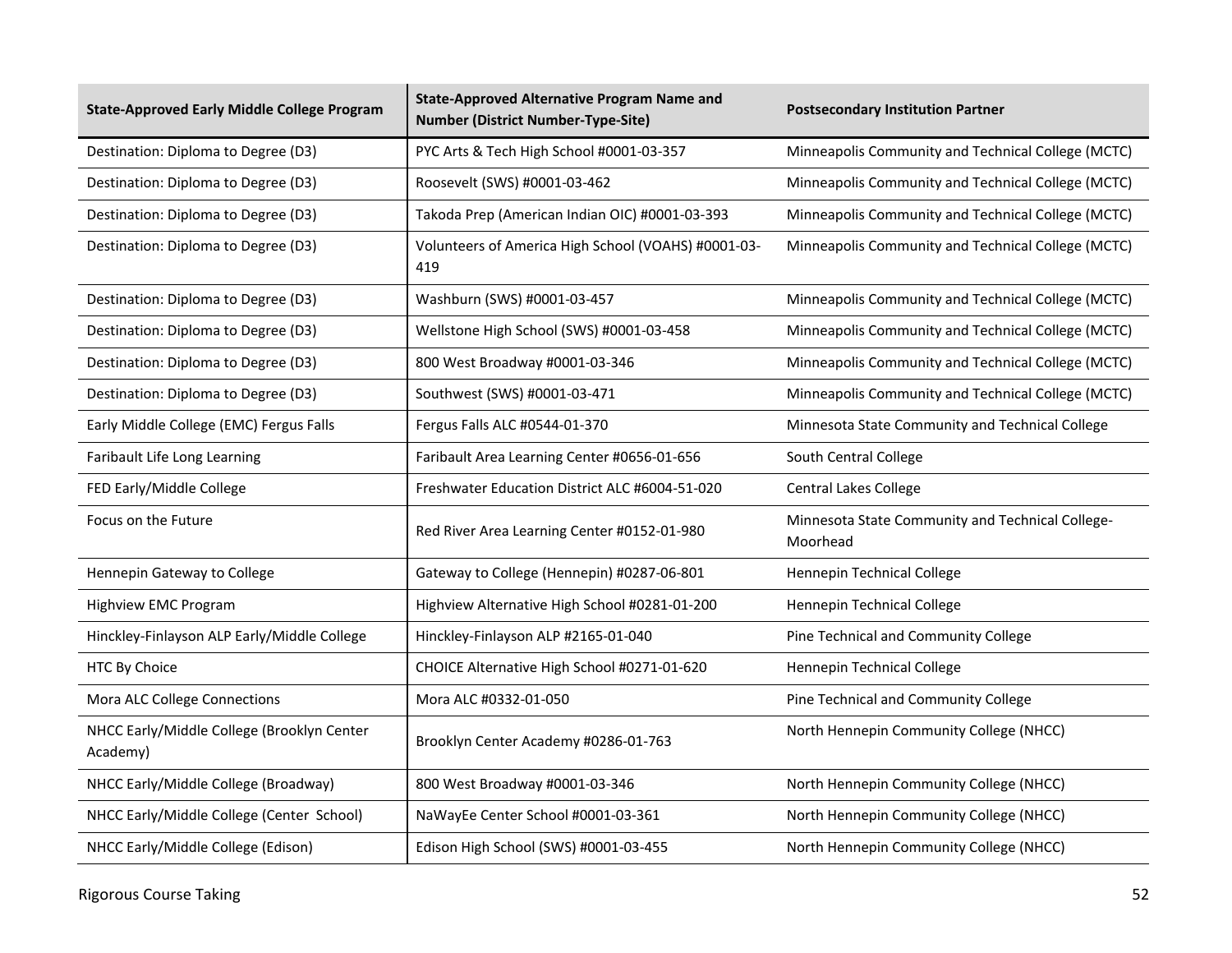| <b>State-Approved Early Middle College Program</b> | <b>State-Approved Alternative Program Name and</b><br><b>Number (District Number-Type-Site)</b> | <b>Postsecondary Institution Partner</b>  |
|----------------------------------------------------|-------------------------------------------------------------------------------------------------|-------------------------------------------|
| NHCC Early/Middle College (Henry)                  | Henry High School (SWS) #0001-03-456                                                            | North Hennepin Community College (NHCC)   |
| NHCC Early/Middle College (Heritage)               | Heritage (SWS) #0001-03-473                                                                     | North Hennepin Community College (NHCC)   |
| NHCC Early/Middle College (Highview)               | Highview Alternative High School #0281-01-200                                                   | North Hennepin Community College (NHCC)   |
| NHCC Early/Middle College (Longfellow)             | Longfellow Alternative High School #0001-03-353                                                 | North Hennepin Community College (NHCC)   |
| NHCC Early/Middle College (Loring)                 | Loring Nicollet Alternative School (LNAS) #0001-03-349                                          | North Hennepin Community College (NHCC)   |
| NHCC Early/Middle College (Menlo)                  | Menlo Park Academy #0001-03-373                                                                 | North Hennepin Community College (NHCC)   |
| NHCC Early/Middle College (MERC)                   | MERC Alternative School #0001-03-348                                                            | North Hennepin Community College (NHCC)   |
| NHCC Early/Middle College (PYC)                    | PYC Arts & Tech High School #0001-03-357                                                        | North Hennepin Community College (NHCC)   |
| NHCC Early/Middle College (Roosevelt)              | Roosevelt (SWS) #0001-03-462                                                                    | North Hennepin Community College (NHCC)   |
| NHCC Early/Middle College (Southwest)              | Southwest (SWS) #0001-03-471                                                                    | North Hennepin Community College (NHCC)   |
| NHCC Early/Middle College (Takoda)                 | Takoda Prep (American Indian OIC) #0001-03-393                                                  | North Hennepin Community College (NHCC)   |
| NHCC Early/Middle College (VOA)                    | Volunteers of America High School (VOAHS) #0001-03-<br>419                                      | North Hennepin Community College (NHCC)   |
| NHCC Early/Middle College (Washburn)               | Washburn (SWS) #0001-03-457                                                                     | North Hennepin Community College (NHCC)   |
| NHCC Early/Middle College (Wellstone)              | Wellstone High School (SWS) #0001-03-458                                                        | North Hennepin Community College (NHCC)   |
| Northfield ALC/Riverland Community College         | Northfield Area Learning Center (ALC) #0659-01-085                                              | <b>Riverland Community College</b>        |
| Owatonna Reach                                     | Owatonna Alternative Learning Center #0761-01-610                                               | <b>Riverland Community College</b>        |
| Owatonna Reach                                     | Owatonna Alternative Learning Center #0761-01-610                                               | South Central College                     |
| Panther Pathways to College                        | St. Cloud Area Learning Center (ALC) #0742-01-065                                               | St. Cloud Technical and Community College |
| Pathways College Academy                           | Lakeville Area Learning Center #0194-01-590                                                     | Dakota County Technical College           |
| Pathways College Academy                           | Lakeville Area Learning Center #0194-01-590                                                     | Inver Hills Community College             |
| Phoenix Futures Program                            | Zumbro Education District Area Learning Center (ALC)<br>#6012-61-020                            | Rochester Community and Technical College |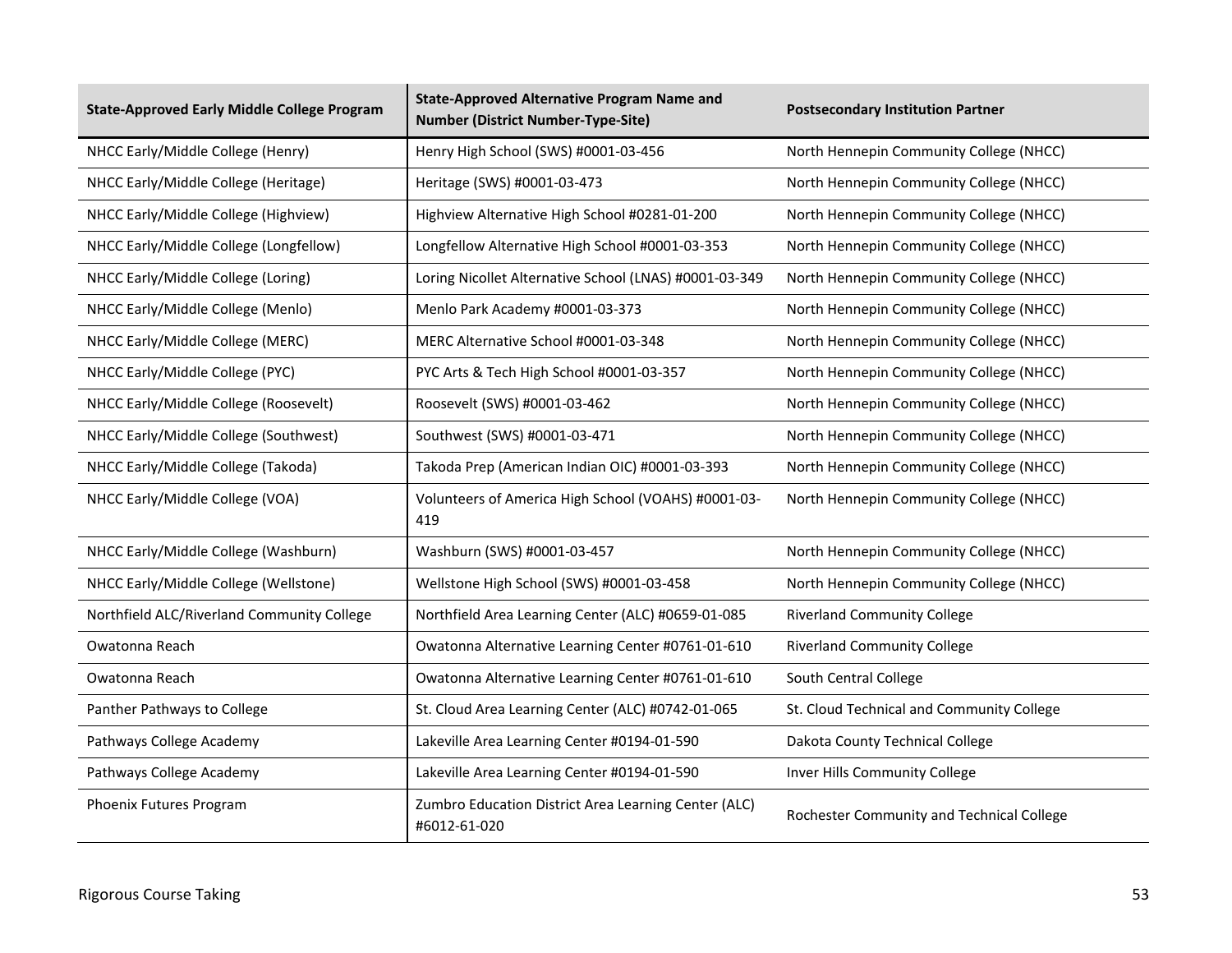| <b>State-Approved Early Middle College Program</b> | <b>State-Approved Alternative Program Name and</b><br><b>Number (District Number-Type-Site)</b> | <b>Postsecondary Institution Partner</b> |
|----------------------------------------------------|-------------------------------------------------------------------------------------------------|------------------------------------------|
| Richfield College Experience Program               | Richfield Career Education Program #0280-01-035                                                 | Normandale Community College             |
| River Bend Early/Middle College Program            | River Bend ALC #6049-01-718                                                                     | South Central College                    |
| St. Paul Gateway to College                        | Gateway to College (Saint Paul) #0625-01-718                                                    | St. Paul College                         |
| <b>SMEC Alternative Learning Center</b>            | SMEC Area Learning Center (ALC) #6083-52-050                                                    | <b>Riverland Community College</b>       |
| <b>Tomorrow's College Readiness</b>                | Osseo Area Learning Center (ALC) #0279-01-044                                                   | Hennepin Technical College               |
| <b>Tomorrow's College Readiness</b>                | Osseo Area Learning Center (ALC) #0279-01-044                                                   | North Hennepin Community College         |
| Wayzata Early College                              | The Alternative Program (TAP) #0284-01-049                                                      | Hennepin Technical College               |
| Wayzata Early College                              | The Alternative Program (TAP) #0284-01-049                                                      | North Hennepin Community College         |
| Wellstone/Normandale EMC Program                   | Wellstone High School (SWS) #0001-03-458                                                        | Normandale Community College             |
| White Bear Lake ALC/Century College                | White Bear Area Learning Center #0624-01-837                                                    | Century College                          |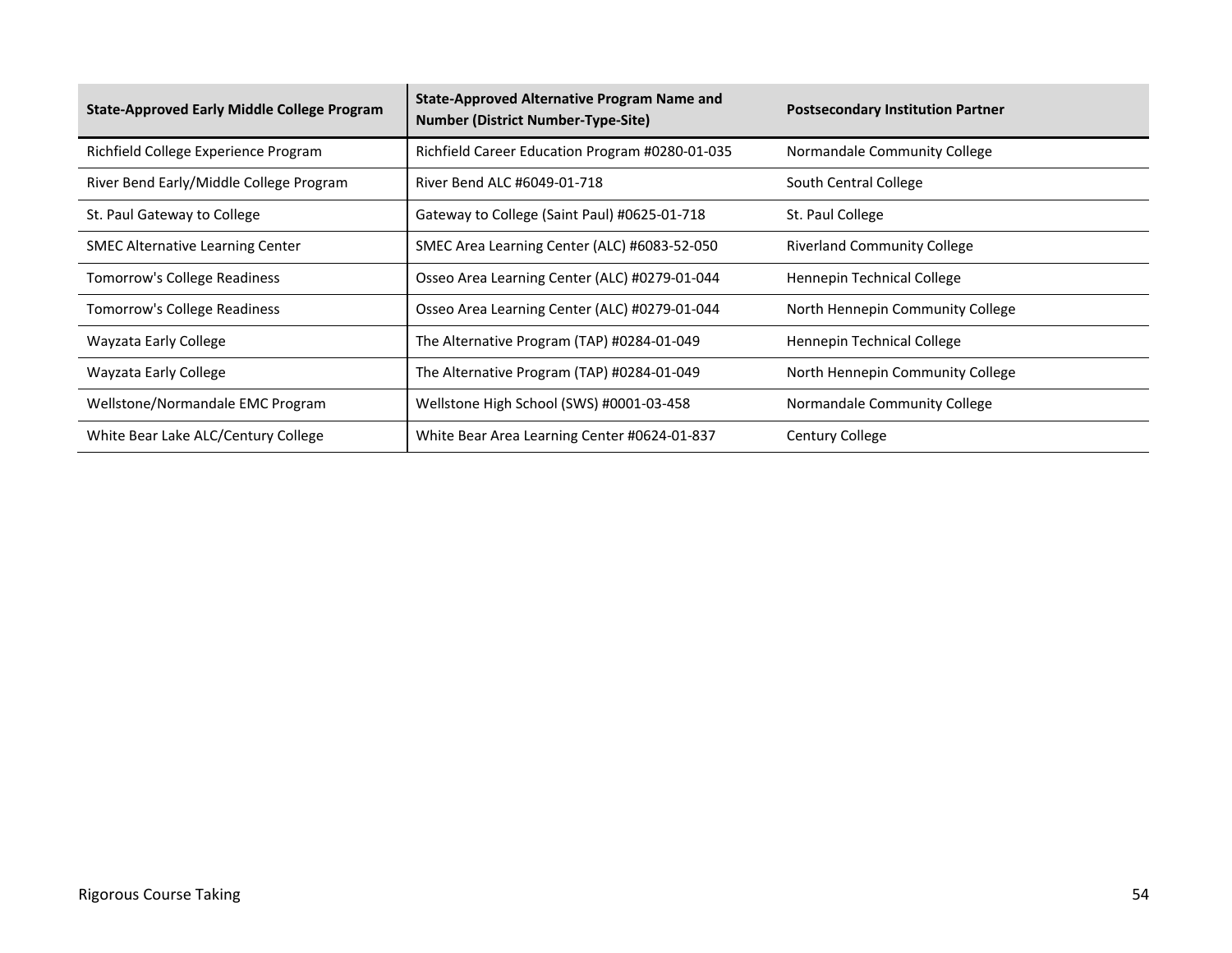### **Appendix E: PSEO Total Number of Credits and Expenditures by Institution FY 2020**

| <b>Postsecondary Institution Name</b>           | <b>Institution Type</b>        | <b>Total</b><br><b>Number of</b><br><b>Credits</b> | <b>Amount Paid</b> |
|-------------------------------------------------|--------------------------------|----------------------------------------------------|--------------------|
| Alexandria Technical/Community College          | Community and Technical        | 958                                                | \$202,770          |
| Anoka Technical College                         | Technical                      | 1,314                                              | \$278,121          |
| Anoka-Ramsey Community College                  | Community                      | 16,907                                             | \$3,578,536        |
| Bemidji State University                        | <b>State University</b>        | 213                                                | \$45,084           |
| Bethany Lutheran College                        | Private                        | 655                                                | \$138,637          |
| <b>Bethel University</b>                        | Private                        | 2,581                                              | \$546,294          |
| <b>Central Lakes College</b>                    | Community and Technical        | 2,529                                              | \$535,288          |
| Century College                                 | Community and Technical        | 5,434                                              | \$1,150,160        |
| College of St. Scholastica                      | Private                        | 206                                                | \$43,602           |
| Concordia College                               | Private                        | 145                                                | \$30,691           |
| Concordia University - St. Paul                 | Private                        | 6,294                                              | \$1,332,188        |
| Crown College                                   | Private                        | 4,393                                              | \$929,822          |
| Dakota County Technical College                 | Technical                      | 1,160                                              | \$245,526          |
| Dunwoody College of Technology                  | Private                        | 70                                                 | \$14,816           |
| <b>Finishing Trades Institute</b>               | Private                        | 68                                                 | \$14,393           |
| Fond Du Lac Tribal and Community College        | Community                      | 1,236                                              | \$261,612          |
| <b>Gustavus Adolphus College</b>                | Private                        | 145                                                | \$30,620           |
| Hamline University                              | Private                        | 157                                                | \$33,231           |
| Hennepin Technical College                      | Technical                      | 1,971                                              | \$417,182          |
| <b>Hibbing Community College</b>                | Community                      | 942                                                | \$199,384          |
| Inver Hills Community College                   | Community                      | 9,906                                              | \$2,096,704        |
| <b>Itasca Community College</b>                 | Community                      | 1,947                                              | \$412,102          |
| Lake Superior College                           | <b>Community and Technical</b> | 3,229                                              | \$683,450          |
| Leech Lake Tribal College                       | Community                      | 39                                                 | \$8,255            |
| Martin Luther College                           | Private                        | 9                                                  | \$1,905            |
| Mesabi Range College                            | Community and Technical        | 982                                                | \$207,850          |
| Metropolitan State University                   | <b>State University</b>        | 445                                                | \$94,189           |
| Minneapolis College of Art and Design           | Private                        | 25                                                 | \$5,292            |
| Minneapolis Community and Technical College     | Community and Technical        | 7,153                                              | \$1,514,004        |
| Minnesota State College Southeast               | Community and Technical        | 997                                                | \$211,025          |
| Minnesota State Community and Technical College | <b>Community and Technical</b> | 3,032                                              | \$641,753          |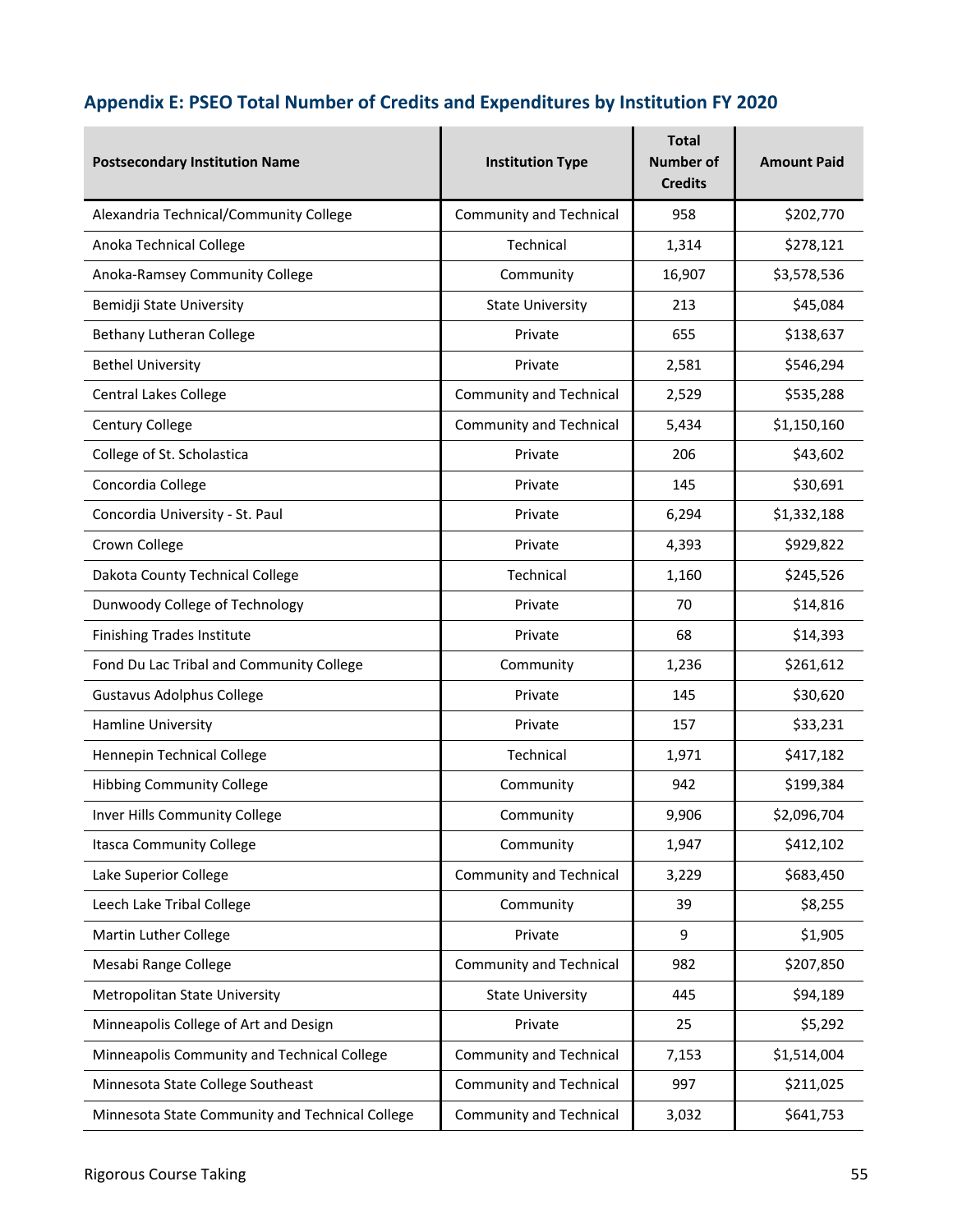| <b>Postsecondary Institution Name</b>          | <b>Institution Type</b>        | Total<br><b>Number of</b><br><b>Credits</b> | <b>Amount Paid</b> |
|------------------------------------------------|--------------------------------|---------------------------------------------|--------------------|
| Minnesota State University - Mankato           | <b>State University</b>        | 269                                         | \$56,937           |
| Minnesota State University - Moorhead          | <b>State University</b>        | 1,338                                       | \$283,201          |
| Minnesota West Community and Technical College | <b>Community and Technical</b> | 1,465                                       | \$310,082          |
| Normandale Community College                   | Community                      | 5,747                                       | \$1,216,410        |
| North Central University                       | Private                        | 1,875                                       | \$396,863          |
| North Hennepin Community College               | Community                      | 3,456                                       | \$731,497          |
| Northland Community and Technical College      | <b>Community and Technical</b> | 672                                         | \$142,236          |
| Northwest Technical College                    | Technical                      | 225                                         | \$47,624           |
| Oak Hills Christian College                    | Private                        | 156                                         | \$33,019           |
| Pine Technical and Community College           | <b>Community and Technical</b> | 395                                         | \$83,606           |
| <b>Presentation College (Faribault)</b>        | Private                        | 6                                           | \$1,270            |
| Rainy River Community College                  | Community                      | 193                                         | \$40,850           |
| Red Lake Nation College                        | Community                      | 145                                         | \$30,691           |
| Ridgewater College                             | <b>Community and Technical</b> | 5,506                                       | \$1,165,400        |
| <b>Riverland Community College</b>             | Community                      | 3,333                                       | \$705,463          |
| Rochester Community and Technical College      | <b>Community and Technical</b> | 3,888                                       | \$822,934          |
| Saint Paul College                             | <b>Community and Technical</b> | 8,560                                       | \$1,811,810        |
| South Central College                          | <b>Community and Technical</b> | 2,741                                       | \$580,160          |
| Southwest Minnesota State University           | <b>State University</b>        | 252                                         | \$53,338           |
| St. Catherine University                       | Private                        | 262                                         | \$55,455           |
| St. Cloud State University                     | <b>State University</b>        | 7,497                                       | \$1,586,815        |
| St. Cloud Technical and Community College      | <b>Community and Technical</b> | 6,328                                       | \$1,339,384        |
| St. Mary's University of Minnesota             | Private                        | 60                                          | \$12,700           |
| University of Minnesota - Crookston Campus     | University of Minnesota        | 266                                         | \$56,302           |
| University of Minnesota - Duluth Campus        | University of Minnesota        | 1,378                                       | \$291,667          |
| University of Minnesota - Morris Campus        | University of Minnesota        | 219                                         | \$46,354           |
| University of Minnesota - Twin Cities Campus   | University of Minnesota        | 12,397                                      | \$2,623,949        |
| University of Northwestern - St. Paul          | Private                        | 24,947                                      | \$5,280,282        |
| <b>Vermillion Community College</b>            | Community                      | 201                                         | \$42,544           |
| White Earth Tribal and Community College       | Community                      | 32                                          | \$6,773            |
| Winona State University                        | <b>State University</b>        | 1,166                                       | \$246,796          |
| <b>Totals</b>                                  | -−                             | 170,117                                     | \$36,006,894       |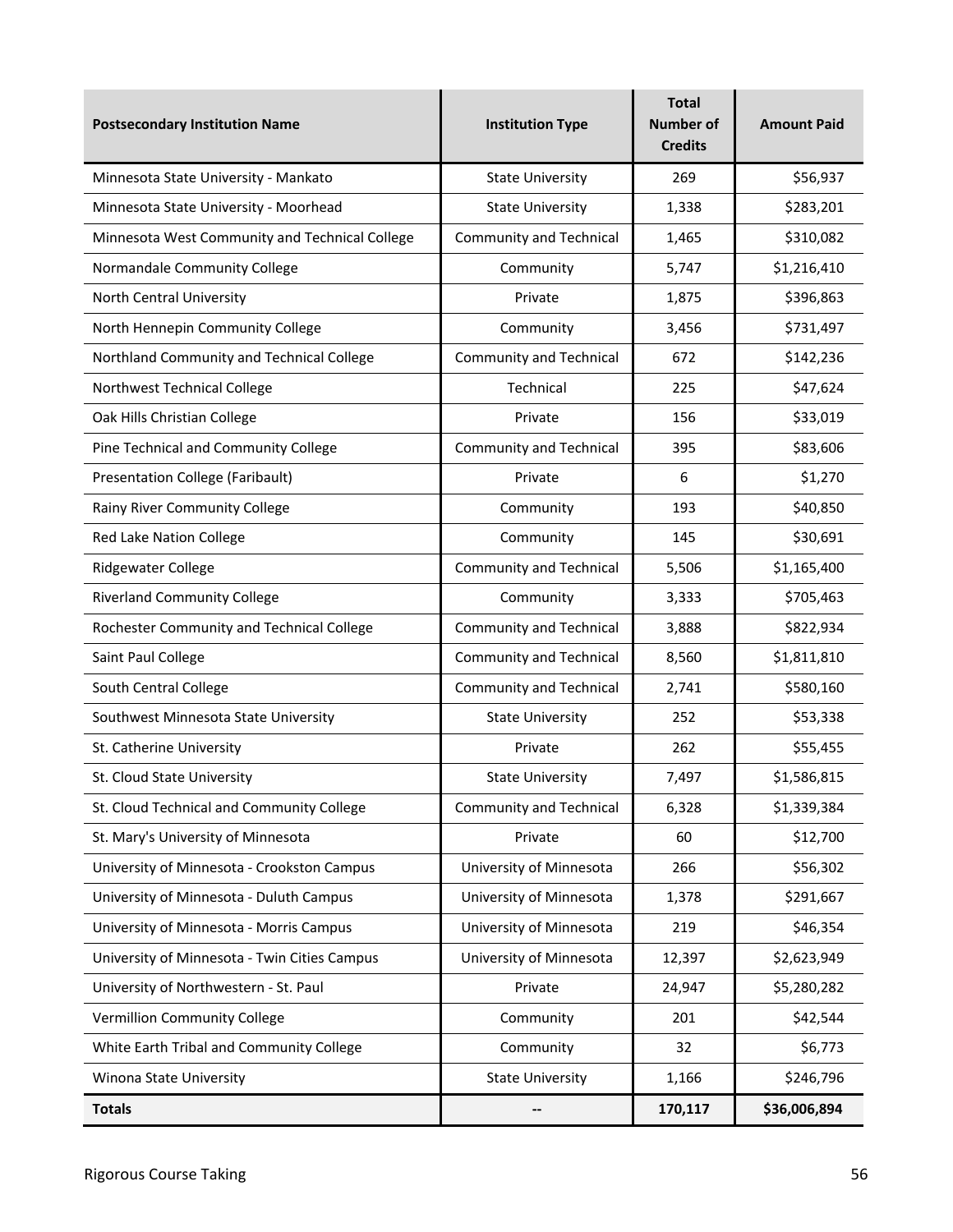#### **Appendix F: Concurrent Enrollment Aid Expenditures by District FY 2020**

A \$4 million dollar concurrent enrollment appropriation supports funding of up to \$150 per eligible student. However, aid reimbursements are prorated based on total concurrent enrollment participation across the state. In FY 2020, the prorated reimbursement was \$52.43 per student per course. Total Gross Aid and CTE Gross Aid reflect the total aid expenditures *if concurrent enrollment was funded at \$150 per course per student*. Total Net Aid and CTE Net Aid show the actual amount of concurrent enrollment aid paid to districts. Course enrollment counts provide a duplicated count of how many students were enrolled in concurrent enrollment courses. Every course a student enrolls in generates a count for the total course count.

|          |         | Rate Per Course   Proration Factor   Prorated Reimbursement Per Course |
|----------|---------|------------------------------------------------------------------------|
| \$150.00 | 0.34952 | \$52.43                                                                |

| District / Charter School Name        | <b>CTE</b><br><b>Credit</b><br>Count | <b>Total</b><br><b>Credit</b><br>Count | <b>CTE</b><br>Enroll.<br>Count | <b>Total</b><br><b>Enroll</b><br><b>Count</b> | <b>CTE</b><br><b>Gross Aid</b> | <b>Total</b><br><b>Gross Aid</b> | <b>CTE</b><br><b>Net Aid</b> | <b>Total</b><br><b>Net Aid</b> |
|---------------------------------------|--------------------------------------|----------------------------------------|--------------------------------|-----------------------------------------------|--------------------------------|----------------------------------|------------------------------|--------------------------------|
| A.C.G.C. Public School District       | 19                                   | 420                                    | 7                              | 133                                           | \$1,050                        | \$19,950                         | \$367                        | \$6,973                        |
| Adrian Public School District         | 81                                   | 547                                    | 28                             | 177                                           | \$4,200                        | \$26,550                         | \$1,468                      | \$9,280                        |
| Adrian Public School District         | $\overline{\phantom{m}}$             | 441                                    | --                             | 117                                           | $-\,-$                         | \$17,550                         | $\overline{\phantom{m}}$     | \$6,134                        |
| <b>AFSA High School</b>               | $\overline{\phantom{m}}$             | 232                                    | $\overline{\phantom{m}}$       | 58                                            | $\overline{\phantom{m}}$       | \$8,700                          | $\overline{\phantom{m}}$     | \$3,041                        |
| Aitkin Public School District         | $\overline{2}$                       | 1,066                                  | 1                              | 333                                           | \$150                          | \$49,950                         | \$52                         | \$17,459                       |
| Albany Public School District         | 20                                   | 1,371                                  | 10                             | 402                                           | \$1,500                        | \$60,300                         | \$524                        | \$21,076                       |
| Albert Lea Public School District     | $\overline{\phantom{m}}$             | 2,431                                  | --                             | 735                                           | $\overline{\phantom{a}}$       | \$110,250                        | $\overline{\phantom{m}}$     | \$38,535                       |
| Alden-Conger Public School District   | 82                                   | 680                                    | 24                             | 277                                           | \$3,600                        | \$41,550                         | \$1,258                      | \$14,523                       |
| Alexandria Public School District     | 162                                  | 3,809                                  | 54                             | 1228                                          | \$8,100                        | \$184,200                        | \$2,831                      | \$64,382                       |
| Annandale Public School District      | $\overline{\phantom{m}}$             | 768                                    | $\qquad \qquad -$              | 224                                           | $\overline{\phantom{m}}$       | \$33,600                         | $\overline{\phantom{m}}$     | \$11,744                       |
| Anoka-Hennepin Public School District | 725                                  | 3,493                                  | 269                            | 1071                                          | \$40,350                       | \$160,650                        | \$14,103                     | \$56,150                       |
| Ashby Public School District          | 12                                   | 257                                    | 4                              | 82                                            | \$600                          | \$12,300                         | \$210                        | \$4,299                        |
| <b>Austin Public School District</b>  | 60                                   | 1,068                                  | 20                             | 356                                           | \$3,000                        | \$53,400                         | \$1,049                      | \$18,664                       |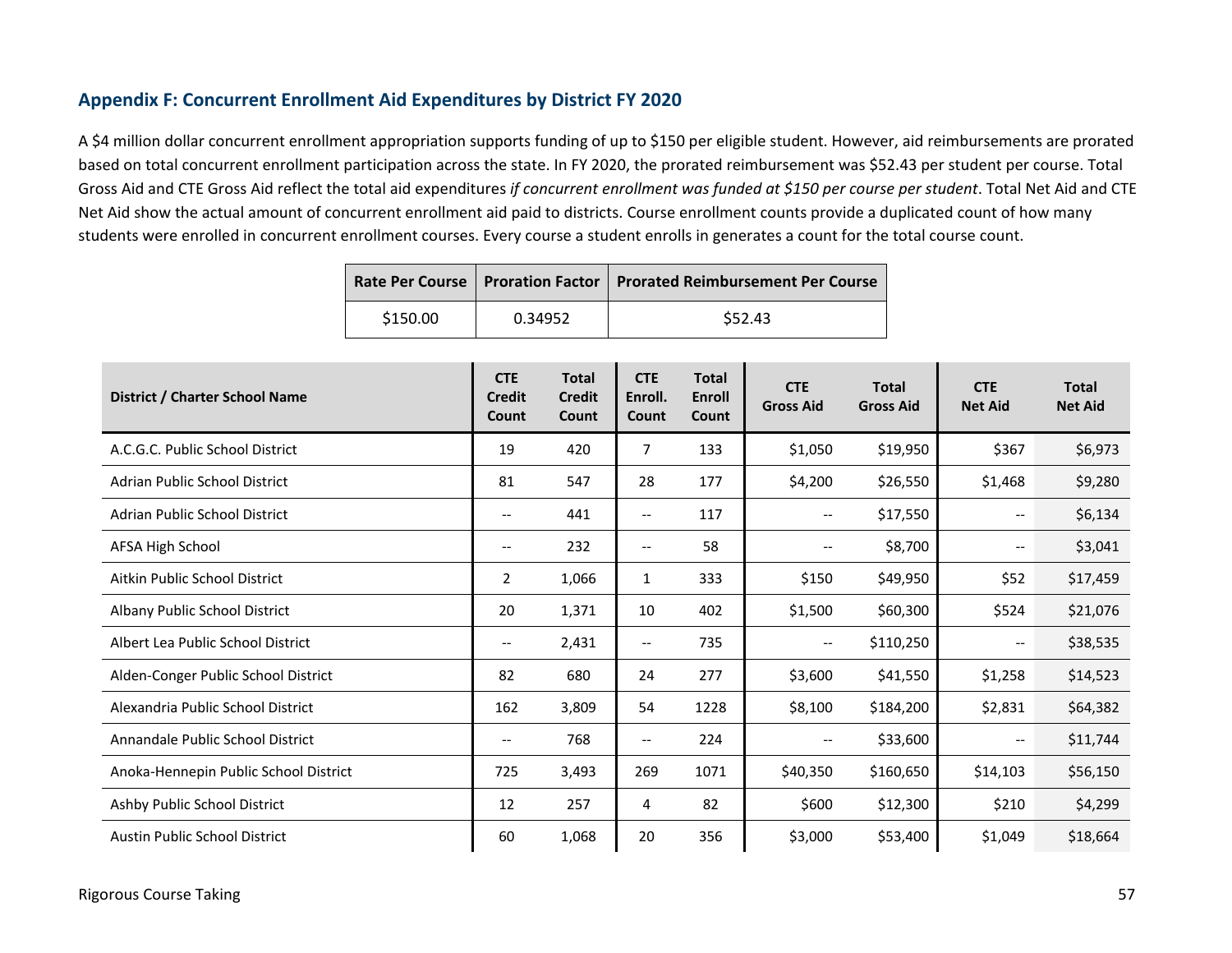| <b>District / Charter School Name</b>          | <b>CTE</b><br><b>Credit</b><br>Count | <b>Total</b><br><b>Credit</b><br>Count | <b>CTE</b><br>Enroll.<br>Count | <b>Total</b><br><b>Enroll</b><br>Count | <b>CTE</b><br><b>Gross Aid</b> | <b>Total</b><br><b>Gross Aid</b> | <b>CTE</b><br><b>Net Aid</b> | <b>Total</b><br><b>Net Aid</b> |
|------------------------------------------------|--------------------------------------|----------------------------------------|--------------------------------|----------------------------------------|--------------------------------|----------------------------------|------------------------------|--------------------------------|
| <b>Badger Public School District</b>           | 43                                   | 206                                    | 14                             | 66                                     | \$2,100                        | \$9,900                          | \$734                        | \$3,460                        |
| <b>Bagley Public School District</b>           | 19                                   | 616                                    | 8                              | 186                                    | \$1,200                        | \$27,900                         | \$419                        | \$9,752                        |
| Barnesville Public School District             | $\overline{\phantom{a}}$             | 248                                    | $\overline{\phantom{a}}$       | 68                                     | $\overline{\phantom{a}}$       | \$10,200                         | $\overline{\phantom{a}}$     | \$3,565                        |
| Barnum Public School District                  | 18                                   | 134                                    | 6                              | 35                                     | \$900                          | \$5,250                          | \$315                        | \$1,835                        |
| Battle Lake Public School District             | $\overline{a}$                       | 402                                    | $\overline{a}$                 | 125                                    | $\mathbf{u}$                   | \$18,750                         | $\overline{a}$               | \$6,554                        |
| Becker Public School District                  | $\overline{\phantom{a}}$             | 1,199                                  | $\overline{\phantom{a}}$       | 378                                    | $\overline{\phantom{a}}$       | \$56,700                         | $\overline{\phantom{a}}$     | \$19,818                       |
| Belgrade-Brooten-Elrosa School District        | 15                                   | 560                                    | 6                              | 169                                    | \$900                          | \$25,350                         | \$315                        | \$8,860                        |
| <b>Belle Plaine Public School District</b>     | $\overline{\phantom{a}}$             | 429                                    | $\overline{\phantom{a}}$       | 126                                    | $\overline{\phantom{m}}$       | \$18,900                         | $\overline{\phantom{m}}$     | \$6,606                        |
| Bemidji Public School District                 | $\overline{\phantom{a}}$             | 1,835                                  | $\overline{\phantom{a}}$       | 535                                    | $\overline{\phantom{m}}$       | \$80,250                         | $\overline{\phantom{m}}$     | \$28,049                       |
| Benson Public School District                  | 102                                  | 828                                    | 34                             | 246                                    | \$5,100                        | \$36,900                         | \$1,783                      | \$12,897                       |
| Bertha-Hewitt Public School District           | 21                                   | 242                                    | 7                              | 72                                     | \$1,050                        | \$10,800                         | \$367                        | \$3,775                        |
| Big Lake Public School District                | $\overline{\phantom{a}}$             | 1,109                                  | $\overline{\phantom{a}}$       | 395                                    | $\overline{\phantom{a}}$       | \$59,250                         | $\overline{\phantom{a}}$     | \$20,709                       |
| Bird Island-Olivia-Lake Lillian                | $\overline{\phantom{m}}$             | 358                                    | $\overline{\phantom{a}}$       | 98                                     | $\overline{\phantom{a}}$       | \$14,700                         | $\overline{\phantom{m}}$     | \$5,138                        |
| <b>Blackduck Public School District</b>        | $\overline{\phantom{a}}$             | 32                                     | $\overline{\phantom{a}}$       | 32                                     | $\overline{\phantom{a}}$       | \$4,800                          | $\overline{\phantom{a}}$     | \$1,678                        |
| <b>Blooming Prairie Public School District</b> | $\overline{\phantom{m}}$             | 583                                    | $\overline{\phantom{a}}$       | 171                                    | $\overline{\phantom{a}}$       | \$25,650                         | $\overline{\phantom{m}}$     | \$8,965                        |
| Bloomington Public School District             | 536                                  | 1,678                                  | 177                            | 510                                    | \$26,550                       | \$76,500                         | \$9,280                      | \$26,738                       |
| <b>Blue Earth Area Public School</b>           | 80                                   | 626                                    | 31                             | 196                                    | \$4,650                        | \$29,400                         | \$1,625                      | \$10,276                       |
| <b>BlueSky Charter School</b>                  | 12                                   | 12                                     | 4                              | 4                                      | \$600                          | \$600                            | \$210                        | \$210                          |
| <b>Braham Public School District</b>           | 3                                    | 381                                    | 1                              | 121                                    | \$150                          | \$18,150                         | \$52                         | \$6,344                        |
| <b>Brainerd Public School District</b>         | 68                                   | 979                                    | 23                             | 277                                    | \$3,450                        | \$41,550                         | \$1,206                      | \$14,523                       |
| Brandon-Evansville Public Schools              | 21                                   | 552                                    | 7                              | 173                                    | \$1,050                        | \$25,950                         | \$367                        | \$9,070                        |
| Breckenridge Public School District            | $\overline{\phantom{m}}$             | 523                                    | --                             | 164                                    | $\overline{\phantom{m}}$       | \$24,600                         | $\overline{\phantom{m}}$     | \$8,598                        |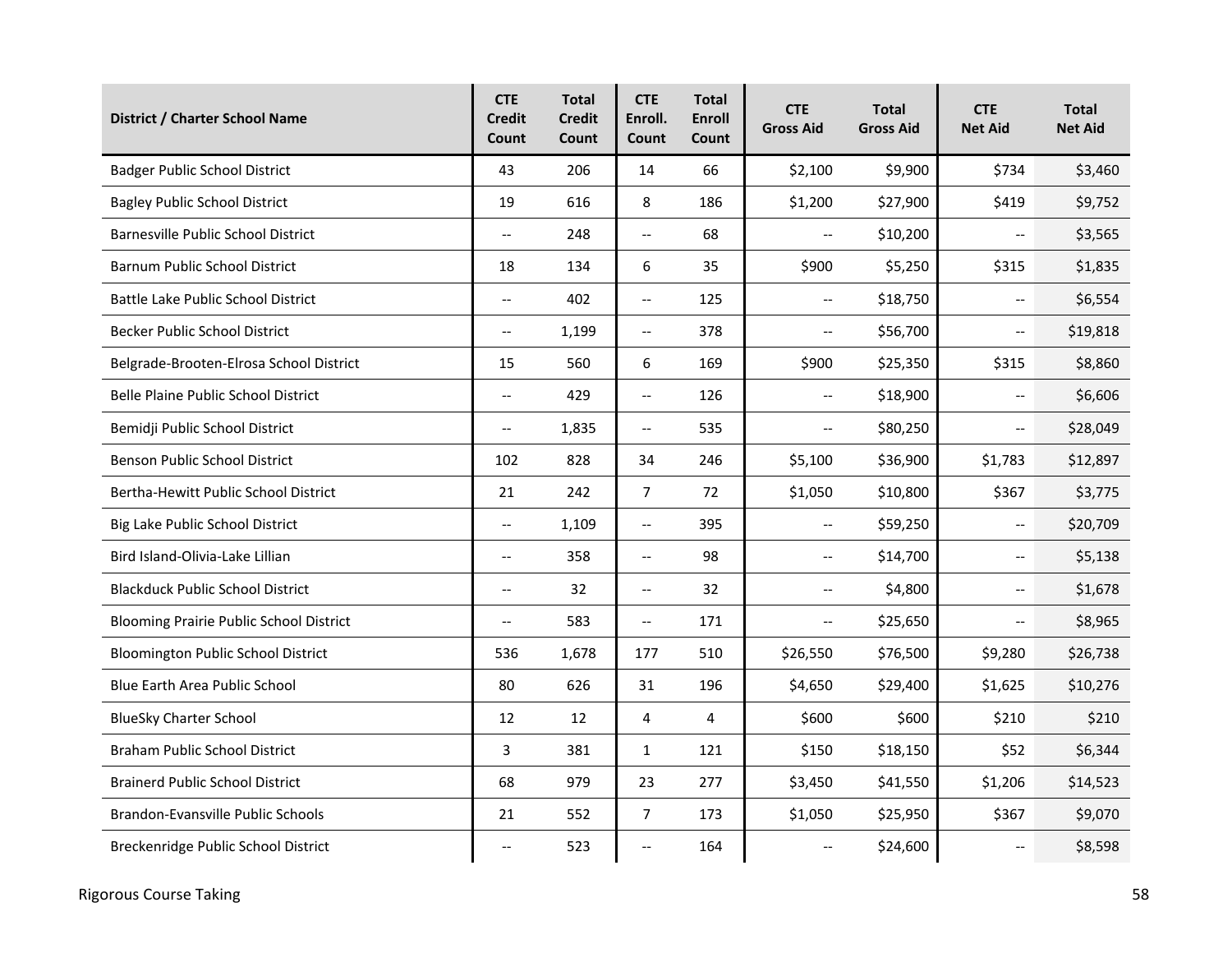| District / Charter School Name                  | <b>CTE</b><br><b>Credit</b><br>Count | <b>Total</b><br><b>Credit</b><br>Count | <b>CTE</b><br>Enroll.<br>Count    | <b>Total</b><br><b>Enroll</b><br>Count | <b>CTE</b><br><b>Gross Aid</b> | <b>Total</b><br><b>Gross Aid</b> | <b>CTE</b><br><b>Net Aid</b> | <b>Total</b><br><b>Net Aid</b> |
|-------------------------------------------------|--------------------------------------|----------------------------------------|-----------------------------------|----------------------------------------|--------------------------------|----------------------------------|------------------------------|--------------------------------|
| Brooklyn Center School District                 | $\overline{\phantom{a}}$             | 539                                    | $\overline{\phantom{a}}$          | 148                                    | $\overline{\phantom{a}}$       | \$22,200                         | $\overline{\phantom{a}}$     | \$7,759                        |
| <b>Browerville Public School District</b>       | $\overline{\phantom{a}}$             | 266                                    | $\overline{\phantom{a}}$          | 79                                     | $\overline{\phantom{a}}$       | \$11,850                         | $\overline{\phantom{a}}$     | \$4,142                        |
| <b>Buffalo Lk-Hector-Stewart Public Schools</b> | $\overline{\phantom{a}}$             | 156                                    | $\overline{\phantom{a}}$          | 48                                     | $\overline{\phantom{a}}$       | \$7,200                          | $\overline{\phantom{a}}$     | \$2,517                        |
| Buffalo-Hanover-Montrose Public Schools         | 481                                  | 3,723                                  | 185                               | 1330                                   | \$27,750                       | \$199,500                        | \$9,699                      | \$69,729                       |
| <b>Burnsville Public School District</b>        | 370                                  | 1,967                                  | 91                                | 492                                    | \$13,650                       | \$73,800                         | \$4,771                      | \$25,795                       |
| <b>Byron Public School District</b>             | 59                                   | 1,030                                  | 19                                | 348                                    | \$2,850                        | \$52,200                         | \$996                        | \$18,245                       |
| Caledonia Public School District                | $\overline{\phantom{a}}$             | 327                                    | $\overline{\phantom{a}}$          | 106                                    | $\overline{\phantom{a}}$       | \$15,900                         | $\overline{\phantom{a}}$     | \$5,557                        |
| Cambridge-Isanti Public School District         | 111                                  | 2,172                                  | 49                                | 660                                    | \$7,350                        | \$99,000                         | \$2,569                      | \$34,602                       |
| Canby Public School District                    | $\overline{\phantom{a}}$             | 530                                    | $\overline{\phantom{a}}$          | 161                                    | $\overline{\phantom{a}}$       | \$24,150                         | $\overline{\phantom{a}}$     | \$8,441                        |
| Career Pathways                                 | $-$                                  | 6                                      | $\overline{\phantom{a}}$          | $\overline{2}$                         | $\overline{\phantom{m}}$       | \$300                            | $\overline{\phantom{a}}$     | \$105                          |
| <b>Carlton Public School District</b>           | $\overline{\phantom{a}}$             | 327                                    | $\hspace{0.05cm} \dashrightarrow$ | 80                                     | $\overline{\phantom{m}}$       | \$12,000                         | $\overline{\phantom{a}}$     | \$4,194                        |
| Cass Lake-Bena Public Schools                   | $\overline{2}$                       | 143                                    | 1                                 | 48                                     | \$150                          | \$7,200                          | \$52                         | \$2,517                        |
| <b>Cedar Mountain School District</b>           | $\overline{\phantom{a}}$             | 107                                    | $\overline{\phantom{a}}$          | 33                                     | $\overline{\phantom{m}}$       | \$4,950                          | $\overline{\phantom{m}}$     | \$1,730                        |
| Centennial Public School District               | $\overline{\phantom{a}}$             | 530                                    | $\overline{\phantom{a}}$          | 128                                    | $\overline{\phantom{m}}$       | \$19,200                         | $\overline{\phantom{a}}$     | \$6,711                        |
| <b>Central Public School District</b>           | $\overline{\phantom{a}}$             | 575                                    | $\overline{\phantom{a}}$          | 145                                    | $\overline{\phantom{m}}$       | \$21,750                         | $\overline{\phantom{a}}$     | \$7,602                        |
| <b>Chatfield Public Schools</b>                 | $\overline{\phantom{a}}$             | 544                                    | $\overline{\phantom{a}}$          | 167                                    | $\overline{\phantom{a}}$       | \$25,050                         | $\overline{\phantom{a}}$     | \$8,755                        |
| Chisago Lakes School District                   | 292                                  | 3,106                                  | 133                               | 960                                    | \$19,950                       | \$144,000                        | \$6,973                      | \$50,331                       |
| Chokio-Alberta Public School District           | $\overline{\phantom{a}}$             | 112                                    | $\overline{\phantom{a}}$          | 35                                     | $\overline{\phantom{m}}$       | \$5,250                          | $\overline{\phantom{a}}$     | \$1,835                        |
| City Academy                                    | $-$                                  | 84                                     | $\overline{a}$                    | 27                                     | $\overline{\phantom{a}}$       | \$4,050                          | $\overline{\phantom{a}}$     | \$1,416                        |
| Clearbrook-Gonvick School District              | 84                                   | 286                                    | 24                                | 91                                     | \$3,600                        | \$13,650                         | \$1,258                      | \$4,771                        |
| <b>Cleveland Public School District</b>         | $\overline{7}$                       | 367                                    | $\overline{2}$                    | 106                                    | \$300                          | \$15,900                         | \$105                        | \$5,557                        |
| Climax-Shelly Public Schools                    | 42                                   | 85                                     | 13                                | 28                                     | \$1,950                        | \$4,200                          | \$682                        | \$1,468                        |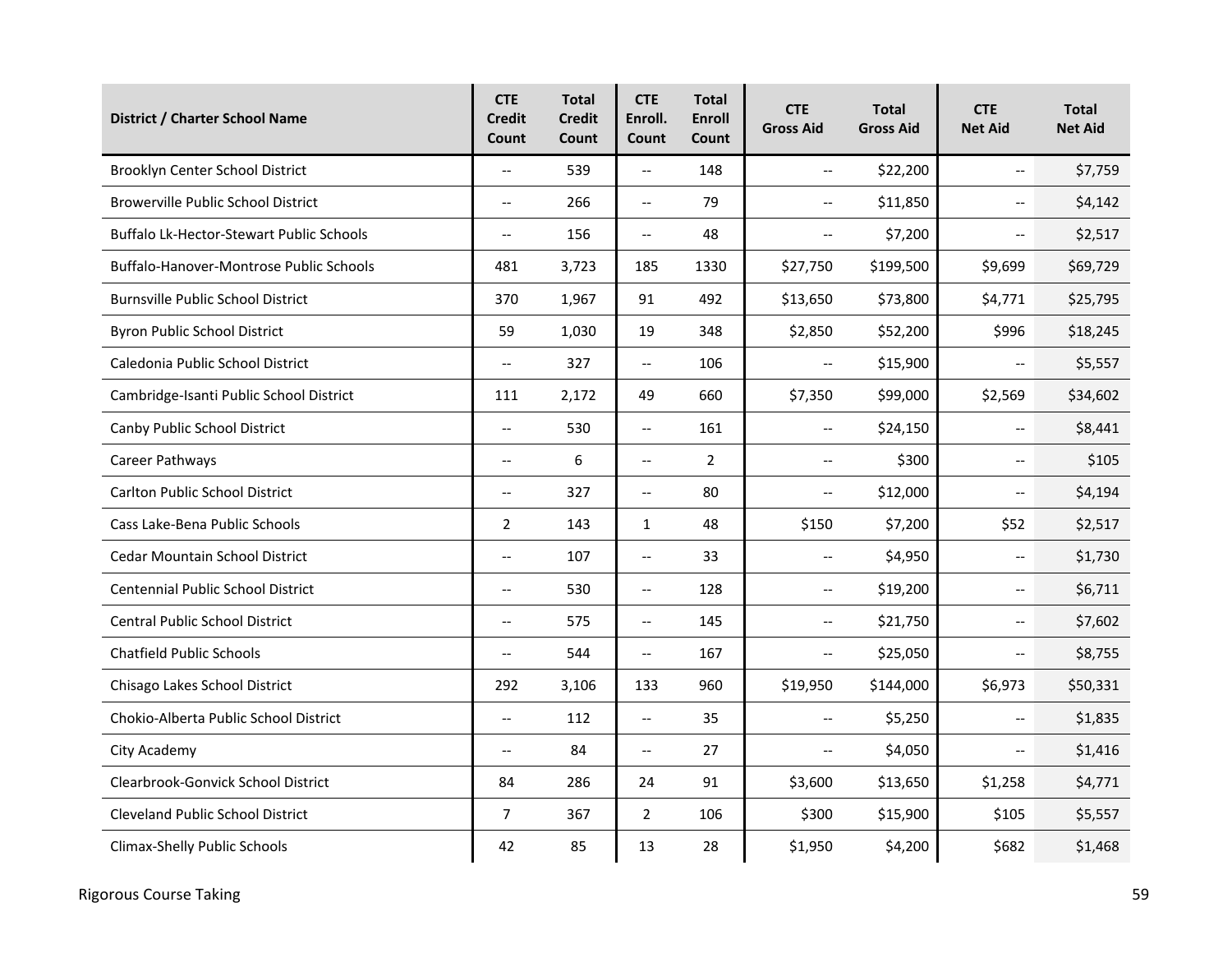| <b>District / Charter School Name</b>   | <b>CTE</b><br><b>Credit</b><br>Count | <b>Total</b><br><b>Credit</b><br>Count | <b>CTE</b><br>Enroll.<br>Count | <b>Total</b><br><b>Enroll</b><br>Count | <b>CTE</b><br><b>Gross Aid</b>                | <b>Total</b><br><b>Gross Aid</b> | <b>CTE</b><br><b>Net Aid</b> | <b>Total</b><br><b>Net Aid</b> |
|-----------------------------------------|--------------------------------------|----------------------------------------|--------------------------------|----------------------------------------|-----------------------------------------------|----------------------------------|------------------------------|--------------------------------|
| Clinton-Graceville-Beardsley            | 34                                   | 308                                    | 12                             | 96                                     | \$1,800                                       | \$14,400                         | \$629                        | \$5,033                        |
| Cloquet Public School District          | 186                                  | 2,047                                  | 62                             | 609                                    | \$9,300                                       | \$91,350                         | \$3,250                      | \$31,929                       |
| Columbia Heights Public School District | $\overline{\phantom{a}}$             | 526                                    | $\overline{\phantom{a}}$       | 182                                    | $\mathord{\hspace{1pt}\text{--}\hspace{1pt}}$ | \$27,300                         | $\overline{\phantom{m}}$     | \$9,542                        |
| Comfrey Public School District          | $\overline{\phantom{m}}$             | 38                                     | $\overline{\phantom{a}}$       | 11                                     | $\overline{\phantom{a}}$                      | \$1,650                          | $\overline{\phantom{m}}$     | \$577                          |
| <b>Community of Peace Academy</b>       | $\overline{a}$                       | 132                                    | $\overline{a}$                 | 40                                     | $\overline{\phantom{a}}$                      | \$6,000                          | $\overline{a}$               | \$2,097                        |
| <b>Cook County Public Schools</b>       | 56                                   | 134                                    | 18                             | 44                                     | \$2,700                                       | \$6,600                          | \$944                        | \$2,307                        |
| Crookston Public School District        | $\overline{a}$                       | 628                                    | $\overline{\phantom{a}}$       | 193                                    | $\overline{\phantom{a}}$                      | \$28,950                         | $\overline{\phantom{a}}$     | \$10,119                       |
| Crosby-Ironton Public School District   | 37                                   | 1,273                                  | 24                             | 378                                    | \$3,600                                       | \$56,700                         | \$1,258                      | \$19,818                       |
| Crosslake Community Charter School      | $\overline{\phantom{a}}$             | 3                                      | $\overline{\phantom{a}}$       | $\mathbf{1}$                           | $\overline{\phantom{a}}$                      | \$150                            | $\overline{\phantom{a}}$     | \$52                           |
| Dassel-Cokato Public School District    | $\mathbb{L}^{\mathbb{L}}$            | 846                                    | $\overline{a}$                 | 262                                    | $\overline{\phantom{m}}$                      | \$39,300                         | $\overline{\phantom{a}}$     | \$13,736                       |
| Dawson-Boyd Public School District      | 6                                    | 211                                    | $\overline{2}$                 | 64                                     | \$300                                         | \$9,600                          | \$105                        | \$3,355                        |
| Deer River Public School District       | 46                                   | 391                                    | 15                             | 116                                    | \$2,250                                       | \$17,400                         | \$786                        | \$6,082                        |
| Delano Public School District           | $\overline{\phantom{a}}$             | 1,480                                  | $\overline{\phantom{a}}$       | 451                                    | $\overline{\phantom{a}}$                      | \$67,650                         | $\overline{\phantom{m}}$     | \$23,645                       |
| Detroit Lakes Public School District    | $\overline{\phantom{a}}$             | 1,389                                  | $\overline{\phantom{a}}$       | 372                                    | $\overline{\phantom{a}}$                      | \$55,800                         | $\overline{\phantom{a}}$     | \$19,503                       |
| Dilworth-Glyndon-Felton School District | $\overline{\phantom{m}}$             | 1,172                                  | $\overline{\phantom{m}}$       | 352                                    | $\overline{\phantom{a}}$                      | \$52,800                         | $\overline{\phantom{m}}$     | \$18,455                       |
| Dover-Eyota Public School District      | $\overline{\phantom{a}}$             | 395                                    | $\overline{\phantom{m}}$       | 108                                    | $\overline{\phantom{m}}$                      | \$16,200                         | $-$                          | \$5,662                        |
| Duluth Public School District           | 240                                  | 4,830                                  | 99                             | 1305                                   | \$14,850                                      | \$195,750                        | \$5,190                      | \$68,419                       |
| <b>East Central School District</b>     | 180                                  | 502                                    | 59                             | 172                                    | \$8,850                                       | \$25,800                         | \$3,093                      | \$9,018                        |
| East Grand Forks Public School District | $\overline{a}$                       | 1,040                                  | $\overline{a}$                 | 316                                    | $\overline{\phantom{m}}$                      | \$47,400                         | $\overline{\phantom{a}}$     | \$16,567                       |
| Eastern Carver County Public School     | $\overline{\phantom{m}}$             | 44                                     | $\overline{\phantom{m}}$       | 11                                     | $\overline{\phantom{m}}$                      | \$1,650                          | $\overline{\phantom{m}}$     | \$577                          |
| Eden Prairie Public School District     | 177                                  | 1,997                                  | 50                             | 414                                    | \$7,500                                       | \$62,100                         | \$2,621                      | \$21,705                       |
| Eden Valley-Watkins School District     | 30                                   | 820                                    | 10                             | 232                                    | \$1,500                                       | \$34,800                         | \$524                        | \$12,163                       |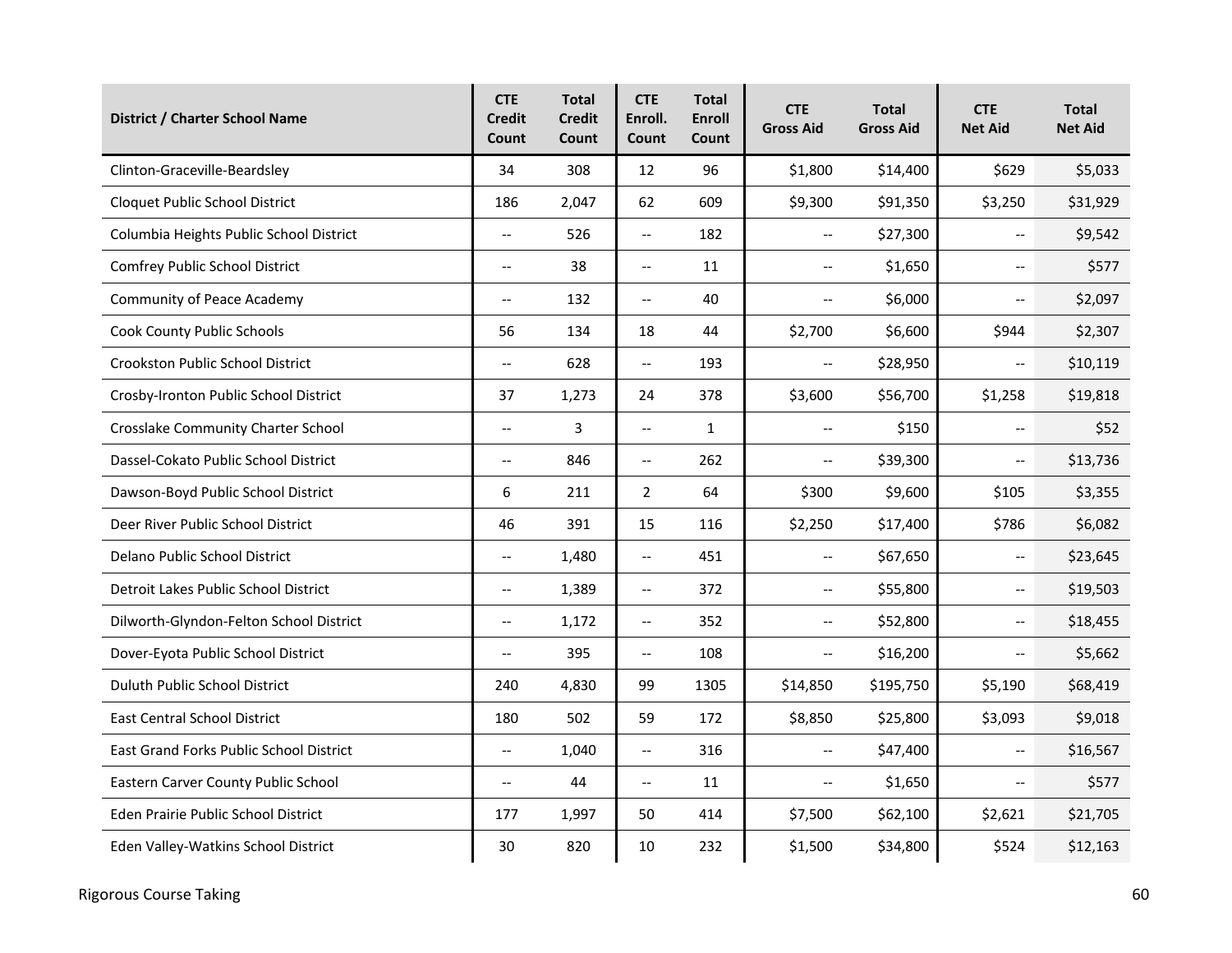| <b>District / Charter School Name</b>   | <b>CTE</b><br><b>Credit</b><br>Count | <b>Total</b><br><b>Credit</b><br>Count | <b>CTE</b><br>Enroll.<br>Count | <b>Total</b><br><b>Enroll</b><br>Count | <b>CTE</b><br><b>Gross Aid</b> | <b>Total</b><br><b>Gross Aid</b> | <b>CTE</b><br><b>Net Aid</b> | <b>Total</b><br><b>Net Aid</b> |
|-----------------------------------------|--------------------------------------|----------------------------------------|--------------------------------|----------------------------------------|--------------------------------|----------------------------------|------------------------------|--------------------------------|
| <b>Edgerton Public School District</b>  | $\overline{\phantom{a}}$             | 254                                    | $\overline{\phantom{a}}$       | 81                                     | $\overline{\phantom{a}}$       | \$12,150                         | $\overline{\phantom{a}}$     | \$4,247                        |
| Edina Public School District            | $\overline{\phantom{a}}$             | 548                                    | --                             | 153                                    | $\overline{\phantom{a}}$       | \$22,950                         | $\overline{\phantom{a}}$     | \$8,021                        |
| El Colegio Charter School               | $\overline{\phantom{a}}$             | 18                                     | $\overline{\phantom{a}}$       | 6                                      | $\overline{\phantom{m}}$       | \$900                            | $\overline{\phantom{m}}$     | \$315                          |
| Elk River School District               | $\overline{\phantom{a}}$             | 4,028                                  | $\overline{\phantom{a}}$       | 1081                                   | $\overline{\phantom{m}}$       | \$162,150                        | $\overline{\phantom{m}}$     | \$56,675                       |
| Ellsworth Public School District        | $-$                                  | 36                                     | $\overline{\phantom{a}}$       | 12                                     | $\overline{\phantom{a}}$       | \$1,800                          | $\overline{a}$               | \$629                          |
| Ely Public School District              | $\overline{\phantom{a}}$             | 296                                    | $\overline{\phantom{a}}$       | 71                                     | $\overline{\phantom{m}}$       | \$10,650                         | $\overline{\phantom{m}}$     | \$3,722                        |
| Esko Public School District             | $-$                                  | 1,158                                  | $\overline{\phantom{a}}$       | 348                                    | $\overline{\phantom{a}}$       | \$52,200                         | $\overline{\phantom{a}}$     | \$18,245                       |
| Eveleth-Gilbert School District         | 12                                   | 546                                    | 3                              | 157                                    | \$450                          | \$23,550                         | \$157                        | \$8,231                        |
| Fairmont Area School District           | 167                                  | 1,619                                  | 43                             | 453                                    | \$6,450                        | \$67,950                         | \$2,254                      | \$23,750                       |
| <b>Faribault Public School District</b> | 91                                   | 464                                    | 38                             | 149                                    | \$5,700                        | \$22,350                         | \$1,992                      | \$7,812                        |
| Farmington Public School District       | 94                                   | 1,272                                  | 31                             | 358                                    | \$4,650                        | \$53,700                         | \$1,625                      | \$18,769                       |
| Fergus Falls Public School District     | 36                                   | 1,315                                  | 12                             | 412                                    | \$1,800                        | \$61,800                         | \$629                        | \$21,600                       |
| Fertile-Beltrami School District        | 32                                   | 730                                    | 8                              | 247                                    | \$1,200                        | \$37,050                         | \$419                        | \$12,950                       |
| Fillmore Central School District        | $\overline{\phantom{a}}$             | 321                                    | $\overline{\phantom{a}}$       | 93                                     | $\overline{\phantom{a}}$       | \$13,950                         | $\overline{\phantom{a}}$     | \$4,876                        |
| Fisher Public School District           | 12                                   | 207                                    | 4                              | 63                                     | \$600                          | \$9,450                          | \$210                        | \$3,303                        |
| Floodwood Public School District        | $\overline{2}$                       | $\overline{2}$                         | 1                              | $\mathbf{1}$                           | \$150                          | \$150                            | \$52                         | \$52                           |
| Foley Public School District            | $\overline{\phantom{a}}$             | 1,777                                  | $\overline{\phantom{a}}$       | 505                                    | $\overline{\phantom{a}}$       | \$75,750                         | $\overline{\phantom{a}}$     | \$26,476                       |
| Forest Lake Public School District      | 1,436                                | 2,882                                  | 460                            | 865                                    | \$69,000                       | \$129,750                        | \$24,117                     | \$45,350                       |
| <b>Fosston Public School District</b>   | 3                                    | 743                                    | $\mathbf{1}$                   | 227                                    | \$150                          | \$34,050                         | \$52                         | \$11,901                       |
| Frazee-Vergas Public School District    | 25                                   | 943                                    | 9                              | 293                                    | \$1,350                        | \$43,950                         | \$472                        | \$15,361                       |
| Fridley Public School District          | 165                                  | 165                                    | 50                             | 50                                     | \$7,500                        | \$7,500                          | \$2,621                      | \$2,621                        |
| <b>Fulda Public School District</b>     | $\overline{\phantom{a}}$             | 454                                    | --                             | 141                                    | $\overline{\phantom{m}}$       | \$21,150                         | $\overline{\phantom{m}}$     | \$7,392                        |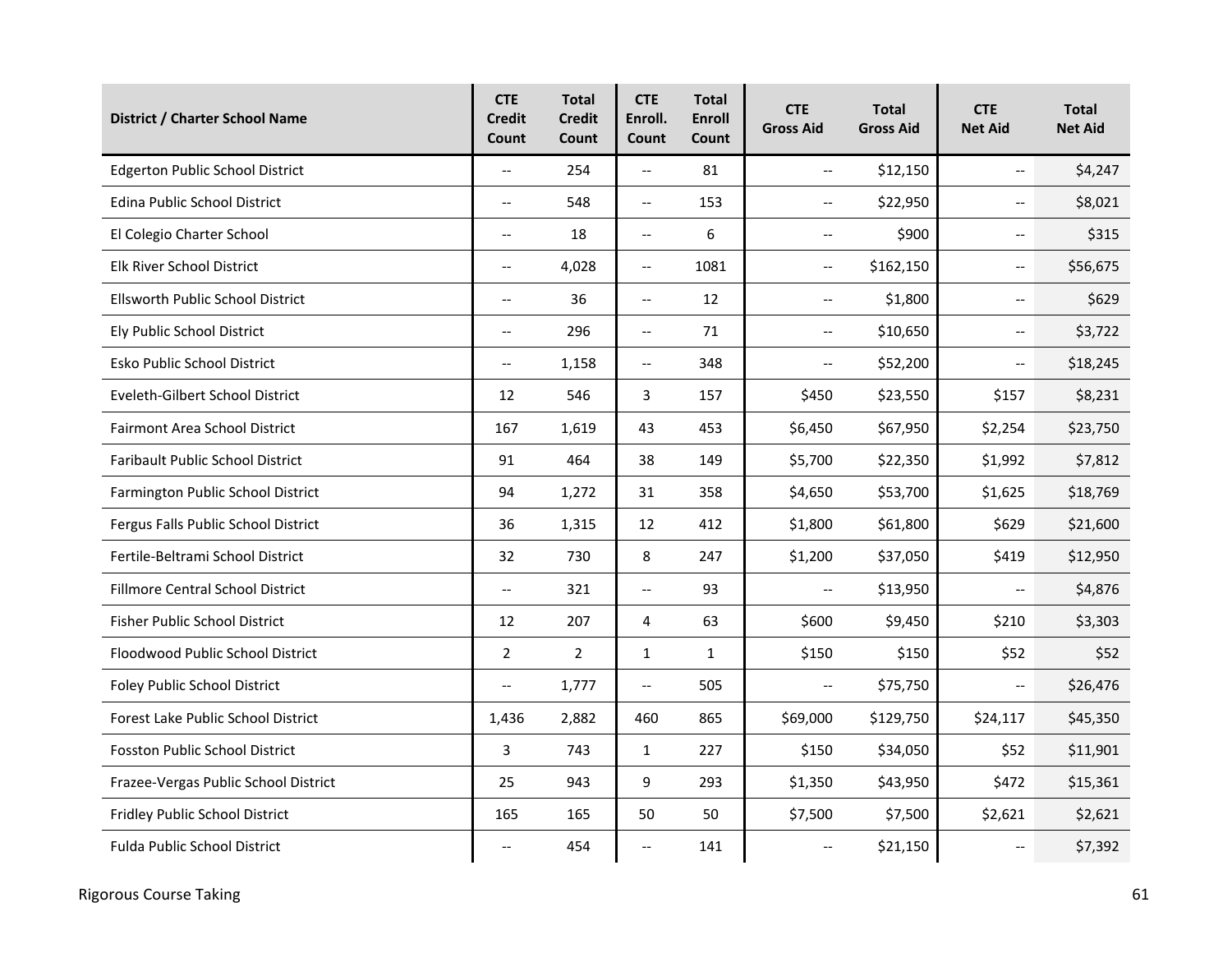| <b>District / Charter School Name</b>      | <b>CTE</b><br><b>Credit</b><br>Count | <b>Total</b><br><b>Credit</b><br>Count | <b>CTE</b><br>Enroll.<br>Count | <b>Total</b><br><b>Enroll</b><br>Count | <b>CTE</b><br><b>Gross Aid</b> | <b>Total</b><br><b>Gross Aid</b> | <b>CTE</b><br><b>Net Aid</b> | <b>Total</b><br><b>Net Aid</b> |
|--------------------------------------------|--------------------------------------|----------------------------------------|--------------------------------|----------------------------------------|--------------------------------|----------------------------------|------------------------------|--------------------------------|
| G.F.W. Public School District              | $\overline{\phantom{a}}$             | 234                                    | $\overline{\phantom{a}}$       | 78                                     | $\overline{\phantom{a}}$       | \$11,700                         | $\overline{\phantom{a}}$     | \$4,089                        |
| Glencoe-Silver Lake School District        | $\overline{\phantom{a}}$             | 499                                    | $\overline{\phantom{0}}$       | 139                                    | $\overline{\phantom{a}}$       | \$20,850                         | $\overline{\phantom{a}}$     | \$7,287                        |
| Goodhue Public School District             | $\overline{\phantom{a}}$             | 111                                    | $\overline{\phantom{a}}$       | 37                                     | $\overline{\phantom{a}}$       | \$5,550                          | $\overline{\phantom{a}}$     | \$1,940                        |
| Goodridge Public School District           | 6                                    | 48                                     | $\overline{2}$                 | 16                                     | \$300                          | \$2,400                          | \$105                        | \$839                          |
| <b>Grand Meadow Public School District</b> | 27                                   | 222                                    | 9                              | 72                                     | \$1,350                        | \$10,800                         | \$472                        | \$3,775                        |
| <b>Grand Rapids Public School District</b> | 16                                   | 1,069                                  | $\overline{7}$                 | 300                                    | \$1,050                        | \$45,000                         | \$367                        | \$15,728                       |
| Greenbush-Middle River School District     | 38                                   | 225                                    | 10                             | 75                                     | \$1,500                        | \$11,250                         | \$524                        | \$3,932                        |
| Greenway Public School District            | 92                                   | 439                                    | 42                             | 140                                    | \$6,300                        | \$21,000                         | \$2,202                      | \$7,340                        |
| Grygla Public School District              | 6                                    | 125                                    | $\overline{2}$                 | 41                                     | \$300                          | \$6,150                          | \$105                        | \$2,150                        |
| <b>Hancock Public School District</b>      | 234                                  | 683                                    | 78                             | 224                                    | \$11,700                       | \$33,600                         | \$4,089                      | \$11,744                       |
| Harbor City International Charter          | $\overline{\phantom{a}}$             | 320                                    | $\overline{\phantom{a}}$       | 92                                     | $\overline{\phantom{m}}$       | \$13,800                         | $\overline{\phantom{m}}$     | \$4,823                        |
| Hastings Public School District            | $\overline{\phantom{a}}$             | 1,437                                  | $\overline{\phantom{a}}$       | 398                                    | $\overline{\phantom{a}}$       | \$59,700                         | $\overline{\phantom{a}}$     | \$20,866                       |
| Hawley Public School District              | 8                                    | 1,155                                  | $\overline{2}$                 | 400                                    | \$300                          | \$60,000                         | \$105                        | \$20,971                       |
| Hayfield Public School District            | 214                                  | 973                                    | 72                             | 279                                    | \$10,800                       | \$41,850                         | \$3,775                      | \$14,627                       |
| Hendricks Public School District           | $\overline{a}$                       | 16                                     | $\overline{a}$                 | 4                                      | $\overline{\phantom{a}}$       | \$600                            | $\overline{a}$               | \$210                          |
| Henning Public School District             | 150                                  | 282                                    | 50                             | 94                                     | \$7,500                        | \$14,100                         | \$2,621                      | \$4,928                        |
| Herman-Norcross School District            | u.                                   | 18                                     | $\overline{\phantom{a}}$       | 6                                      | $\overline{\phantom{a}}$       | \$900                            | $\overline{a}$               | \$315                          |
| Hermantown Public School District          | 33                                   | 1,496                                  | 16                             | 419                                    | \$2,400                        | \$62,850                         | \$839                        | \$21,967                       |
| Heron Lake-Okabena School District         | $\overline{a}$                       | 119                                    | $\overline{\phantom{a}}$       | 42                                     | $\overline{\phantom{m}}$       | \$6,300                          | $\overline{\phantom{a}}$     | \$2,202                        |
| Hibbing Public School District             | 42                                   | 663                                    | 15                             | 216                                    | \$2,250                        | \$32,400                         | \$786                        | \$11,324                       |
| Hill City Public School District           | $\overline{\phantom{a}}$             | 6                                      | $\overline{\phantom{a}}$       | $\overline{2}$                         | $\overline{\phantom{a}}$       | \$300                            | $\overline{\phantom{a}}$     | \$105                          |
| Hinckley-Finlayson School District         | $\overline{\phantom{a}}$             | 611                                    | --                             | 194                                    | $\overline{\phantom{a}}$       | \$29,100                         | $\overline{\phantom{a}}$     | \$10,171                       |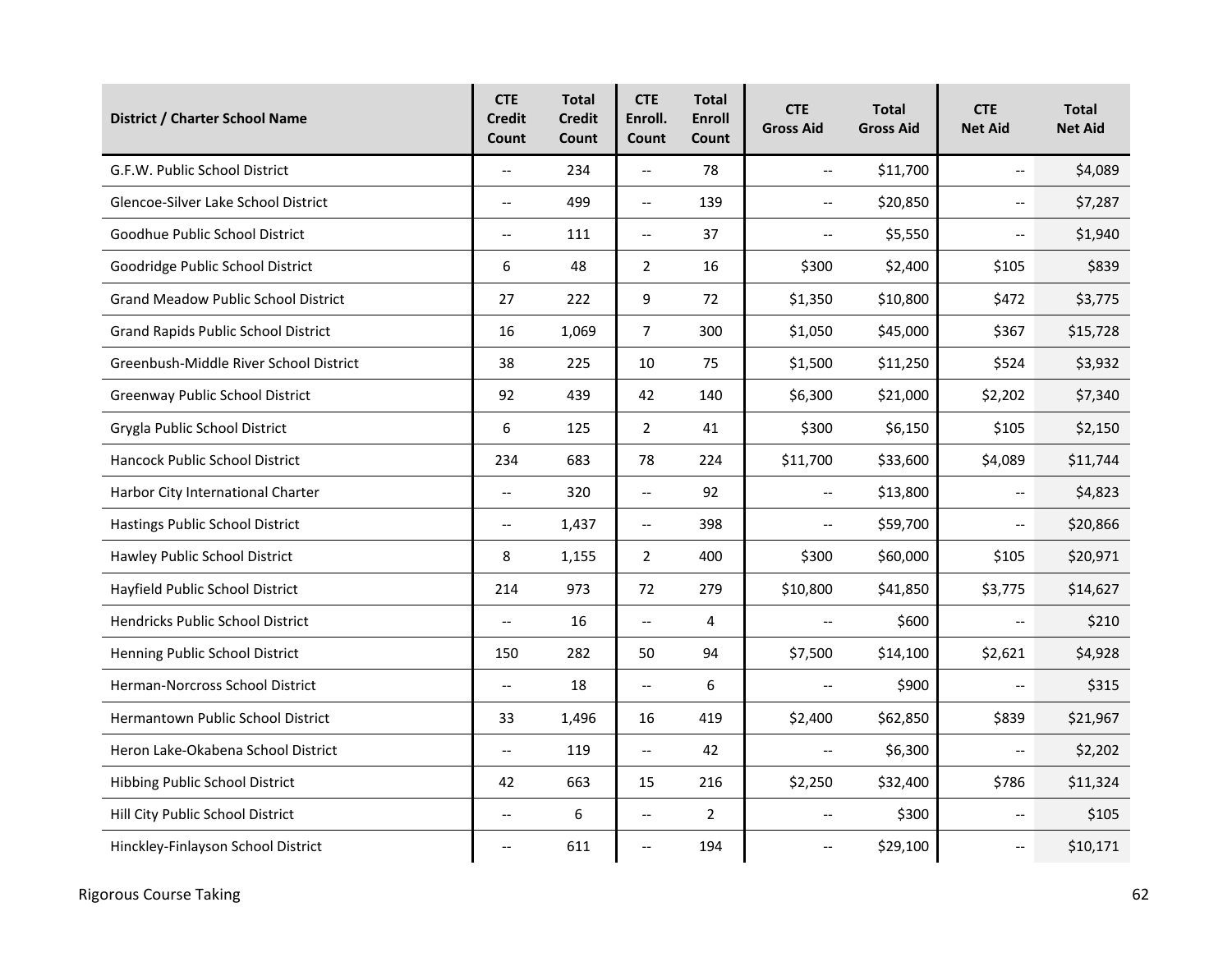| District / Charter School Name             | <b>CTE</b><br><b>Credit</b><br>Count | <b>Total</b><br><b>Credit</b><br>Count | <b>CTE</b><br>Enroll.<br>Count | <b>Total</b><br><b>Enroll</b><br>Count | <b>CTE</b><br><b>Gross Aid</b> | <b>Total</b><br><b>Gross Aid</b> | <b>CTE</b><br><b>Net Aid</b> | <b>Total</b><br><b>Net Aid</b> |
|--------------------------------------------|--------------------------------------|----------------------------------------|--------------------------------|----------------------------------------|--------------------------------|----------------------------------|------------------------------|--------------------------------|
| Hmong College Prep Academy                 | u.                                   | 361                                    | $\mathbb{L}^{\mathbb{L}}$      | 91                                     | $\overline{\phantom{m}}$       | \$13,650                         | $\overline{\phantom{a}}$     | \$4,771                        |
| Holdingford Public School District         | $\overline{2}$                       | 916                                    | $\mathbf{1}$                   | 276                                    | \$150                          | \$41,400                         | \$52                         | \$14,470                       |
| Hopkins Public School District             | 3                                    | 1,748                                  | 1                              | 360                                    | \$150                          | \$54,000                         | \$52                         | \$18,874                       |
| Houston Public School District             | $\overline{\phantom{a}}$             | 4                                      | $\overline{\phantom{a}}$       | $\mathbf{1}$                           | $\overline{\phantom{a}}$       | \$150                            | $\overline{\phantom{a}}$     | \$52                           |
| Howard Lake-Waverly-Winsted                | $\overline{\phantom{a}}$             | 75                                     | $\overline{\phantom{a}}$       | 25                                     | $\overline{\phantom{a}}$       | \$3,750                          | $\overline{\phantom{a}}$     | \$1,311                        |
| Hutchinson Public School District          | $\overline{a}$                       | 545                                    | $\overline{\phantom{a}}$       | 177                                    | $\overline{\phantom{a}}$       | \$26,550                         | $\overline{\phantom{a}}$     | \$9,280                        |
| <b>International Falls School District</b> | 16                                   | 753                                    | 4                              | 230                                    | \$600                          | \$34,500                         | \$210                        | \$12,058                       |
| Inver Grove Heights Schools                | 308                                  | 1,050                                  | 64                             | 281                                    | \$9,600                        | \$42,150                         | \$3,355                      | \$14,732                       |
| Isle Public School District                | 24                                   | 116                                    | 9                              | 39                                     | \$1,350                        | \$5,850                          | \$472                        | \$2,045                        |
| Jackson County Central School District     | 200                                  | 813                                    | 50                             | 213                                    | \$7,500                        | \$31,950                         | \$2,621                      | \$11,167                       |
| Janesville-Waldorf-Pemberton               | 36                                   | 183                                    | 11                             | 55                                     | \$1,650                        | \$8,250                          | \$577                        | \$2,884                        |
| Jordan Public School District              | 116                                  | 845                                    | 29                             | 228                                    | \$4,350                        | \$34,200                         | \$1,520                      | \$11,954                       |
| Kasson-Mantorville School District         | $\overline{a}$                       | 1,200                                  | $\overline{\phantom{a}}$       | 490                                    | $\overline{\phantom{a}}$       | \$73,500                         | $\overline{\phantom{a}}$     | \$25,690                       |
| Kelliher Public School District            | 3                                    | 75                                     | $\mathbf{1}$                   | 25                                     | \$150                          | \$3,750                          | \$52                         | \$1,311                        |
| Kenyon-Wanamingo School District           | $\overline{\phantom{a}}$             | 228                                    | $\overline{\phantom{a}}$       | 66                                     | $\overline{\phantom{a}}$       | \$9,900                          | $\overline{\phantom{a}}$     | \$3,460                        |
| Kerkhoven-Murdock-Sunburg Public Schools   | 6                                    | 113                                    | $\overline{2}$                 | 40                                     | \$300                          | \$6,000                          | \$105                        | \$2,097                        |
| Kimball Public School District             | $-$                                  | 223                                    | $\overline{a}$                 | 59                                     | $\overline{\phantom{m}}$       | \$8,850                          | $\overline{\phantom{a}}$     | \$3,093                        |
| Kingsland Public School District           | $\overline{\phantom{a}}$             | 431                                    | $\overline{\phantom{a}}$       | 126                                    | $\overline{\phantom{m}}$       | \$18,900                         | $\overline{\phantom{a}}$     | \$6,606                        |
| Kittson Central School District            | $-$                                  | 182                                    | $\overline{a}$                 | 64                                     | $\overline{\phantom{a}}$       | \$9,600                          | $\overline{\phantom{a}}$     | \$3,355                        |
| La Crescent-Hokah School District          | $\overline{\phantom{a}}$             | 192                                    | $\overline{\phantom{a}}$       | 42                                     | $\overline{\phantom{m}}$       | \$6,300                          | $\overline{\phantom{m}}$     | \$2,202                        |
| Lac Qui Parle Valley School District       | $\overline{\phantom{a}}$             | 612                                    | $\overline{\phantom{0}}$       | 205                                    | $\overline{\phantom{a}}$       | \$30,750                         | $\overline{\phantom{a}}$     | \$10,748                       |
| Lake City Public School District           | $\overline{\phantom{a}}$             | 117                                    | $\overline{\phantom{a}}$       | 39                                     | $\overline{\phantom{m}}$       | \$5,850                          | $\overline{\phantom{a}}$     | \$2,045                        |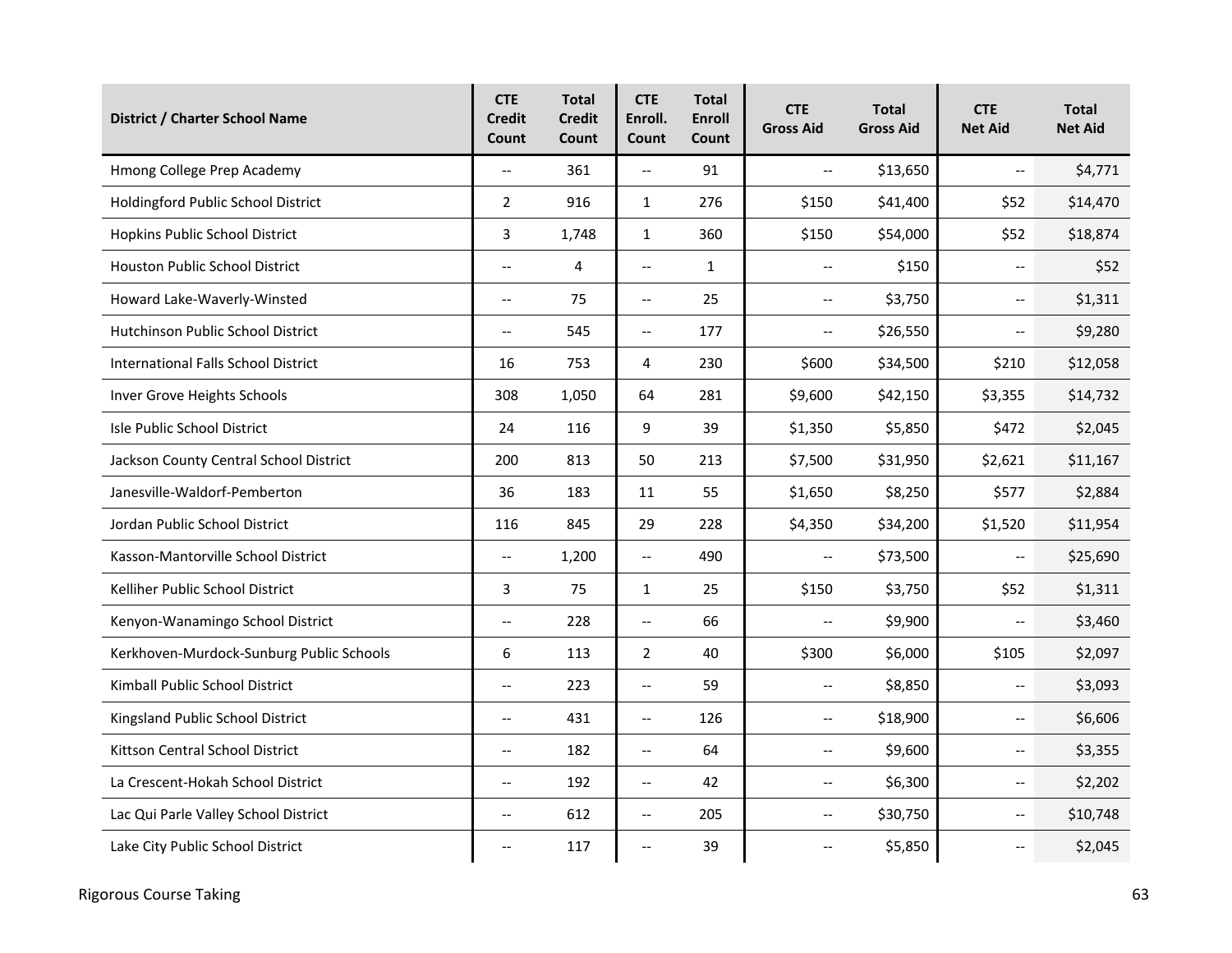| <b>District / Charter School Name</b>   | <b>CTE</b><br><b>Credit</b><br>Count | <b>Total</b><br><b>Credit</b><br>Count | <b>CTE</b><br>Enroll.<br>Count | <b>Total</b><br><b>Enroll</b><br>Count | <b>CTE</b><br><b>Gross Aid</b>                | <b>Total</b><br><b>Gross Aid</b> | <b>CTE</b><br><b>Net Aid</b> | <b>Total</b><br><b>Net Aid</b> |
|-----------------------------------------|--------------------------------------|----------------------------------------|--------------------------------|----------------------------------------|-----------------------------------------------|----------------------------------|------------------------------|--------------------------------|
| Lake Crystal-Wellcome Memorial          | 50                                   | 383                                    | 14                             | 112                                    | \$2,100                                       | \$16,800                         | \$734                        | \$5,872                        |
| Lake of The Woods School District       | 8                                    | 211                                    | 3                              | 68                                     | \$450                                         | \$10,200                         | \$157                        | \$3,565                        |
| Lake Park Audubon School District       | $\overline{\phantom{a}}$             | 245                                    | $\overline{\phantom{a}}$       | 71                                     | $\hspace{0.05cm} \textbf{--}$                 | \$10,650                         | $\overline{\phantom{a}}$     | \$3,722                        |
| Lake Superior Public School District    | $\overline{\phantom{m}}$             | 711                                    | $\overline{\phantom{a}}$       | 192                                    | $\overline{\phantom{m}}$                      | \$28,800                         | $\overline{\phantom{m}}$     | \$10,066                       |
| Lakeview School District                | 12                                   | 654                                    | 3                              | 199                                    | \$450                                         | \$29,850                         | \$157                        | \$10,433                       |
| Lakeville Public School District        | $\overline{a}$                       | 1,046                                  | $\overline{a}$                 | 393                                    | $\overline{\phantom{m}}$                      | \$58,950                         | $\overline{\phantom{a}}$     | \$20,604                       |
| Lancaster Public School District        | $\overline{\phantom{a}}$             | 75                                     | $\overline{\phantom{a}}$       | 25                                     | $\overline{\phantom{a}}$                      | \$3,750                          | $\overline{\phantom{a}}$     | \$1,311                        |
| Lanesboro Public School District        | $\overline{a}$                       | 66                                     | $\overline{\phantom{a}}$       | 18                                     | $\overline{\phantom{a}}$                      | \$2,700                          | $\overline{\phantom{a}}$     | \$944                          |
| Laporte Public School District          | $\overline{\phantom{a}}$             | 54                                     | $\overline{\phantom{m}}$       | 18                                     | $\overline{\phantom{m}}$                      | \$2,700                          | $\overline{\phantom{a}}$     | \$944                          |
| Le Sueur-Henderson School District      | 51                                   | 51                                     | 14                             | 14                                     | \$2,100                                       | \$2,100                          | \$734                        | \$734                          |
| Leroy-Ostrander Public Schools          | $\mathbf{3}$                         | 3                                      | $\mathbf{1}$                   | $\mathbf{1}$                           | \$150                                         | \$150                            | \$52                         | \$52                           |
| Lester Prairie Public School District   | $\overline{\phantom{a}}$             | 126                                    | $\overline{\phantom{a}}$       | 30                                     | $\overline{\phantom{a}}$                      | \$4,500                          | $\overline{\phantom{a}}$     | \$1,573                        |
| Lewiston-Altura Public School District  | $\overline{a}$                       | 184                                    | $\overline{\phantom{a}}$       | 53                                     | $\overline{\phantom{a}}$                      | \$7,950                          | $\overline{\phantom{a}}$     | \$2,779                        |
| Litchfield Public School District       | $\overline{\phantom{a}}$             | 954                                    | $\overline{\phantom{a}}$       | 258                                    | $\mathord{\hspace{1pt}\text{--}\hspace{1pt}}$ | \$38,700                         | $\overline{\phantom{m}}$     | \$13,526                       |
| Little Falls Public School District     | $\overline{\phantom{a}}$             | 1,197                                  | $\overline{\phantom{a}}$       | 327                                    | $\overline{\phantom{m}}$                      | \$49,050                         | $\overline{\phantom{m}}$     | \$17,144                       |
| Littlefork-Big Falls School District    | $\overline{\phantom{a}}$             | 120                                    | $\overline{\phantom{a}}$       | 40                                     | $\overline{\phantom{m}}$                      | \$6,000                          | $\overline{\phantom{a}}$     | \$2,097                        |
| Long Prairie-Grey Eagle School District | $\overline{\phantom{a}}$             | 946                                    | $\overline{\phantom{a}}$       | 283                                    | $\overline{\phantom{a}}$                      | \$42,450                         | $\overline{\phantom{m}}$     | \$14,837                       |
| Luverne Public School District          | $\overline{a}$                       | 798                                    | $\overline{\phantom{a}}$       | 233                                    | $\overline{\phantom{a}}$                      | \$34,950                         | $\overline{\phantom{a}}$     | \$12,216                       |
| Lyle Public School District             | 67                                   | 67                                     | 27                             | 27                                     | \$4,050                                       | \$4,050                          | \$1,416                      | \$1,416                        |
| <b>MACCRAY School District</b>          | 40                                   | 485                                    | 14                             | 141                                    | \$2,100                                       | \$21,150                         | \$734                        | \$7,392                        |
| Madelia Public School District          | 32                                   | 206                                    | 9                              | 56                                     | \$1,350                                       | \$8,400                          | \$472                        | \$2,936                        |
| Mahnomen Public School District         | $\overline{\phantom{a}}$             | 291                                    | $\overline{\phantom{a}}$       | 102                                    | $\overline{\phantom{m}}$                      | \$15,300                         | $\overline{\phantom{m}}$     | \$5,348                        |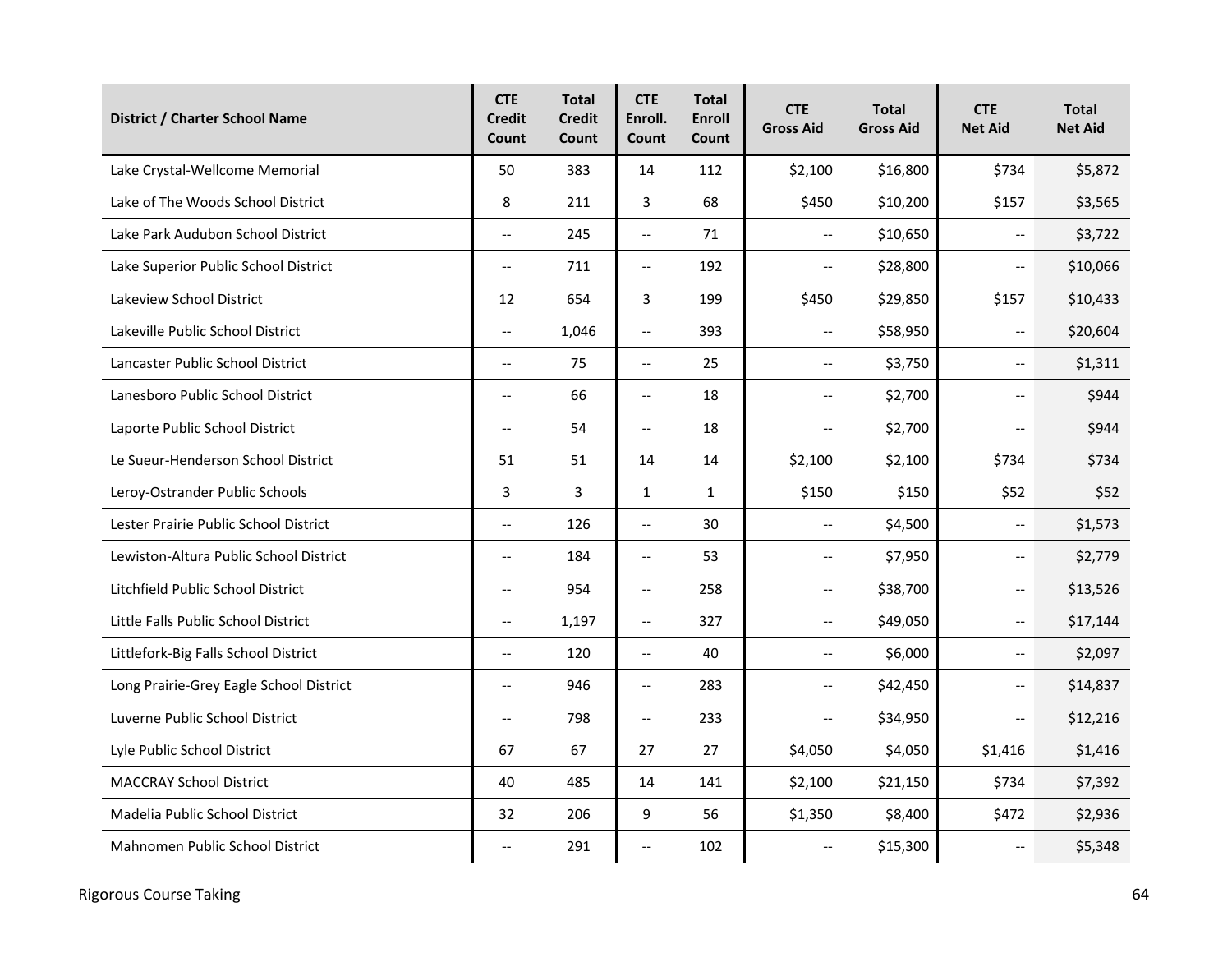| District / Charter School Name         | <b>CTE</b><br><b>Credit</b><br>Count | <b>Total</b><br><b>Credit</b><br>Count | <b>CTE</b><br>Enroll.<br>Count | <b>Total</b><br><b>Enroll</b><br>Count | <b>CTE</b><br><b>Gross Aid</b> | <b>Total</b><br><b>Gross Aid</b> | <b>CTE</b><br><b>Net Aid</b> | <b>Total</b><br><b>Net Aid</b> |
|----------------------------------------|--------------------------------------|----------------------------------------|--------------------------------|----------------------------------------|--------------------------------|----------------------------------|------------------------------|--------------------------------|
| Mahtomedi Public School District       | 6                                    | 1,258                                  | $\overline{2}$                 | 283                                    | \$300                          | \$42,450                         | \$105                        | \$14,837                       |
| Mankato Public School District         | $\overline{\phantom{a}}$             | 6                                      | $\overline{\phantom{a}}$       | $\overline{2}$                         | $\overline{\phantom{a}}$       | \$300                            | $\overline{\phantom{a}}$     | \$105                          |
| Maple Lake Public School District      | $\overline{\phantom{m}}$             | 707                                    | $\overline{\phantom{a}}$       | 196                                    | $\overline{\phantom{m}}$       | \$29,400                         | $\overline{\phantom{m}}$     | \$10,276                       |
| Maple River School District            | 45                                   | 546                                    | 13                             | 155                                    | \$1,950                        | \$23,250                         | \$682                        | \$8,126                        |
| <b>Marshall County Central Schools</b> | 10                                   | 164                                    | 5                              | 55                                     | \$750                          | \$8,250                          | \$262                        | \$2,884                        |
| Marshall Public School District        | 42                                   | 515                                    | 21                             | 199                                    | \$3,150                        | \$29,850                         | \$1,101                      | \$10,433                       |
| Martin County West School District     | 15                                   | 558                                    | 5                              | 153                                    | \$750                          | \$22,950                         | \$262                        | \$8,021                        |
| McGregor Public School District        | $\overline{\phantom{a}}$             | 36                                     | $\overline{\phantom{a}}$       | 12                                     | $\overline{\phantom{a}}$       | \$1,800                          | $\overline{\phantom{a}}$     | \$629                          |
| <b>Medford Public School District</b>  | 93                                   | 509                                    | 31                             | 156                                    | \$4,650                        | \$23,400                         | \$1,625                      | \$8,179                        |
| Melrose Public School District         | $\overline{a}$                       | 2,815                                  | $\overline{\phantom{a}}$       | 839                                    | $\overline{\phantom{a}}$       | \$125,850                        | $\overline{\phantom{a}}$     | \$43,987                       |
| Menahga Public School District         | $\overline{\phantom{m}}$             | 345                                    | $\overline{\phantom{a}}$       | 105                                    | $\overline{\phantom{m}}$       | \$15,750                         | $\overline{\phantom{m}}$     | \$5,505                        |
| Mesabi East School District            | $\overline{\phantom{a}}$             | 155                                    | $\overline{\phantom{a}}$       | 37                                     | $\overline{\phantom{a}}$       | \$5,550                          | $\overline{\phantom{a}}$     | \$1,940                        |
| Milaca Public School District          | 97                                   | 1,143                                  | 56                             | 400                                    | \$8,400                        | \$60,000                         | \$2,936                      | \$20,971                       |
| Minneapolis Public School District     | 469                                  | 3,744                                  | 159                            | 1007                                   | \$23,850                       | \$151,050                        | \$8,336                      | \$52,795                       |
| Minneota Public School District        | 108                                  | 226                                    | 33                             | 69                                     | \$4,950                        | \$10,350                         | \$1,730                      | \$3,618                        |
| Minnetonka Public School District      | $\overline{a}$                       | 305                                    | $\overline{\phantom{a}}$       | 61                                     | $\overline{\phantom{a}}$       | \$9,150                          | $\mathbb{L}^{\mathbb{L}}$    | \$3,198                        |
| Minnewaska School District             | 18                                   | 1,071                                  | 6                              | 334                                    | \$900                          | \$50,100                         | \$315                        | \$17,511                       |
| Montevideo Public School District      | $\overline{2}$                       | 363                                    | 1                              | 101                                    | \$150                          | \$15,150                         | \$52                         | \$5,295                        |
| Monticello Public School District      | 118                                  | 2,860                                  | 43                             | 888                                    | \$6,450                        | \$133,200                        | \$2,254                      | \$46,556                       |
| Moorhead Public School District        | $\overline{\phantom{a}}$             | 906                                    | $\overline{\phantom{a}}$       | 250                                    | $\overline{\phantom{a}}$       | \$37,500                         | $\overline{\phantom{a}}$     | \$13,107                       |
| Moose Lake Public School District      | $\overline{\phantom{a}}$             | 227                                    | $\overline{\phantom{a}}$       | 60                                     | $\overline{\phantom{a}}$       | \$9,000                          | $\overline{\phantom{a}}$     | \$3,146                        |
| Mora Public School District            | 6                                    | 707                                    | 4                              | 183                                    | \$600                          | \$27,450                         | \$210                        | \$9,594                        |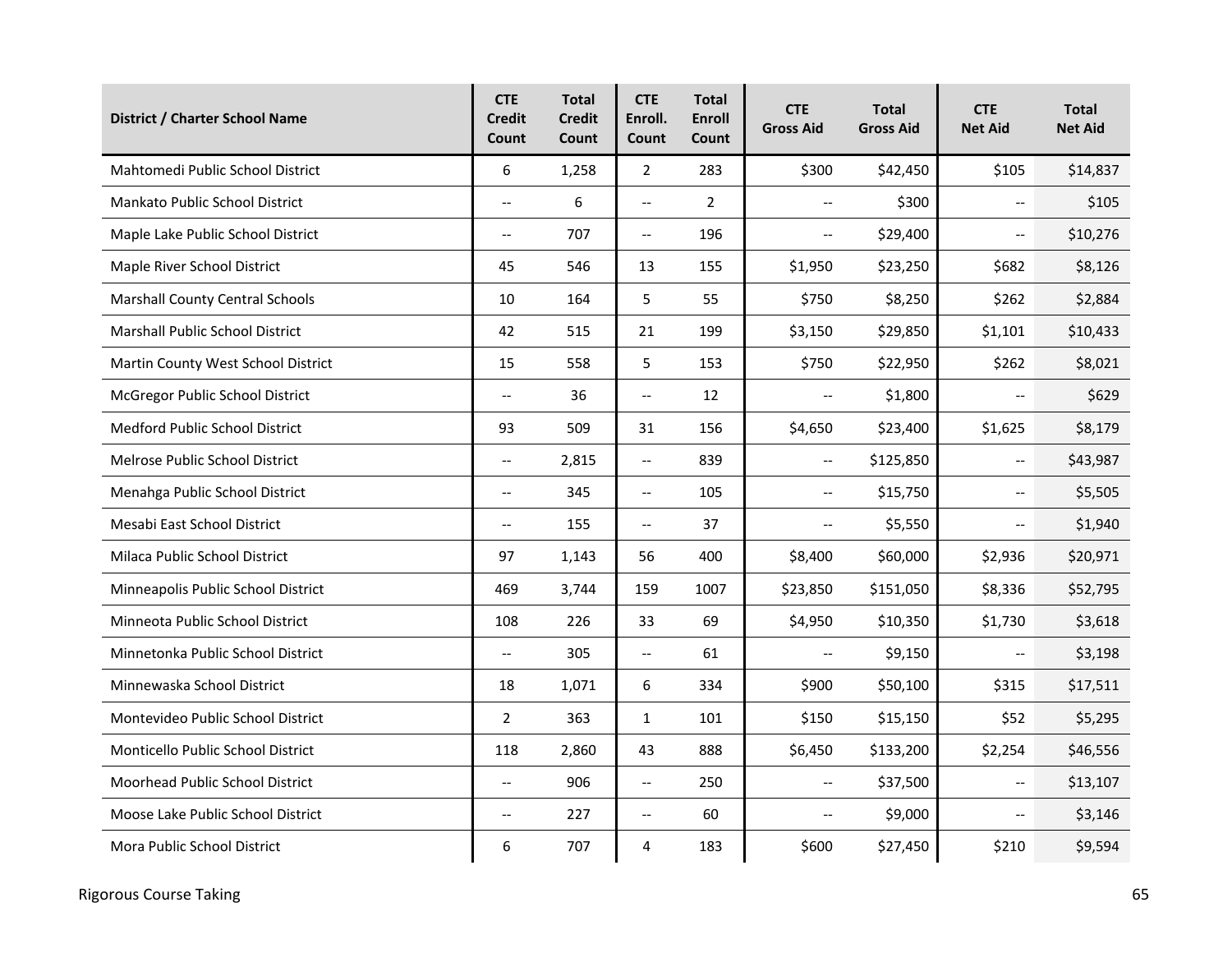| District / Charter School Name        | <b>CTE</b><br><b>Credit</b><br>Count | <b>Total</b><br><b>Credit</b><br>Count | <b>CTE</b><br>Enroll.<br>Count | <b>Total</b><br><b>Enroll</b><br>Count | <b>CTE</b><br><b>Gross Aid</b> | <b>Total</b><br><b>Gross Aid</b> | <b>CTE</b><br><b>Net Aid</b> | <b>Total</b><br><b>Net Aid</b> |
|---------------------------------------|--------------------------------------|----------------------------------------|--------------------------------|----------------------------------------|--------------------------------|----------------------------------|------------------------------|--------------------------------|
| <b>Morris Area Public Schools</b>     | $\overline{a}$                       | 659                                    | $\overline{\phantom{a}}$       | 194                                    | $\overline{\phantom{m}}$       | \$29,100                         | $\overline{\phantom{a}}$     | \$10,171                       |
| Mounds View Public School District    | 524                                  | 9,623                                  | 139                            | 2528                                   | \$20,850                       | \$379,200                        | \$7,287                      | \$132,538                      |
| Mountain Iron-Buhl School District    | $\overline{\phantom{a}}$             | 165                                    | $\overline{\phantom{a}}$       | 44                                     | $\overline{\phantom{m}}$       | \$6,600                          | $\overline{\phantom{a}}$     | \$2,307                        |
| <b>Mountain Lake Public Schools</b>   | $\overline{\phantom{a}}$             | 148                                    | $\overline{\phantom{a}}$       | 58                                     | $\overline{\phantom{a}}$       | \$8,700                          | $\overline{\phantom{a}}$     | \$3,041                        |
| Murray County Central School District | $\overline{\phantom{a}}$             | 253                                    | $\overline{\phantom{a}}$       | 72                                     | $\overline{\phantom{a}}$       | \$10,800                         | $\overline{\phantom{a}}$     | \$3,775                        |
| Nashwauk-Keewatin School District     | $\overline{\phantom{a}}$             | 361                                    | $\overline{\phantom{a}}$       | 110                                    | $\overline{\phantom{m}}$       | \$16,500                         | $\overline{\phantom{a}}$     | \$5,767                        |
| Nevis Public School District          | 37                                   | 618                                    | 12                             | 201                                    | \$1,800                        | \$30,150                         | \$629                        | \$10,538                       |
| New London-Spicer School District     | 25                                   | 594                                    | 9                              | 179                                    | \$1,350                        | \$26,850                         | \$472                        | \$9,385                        |
| New Prague Area Schools               | $\overline{\phantom{a}}$             | 2,160                                  | $\overline{\phantom{a}}$       | 616                                    | $\overline{\phantom{a}}$       | \$92,400                         | $\overline{\phantom{a}}$     | \$32,296                       |
| New Ulm Public School District        | $\overline{\phantom{a}}$             | 843                                    | $\overline{\phantom{a}}$       | 242                                    | $\overline{\phantom{m}}$       | \$36,300                         | $\overline{a}$               | \$12,688                       |
| New York Mills Public School District | $\overline{\phantom{a}}$             | 325                                    | $\overline{\phantom{a}}$       | 102                                    | $\overline{\phantom{a}}$       | \$15,300                         | $\overline{\phantom{a}}$     | \$5,348                        |
| Nicollet Public School District       | $\overline{\phantom{a}}$             | 306                                    | $\overline{\phantom{a}}$       | 102                                    | $\overline{\phantom{m}}$       | \$15,300                         | $\overline{\phantom{m}}$     | \$5,348                        |
| Norman County East School District    | 24                                   | 286                                    | 8                              | 96                                     | \$1,200                        | \$14,400                         | \$419                        | \$5,033                        |
| North Branch Public Schools           | $\overline{\phantom{m}}$             | 1,375                                  | $\overline{\phantom{a}}$       | 344                                    | $\overline{\phantom{m}}$       | \$51,600                         | $-$                          | \$18,035                       |
| North Lakes Academy                   | $\overline{\phantom{a}}$             | 148                                    | $\overline{\phantom{a}}$       | 37                                     | $\overline{\phantom{m}}$       | \$5,550                          | $\overline{\phantom{a}}$     | \$1,940                        |
| North St. Paul-Maplewood Oakdale      | 78                                   | 2,247                                  | 27                             | 648                                    | \$4,050                        | \$97,200                         | \$1,416                      | \$33,973                       |
| Northfield Public School District     | 45                                   | 45                                     | 15                             | 15                                     | \$2,250                        | \$2,250                          | \$786                        | \$786                          |
| Northland Community Schools           | 4                                    | 63                                     | $\overline{2}$                 | 20                                     | \$300                          | \$3,000                          | \$105                        | \$1,049                        |
| Northwest Passage Charter School      | $\mathbf{1}$                         | $\mathbf{1}$                           | $\mathbf{1}$                   | $\mathbf{1}$                           | \$150                          | \$150                            | \$52                         | \$52                           |
| Nova Classical Academy Charter School | $\overline{\phantom{a}}$             | 276                                    | $\overline{\phantom{a}}$       | 65                                     | $\overline{\phantom{a}}$       | \$9,750                          | $\overline{\phantom{a}}$     | \$3,408                        |
| <b>NRHEG School District</b>          | 39                                   | 429                                    | 11                             | 141                                    | \$1,650                        | \$21,150                         | \$577                        | \$7,392                        |
| Ogilvie Public School District        | 12                                   | 33                                     | 8                              | 15                                     | \$1,200                        | \$2,250                          | \$419                        | \$786                          |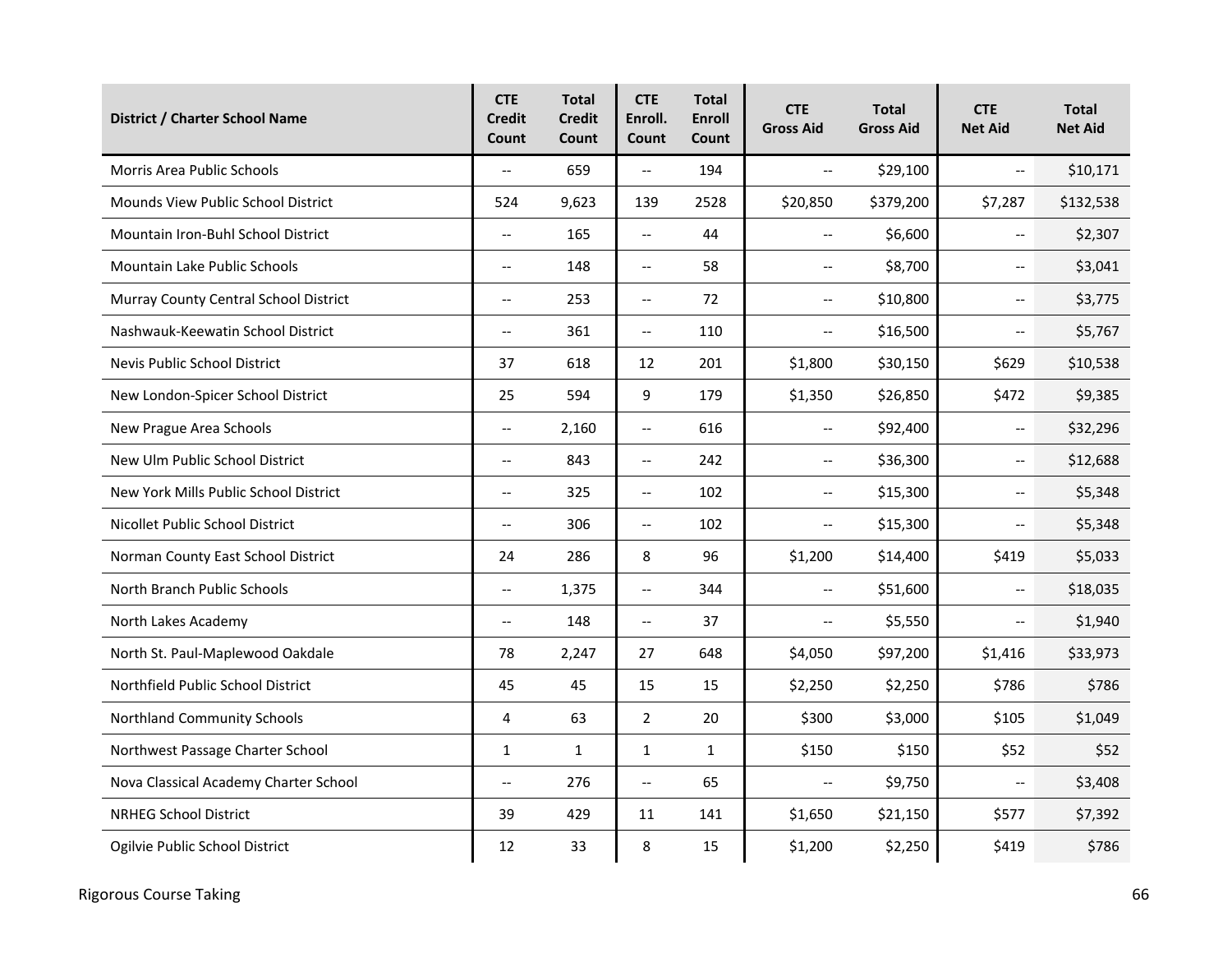| District / Charter School Name         | <b>CTE</b><br><b>Credit</b><br>Count | <b>Total</b><br><b>Credit</b><br>Count | <b>CTE</b><br>Enroll.<br>Count | <b>Total</b><br><b>Enroll</b><br>Count | <b>CTE</b><br><b>Gross Aid</b> | <b>Total</b><br><b>Gross Aid</b> | <b>CTE</b><br><b>Net Aid</b> | <b>Total</b><br><b>Net Aid</b> |
|----------------------------------------|--------------------------------------|----------------------------------------|--------------------------------|----------------------------------------|--------------------------------|----------------------------------|------------------------------|--------------------------------|
| Onamia Public School District          | $\overline{\phantom{a}}$             | 264                                    | $\overline{\phantom{a}}$       | 115                                    | $\overline{\phantom{a}}$       | \$17,250                         | $\overline{\phantom{a}}$     | \$6,029                        |
| Orono Public School District           | 123                                  | 195                                    | 36                             | 54                                     | \$5,400                        | \$8,100                          | \$1,887                      | \$2,831                        |
| Ortonville Public Schools              | 42                                   | 179                                    | 14                             | 56                                     | \$2,100                        | \$8,400                          | \$734                        | \$2,936                        |
| <b>Osakis Public School District</b>   | 29                                   | 1,711                                  | 11                             | 603                                    | \$1,650                        | \$90,450                         | \$577                        | \$31,614                       |
| Osseo Public School District           | $\overline{7}$                       | 743                                    | $\overline{7}$                 | 270                                    | \$1,050                        | \$40,500                         | \$367                        | \$14,156                       |
| Owatonna Public School District        | 32                                   | 2,216                                  | 8                              | 600                                    | \$1,200                        | \$90,000                         | \$419                        | \$31,457                       |
| <b>PACT Charter School</b>             | 16                                   | 16                                     | 5                              | 5                                      | \$750                          | \$750                            | \$262                        | \$262                          |
| Park Rapids Public School District     | 21                                   | 746                                    | 7                              | 254                                    | \$1,050                        | \$38,100                         | \$367                        | \$13,317                       |
| Parkers Prairie Public School District | 6                                    | 543                                    | $\overline{2}$                 | 160                                    | \$300                          | \$24,000                         | \$105                        | \$8,388                        |
| Parnassus Preparatory Charter School   | $\overline{\phantom{a}}$             | 200                                    | $\overline{\phantom{a}}$       | 44                                     | $\overline{\phantom{a}}$       | \$6,600                          | $\overline{\phantom{a}}$     | \$2,307                        |
| Paynesville Public School District     | $-$                                  | 582                                    | $\overline{\phantom{a}}$       | 191                                    | $\overline{\phantom{m}}$       | \$28,650                         | $\overline{\phantom{a}}$     | \$10,014                       |
| Pelican Rapids Public School District  | $\overline{\phantom{a}}$             | 254                                    | $\overline{\phantom{a}}$       | 78                                     | $\overline{\phantom{a}}$       | \$11,700                         | $\overline{\phantom{a}}$     | \$4,089                        |
| Pequot Lakes Public Schools            | 186                                  | 2,868                                  | 80                             | 895                                    | \$12,000                       | \$134,250                        | \$4,194                      | \$46,923                       |
| Perham-Dent Public School District     | $\overline{\phantom{a}}$             | 280                                    | $\overline{\phantom{a}}$       | 76                                     | $\overline{\phantom{a}}$       | \$11,400                         | $\overline{\phantom{m}}$     | \$3,985                        |
| Pierz Public School District           | 172                                  | 1,862                                  | 73                             | 648                                    | \$10,950                       | \$97,200                         | \$3,827                      | \$33,973                       |
| Pillager Public School District        | 78                                   | 565                                    | 26                             | 159                                    | \$3,900                        | \$23,850                         | \$1,363                      | \$8,336                        |
| Pine City Public School District       | 93                                   | 1,081                                  | 48                             | 312                                    | \$7,200                        | \$46,800                         | \$2,517                      | \$16,358                       |
| Pine Island Public School District     | 40                                   | 619                                    | 10                             | 186                                    | \$1,500                        | \$27,900                         | \$524                        | \$9,752                        |
| Pine River-Backus School District      | 51                                   | 1,330                                  | 17                             | 465                                    | \$2,550                        | \$69,750                         | \$891                        | \$24,379                       |
| Pipestone Area School District         | $\overline{\phantom{a}}$             | 661                                    | $\overline{\phantom{a}}$       | 171                                    | $\overline{\phantom{a}}$       | \$25,650                         | $\overline{\phantom{a}}$     | \$8,965                        |
| Plainview-Elgin-Millville              | 30                                   | 847                                    | 10                             | 224                                    | \$1,500                        | \$33,600                         | \$524                        | \$11,744                       |
| Princeton Public School District       | 3                                    | 1,025                                  | 1                              | 265                                    | \$150                          | \$39,750                         | \$52                         | \$13,893                       |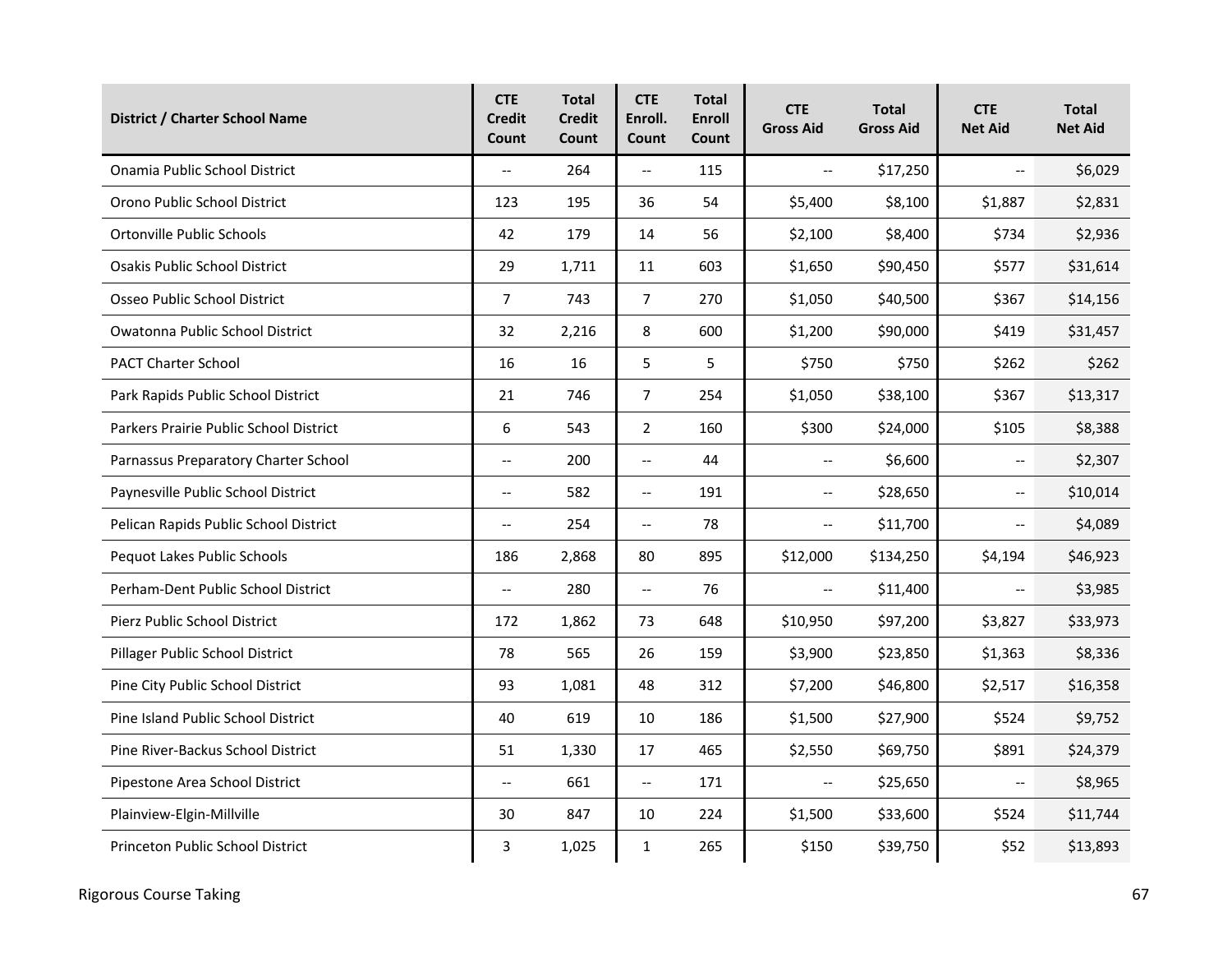| <b>District / Charter School Name</b>   | <b>CTE</b><br><b>Credit</b><br>Count | <b>Total</b><br><b>Credit</b><br>Count | <b>CTE</b><br>Enroll.<br>Count | <b>Total</b><br><b>Enroll</b><br>Count | <b>CTE</b><br><b>Gross Aid</b>                | <b>Total</b><br><b>Gross Aid</b> | <b>CTE</b><br><b>Net Aid</b> | <b>Total</b><br><b>Net Aid</b> |
|-----------------------------------------|--------------------------------------|----------------------------------------|--------------------------------|----------------------------------------|-----------------------------------------------|----------------------------------|------------------------------|--------------------------------|
| Prior Lake-Savage Area Schools          | 712                                  | 3,614                                  | 233                            | 1019                                   | \$34,950                                      | \$152,850                        | \$12,216                     | \$53,424                       |
| Proctor Public School District          | $\overline{\phantom{a}}$             | 1,397                                  | $\overline{\phantom{a}}$       | 411                                    | $\overline{\phantom{a}}$                      | \$61,650                         | $\overline{\phantom{a}}$     | \$21,548                       |
| Red Lake County Central Public School   | 135                                  | 727                                    | 42                             | 229                                    | \$6,300                                       | \$34,350                         | \$2,202                      | \$12,006                       |
| Red Lake Falls Public School District   | 13                                   | 209                                    | 5                              | 68                                     | \$750                                         | \$10,200                         | \$262                        | \$3,565                        |
| Red Rock Central School District        | 9                                    | 153                                    | 3                              | 46                                     | \$450                                         | \$6,900                          | \$157                        | \$2,412                        |
| Red Wing Public School District         | $\overline{\phantom{a}}$             | 1,358                                  | $\overline{\phantom{a}}$       | 390                                    | $\overline{\phantom{a}}$                      | \$58,500                         | $\overline{\phantom{a}}$     | \$20,447                       |
| Redwood Area School District            | $-$                                  | 277                                    | $\overline{\phantom{a}}$       | 90                                     | $\overline{\phantom{a}}$                      | \$13,500                         | $\overline{a}$               | \$4,719                        |
| Renville County West School District    | 4                                    | 187                                    | $\mathbf{1}$                   | 50                                     | \$150                                         | \$7,500                          | \$52                         | \$2,621                        |
| Richfield Public School District        | 3                                    | 2,403                                  | 1                              | 715                                    | \$150                                         | \$107,250                        | \$52                         | \$37,486                       |
| Robbinsdale Public School District      | $\overline{\phantom{a}}$             | 28                                     | $\overline{a}$                 | 6                                      | $\mathord{\hspace{1pt}\text{--}\hspace{1pt}}$ | \$900                            | $\overline{a}$               | \$315                          |
| Rochester Public School District        | 280                                  | 1,668                                  | 82                             | 520                                    | \$12,300                                      | \$78,000                         | \$4,299                      | \$27,263                       |
| <b>Rockford Public School District</b>  | $\overline{a}$                       | 713                                    | $\overline{\phantom{a}}$       | 216                                    | $\overline{\phantom{a}}$                      | \$32,400                         | $\overline{\phantom{a}}$     | \$11,324                       |
| Rocori Public School District           | $\overline{\phantom{a}}$             | 3,047                                  | $\overline{\phantom{a}}$       | 892                                    | $\mathord{\hspace{1pt}\text{--}\hspace{1pt}}$ | \$133,800                        | $\overline{\phantom{m}}$     | \$46,766                       |
| Roseau Public School District           | $\overline{\phantom{a}}$             | 1,174                                  | $\overline{\phantom{a}}$       | 365                                    | $\overline{\phantom{a}}$                      | \$54,750                         | $\overline{\phantom{a}}$     | \$19,136                       |
| Rosemount-Apple Valley-Eagan            | 201                                  | 6,996                                  | 48                             | 1653                                   | \$7,200                                       | \$247,950                        | \$2,517                      | \$86,663                       |
| Roseville Public School District        | 270                                  | 1,400                                  | 108                            | 412                                    | \$16,200                                      | \$61,800                         | \$5,662                      | \$21,600                       |
| Rothsay Public School District          | $\overline{\phantom{a}}$             | 24                                     | $\overline{\phantom{a}}$       | 6                                      | $\overline{\phantom{a}}$                      | \$900                            | $\overline{\phantom{a}}$     | \$315                          |
| Royalton Public School District         | $-$                                  | 463                                    | $\overline{\phantom{a}}$       | 148                                    | $\overline{\phantom{a}}$                      | \$22,200                         | $\overline{\phantom{a}}$     | \$7,759                        |
| <b>RTR Public Schools</b>               | $-$                                  | 311                                    | $\overline{a}$                 | 92                                     | $\overline{\phantom{m}}$                      | \$13,800                         | $\overline{\phantom{a}}$     | \$4,823                        |
| Rush City Public School District        | $\overline{\phantom{m}}$             | 627                                    | $\overline{\phantom{a}}$       | 195                                    | $\overline{\phantom{m}}$                      | \$29,250                         | $\overline{\phantom{m}}$     | \$10,223                       |
| <b>Rushford-Peterson Public Schools</b> | $\overline{\phantom{a}}$             | 238                                    | $\hspace{0.05cm} \ldots$       | 77                                     | $\overline{\phantom{a}}$                      | \$11,550                         | $\overline{\phantom{a}}$     | \$4,037                        |
| Sartell-St. Stephen School District     | 104                                  | 2,172                                  | 26                             | 606                                    | \$3,900                                       | \$90,900                         | \$1,363                      | \$31,771                       |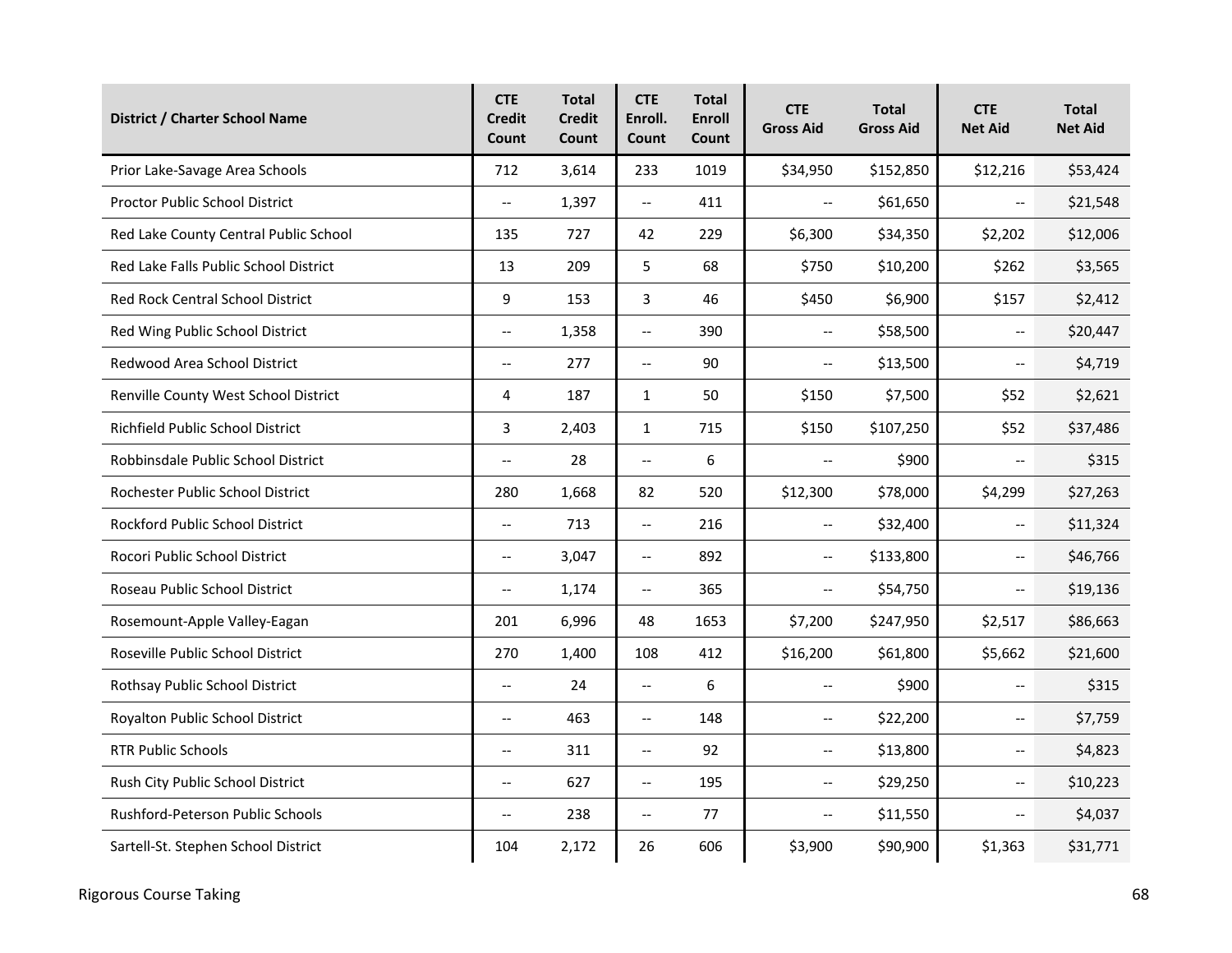| <b>District / Charter School Name</b>   | <b>CTE</b><br><b>Credit</b><br>Count | <b>Total</b><br><b>Credit</b><br>Count | <b>CTE</b><br>Enroll.<br>Count | <b>Total</b><br><b>Enroll</b><br>Count | <b>CTE</b><br><b>Gross Aid</b>                | <b>Total</b><br><b>Gross Aid</b> | <b>CTE</b><br><b>Net Aid</b> | <b>Total</b><br><b>Net Aid</b> |
|-----------------------------------------|--------------------------------------|----------------------------------------|--------------------------------|----------------------------------------|-----------------------------------------------|----------------------------------|------------------------------|--------------------------------|
| Sauk Centre Public School District      | 28                                   | 1,409                                  | 14                             | 403                                    | \$2,100                                       | \$60,450                         | \$734                        | \$21,128                       |
| Sauk Rapids-Rice Public Schools         | $\overline{\phantom{a}}$             | 1,348                                  | $\overline{\phantom{a}}$       | 338                                    | $\overline{\phantom{a}}$                      | \$50,700                         | $\overline{\phantom{a}}$     | \$17,721                       |
| Sebeka Public School District           | 33                                   | 329                                    | 11                             | 105                                    | \$1,650                                       | \$15,750                         | \$577                        | \$5,505                        |
| Shakopee Public School District         | 797                                  | 3,525                                  | 234                            | 952                                    | \$35,100                                      | \$142,800                        | \$12,268                     | \$49,911                       |
| Sibley East School District             | 18                                   | 694                                    | 6                              | 217                                    | \$900                                         | \$32,550                         | \$315                        | \$11,377                       |
| Sleepy Eye Public School District       | $\overline{\phantom{a}}$             | 298                                    | $\overline{\phantom{a}}$       | 89                                     | $\bar{\mathbb{Z}}$                            | \$13,350                         | $\overline{\phantom{a}}$     | \$4,666                        |
| South Koochiching School District       | 13                                   | 43                                     | 5                              | 15                                     | \$750                                         | \$2,250                          | \$262                        | \$786                          |
| South Washington County School District | 6                                    | 2,515                                  | $\overline{2}$                 | 606                                    | \$300                                         | \$90,900                         | \$105                        | \$31,771                       |
| Southland Public School District        | 14                                   | 106                                    | 7                              | 46                                     | \$1,050                                       | \$6,900                          | \$367                        | \$2,412                        |
| Spectrum High School                    | 185                                  | 1,736                                  | 51                             | 493                                    | \$7,650                                       | \$73,950                         | \$2,674                      | \$25,847                       |
| Spring Grove School District            | $\overline{\phantom{a}}$             | 87                                     | --                             | 29                                     | $\mathord{\hspace{1pt}\text{--}\hspace{1pt}}$ | \$4,350                          | $\overline{\phantom{m}}$     | \$1,520                        |
| Spring Lake Park Public Schools         | 168                                  | 1,841                                  | 42                             | 522                                    | \$6,300                                       | \$78,300                         | \$2,202                      | \$27,367                       |
| Springfield Public School District      | $\overline{\phantom{a}}$             | 144                                    | $\overline{\phantom{a}}$       | 48                                     | $\overline{\phantom{a}}$                      | \$7,200                          | $\overline{\phantom{m}}$     | \$2,517                        |
| St. Anthony-New Brighton Schools        | $\overline{\phantom{a}}$             | 381                                    | $\overline{\phantom{a}}$       | 80                                     | $\overline{\phantom{a}}$                      | \$12,000                         | $\overline{\phantom{a}}$     | \$4,194                        |
| St. Charles Public School District      | $\overline{\phantom{a}}$             | 84                                     | $\overline{\phantom{a}}$       | 28                                     | $\overline{\phantom{m}}$                      | \$4,200                          | $\overline{\phantom{m}}$     | \$1,468                        |
| St. Clair Public School District        | 49                                   | 725                                    | 14                             | 196                                    | \$2,100                                       | \$29,400                         | \$734                        | \$10,276                       |
| St. Cloud Public School District        | 40                                   | 1,595                                  | 10                             | 419                                    | \$1,500                                       | \$62,850                         | \$524                        | \$21,967                       |
| St. Francis Area Schools                | $\overline{\phantom{a}}$             | 1,307                                  | $\overline{\phantom{a}}$       | 403                                    | $\overline{\phantom{a}}$                      | \$60,450                         | $\overline{\phantom{a}}$     | \$21,128                       |
| St. James Public School District        | 39                                   | 484                                    | 13                             | 138                                    | \$1,950                                       | \$20,700                         | \$682                        | \$7,235                        |
| St. Louis County School District        | 108                                  | 1,936                                  | 36                             | 552                                    | \$5,400                                       | \$82,800                         | \$1,887                      | \$28,940                       |
| St. Louis Park Public School District   | 84                                   | 284                                    | 28                             | 78                                     | \$4,200                                       | \$11,700                         | \$1,468                      | \$4,089                        |
| St. Michael-Albertville School District | $\overline{\phantom{m}}$             | 1,351                                  | --                             | 333                                    | $\overline{\phantom{a}}$                      | \$49,950                         | $\overline{\phantom{m}}$     | \$17,459                       |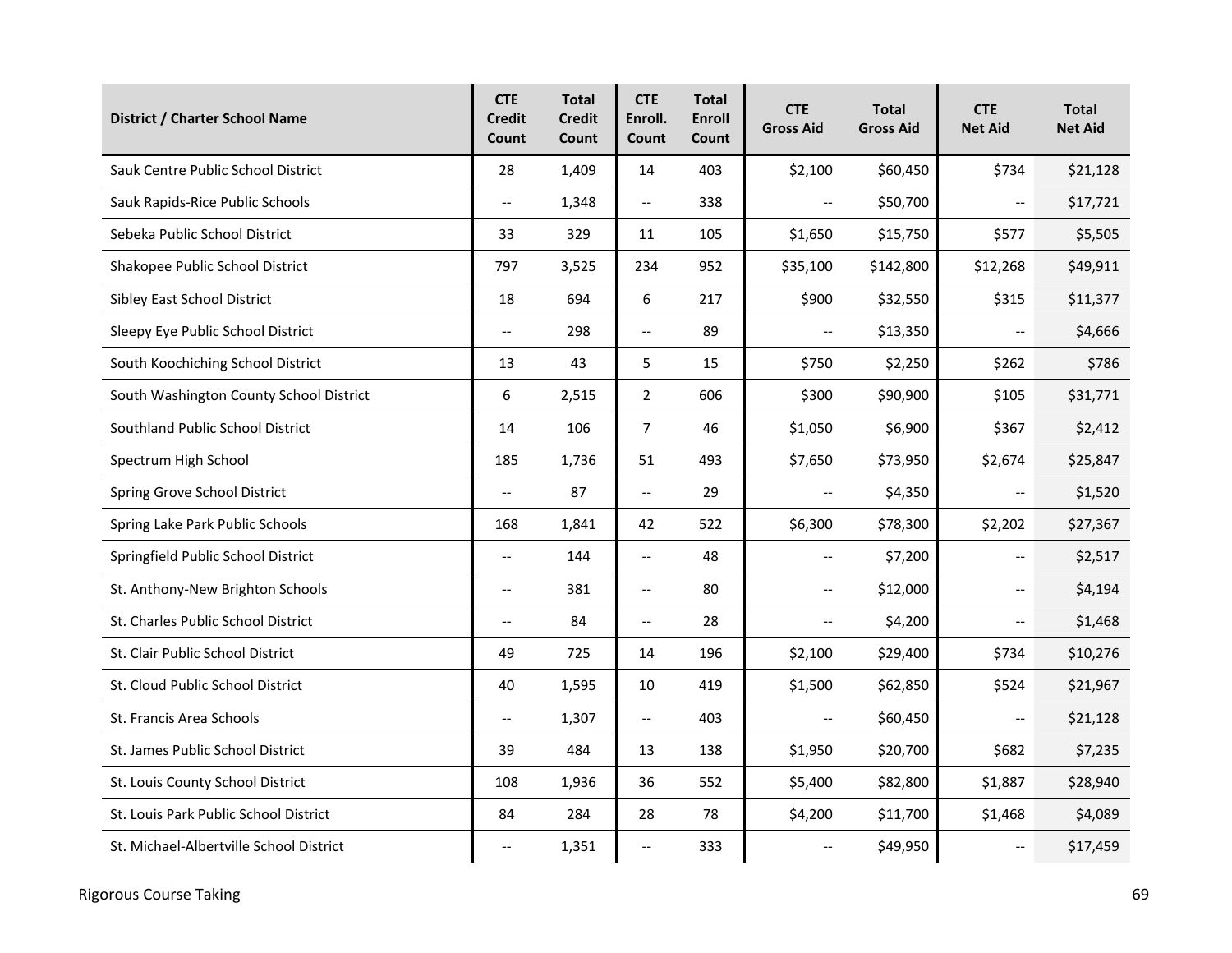| District / Charter School Name                | <b>CTE</b><br><b>Credit</b><br>Count | <b>Total</b><br><b>Credit</b><br>Count | <b>CTE</b><br>Enroll.<br>Count | <b>Total</b><br><b>Enroll</b><br>Count | <b>CTE</b><br><b>Gross Aid</b> | <b>Total</b><br><b>Gross Aid</b> | <b>CTE</b><br><b>Net Aid</b> | <b>Total</b><br><b>Net Aid</b> |
|-----------------------------------------------|--------------------------------------|----------------------------------------|--------------------------------|----------------------------------------|--------------------------------|----------------------------------|------------------------------|--------------------------------|
| St. Paul Public Schools                       | 356                                  | 6,228                                  | 119                            | 1702                                   | \$17,850                       | \$255,300                        | \$6,239                      | \$89,232                       |
| St. Peter Public School District              | 120                                  | 1,273                                  | 34                             | 345                                    | \$5,100                        | \$51,750                         | \$1,783                      | \$18,088                       |
| <b>Staples-Motley School District</b>         | 134                                  | 767                                    | 51                             | 208                                    | \$7,650                        | \$31,200                         | \$2,674                      | \$10,905                       |
| Stephen-Argyle Central Schools                | 25                                   | 314                                    | 9                              | 107                                    | \$1,350                        | \$16,050                         | \$472                        | \$5,610                        |
| Stewartville Public School District           | 29                                   | 1,160                                  | 10                             | 330                                    | \$1,500                        | \$49,500                         | \$524                        | \$17,301                       |
| <b>Stillwater Area Public School District</b> | 15                                   | 388                                    | 6                              | 193                                    | \$900                          | \$28,950                         | \$315                        | \$10,119                       |
| Swanville Public School District              | $\overline{a}$                       | 145                                    | $\overline{\phantom{a}}$       | 43                                     | $\overline{\phantom{a}}$       | \$6,450                          | $\overline{\phantom{a}}$     | \$2,254                        |
| Thief River Falls School District             | 12                                   | 585                                    | 3                              | 188                                    | \$450                          | \$28,200                         | \$157                        | \$9,856                        |
| Tracy Area Public School District             | $\overline{a}$                       | 597                                    | $\overline{\phantom{a}}$       | 207                                    | $\overline{\phantom{m}}$       | \$31,050                         | $\overline{a}$               | \$10,853                       |
| <b>TrekNorth High School</b>                  | $\overline{7}$                       | 71                                     | $\overline{2}$                 | 21                                     | \$300                          | \$3,150                          | \$105                        | \$1,101                        |
| Tri-City United School District               | 56                                   | 1,301                                  | 16                             | 354                                    | \$2,400                        | \$53,100                         | \$839                        | \$18,560                       |
| <b>Tri-County School District</b>             | $\overline{\phantom{a}}$             | 30                                     | $\overline{\phantom{a}}$       | 8                                      | $\overline{\phantom{a}}$       | \$1,200                          | $\overline{\phantom{a}}$     | \$419                          |
| <b>Triton School District</b>                 | 112                                  | 782                                    | 28                             | 215                                    | \$4,200                        | \$32,250                         | \$1,468                      | \$11,272                       |
| <b>Truman Public School District</b>          | 12                                   | 27                                     | 4                              | $\overline{7}$                         | \$600                          | \$1,050                          | \$210                        | \$367                          |
| Twin Cities Academy                           | $\overline{\phantom{a}}$             | 152                                    | <u></u>                        | 48                                     | $\overline{\phantom{a}}$       | \$7,200                          | $\overline{\phantom{a}}$     | \$2,517                        |
| Ubah Medical Academy Charter School           | $\overline{\phantom{m}}$             | 436                                    | $\overline{\phantom{a}}$       | 114                                    | $\overline{\phantom{m}}$       | \$17,100                         | $\overline{\phantom{a}}$     | \$5,977                        |
| Ulen-Hitterdal Public School District         | $-$                                  | 204                                    | $\overline{\phantom{a}}$       | 62                                     | $\overline{\phantom{a}}$       | \$9,300                          | $\overline{\phantom{a}}$     | \$3,251                        |
| Underwood Public School District              | 61                                   | 523                                    | 20                             | 165                                    | \$3,000                        | \$24,750                         | \$1,049                      | \$8,651                        |
| United South Central School District          | 36                                   | 591                                    | 10                             | 186                                    | \$1,500                        | \$27,900                         | \$524                        | \$9,752                        |
| Upsala Public School District                 | $\overline{\phantom{a}}$             | 910                                    | $\overline{\phantom{a}}$       | 299                                    | $\overline{\phantom{a}}$       | \$44,850                         | $\overline{\phantom{a}}$     | \$15,676                       |
| Verndale Public School District               | 15                                   | 509                                    | 5                              | 158                                    | \$750                          | \$23,700                         | \$262                        | \$8,284                        |
| Virginia Public School District               | $\overline{\phantom{a}}$             | 1,469                                  | --                             | 421                                    | $\overline{\phantom{a}}$       | \$63,150                         | $\overline{\phantom{a}}$     | \$22,072                       |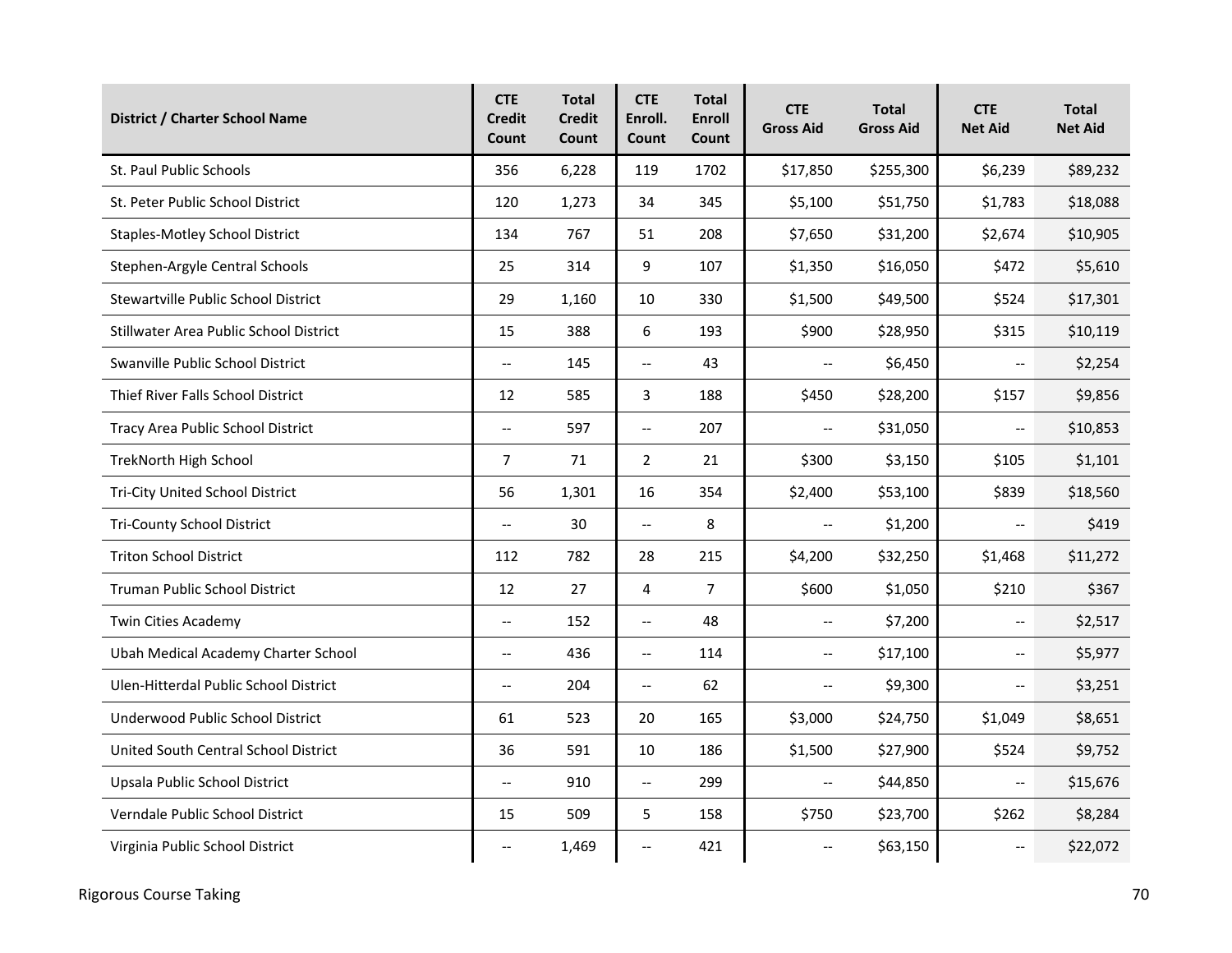| <b>District / Charter School Name</b>         | <b>CTE</b><br><b>Credit</b><br>Count | <b>Total</b><br><b>Credit</b><br>Count | <b>CTE</b><br>Enroll.<br>Count | <b>Total</b><br><b>Enroll</b><br>Count | <b>CTE</b><br><b>Gross Aid</b> | <b>Total</b><br><b>Gross Aid</b> | <b>CTE</b><br><b>Net Aid</b> | <b>Total</b><br><b>Net Aid</b> |
|-----------------------------------------------|--------------------------------------|----------------------------------------|--------------------------------|----------------------------------------|--------------------------------|----------------------------------|------------------------------|--------------------------------|
| <b>Voyageurs Expeditionary Charter School</b> | 3                                    | 3                                      | $\mathbf{1}$                   | $\mathbf{1}$                           | \$150                          | \$150                            | \$52                         | \$52                           |
| Wabasha-Kellogg Public School District        | $\overline{\phantom{a}}$             | 117                                    | <u></u>                        | 33                                     | $\overline{\phantom{a}}$       | \$4,950                          | $\overline{\phantom{a}}$     | \$1,730                        |
| <b>Wabasso Public School District</b>         | 46                                   | 457                                    | 13                             | 131                                    | \$1,950                        | \$19,650                         | \$682                        | \$6,868                        |
| Waconia Public School District                | $\overline{\phantom{m}}$             | 510                                    | $\overline{\phantom{a}}$       | 118                                    | $\overline{\phantom{m}}$       | \$17,700                         | $\overline{\phantom{a}}$     | \$6,187                        |
| Wadena-Deer Creek School District             | $-$                                  | 470                                    | $\overline{\phantom{m}}$       | 136                                    | $\overline{\phantom{m}}$       | \$20,400                         | $\overline{\phantom{a}}$     | \$7,130                        |
| Walker-Hackensack-Akeley School District      | 10                                   | 233                                    | 3                              | 72                                     | \$450                          | \$10,800                         | \$157                        | \$3,775                        |
| Warren-Alvarado-Oslo School District          | $\overline{a}$                       | 204                                    | $\overline{a}$                 | 56                                     | $\overline{\phantom{a}}$       | \$8,400                          | $\overline{\phantom{a}}$     | \$2,936                        |
| Warroad Public School District                | $\overline{\phantom{a}}$             | 469                                    | $\overline{\phantom{a}}$       | 139                                    | $\overline{\phantom{m}}$       | \$20,850                         | $\overline{\phantom{a}}$     | \$7,287                        |
| Waseca Public School District                 | 135                                  | 658                                    | 41                             | 176                                    | \$6,150                        | \$26,400                         | \$2,150                      | \$9,227                        |
| Watertown-Mayer Public School District        | $\overline{a}$                       | 1,708                                  | $\overline{\phantom{a}}$       | 494                                    | $\overline{\phantom{m}}$       | \$74,100                         | $\overline{\phantom{a}}$     | \$25,899                       |
| Waterville-Elysian-Morristown                 | $\overline{\phantom{a}}$             | 349                                    | $\overline{\phantom{a}}$       | 105                                    | $\overline{\phantom{a}}$       | \$15,750                         | $\overline{\phantom{a}}$     | \$5,505                        |
| Waubun-Ogema-White Earth School District      | 28                                   | 273                                    | 10                             | 89                                     | \$1,500                        | \$13,350                         | \$524                        | \$4,666                        |
| Wayzata Public School District                | 1,213                                | 1,213                                  | 389                            | 389                                    | \$58,350                       | \$58,350                         | \$20,394                     | \$20,394                       |
| West Central Area Public Schools              | $\overline{a}$                       | 58                                     | $\overline{\phantom{a}}$       | 28                                     | $\overline{\phantom{a}}$       | \$4,200                          | $\mathbf{u}$                 | \$1,468                        |
| West St. Paul-Mendota Heights-Eagan           | $\overline{\phantom{a}}$             | 1,368                                  | $\overline{\phantom{a}}$       | 350                                    | $\overline{\phantom{m}}$       | \$52,500                         | $\overline{\phantom{a}}$     | \$18,350                       |
| Westbrook-Walnut Grove Schools                | $-$                                  | 184                                    | $\overline{\phantom{a}}$       | 66                                     | $\overline{\phantom{a}}$       | \$9,900                          | $\overline{\phantom{a}}$     | \$3,460                        |
| Westonka Public School District               | 3                                    | 242                                    | $\mathbf{1}$                   | 50                                     | \$150                          | \$7,500                          | \$52                         | \$2,621                        |
| <b>Wheaton Area Public School District</b>    | $\overline{\phantom{a}}$             | 356                                    | $\overline{\phantom{a}}$       | 93                                     | $\overline{\phantom{m}}$       | \$13,950                         | $\overline{\phantom{a}}$     | \$4,876                        |
| White Bear Lake School District               | 633                                  | 2,197                                  | 199                            | 573                                    | \$29,850                       | \$85,950                         | \$10,433                     | \$30,041                       |
| Willmar Public School District                | 9                                    | 400                                    | 3                              | 86                                     | \$450                          | \$12,900                         | \$157                        | \$4,509                        |
| <b>Willow River Public School District</b>    | 30                                   | 103                                    | 10                             | 33                                     | \$1,500                        | \$4,950                          | \$524                        | \$1,730                        |
| Windom Public School District                 | 48                                   | 770                                    | 12                             | 222                                    | \$1,800                        | \$33,300                         | \$629                        | \$11,639                       |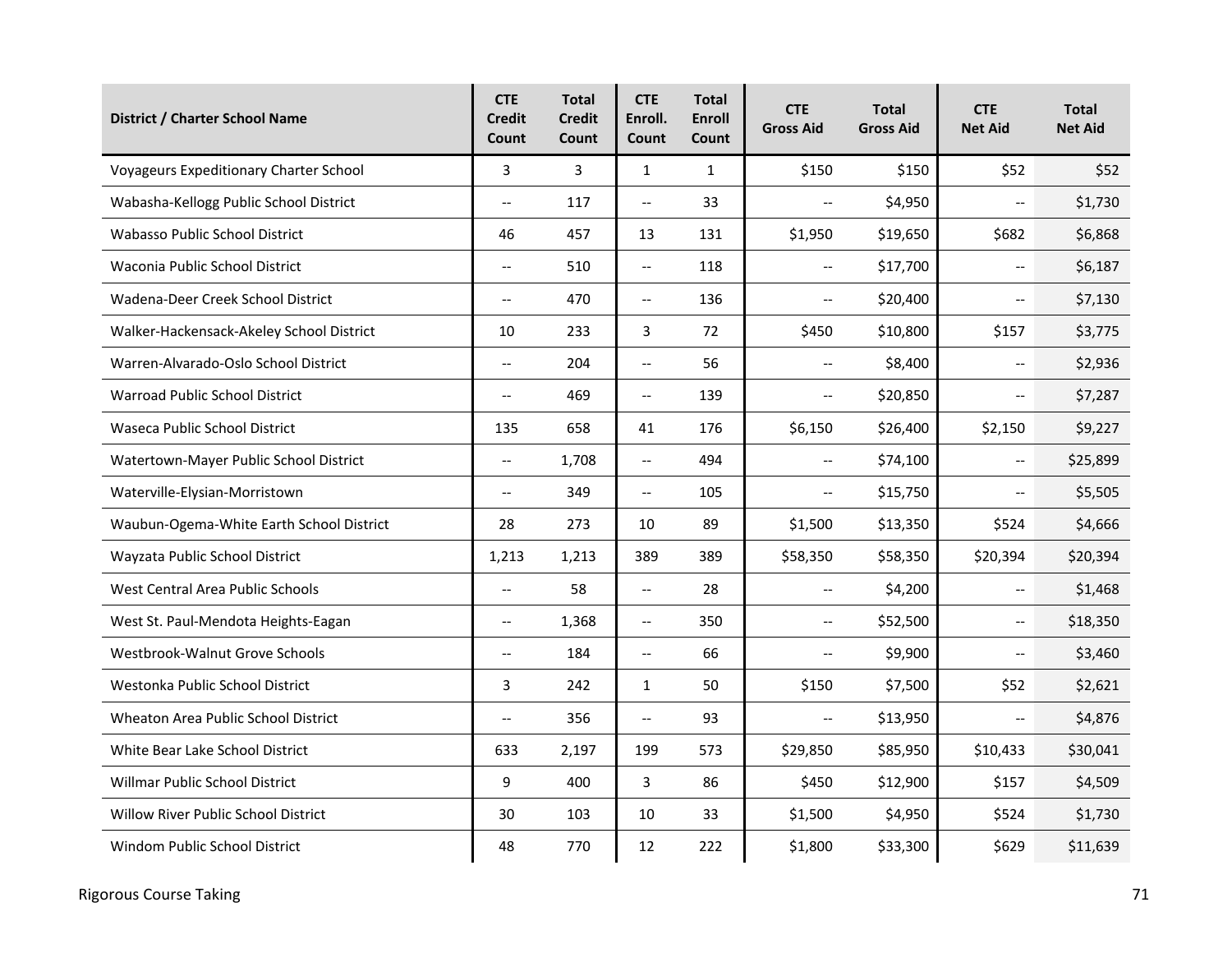| District / Charter School Name     | <b>CTE</b><br><b>Credit</b><br>Count | Total<br><b>Credit</b><br>Count | <b>CTE</b><br>Enroll.<br><b>Count</b> | Total<br><b>Enroll</b><br>Count | <b>CTE</b><br><b>Gross Aid</b> | <b>Total</b><br><b>Gross Aid</b> | <b>CTE</b><br><b>Net Aid</b>  | <b>Total</b><br><b>Net Aid</b> |
|------------------------------------|--------------------------------------|---------------------------------|---------------------------------------|---------------------------------|--------------------------------|----------------------------------|-------------------------------|--------------------------------|
| Win-E-Mac School District          | 102                                  | 628                             | 37                                    | 213                             | \$5,550                        | \$31,950                         | \$1,940                       | \$11,167                       |
| Winona Area Public School District | 76                                   | 500                             | 19                                    | 131                             | \$2,850                        | \$19,650                         | \$996                         | \$6,868                        |
| Worthington Public School District | 285                                  | 697                             | 113                                   | 293                             | \$16,950                       | \$43,950                         | \$5,924                       | \$15,361                       |
| Wrenshall Public School District   | --                                   | 66                              | $\overline{\phantom{a}}$              | 23                              | $\overline{\phantom{m}}$       | \$3,450                          | $\overline{\phantom{m}}$      | \$1,206                        |
| <b>Yellow Medicine East</b>        | --                                   | 311                             | $\overline{\phantom{a}}$              | 88                              | $\qquad \qquad -$              | \$13,200                         | $\overline{\phantom{m}}$      | \$4,614                        |
| Zumbrota-Mazeppa School District   | --                                   | 358                             | $\overline{\phantom{a}}$              | 106                             | $\qquad \qquad -$              | \$15,900                         | $\hspace{0.05cm} \textbf{--}$ | \$5,557                        |
| <b>Totals</b>                      | 18,130                               | 261,170                         | 5,981                                 | 76,295                          | \$897,150                      | \$11,444,250                     | \$313,568                     | \$4,000,000                    |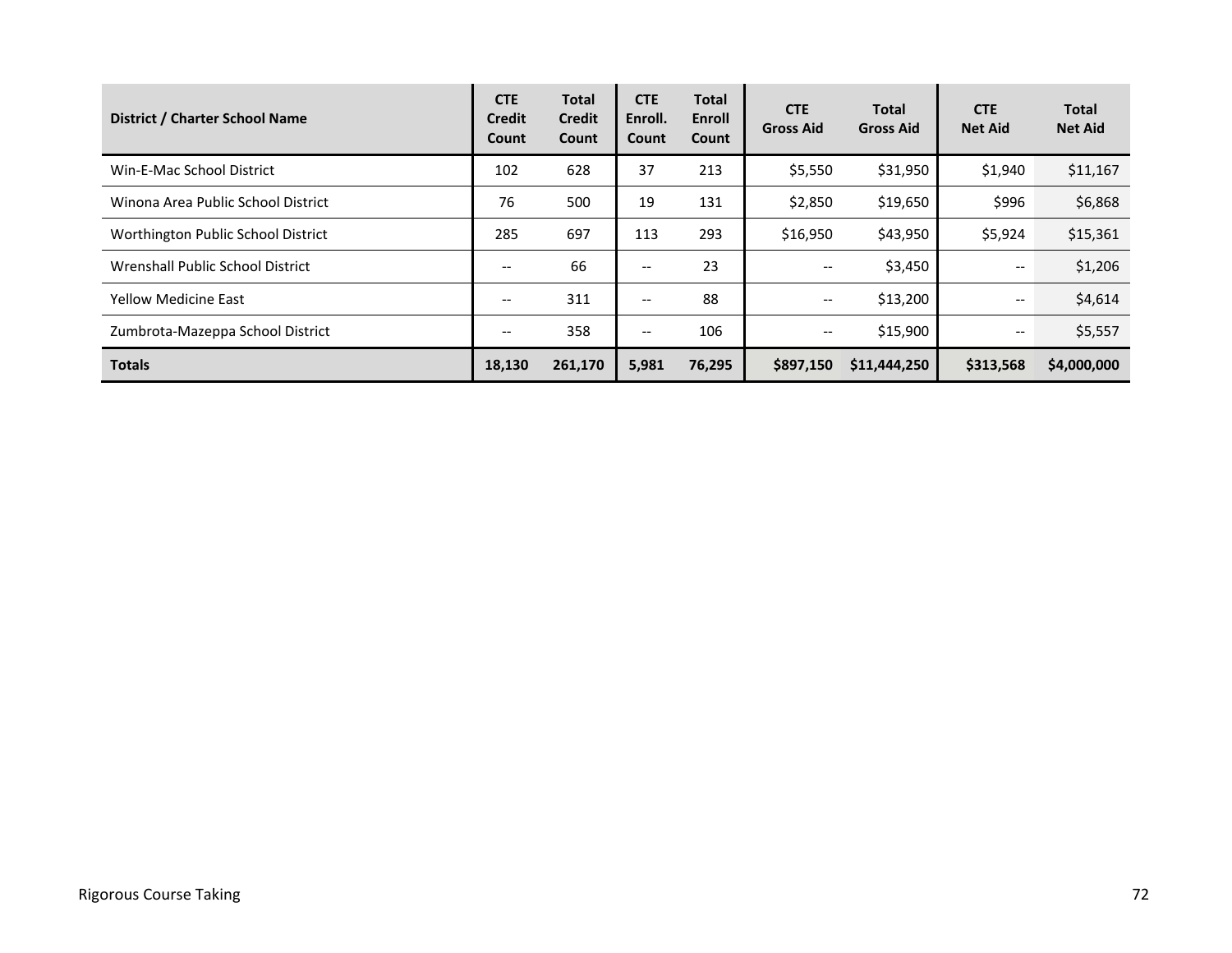## **Appendix G: Concurrent Enrollment Total Number of Credits/Course Enrollments by Institution FY 2020**

| <b>Postsecondary Institution Name</b>           | <b>Institution Type</b>        | <b>Total</b><br>Number Of<br><b>Courses</b> | Total<br><b>Number of</b><br><b>Credits</b> |
|-------------------------------------------------|--------------------------------|---------------------------------------------|---------------------------------------------|
| Alexandria Technical and Community College      | <b>Community and Technical</b> | 2,381                                       | 7,275                                       |
| Anoka Technical College                         | Technical                      | 196                                         | 531                                         |
| Anoka Technical College                         | Community                      | 4,094                                       | 15,200                                      |
| Bemidji State University                        | <b>State University</b>        | 876                                         | 3,010                                       |
| <b>Bethel University</b>                        | Private                        | 186                                         | 372                                         |
| <b>Central Lakes College</b>                    | <b>Community and Technical</b> | 6,904                                       | 21,395                                      |
| Century College                                 | <b>Community and Technical</b> | 456                                         | 1,085                                       |
| Fond Du Lac Tribal and Community College        | Community                      | 3,003                                       | 10,288                                      |
| Hennepin Technical College                      | Technical                      | 990                                         | 2,925                                       |
| <b>Hibbing Community College</b>                | Community                      | 166                                         | 544                                         |
| Inver Hills Community College                   | Community                      | 646                                         | 2,488                                       |
| <b>Itasca Community College</b>                 | Community                      | 553                                         | 1,734                                       |
| Lake Superior College                           | <b>Community and Technical</b> | 2,558                                       | 8,613                                       |
| Mesabi Range Community and Technical College    | <b>Community and Technical</b> | 207                                         | 729                                         |
| Minneapolis Community and Technical College     | Community and Technical        | 483                                         | 1,673                                       |
| Minnesota State College Southeast               | Community and Technical        | 654                                         | 2,211                                       |
| Minnesota State Community and Technical College | <b>Community and Technical</b> | 5,089                                       | 16,728                                      |
| Minnesota State University - Mankato            | <b>State University</b>        | 1,764                                       | 6,476                                       |
| Minnesota West Community and Technical College  | <b>Community and Technical</b> | 1,526                                       | 4,958                                       |
| Normandale Community College                    | Community                      | 1,761                                       | 6,271                                       |
| North Hennepin Community College                | Community                      | 937                                         | 2,722                                       |
| Northland Community and Technical College       | Community and Technical        | 1,352                                       | 4,258                                       |
| Northwest Technical College                     | Technical                      | 323                                         | 937                                         |
| Pine Technical and Community College            | <b>Community and Technical</b> | 2,221                                       | 7,362                                       |
| Ridgewater College                              | <b>Community and Technical</b> | 210                                         | 663                                         |
| <b>Riverland Community College</b>              | Community                      | 2,575                                       | 8,163                                       |
| Rochester Community and Technical College       | Community and Technical        | 375                                         | 1,307                                       |
| Saint Paul College                              | Community and Technical        | 873                                         | 2,897                                       |